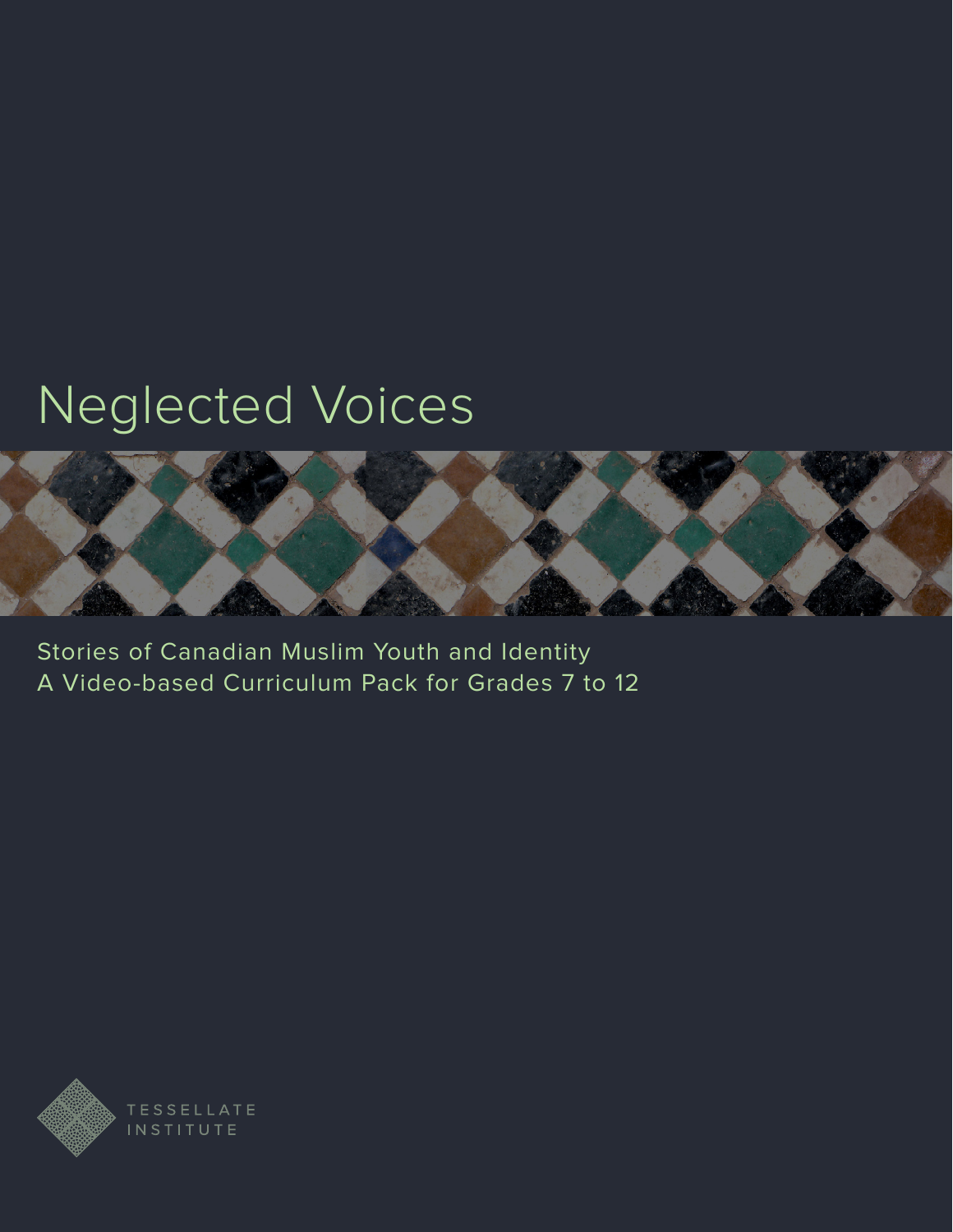## **Table of Contents**

- **[About The Tessellate Institute 4](#page-3-0)**
	- **[Acknowledgements 4](#page-3-0)**
	- **[Letter to Educators 5](#page-4-0)**

#### **[Activity 1: Boonaa's Story 6](#page-5-0)**

[Description](#page-6-0) [Big Ideas](#page-6-0) [Instructions](#page-6-0) [Endnotes](#page-9-0) [Appendix 1: Student Worksheet](#page-10-0) [Appendix 2: Summative/Culminating Activity](#page-12-0)

#### **[Activity 2: Ahmed's Story 15](#page-14-0)**

[Description](#page-15-0) [Big Ideas](#page-15-0) [Instructions](#page-15-0) [Endnotes](#page-18-0) [Appendix 1: Student Worksheet](#page-19-0) [Appendix 2: Summative/Culminating Activity](#page-21-0) [Appendix 3: Self-Fulfilling Prophecy T-Chart](#page-23-0)

#### **[Activity 3: Fatima's Story 25](#page-24-0)**

[Description](#page-25-0) [Big Ideas](#page-25-0) [Instructions](#page-25-0) [Endnotes](#page-28-0) [Appendix 1: Student Worksheet](#page-29-0) [Appendix 2: Summative/Culminating Activity](#page-31-0)

#### **[Activity 4: Kate's Story 33](#page-32-0)**

[Description](#page-33-0) [Big Ideas](#page-33-0) [Instructions](#page-33-0) [Endnotes](#page-35-0) [Appendix 1: Student Worksheet](#page-36-0) [Appendix 2: Summative/Culminating Activity](#page-38-0)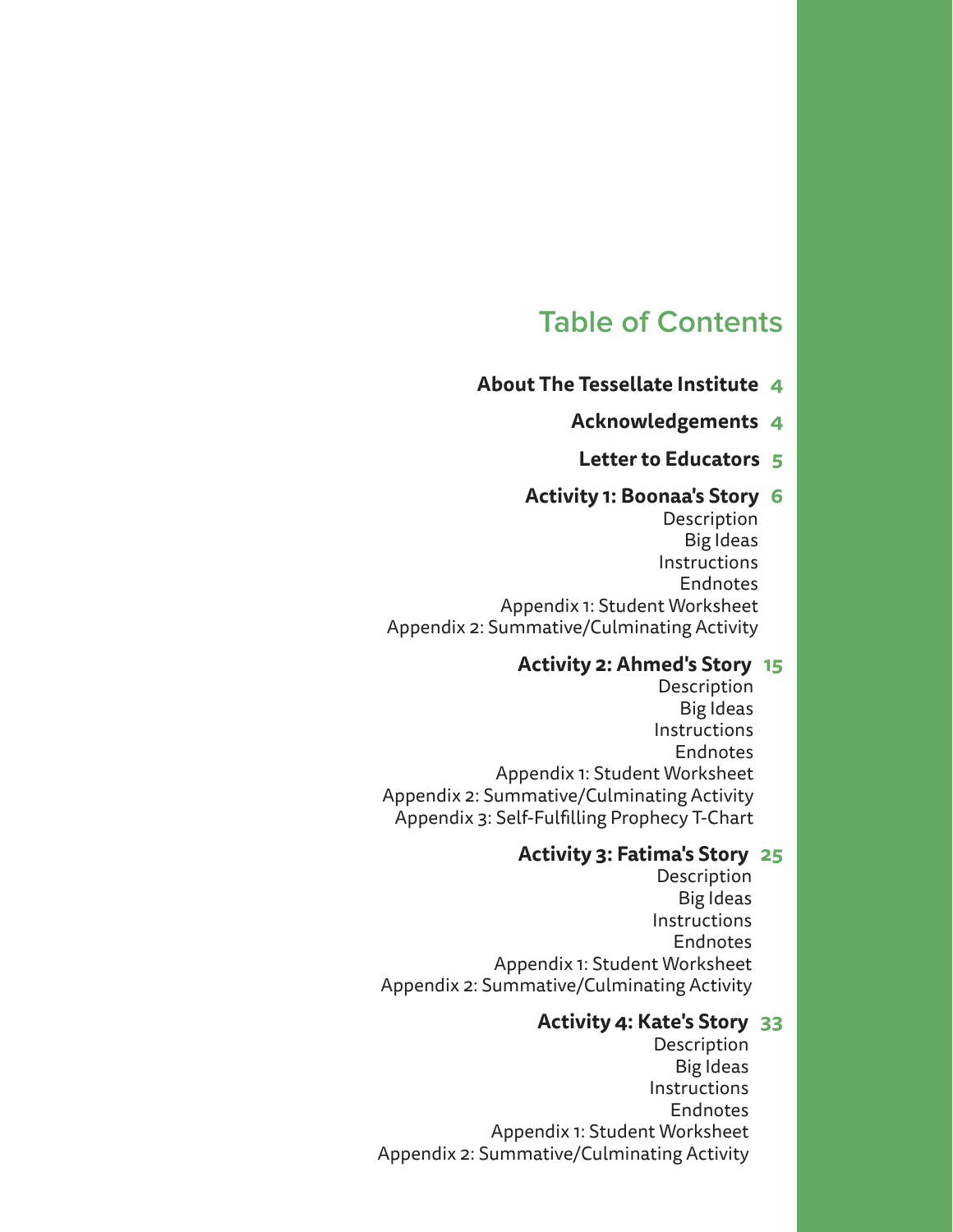- **[40 Rubrics](#page-39-0)**
- **[42 Grade 7/8 Languge Arts/Oral-Visual-Writing-Media](#page-41-0)**
- **[49 Grade 9](#page-48-0) The Arts**[: Drama \(Open\)](#page-48-0)
- **[54 Grade 9](#page-53-0) Languge Arts**[: English \(Academic\)](#page-53-0)
- **[61 Grade 9](#page-60-0) Languge Arts**[: English \(Applied\)](#page-60-0)
- **[68 Grade 10](#page-67-0) The Arts**[: Drama \(Open\)](#page-67-0)
- **[74 Grade 11](#page-73-0) Social Sciences**[: Equity, Diversity, and Social](#page-73-0)  [Justice \(Workplace Preparation\)](#page-73-0)
- **[80 Grade 11](#page-79-0) Social Sciences**[: Gender Studies](#page-79-0)
- **[82 Grade 12](#page-81-0) Social Sciences**[: Equity, Diversity, and Social](#page-81-0)  [Justice \(University/College\)](#page-81-0)
- **[84 Grade 12](#page-83-0) Social Sciences**[: World Cultures \(University/](#page-83-0) [College Preparation\)](#page-83-0)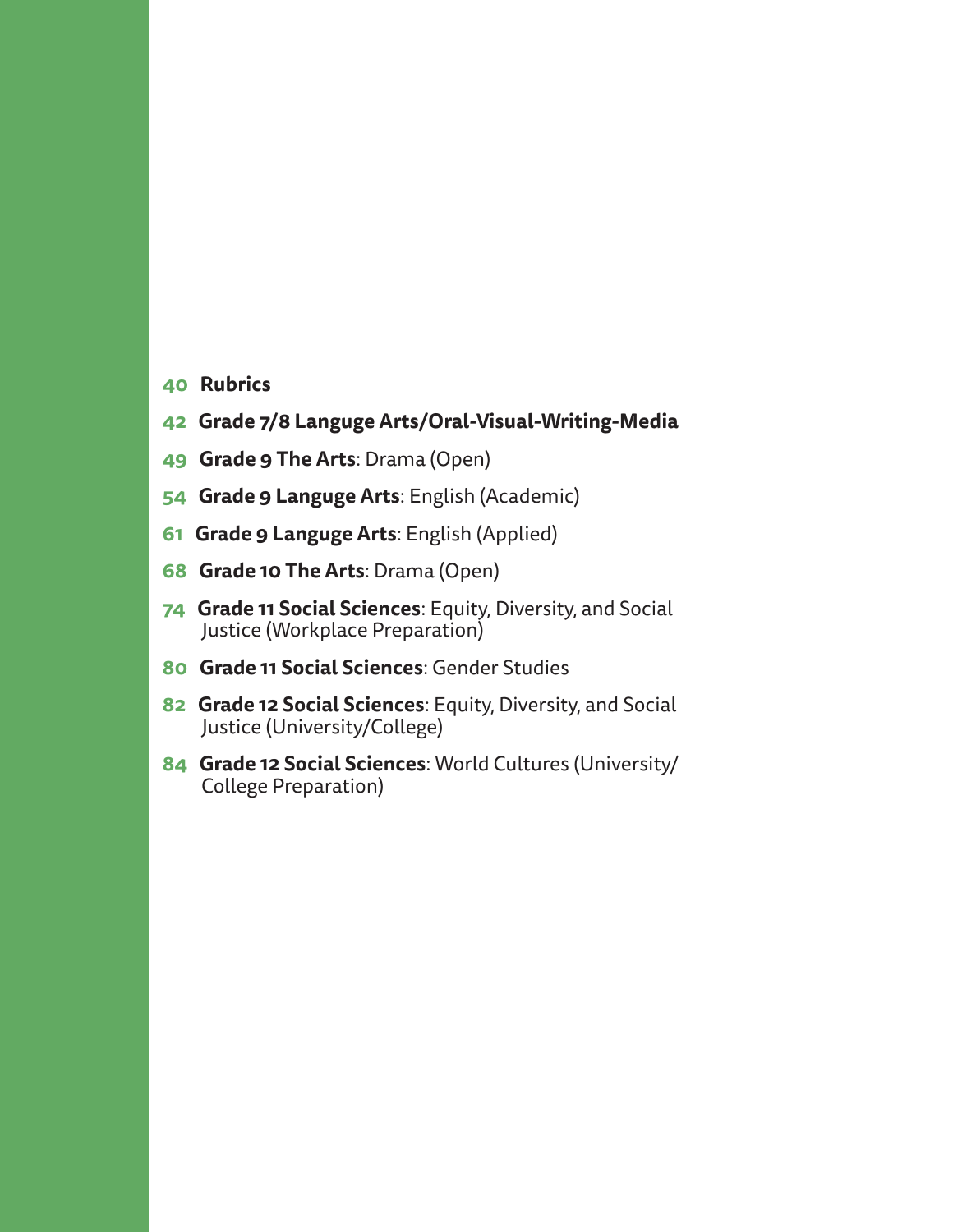## <span id="page-3-0"></span>**About The Tessellate Institute**

The Tessellate Institute is a charitable organization that explores the lived experiences of Muslims in Canada through academic research and the arts. Our goal is to provide educational projects and programs that highlight Canada's Muslim heritage. We also publish independent reports and policy papers that advance the public discourse on issues related to Muslims in the wider Canadian society. The word tessellate means to form small blocks into a larger pattern. It was an important feature of Islamic art and architecture, and also signifies the Canadian mosaic. In that spirit, we hope our work will contribute to enriching the great diversity of this country.

## **Acknowledgements**

The Neglected Voices Curriculum Pack was made possible with the generous support of The Olive Tree Foundation and in partnership with ISNA Schools.

We would like to thank all those involved in creating the content for the curriculum pack. The pack is based on the Neglected Voices video project which includes stories and reflections shared by Boonaa Mohammed, Kate Kassem, Ahmed Saleh, and Fatima Ahmed and was directed by Jawad Jafry. Sultan Rana, the educational consultant who developed the curriculum, worked tirelessly to ensure this was a thorough and easy to implement resource for teachers across a range of grade levels.

In its initial stages, the project relied on the invaluable guidance of an advisory board of teachers Ibrahim Abd Rahman, Jenna Sweiss, and Rizwan Wadhera. We would also like to acknowledge the editing services provided by Aalia Sheriff and Nishant Upadhyay and the design and layout services provided by Preethy Sivakumar.

The launch and dissemination of the curriculum pack was made possible with the support of the York Centre for Asian Research and the Faculty of Education at York University.

At the Tessellate Institute, the project was coordinated by Mohamed Huque, Nadia Zafar Hasan, Nabeel Ahmed, and Katherine Bullock.

4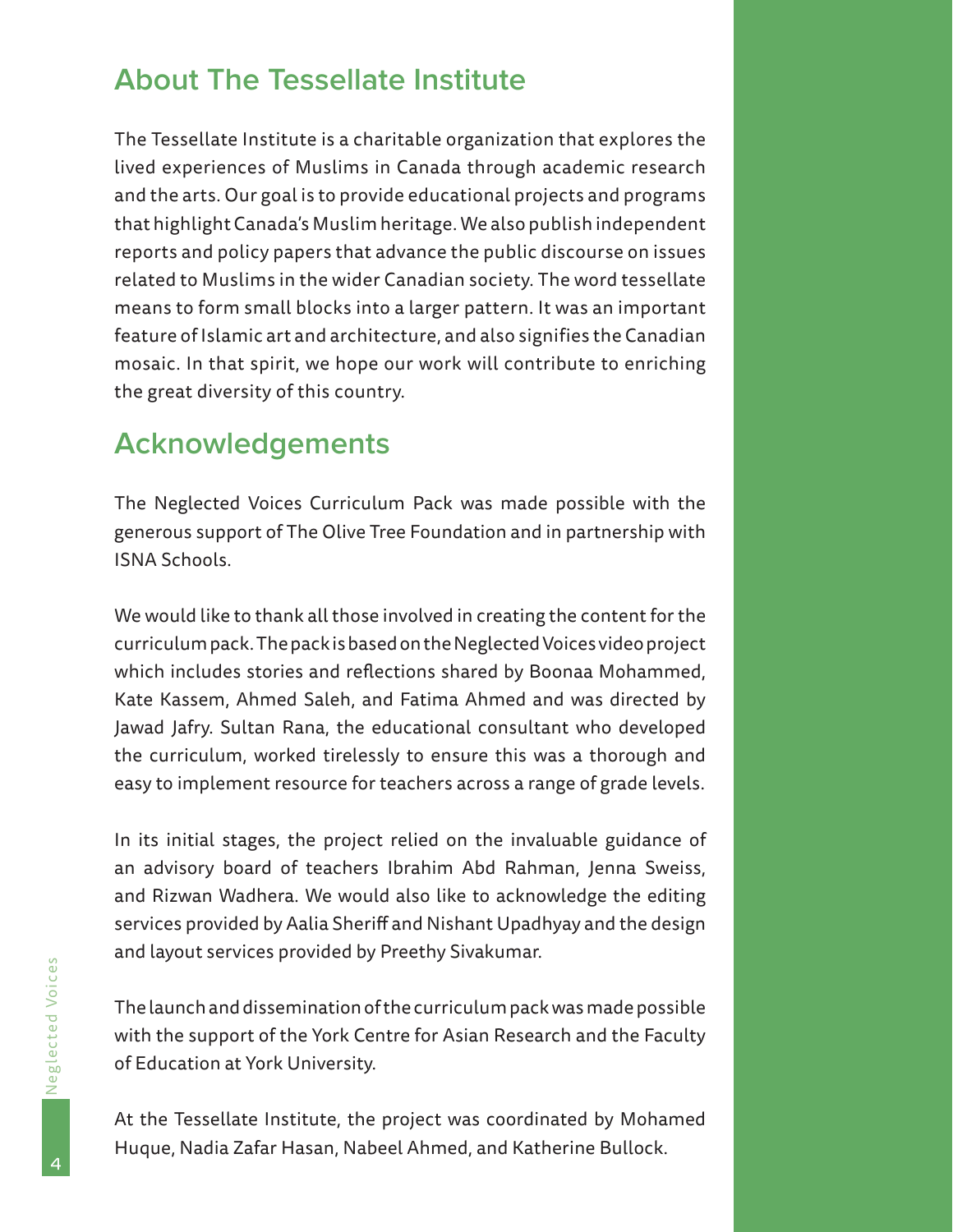#### <span id="page-4-0"></span>Dear Educators,

Like all faith groups in the rich tapestry that makes up Canada, Muslims are diverse in language, culture, ideologies, and socio-economic status. However, when preyed upon through the eyes of bigotry, xenophobia, racism, Islamophobia, and fear-driven politics, often all who identify with the faith are homogenously pegged, mistreated, and maliciously marginalized. In the National Council of Canadian Muslims 2014 Hate Crime Report, hate crimes against Muslims in Canada resulting in attacks on individuals, threats, and property damage rose 50% over five years. Most recently, having seen the way divisive and contentious issues related to Muslims seemed to have been in the centre of the 2015 Canadian National election, that trend does not seem to be receding in the very near future.

Educators serve on the front-line for social and behavioural change for the future generations in our nation, educating our students to think critically, see bias, and advocate for peace, civility, and justice. Moreover, those deeply affected by these ills in our society are our students and their communities. It is when we allow a subsect of our student population to feel disenfranchised that we sentence them to the outskirts and edges of our society, stifling their potential and cutting-them off from a chance to become a fulfilled, contributing member of society. By disrupting the normalization of a culture of fear, educators can play a critical role in the lives of not just Muslims, but all Canadian students.

Allow Neglected Voices to be a soft introduction that brings students to see an experience they may have never had the chance to empathize with before. Yet, please see this as more than a "Muslim" or anti-Islamophobia resource. If one were to peruse the resource, it would be seen first-hand that the skills to be attained from it are: building character and resilience in the face of adversity, empathy, ending racism and misogyny, establishing self-realization and a positive identity. The vessels to bring students to these foundational skills may be the neglected voices of Muslim youth. However, you will realize more apparent in their stories than their faith is their relatability, and their unwavering need to just be accepted for who they are – which is something we want all our students to have, isn't it?

We hope you find this resource to be as important to your students as we felt it was to never give-up on creating it over the past four years. Peace be unto you.

> Sultan A. Rana, M. Ed. Educational Consultant for Neglected Voices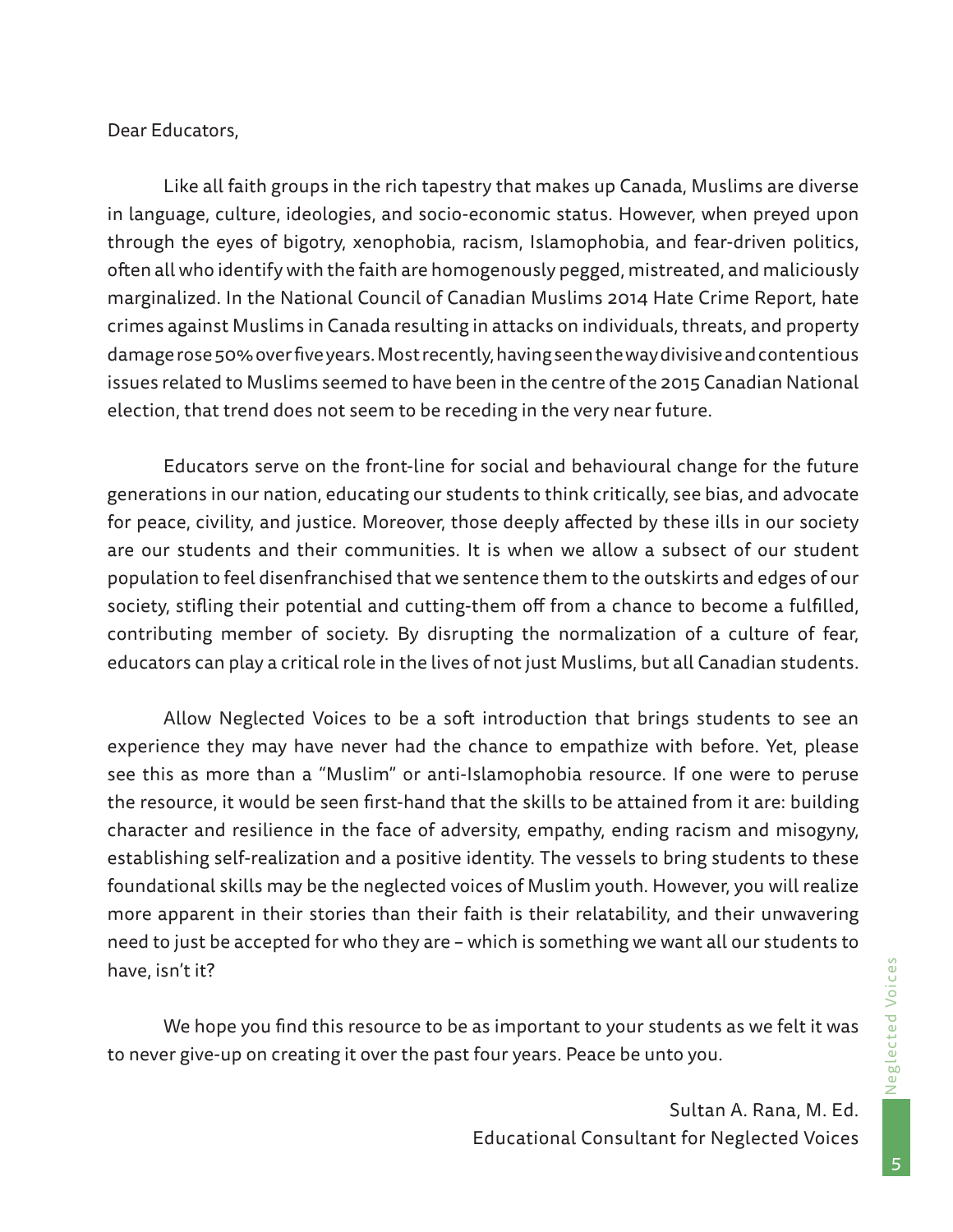# <span id="page-5-0"></span>**Activity 1 Boonaa's Story**

## Video Boonaa's Story

## Grade

7 - 11

## Subjects

Language Arts, Drama, Social Sciences (Equity, Diversity, & Social Justice, and World Cultures)

## Approximate In-Class **Duration**

100-130 minutes/3 class periods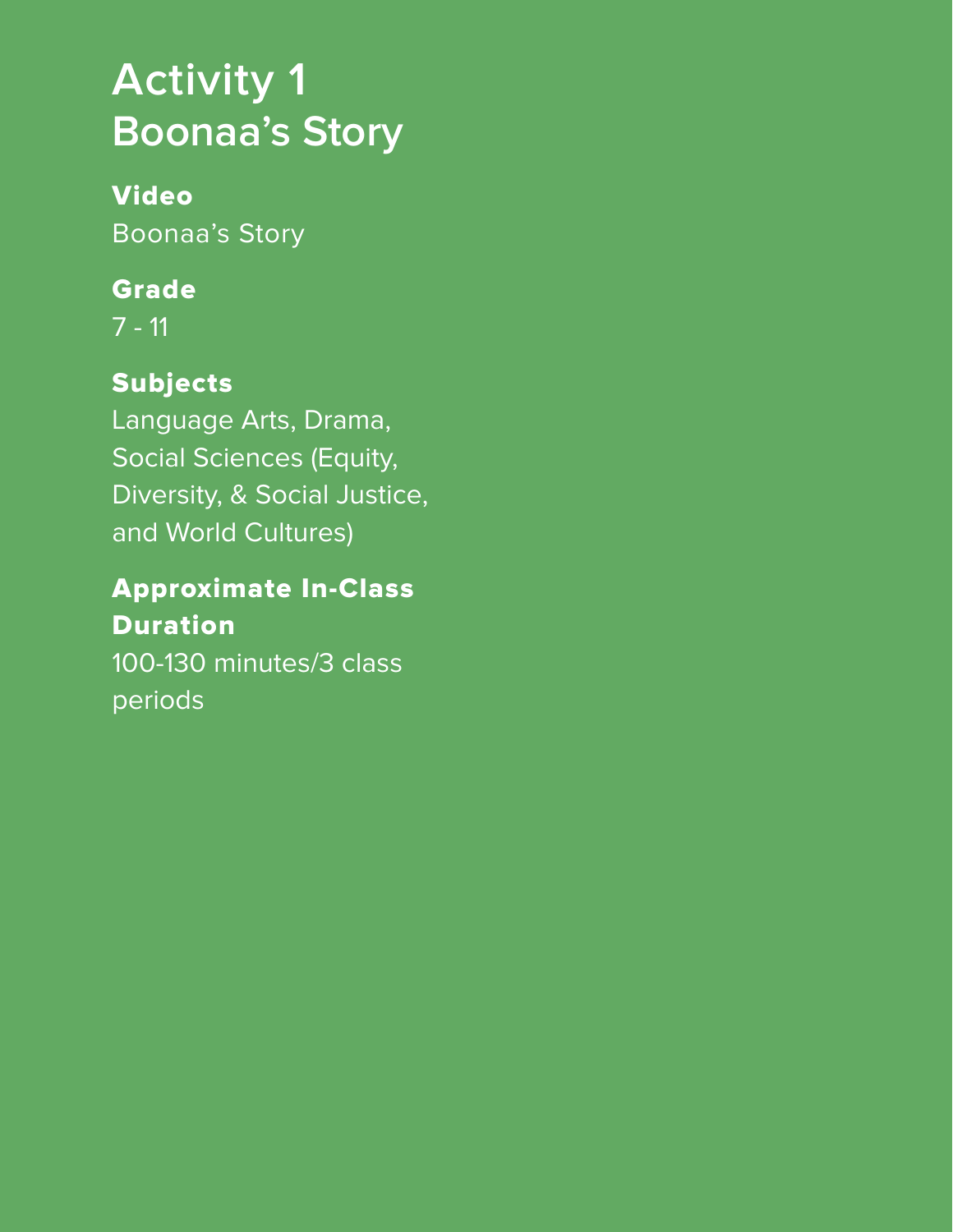## <span id="page-6-0"></span>**Description**

Boonaa Mohammed's story is about his struggles of always being an outsider to all landscapes pertinent to him. The closer he draws towards an identifiable group, the further the group pulls away from him.

## **Big Ideas**

- » Racial Profiling, Racial/Cultural Identity
- » Strength through avocation and expression through the arts
- » The presence of religion in the mainstream

| <b>Character Traits</b> | <b>Outcomes of Activity</b> | <b>Materials Needed</b>       |
|-------------------------|-----------------------------|-------------------------------|
| Empathy                 | Open discussions            | <b>Community Circles/</b>     |
| Determination           | Written reflection          | <b>Open Discussion Forum</b>  |
| Perseverance            | Summative activity          | <b>Video Projection Items</b> |
| Resiliency              |                             | Video: Boonaa's Story         |

## **Instructions**

#### *Before Viewing the Video*

- 1. Using mobile devices or in-class projector, have students search *spoken word* poetry. (Some great artists to search; please preview for vulgar language – Suheir Hammad, Jeff Bethke, or just typing in the search panel: *spoken word, slam poetry, Def Poetry Jam*).?1 *Be aware of vulgar and inappropriate content.*
- 2. Have students brainstorm the emotions and feelings they get or sense when they hear these poems. What do they understand from these poems? (*These are lived experiences of these people, these are not fake, these are on a beat, etc.*)<sup>?2 $\boxtimes$ <sup>1</sup></sup>
- 3. Take a class survey (attempt to use anonymous survey websites/software such as polleverywhere.com), and ask how many students have ever kept, or currently keep a diary. $\mathbb{Z}^2$
- 4. Ask the students to take a piece of paper and take a chance at writing a journal entry, at that very moment. Have students, in complete privacy, and without pressure write a diary piece about a moment in time when they were wronged; treated unfairly; a moment that angers them about their past when they feel that they were unjustly treated, or wronged. Don't allow students to look at one another's paper, or share their ideas.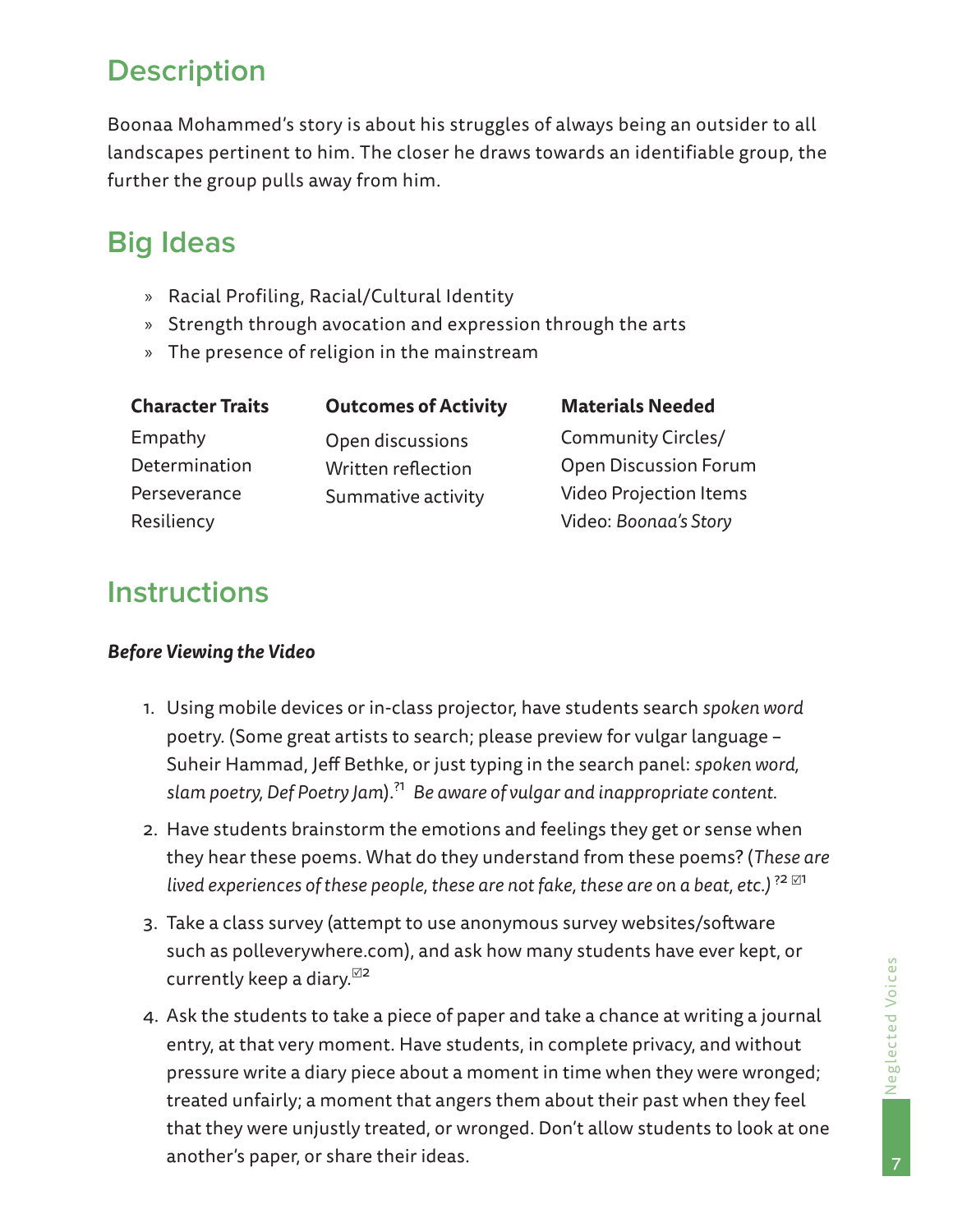- 5. Once the students have completed writing their piece, they have the permission to do what they would like to do with it. However, if the item is to go in recycling, please encourage students to rip it up before disposing of it. This is personal student writing. You will not collect and read it.?3
- 6. This exercise allows students to engage with emotions they may have been holding on to about their pasts when they were wronged or treated unfairly.
- 7. Activity for that day, or another: Have students reflect on the understanding of their cultural background and ancestry. Discuss what their ancestral background is. If students do not know, encourage them to find out as a homework task. When they know, ask them, what do they identify as and why. Have the students create a chart on each culture they belong to, and ask them to write down the reasons, actions, and identifiable traits that makes them a part of those particular groups. This should include Canadian culture. The following example would be for a Pakistani-Chinese student (mother Chinese, father Pakistani) who was born in Canada $^{74}$   $^{\boxtimes 3}$ :

|           | Pakistani                      |           | <b>Chinese</b>                                  |             | Canadian                                         |
|-----------|--------------------------------|-----------|-------------------------------------------------|-------------|--------------------------------------------------|
| $\bullet$ | Eat mostly spicy<br>foods      | $\bullet$ | <b>Speak Cantonese</b><br>with family members . | $\bullet$ . | Love hip-hop and R&B<br>Watch mostly American/   |
| $\bullet$ | Watch Pakistani/               | $\bullet$ | <b>Watch Asian movies</b>                       |             | Canadian television and                          |
|           | Indian movies                  | $\bullet$ | <b>Enjoy Martial Arts</b>                       |             | movies                                           |
| $\bullet$ | Islamic classes<br>with mostly |           | and other Asian<br>fighting arts                |             | • Plan to spend the rest of my<br>life in Canada |
|           | Pakistani                      | $\bullet$ | Have visited China                              | $\bullet$   | Think in English                                 |
|           | <b>Muslims</b>                 |           | and Chinese                                     | $\bullet$   | Have National Pride for                          |
|           |                                |           | grandparents (while                             |             | this country in all sporting                     |

events, and landscapes • Interested in Canadian

politics only

8. Ask the students, if they had to move to any country of their background, where would they be most comfortable? Why? (Look for feelings or comments such as: Accepted, Comfortable, Welcomed, Loved). These feelings are often the opposite of what Boonaa felt in all landscapes he found himself in, so it's good for students to have these thoughts at the forefront of their mind.<sup> $\boxtimes$ 3</sup>

I have not been to Pakistan at all)

#### *Watch the Video with Student Handout*

9. Play Boonaa's Story for the students. After the video, have the students work on answering the questions on the worksheet during and after the video. When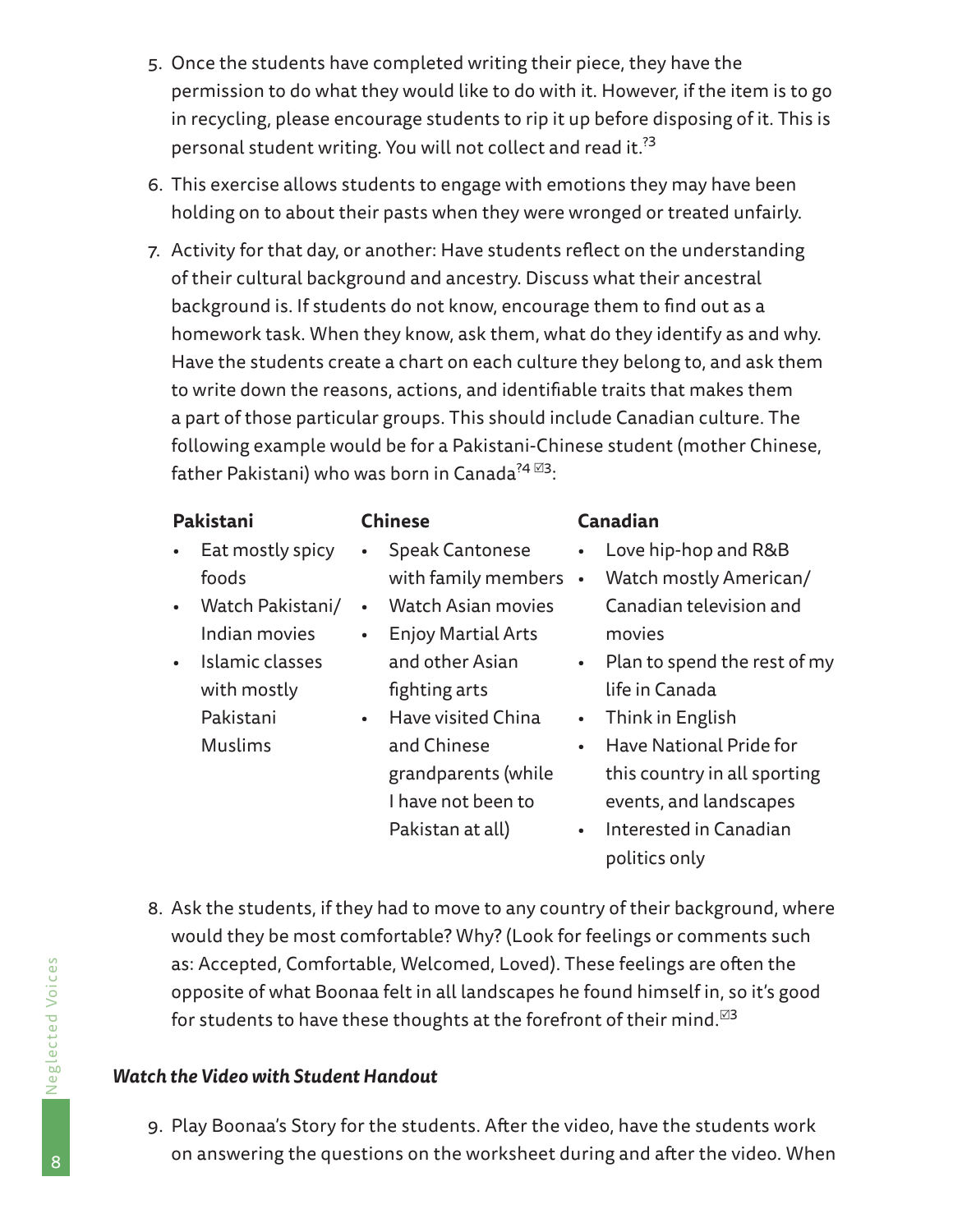students have written down their ideas and contributions on Appendix 1, ask students the following discussion questions:

- Boonaa comments that he "…wants Canada to do much much better". What do you think Canada has to be "much much better" at?
- When have you ever done something that you feel is right, and then started to have people distance themselves from you (telling on someone, standing up against a popular group, speaking your mind). Why did you do it? If you don't have your own example, then describe one you may have seen in the media or in a movie/text.
- What is good citizenship? If you could do something right now in society that would be in-line with good citizenship, what would it be (an actual task you can personally do)?
- In what ways do you feel you can empathize with Boonaa's story? In what ways do you feel like you just can't (i.e. You are accepted by your group of friends, teachers like you, you don't know what racial profiling feels like)? Have you watched other videos where you were asked to empathize with people who may not be very much like you?
- Have you ever abandoned something that you cherished, but had to let it go because letting it go allowed you to fit into the society, school, and/or friends more easily?
- 10. Appreciate the students who participated in the discussion, and inform them that there could be some very personal components of how they may have felt hearing Boonaa's story. Inform them that they are going to work on their selfexpression in a choice activity of writing, acting, or creating.<sup>25</sup>

#### *Taking on the Summative/Culminating Tasks*

- 11. Have the students choose which learning task they would like to take on. Based on any diagnostic data you may have of them, you may want to help some learners choose based on their strengths and interests.?6
- 12. Create groups of students who are working on the same task. Assist them in creating and accepting and supportive community where each can bounce ideas off one another, help to edit/ proofread, practise, or perform in one another's project.  $^{27}$   $\boxtimes$  4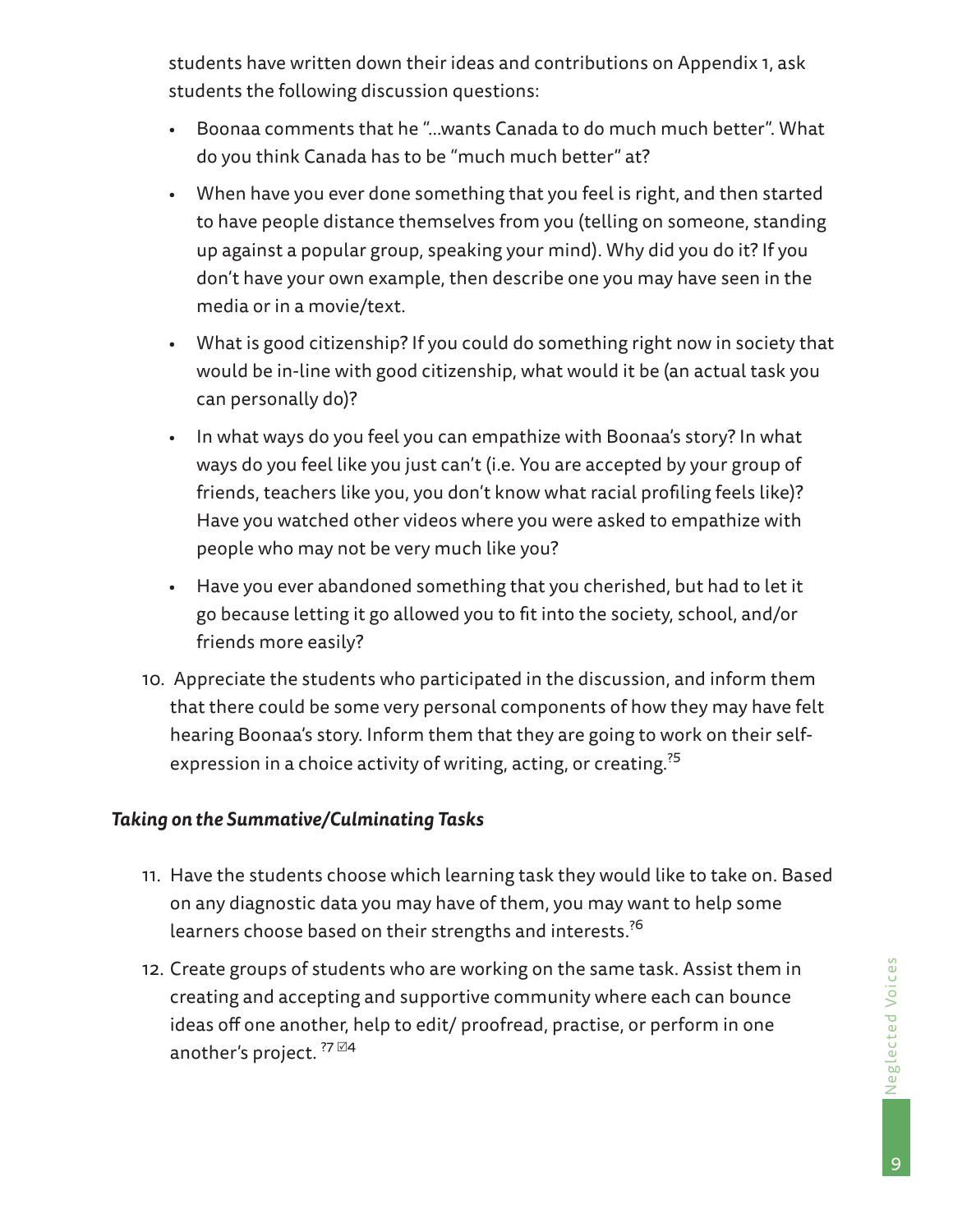## <span id="page-9-0"></span>**Endnotes**

#### **Differentiation for Diverse Learners and Learning Abilities**

 $^{71}$  Have websites or search words ready for students who you feel will need the guidance or structure. This could be for individual students or the entire class.

 $^{22}$  Create a list of adjectives/words phrases that could be drawn from for students who are timid to speak, have difficulty with gathering ideas, or are ELL. For ELL students, be prepared to create illustrations or graphic depictions of the emotions as well.

 $^{73}$  Create a safe environment for the students. Ensure that each student has a place to write where they are given enough space/distance from another, and have a conversation with them as to where they plan to put this writing piece when it is completed to ensure confidentiality.

<sup>24</sup> Be prepared to create one as your own, or assist in creating one with small groups of high-needs students.

?5 and 6 It is a very differentiated task, and students can either make the decision as to what they choose, or you could support them if you have an idea of what their interests are.

 $^{27}$  Hopefully the groups are heterogeneous in ability, so you can have mixedskilled grouping (this is especially important at the integrated grade seven and eight classroom situations).

#### **Evaluation**

 $^{\boxtimes 1}$  Use this list to inform your instruction and understand how much the student knows or is getting from the examples of slam poetry/spoken word.

 $^{\boxtimes 2}$  Let the survey inform your instruction. Do you have to do a lesson on diary writing? Do you have to create an exemplar? It all depends on the development and maturity of your students.

 $^{123}$  Use this chart to understand if students understand their role, or if they see themselves in any cultural group. If there are students who have no ideas to apply, perhaps this could also become a conversation. Maybe the mainstream culture is their culture, and an analysis of that would be beneficial for some students.

**Please see attached sample rubric and curriculum expectations list that pertains to the course you are teaching for assessment purposes.**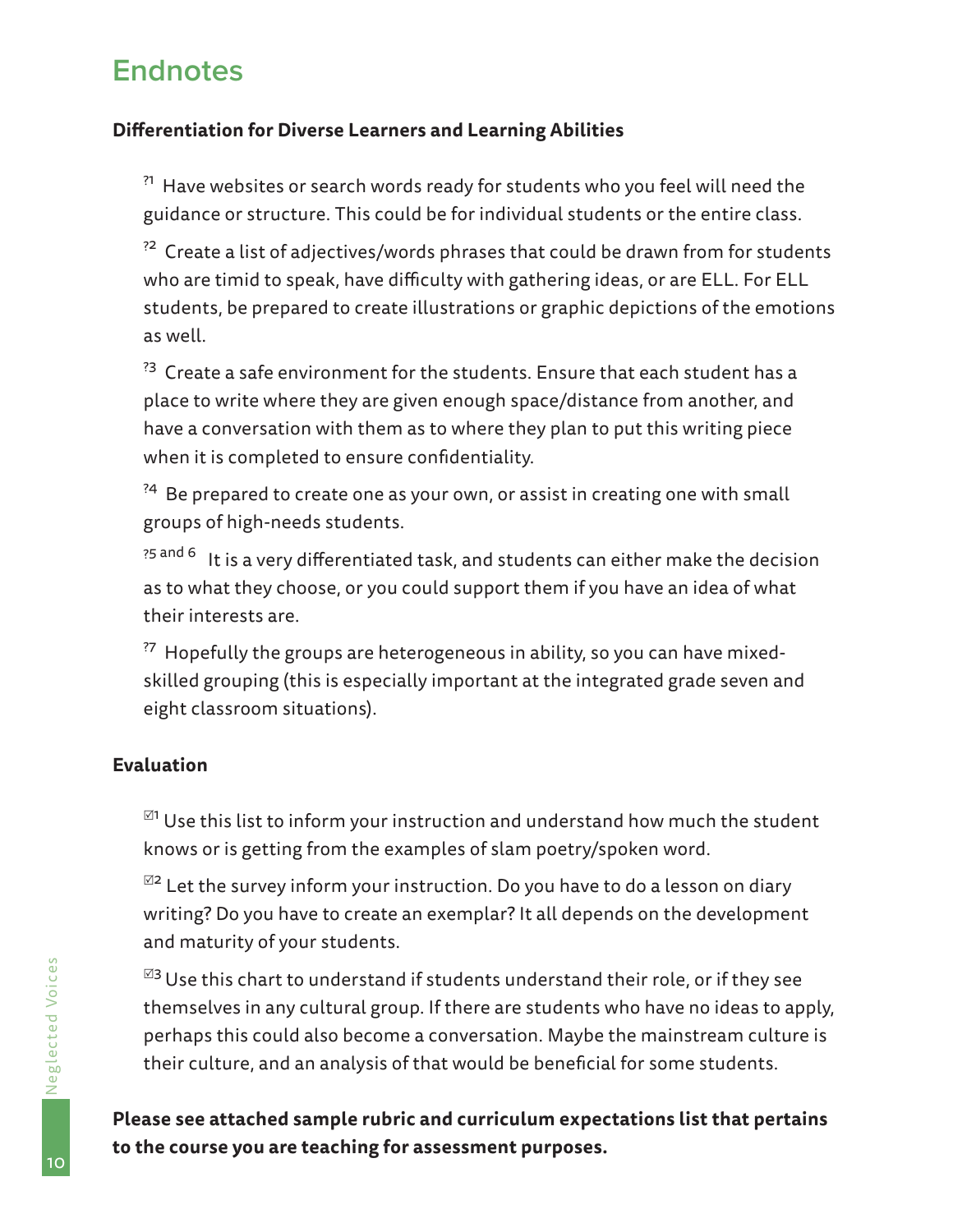## <span id="page-10-0"></span>**Appendix 1: Student Worksheet**

Name: Class:

Date:

**1. Perspective Survey** 

While watching or after watching the video, *Neglected Voices- Boonaa's Story,* check all that applies to you below:

### **Empathy**

- $\Box$  At any point in the story, did you feel like you could *relate* to Boonaa, and some of the things he has gone through in his life?
- $\Box$  Was there any point in the story where you thought the way Boonaa was treated either in the school or out in the society was unfair?
- Did Boonaa's talent of *spoken word poetry*  inspire you at all?
- $\Box$  Have you ever made a decision that you felt was better/positive for you, but it incurred you to lose friends?

#### **Determination/Perseverance/Resiliency**

- $\Box$  Do you feel that Boonaa was determined to be a great artist? Did it happen *serendipitously*?
- $\Box$  Do you feel like Boonaa has given up on trying to find out who *he* is? This can apply to race, identity, religion, art – whatever perspective you wish to see him in.
- $\Box$  Do you think Boonaa chose an artistic outlet because it allowed him to (check the following that apply):
	- a) Let out his emotions effectively, or b) Entertain others

### **2. Racial Profiling**

What is racial profiling? Give examples from both the video and a real-life example.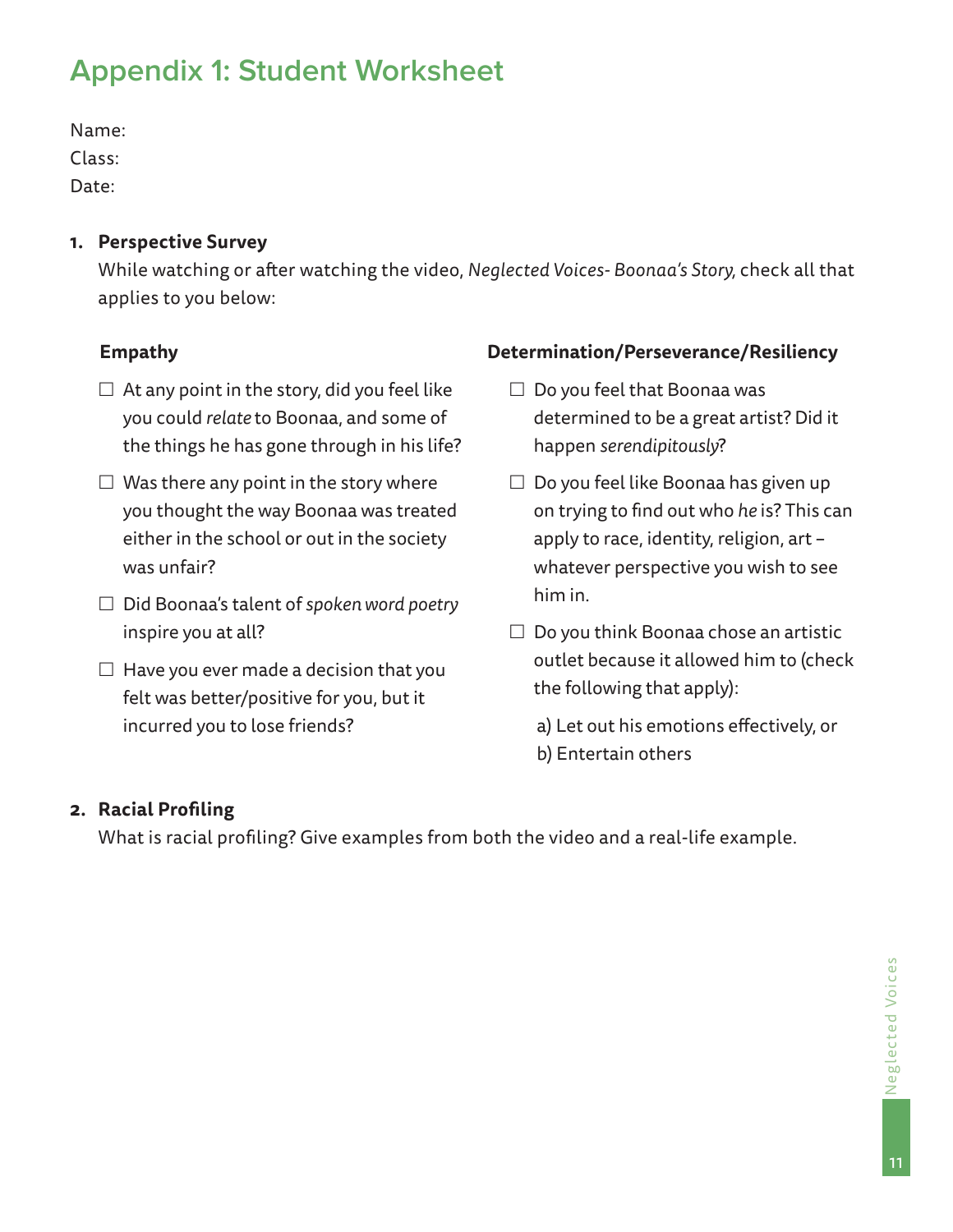| 3. Forms of expression           |                                         |                                                                                                                                                                                          |  |
|----------------------------------|-----------------------------------------|------------------------------------------------------------------------------------------------------------------------------------------------------------------------------------------|--|
|                                  |                                         | What do you find powerful about spoken word poetry? Feel free to use examples from what                                                                                                  |  |
|                                  |                                         | you may have seen from spoken word either online, or live in person.                                                                                                                     |  |
|                                  |                                         |                                                                                                                                                                                          |  |
|                                  |                                         |                                                                                                                                                                                          |  |
|                                  |                                         |                                                                                                                                                                                          |  |
|                                  |                                         |                                                                                                                                                                                          |  |
|                                  |                                         |                                                                                                                                                                                          |  |
|                                  |                                         |                                                                                                                                                                                          |  |
|                                  |                                         |                                                                                                                                                                                          |  |
|                                  |                                         |                                                                                                                                                                                          |  |
|                                  |                                         |                                                                                                                                                                                          |  |
|                                  |                                         |                                                                                                                                                                                          |  |
|                                  |                                         |                                                                                                                                                                                          |  |
|                                  |                                         |                                                                                                                                                                                          |  |
|                                  |                                         |                                                                                                                                                                                          |  |
|                                  |                                         |                                                                                                                                                                                          |  |
|                                  |                                         |                                                                                                                                                                                          |  |
|                                  |                                         |                                                                                                                                                                                          |  |
| online blog (private or public). |                                         | Describe the pros and cons of having the ability to write as an outlet to expel hidden/deep<br>emotions and feelings. Think about the benefits of someone who keeps a diary, or posts on |  |
|                                  |                                         |                                                                                                                                                                                          |  |
|                                  | Pros for writing as an emotional outlet | Cons for writing as an emotional outlet                                                                                                                                                  |  |
|                                  |                                         |                                                                                                                                                                                          |  |
|                                  |                                         |                                                                                                                                                                                          |  |
|                                  |                                         |                                                                                                                                                                                          |  |
|                                  |                                         |                                                                                                                                                                                          |  |
|                                  |                                         |                                                                                                                                                                                          |  |
|                                  |                                         |                                                                                                                                                                                          |  |
|                                  |                                         |                                                                                                                                                                                          |  |
|                                  |                                         |                                                                                                                                                                                          |  |
|                                  |                                         |                                                                                                                                                                                          |  |
|                                  |                                         |                                                                                                                                                                                          |  |
|                                  |                                         |                                                                                                                                                                                          |  |
|                                  |                                         |                                                                                                                                                                                          |  |
|                                  |                                         |                                                                                                                                                                                          |  |
|                                  |                                         |                                                                                                                                                                                          |  |
|                                  |                                         |                                                                                                                                                                                          |  |
|                                  |                                         |                                                                                                                                                                                          |  |
|                                  |                                         |                                                                                                                                                                                          |  |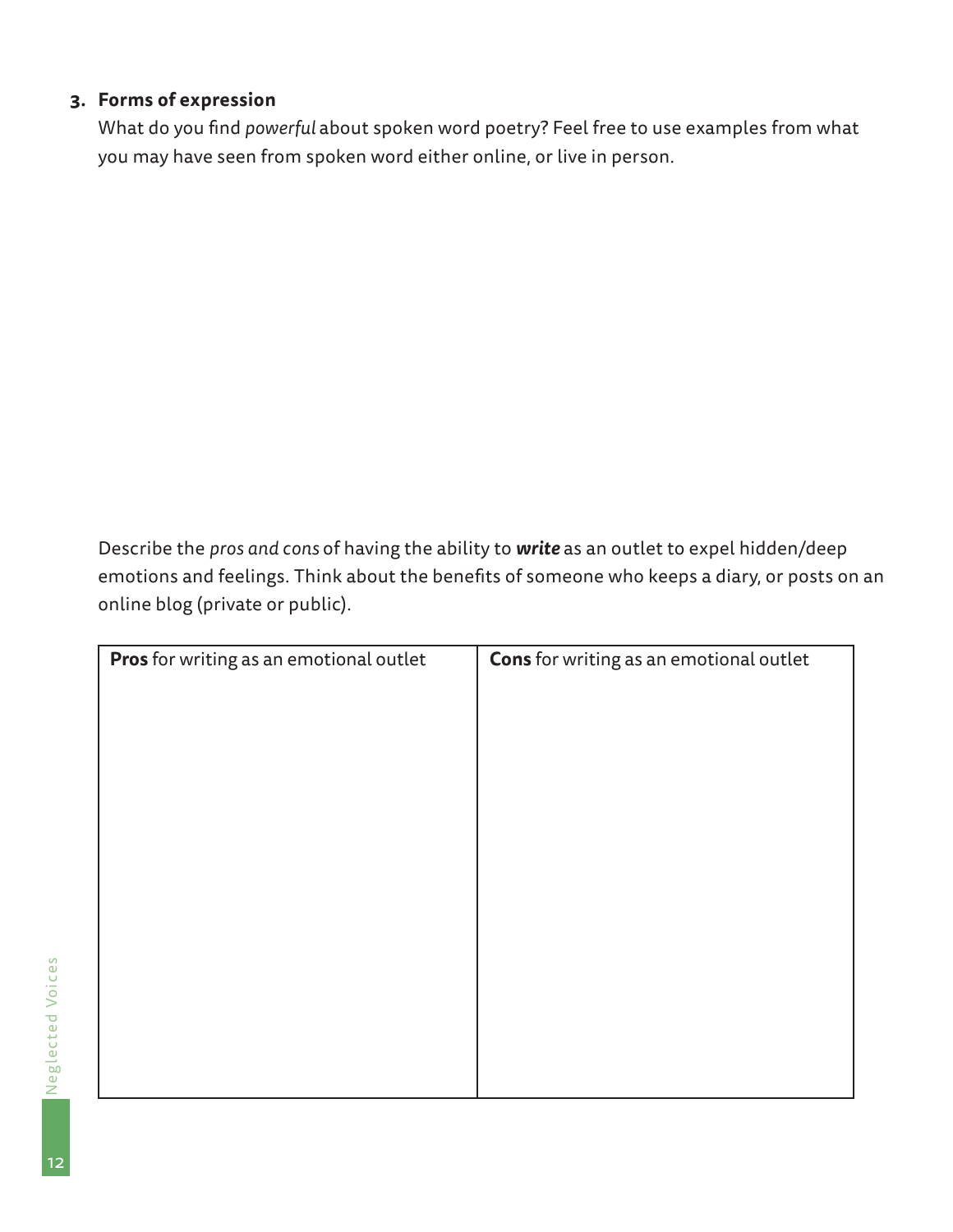## <span id="page-12-0"></span>**Appendix 2: Summative/Culminating Activity**

Based on your interests, choose one of the following items as a final learning piece.

## **Visual/Artistic**

## **Create a mixed media piece that uses words, images, and colours that share and depict your views on an idea related to social injustice, discrimination, bias, or institutional disenfranchisement.**

Include items such as:

- Adjectives and exclamations that depict/describe your feeling/emotions.
- Phrases or full sentences created out of cut-out letters.
- Use pictures (created, mixed-media, fabricated, remixed) that support your feelings/ emotions
- *• Don't just assume that it's going to be a negative piece. Think of positivity and promise as well.*
- *• Focus on the character traits this lesson focuses on as well!*

When you are finished, write a statement of all your ideas expressed in the mixed media piece. Be prepared to leave this on display in class or possibly present it to class.

## **Kinesthetic/Hands-On**

## **Create a Racial Profiling Mock Doll/Caricature (either a real doll or a visual depiction) of how a person with certain characteristics get racially profiled in any chosen situation.**

Think about:

- What the perpetrator of racial profiling might look at and immediately what would they think when they look at a person of particular culture/race/faith?
- Use materials and props to create the visual component of what gets racially profiled (i.e. coloured cotton, or fake doll hair to create a beard).
- Use labels, toothpicks, or other signage that will allow a person to look at this doll/ caricature, and know what you have highlighted as components about a person that get racially stereotyped (even if it's not a physical feature – it can be radiating from the head or heart).

When you are finished, write a statement of all your ideas on the doll. Be prepared to leave this on display in class or possibly present it to class.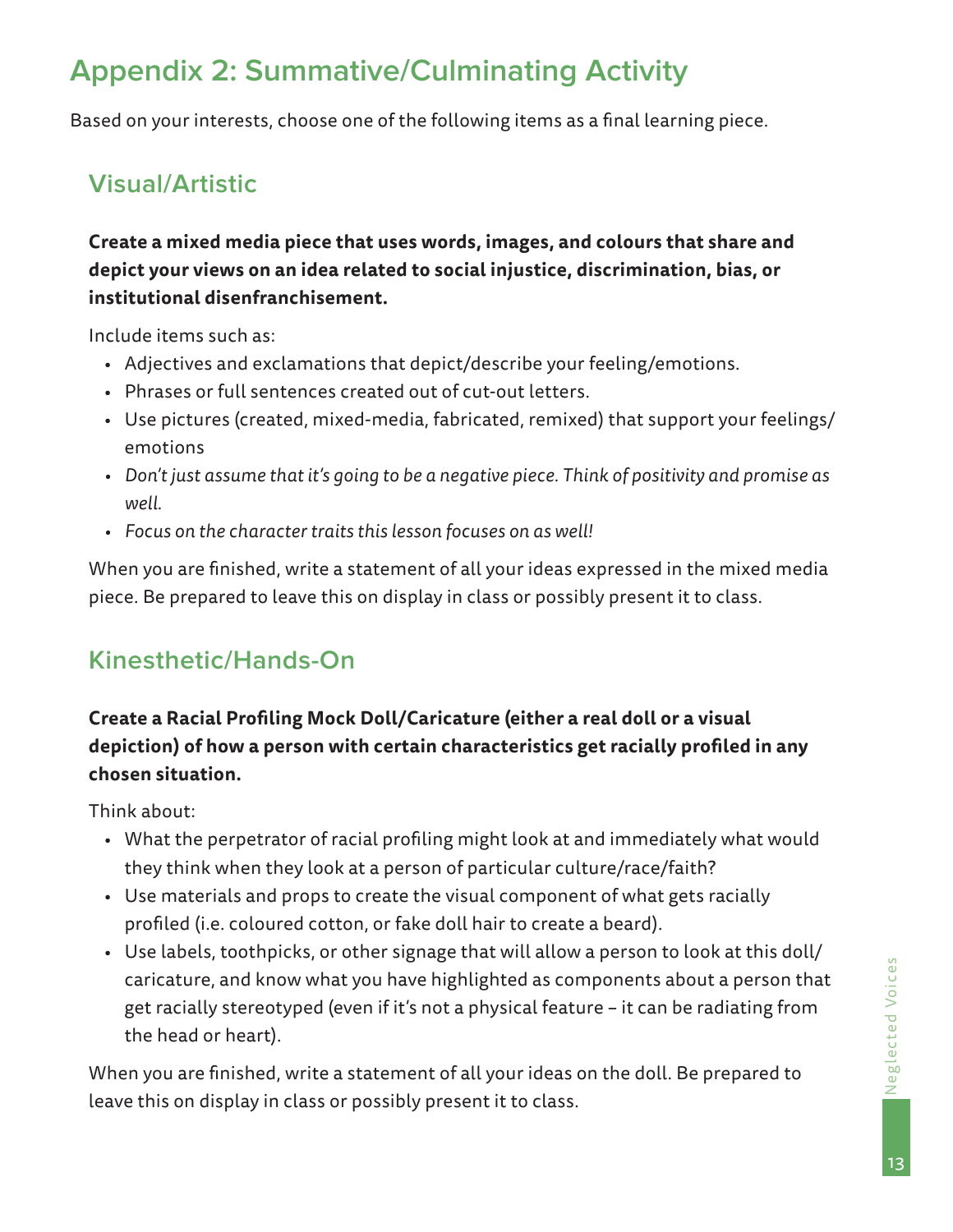*Note: Try your best to not overdo and overemphasize outdated stereotypes. Think about real racial profiling that actually gets in the way of a person's ability be successful or productive (i.e. travel, get a job, meet important people for the first time).*

## **Musical Learners**

**Just like Boonaa did at the beginning, create a spoken word piece that shares the experiences of someone in the society who is unjustly ostracized or feels that they are "not welcomed". This doesn't just need to speak to Islamophobia, but could also include (but not limited to):** *sexism and misogyny, racism, homophobia, ableism, and many more.*

Items you could include:

- Loud and passionate statements that depict various emotions.
- Very vivid imagery in your statements and lines.
- Attempt to end off on a positive note.
- Other contributors and items that will play into your piece (assistance from others and/or technology).

When you are finished, be prepared to share in front of the class either in a pre-recorded audio/video or a live performance.

Work with your teacher to ensure this is in-line with the classroom expectations, rubric, and/or success criteria reasonable for your grade-level.

Feel free to watch YouTube for other examples of spoken word to get some ideas.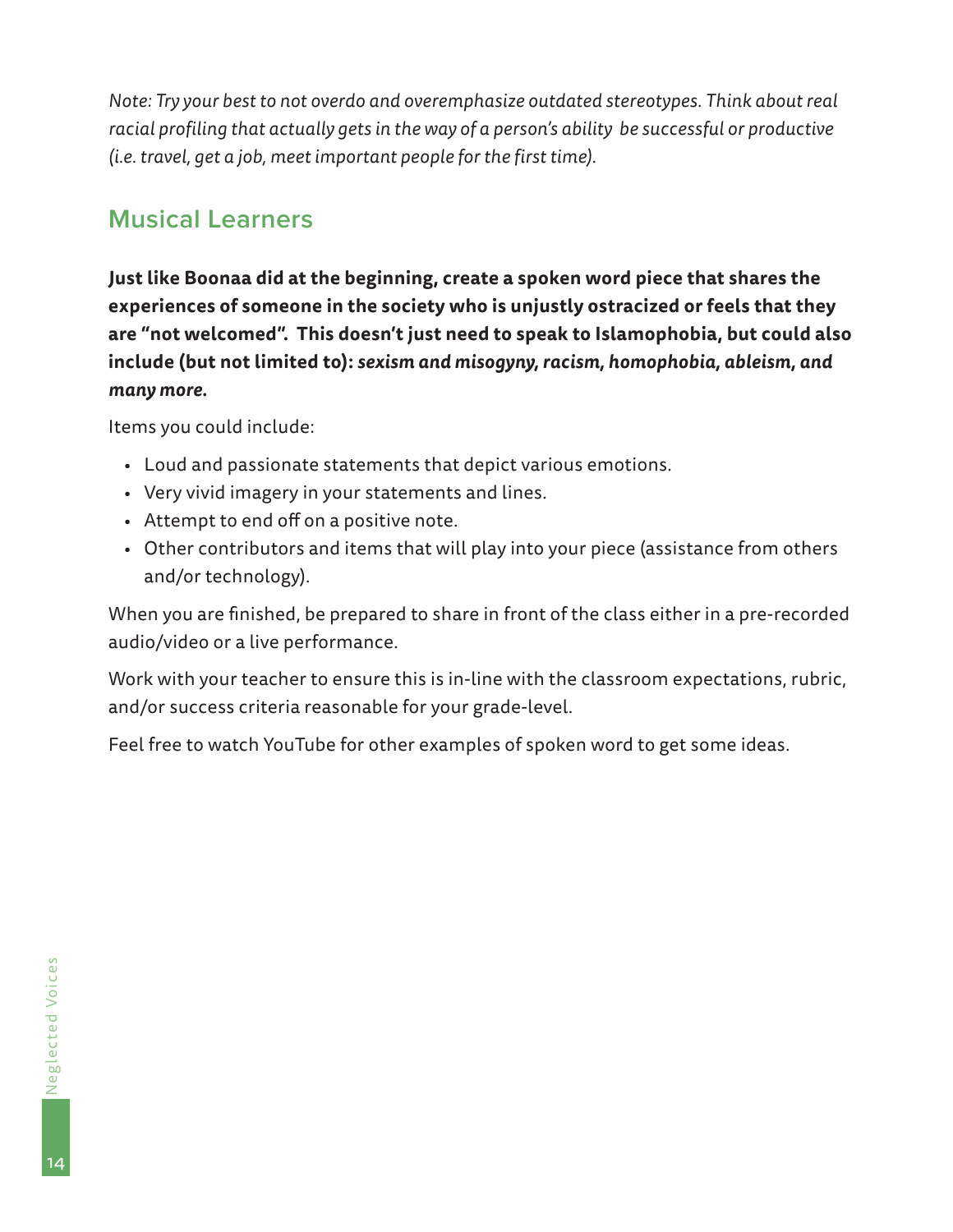# <span id="page-14-0"></span>**Activity 2 Ahmed's Story**

# Video

Ahmed's Story

## Grade

7 - 11

## Subjects

Language, Social Sciences (Equity, Diversity, & Social Justice, and World Cultures)

## Approximate In-Class Duration 100-130 minutes/3 class periods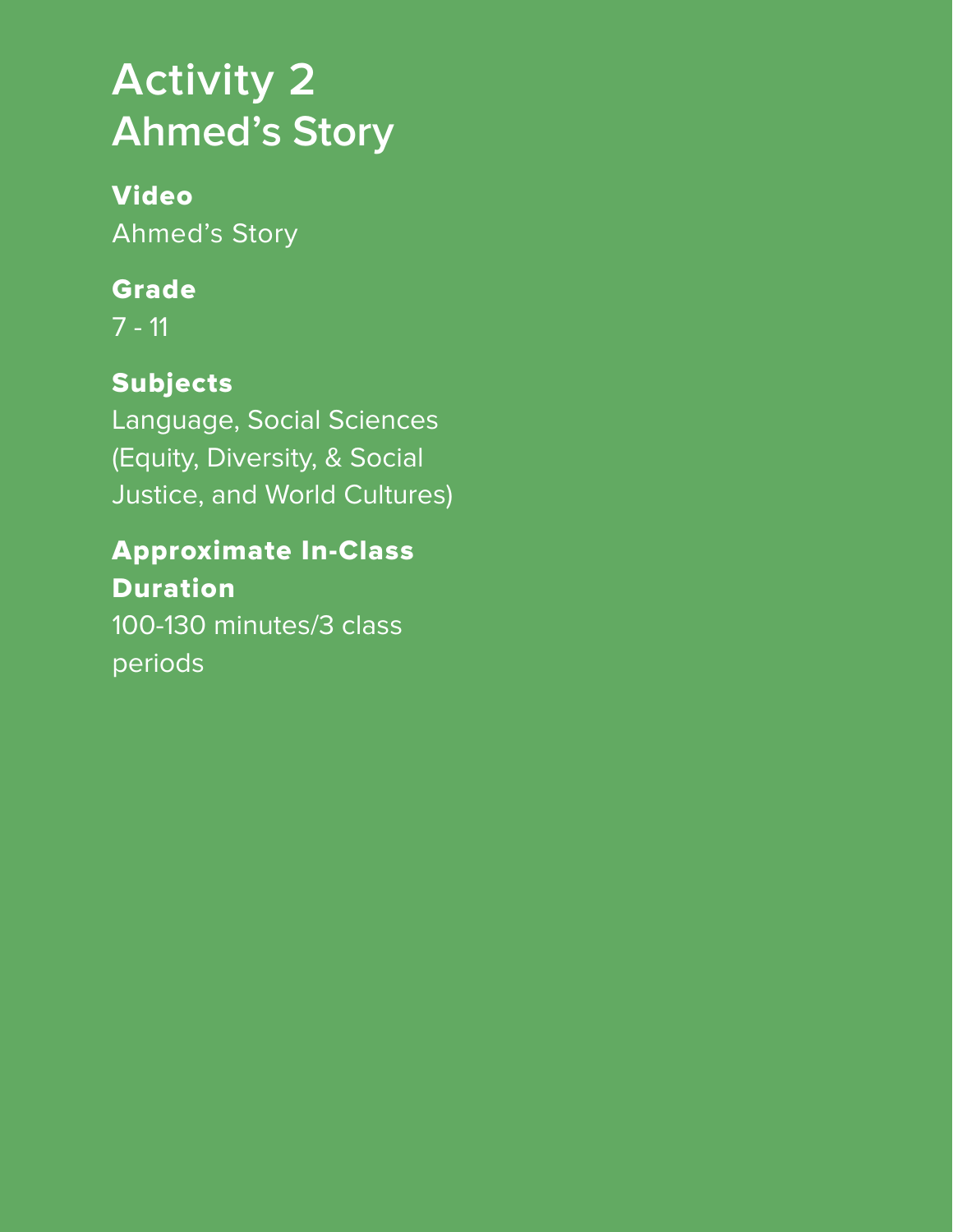## <span id="page-15-0"></span>**Description**

Ahmed Saleh's story brings to light the detrimental effects prejudgment and stereotyping can have on the life of a teenager. His story goes into greater depth as he explains how trying to find an identity in an unwelcoming society can leave one feeling unidentifiable.

## **Big Ideas**

- » Prejudgment, labeling and stereotyping can lead to a Self-Fulfilling Prophecy (Labeling Theory)
- » Coping mechanisms when dealing with neglect, ostracization, or isolation
- » The presence of religion in school

| <b>Character Traits</b> | <b>Outcomes of Activity</b> | <b>Materials Needed</b>       |
|-------------------------|-----------------------------|-------------------------------|
| Empathy                 | <b>Written Reflections</b>  | <b>Community Circles/Open</b> |
| Determination           | Open Discussion/            | <b>Discussion Forum</b>       |
| Perseverance            | Conversation                | <b>Video Projection Items</b> |
| Hope                    | Summative activity          | Video: Ahmed's Story          |
| Resiliency              |                             | Handouts (Appendix 1 and 2)   |

## **Instructions**

#### *Before Viewing the Video*

- 1. Have students do a search for the term *Self Fulfilling Prophecy* (SFP) (a prediction, usually asserted on to another, that directly or in-directly comes true. For example: someone tells you repeatedly that you are a failure, therefore you start seeing yourself as a failure in your efforts prior to even making an attempt at an action).<sup>?1</sup>
- 2. Encourage students to give an example from either their own lives, or in the media of a SFP. Ask them to share it with a partner, and analyze what was the direct or in-direct *stimulus* that led to the SFP.
- 3. Use a T-Chart of how a SFP could be of benefit or gross detriment to anyone in his/her life. Students can work independently, or in groups (Appendix 3).<sup>22</sup>
- 4. Ask a question to students: "Does anything that falls in-line with a SFP ever occur in school?" Students should give answers such as: *teachers to students,*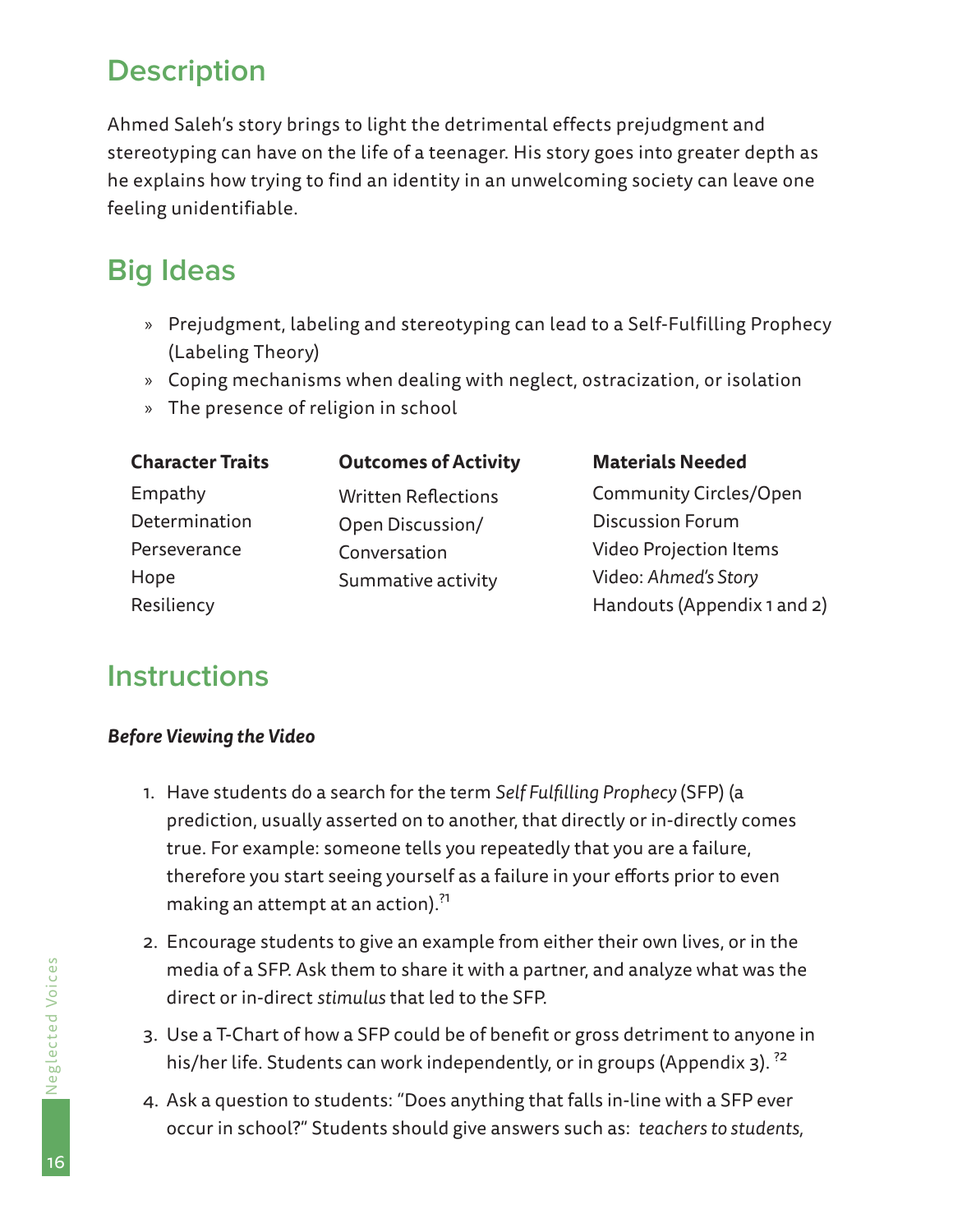*peers to peers, in the context of sports* ("You're not athletic") and s*chool subjects*  ("You're not good at math!"), *bully to victim, parents to teachers,* just to name a few.

- 5. This should lead into a conversation about *pressures, prejudgment, negativespeak, bullying*, and *peer pressure* at school. Ask students to brainstorm ideas that would help reduce these pressures/threats/incidences at school.<sup>?3</sup>
- *6. (New turn in the conversation, or save for another day)* Though you may see it mentioned by other students, insert the possibility (argument) of RELIGION and religious expression being permitted at school. Imply the following: "What would the issues be if students and teachers were allowed to congregate as a religion-based social club, have their own social space, and be able to run events at school. Would that have a reductive affect on these pressures/ threats/ incidences, or not?" ?4
- 7. Have students investigate recent incidences online (i.e. 2011 controversy of prayer at school in Toronto District School Board) that revolve around religion, religious expression and activities in public schools.?4

#### *Watch the Video with Student Handout*

8. After the students have become versed on the issues surrounding negative incidences in school (fueled by the concept of SFP), and religious activities and expression in the public school system, have them watch *Neglected Voices: Ahmed's Story*. Hand out Appendix 1 (Ahmed's Story Worksheet) prior to the video so the students can get into the proper mindset, and know the expectations you may have of them for this part of the activity.

#### *Watch the Video with Student Handout*

- 9. Following the viewing of the video, ask students:
	- What examples of a Self Fulfilling Prophecy did you see in the story of Ahmed's teen years?
	- What were some of the problems that school council and administration (principal) created for Ahmed when he attempted to start up his own Muslim Student Association? Why?
	- Do you feel that you have to be a Black, Arab, Muslim, male to empathize with Ahmed's story? What do you feel like you can relate to with Ahmed's story?

You may have to watch the video again for deeper reflection and thought. $121$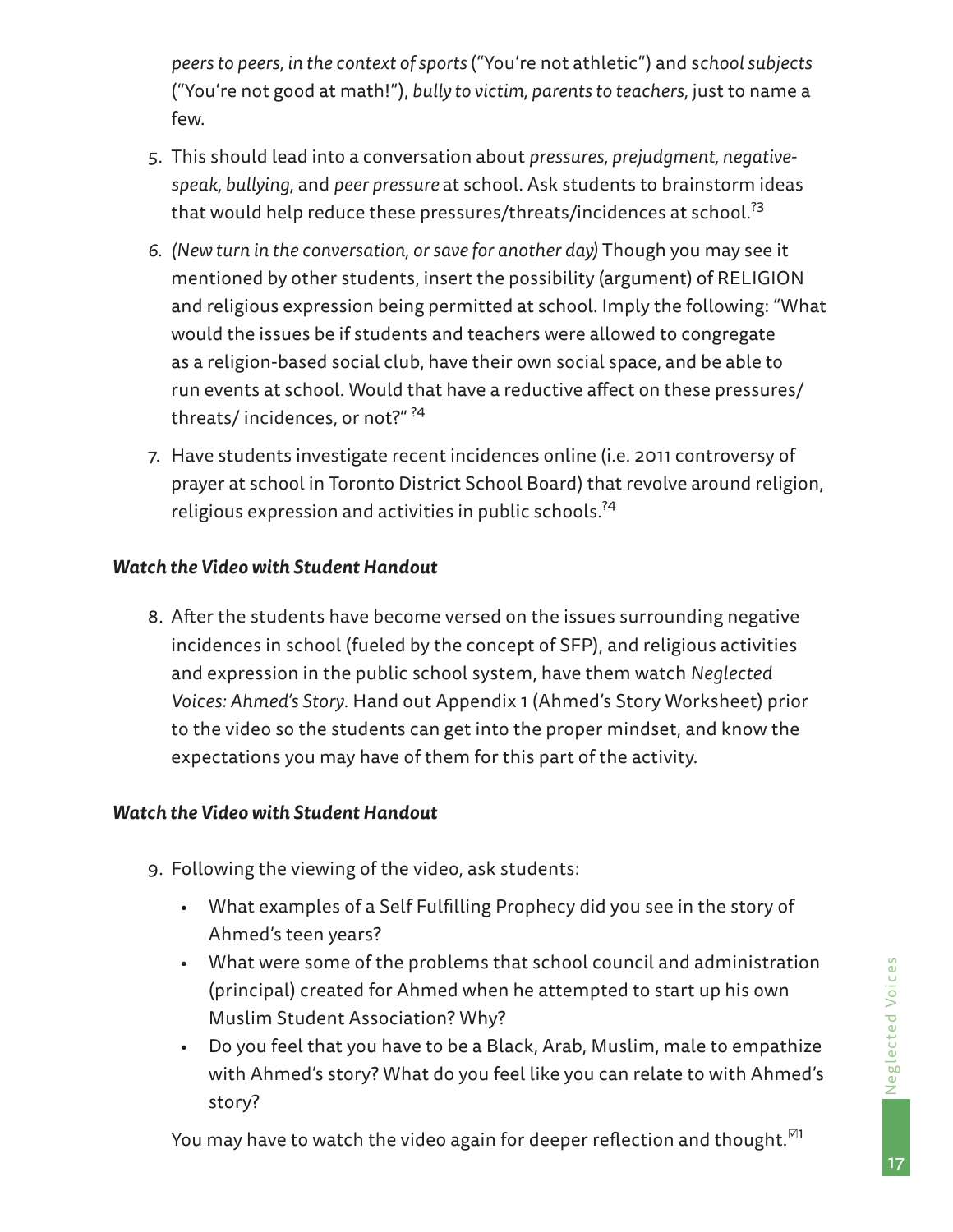- 10. Appreciate the students who participated in the discussion, and inform them that there could be some very personal components of how they may have felt hearing Ahmed's story. Inform them that they are going to work on their selfexpression in a choice activity, in writing, acting, or creating. Provide them time to reflect on the video by answering the questions on the handout (Appendix 1).  $^{25}$   $^{\boxtimes 2}$
- 11. \*\*\*Bonus- Use survey technology (Google Forms, Survey Monkey, SMART clickers) to ask students to submit the statements they checked off in the Perspective Survey. It would be interesting to see what the overall class thought of Ahmed's Story before seeing the final pieces.  $1/3$

#### *Taking on the Summative/Culminating Tasks*

- 12. Following the completion of the worksheets, discuss the summative assignments (Appendix 2) with the students. Have the students choose which learning task they would like to take on. Based on any diagnostic data you may have of them, you may want to help some learners choose based on their strengths as a multiple intelligence learner.<sup>25</sup>
- 13. Create groups of students who are working on the same task. Assist them in creating and accepting in a supportive community where everyone can bounce ideas off one another, help to edit/proofread, practice, or (in the case of kinesthetic) perform in one another's project.<sup>26  $\boxtimes$ 4</sup>
- 14. Provide the option to students to either prerecord or muster up the courage to perform/share their piece of the class. Be sure you instill the morals of mutual respect, empathy, the right to pass, and no put-downs to the class, as some of these pieces might be very personal.<sup> $55$ </sup>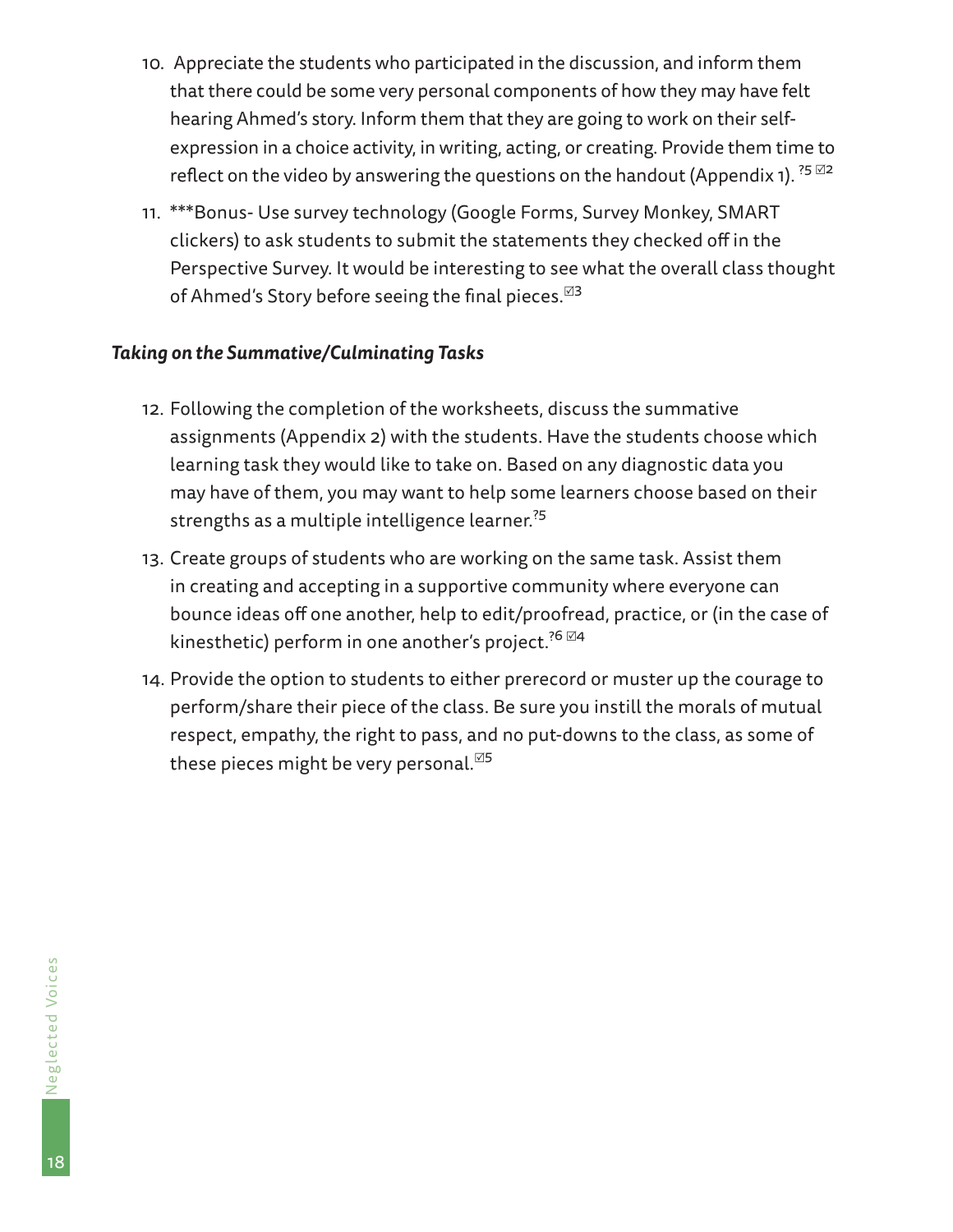## <span id="page-18-0"></span>**Endnotes**

#### **Differentiation for Diverse Learners and Learning Abilities**

<sup>?1</sup> Have a prewritten document or video that explains Self-Fulfilling Prophecy at the level your students would understand it.

 $^{22}$  For at-risk learners, or ELL learners, have pre-made statements, and ask them to cut them out and organize them in the various sections on the T-chart.

 $33$  You could create a checklist of strategies (with pictorial symbols) and the students could check off the best, or most effective.

<sup>24</sup> This portion of the activity could be omitted for learners that have difficulty with the ideas, thoughts, and perspectives of political climates, social issues, etc.

 $^{75}$  Added support in visuals, examples, or assistance by peers may be needed at this time.

<sup>26</sup> Have the intention that the groups are heterogeneously organized, so students of various strengths and abilities are in each group, so they can assist one another.

#### **Evaluation**

 $^{\boxtimes 1}$  Create a checklist of "Think About" self-speak statements, showing what the students should be thinking while watching the video, either in the first run, or repeated showings of the video.

 $^{\boxtimes 2}$  Attempt to integrate your focus in writing if you select this option. There is potential to assess for voice, gathering ideas, etc.

 $^{\boxtimes 3}$  It would be very interesting to juxtapose these results to the feeling and overall ideas students may have at the end when they are finished their summative pieces.

 $^{\boxtimes 4}$  Create success criteria for this process to support the style of group work and expectations that match your classroom to guide all learners.

 $^{\boxtimes 5}$  Assessment for Oral/Verbal communication could occur at this point as well

**Please see attached sample rubric and curriculum expectations list that pertains to the course you are teaching for assessment purposes.**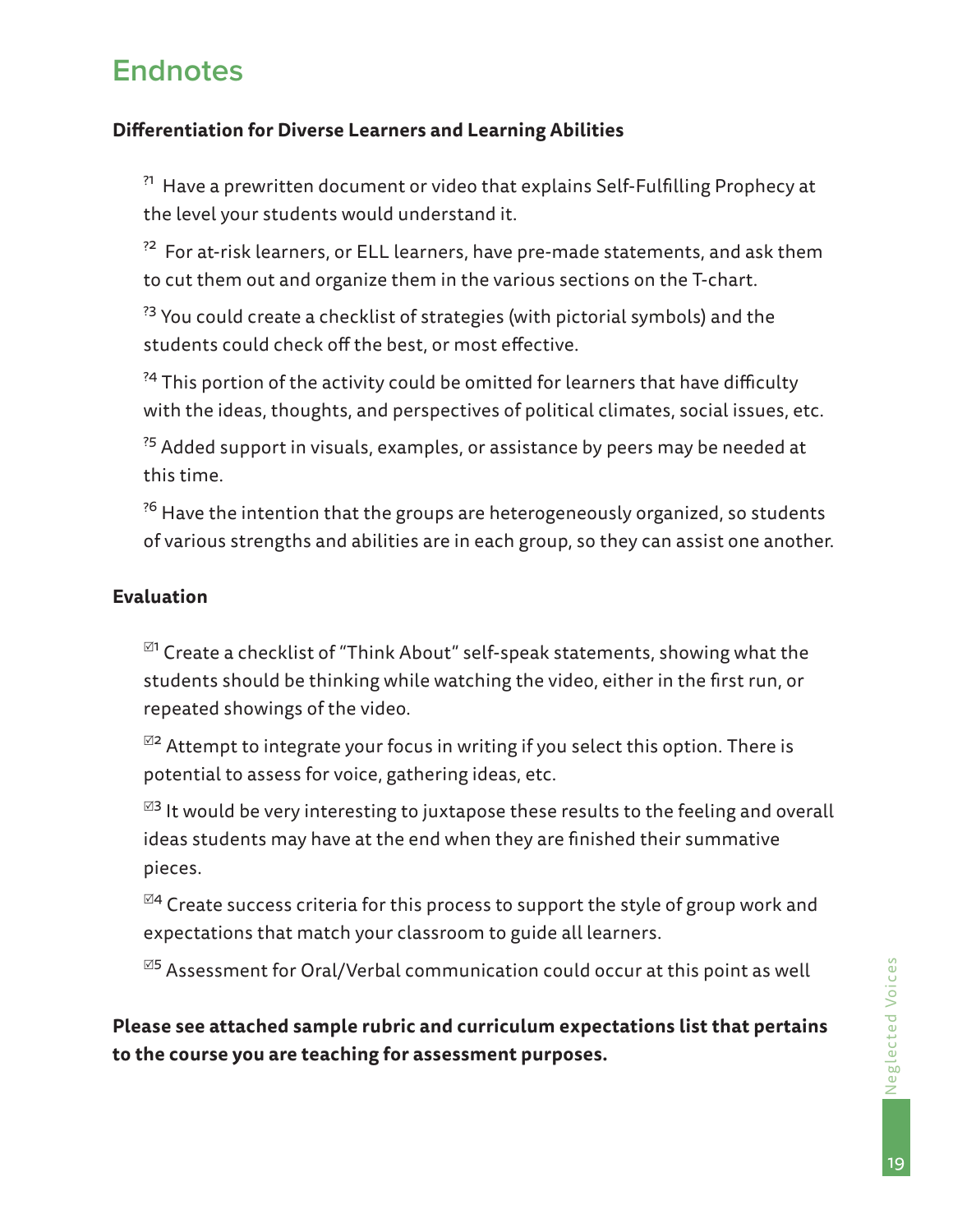Name:

Class:

Date:

#### **1. Perspective Survey**

While watching or after watching the video, *Neglected Voices- Ahmed's Story*, check all that applies to you below:

#### **Empathy**

- <span id="page-19-0"></span>Appendix 1: Student Worksheet<br>
Name:<br>
Class:<br>
Class:<br>
Date:<br>
Date:<br>
Date:<br>
Date:<br>
Date:<br>
At any point in the story, did you feel like you correlate to Ahmed, and some of the things he has<br>
through in his life?<br>
∩ Was ther  $\Box$  At any point in the story, did you feel like you could *relate* to Ahmed, and some of the things he has gone through in his life?
	- $\Box$  Was there any point in the story where you felt sympathy, or felt like you were able to put yourself in Ahmed's "shoes"?
	- $\Box$  Was there a moment in Ahmed's life where you agreed with, or supported his actions and decisions?
	- $\Box$  Was there a moment in Ahmed's life story where you found yourself disagreeing with Ahmed's decisions?
	- $\Box$  Do you have a driving force (faith or spiritual belief) that helps you make decisions in your life?

#### **2. Self-Fulfilling Prophecies**

What is a *self-fulfilling prophecy*? Have you ever endured the effects of a self-fulfilling prophecy, or witnessed someone become something that was "put" on them. You can use examples from your life, the media, or in stories you may have read.

#### **Determination/Perseverance/Hope**

- $\Box$  Do you feel that Ahmed was a determined teenager?
- $\Box$  Has there been anything in your life that you have been determined to do?
- $\Box$  Do you have ambitions to change something at your school?
- $\Box$  Have you ever stood up to your friends for something you believe in?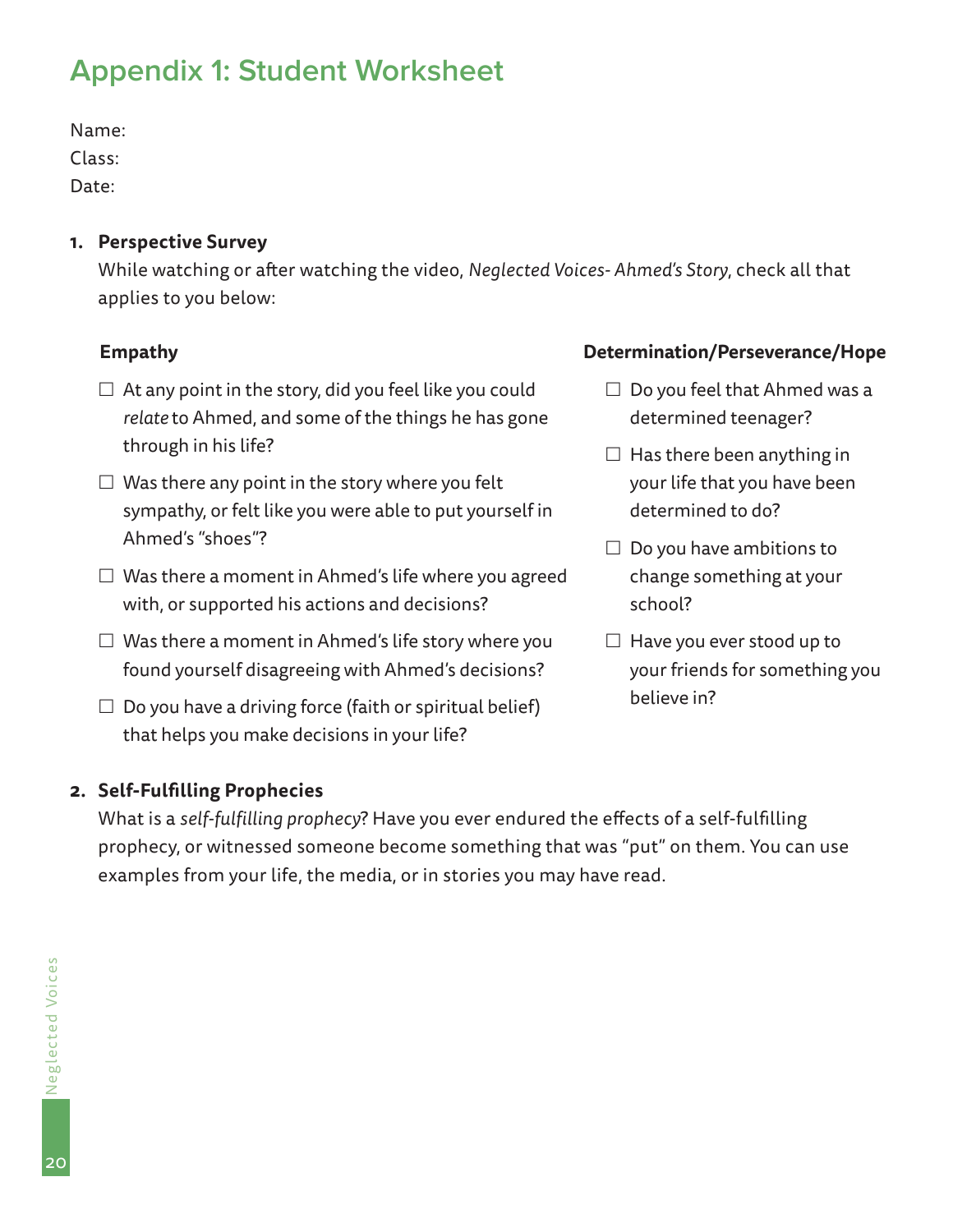### **3. Religion in school**

In Ahmed's story you heard that he worked tirelessly to establish a Muslim Student's Association (MSA) at his school. Why do you think he endured so many difficulties trying to establish a MSA?

Having religious organizations of any kind in a school is always a very difficult topic to discuss. What do you think are the pros and cons of having a religious club/organization in schools (i.e. MSA, Christian Youth Group, Young Hindus or Buddhists club, etc.)? Fill out the graphic organizer below. From your points, chose a perspective and write a paragraph summarizing your opinion.

| <b>Pros</b> | <b>Cons</b> |
|-------------|-------------|
|             |             |
|             |             |
|             |             |
|             |             |
|             |             |
|             |             |
|             |             |
|             |             |

| Your opinionated statement: |  |
|-----------------------------|--|
|                             |  |
|                             |  |
|                             |  |
|                             |  |
|                             |  |
|                             |  |
|                             |  |
|                             |  |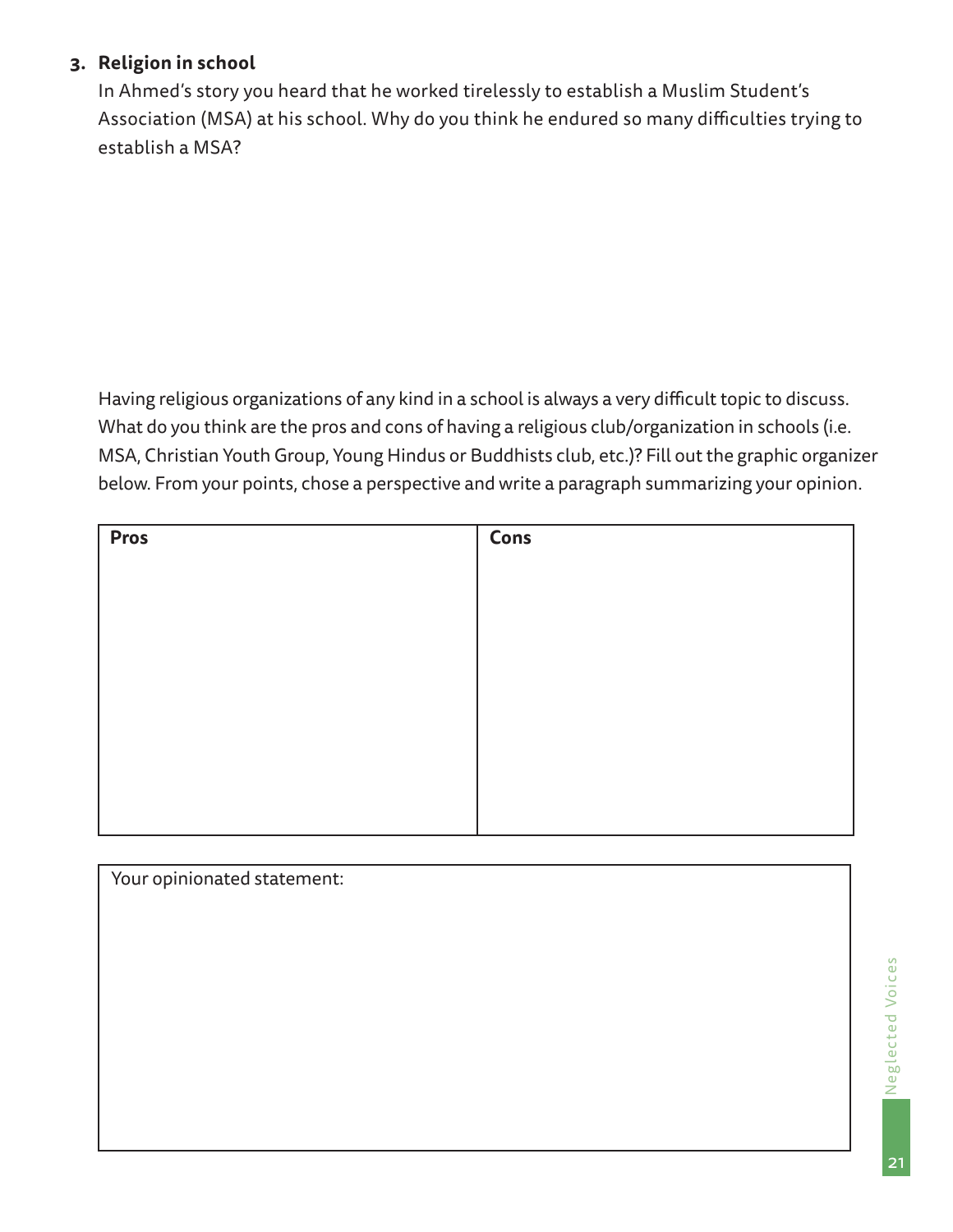Based on your interests, choose one of the following items as a final learning piece.

## **Visual/Artistic**

## **Create a mind map that travels through the mind of a student (could be you) who is falling victim to the phenomenon of a self-fulfilling prophecy.**

Include items such as:

- The behaviour or expectation that might be afflicted on someone (i.e. "You're a failure")
- Statements one may hear afflicted on to them, or may say to themselves in self-talk (i.e. "Well, if they think I am a failure, I guess I am")
- Create channels or avenues of how one can OFFSET a SFP (i.e., "No, who are they to tell me I'm a failure?!? I'm going to prove them wrong")

## **Kinesthetic/Hands-On**

<span id="page-21-0"></span>Appendix 2: Summative/Culminating Activity<br>
Based on your interests, choose one of the following items as a final learning<br>
Visual/Artistic<br>
Create a mind map that travels through the mind of a student (could the<br>
falling **Create and perform in front of the classroom a dramatic skit of what it looks like to be pushed around, or degraded by someone who is afflicting a SFP onto you. Create a defensive skit to show how one can offset the effects of a SFP situation.**

Include items such as:

- The statements one could hear continually from a perpetrator of a SFP (could be a teacher, a parent, a peer)
- Verbally demonstrate a list of the inner thoughts a person going through an SFP would be thinking
- Create some self-talk statements to help one cope or help out someone who feels like they are what other people expect them to be.

Feel free to present either live or have it pre-recorded.

## **Musical/Poetic**

**Just like Ahmed did at the beginning, create a spoken word piece that shares the**  *anger, frustration, hurt,* **and** *disappointment* **one can feel when they are put down so much that they internalize and embody the low expectations some may have of them.** 

Items you could include:

- Loud and passionate statements that depict various emotions.
- Very vivid imagery in your statements and lines.

22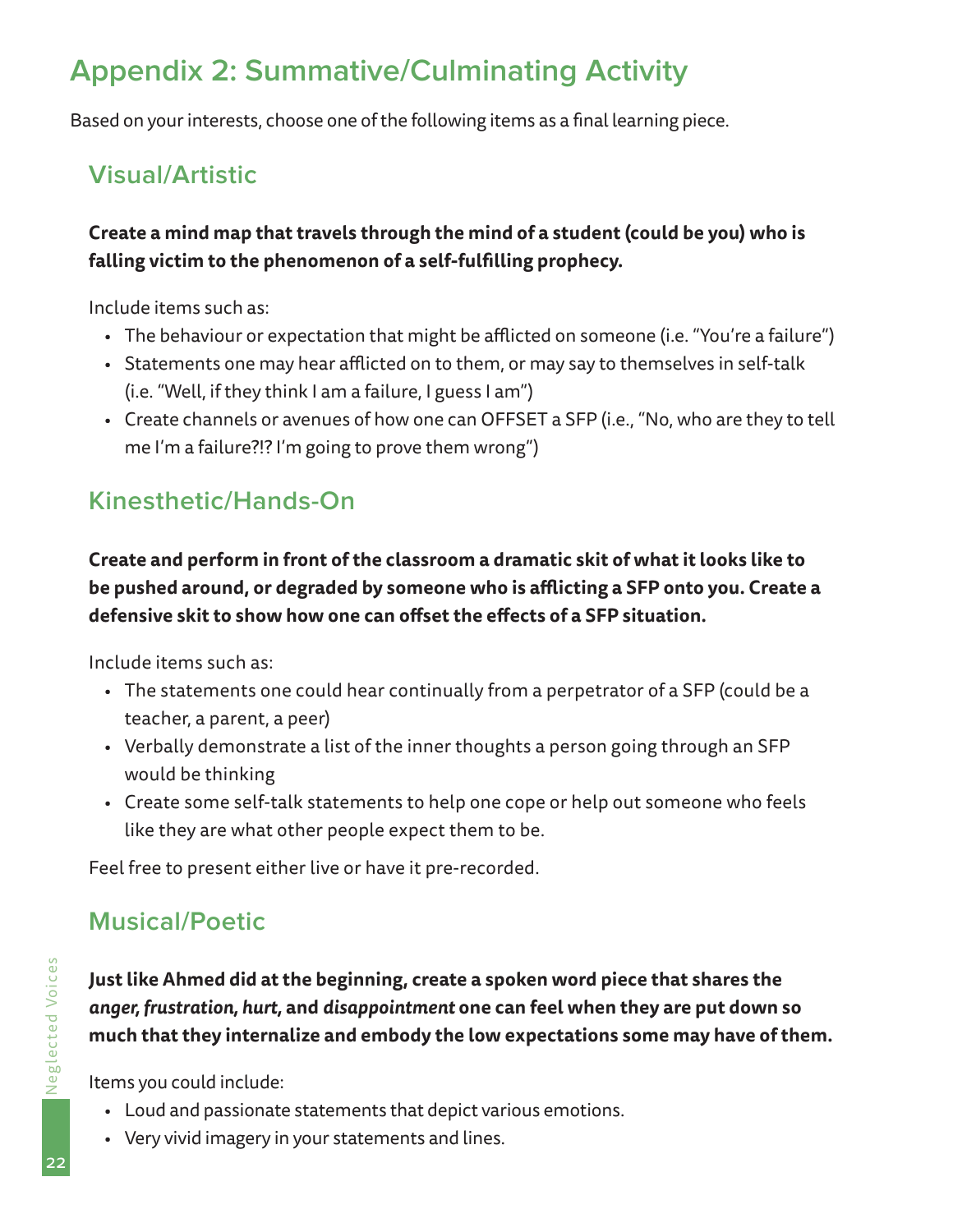- Attempt to end off on a positive note.
- Other contributors and items that will play into your piece (assistance from others and/or technology).

## **Work with your teacher to ensure this is in-line with the classroom expectations, rubric, and/or success criteria reasonable for your grade-level.**

Feel free to watch YouTube for other examples of spoken word to get some ideas. If this is a culminating task, you are encouraged to share in front of the class, either in an audio pre-recording, or live.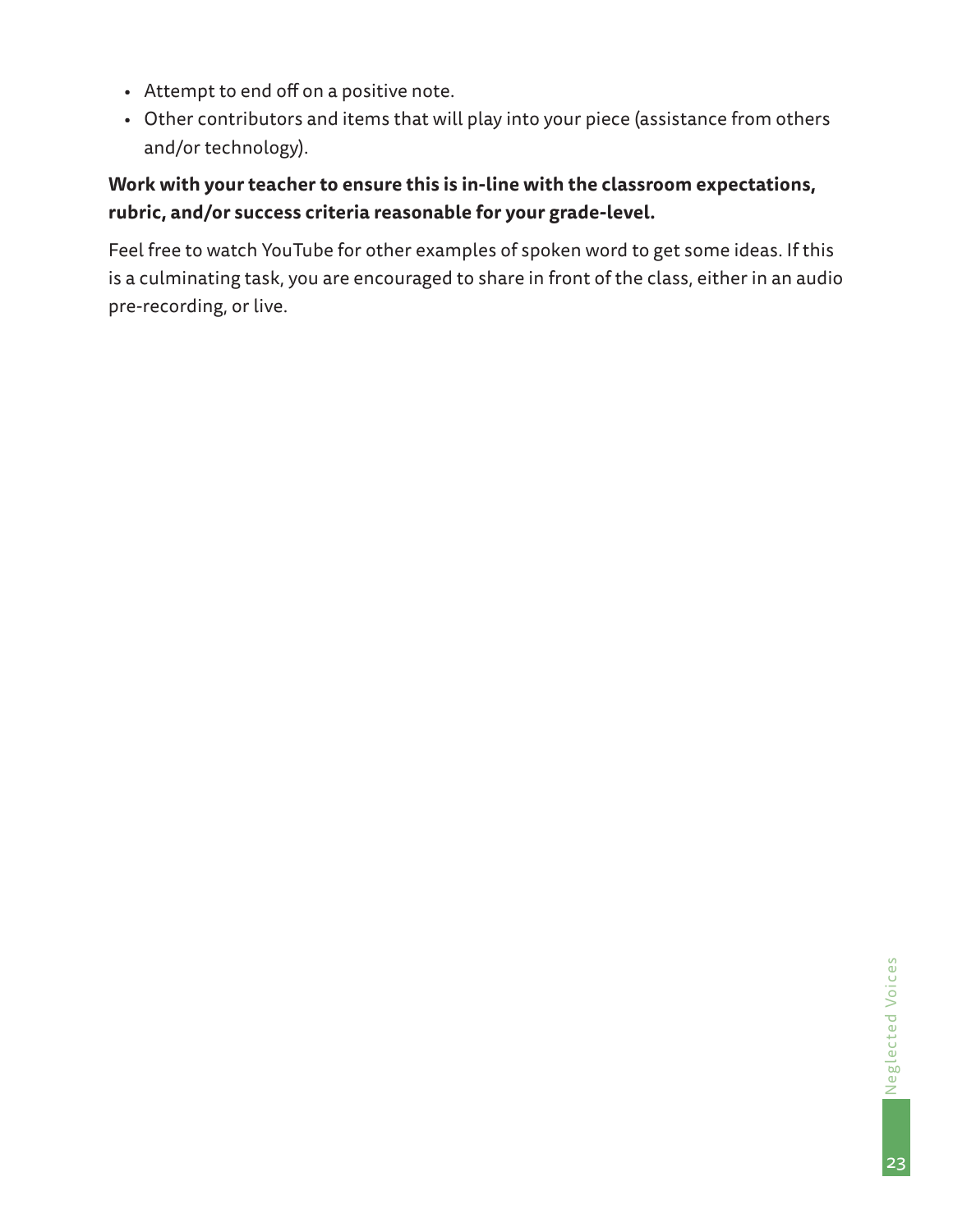## **Self-fulfilling Prophecy**

<span id="page-23-0"></span>

|                          | <b>Appendix 3: Self-Fulfilling Prophecy T-Chart</b> |            |  |  |
|--------------------------|-----------------------------------------------------|------------|--|--|
| Name:<br>Class:<br>Date: |                                                     |            |  |  |
|                          | <b>Self-fulfilling Prophecy</b>                     |            |  |  |
|                          | Benefits                                            | Detriments |  |  |
|                          |                                                     |            |  |  |
|                          |                                                     |            |  |  |
|                          |                                                     |            |  |  |
|                          |                                                     |            |  |  |
|                          |                                                     |            |  |  |
|                          |                                                     |            |  |  |
|                          |                                                     |            |  |  |
|                          |                                                     |            |  |  |
|                          |                                                     |            |  |  |
|                          |                                                     |            |  |  |
|                          |                                                     |            |  |  |
|                          |                                                     |            |  |  |
| Neglected Voices         |                                                     |            |  |  |
|                          |                                                     |            |  |  |
|                          |                                                     |            |  |  |
| $\mathcal{L}$            |                                                     |            |  |  |

24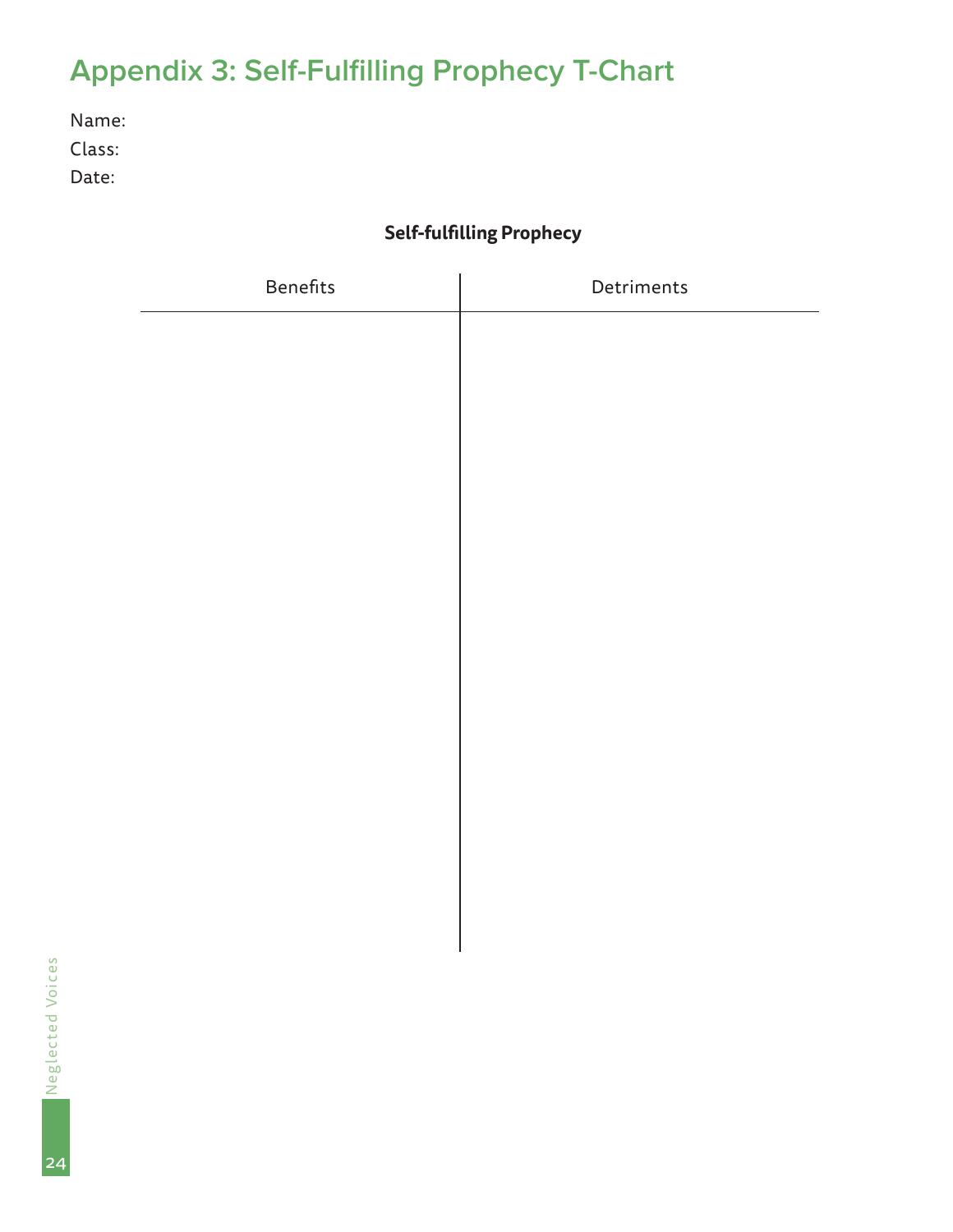# <span id="page-24-0"></span>**Activity 3 Fatima's Story**

## Video

Fatima's Story

## Grade

7 - 11

## Subjects

Language Arts, Social Sciences (Equity, Diversity, & Social Justice, World Cultures, and Gender Studies)

## Approximate In-Class Duration

100-130 minutes/3 class periods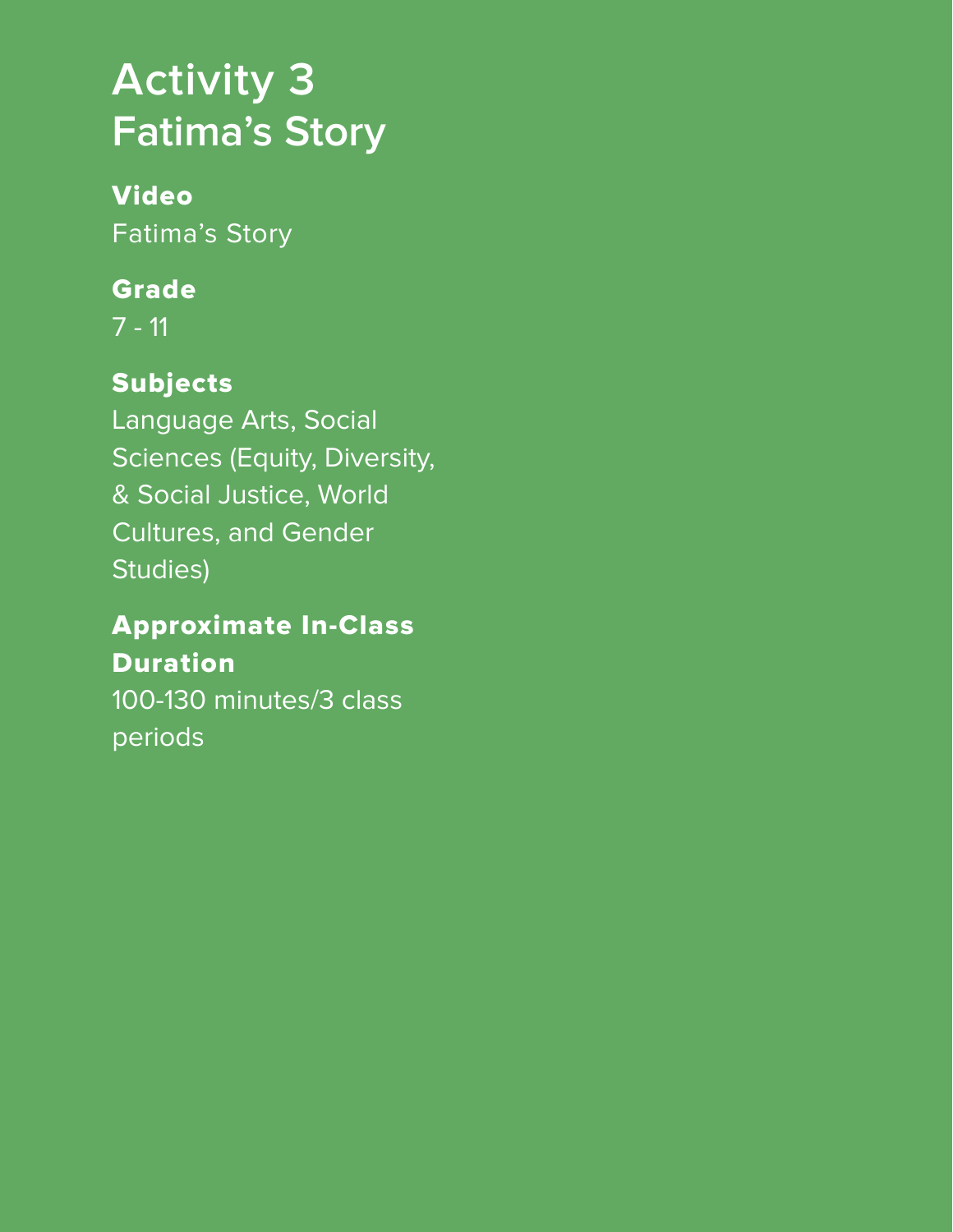## <span id="page-25-0"></span>**Description**

Fatima's story is about resilience in the face of obstacles. The more obstacles Fatima faces the stronger and more resilient she becomes.

## **Big Ideas**

- » Racism and Racial Profiling
- » Sexism and Classism
- » Downward Appraisals and Coping Mechanisms

#### **Character Traits**

#### **Outcomes of Activity**

Empathy Optimism Self-Determination & Confidence **Perseverance** Coping & Resiliency

Written Reflections Life Planning Open Discussion/ Conversation

#### **Materials Needed**

Community Circles/Open Discussion Forum Video Projection Items Video for Fatima's Story

## **Instructions**

#### *Before Viewing the Video*

- 1. Have students search national and international news articles using mobile devices or desk/laptops, or in the subscribed local newspapers in the classroom. Each student should collect 3-5 headlines, and prepare a short summary to share with the class. Encourage students to select headlines from different countries?1
- 2. Facilitate a full-class conversation on who are the subjects of these headlines. Who is directly affected by the events of the headlines they have read? Think about modeling or scaffolding this process yourself. A quick example can be seen as follows:

*On July 23, 2012, the world news headlines on Al-Jazeera's website were as follows:*

- *• Spate of deadly attacks across Iraq*
- *• Syrian forces regain Damascus District*
- *• China fury after Beijing Deluge* 3 *massive flood*
- *• Obama grieves with victims of Colorado Massacre*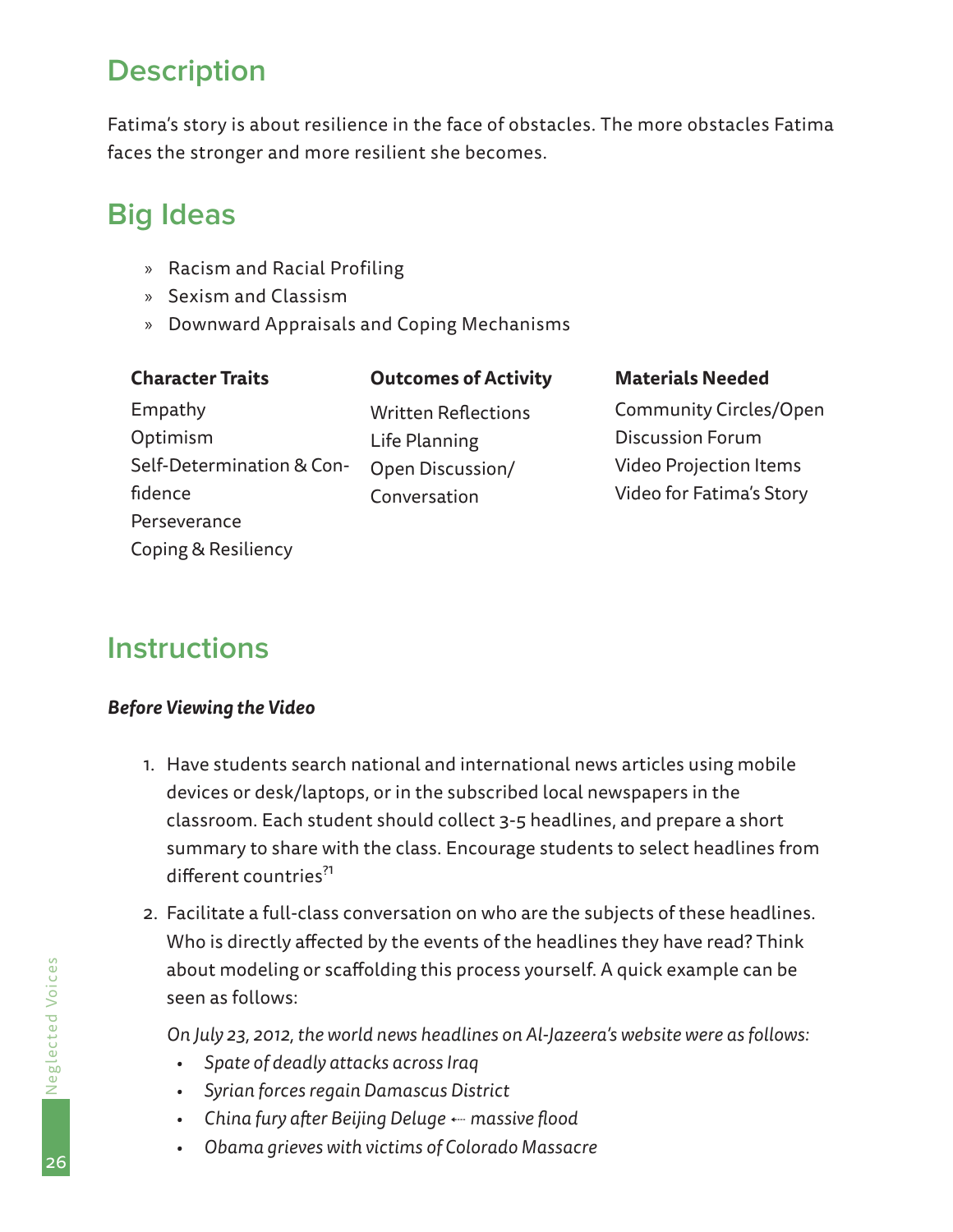*• Japan nuclear plants 'still not safe'*

*Who are the affected peoples in these news headlines? Iraqis and Syrians are in the middle of a heavy armed conflict/war. Chinese and Japanese are affected by natural disasters. And in the U.S., people watching a movie are affected by a mass shooting. Iraqis and Syrians are victims of violent wars, Chinese/ Japanese are victims of natural disasters, and North Americans are victims in uncommon contexts like a movie theatre.?2*

3. Facilitate a conversation with the class about how headlines can often misinform people about other communities, countries and places. In line with the previous example on victims in Iraq, Syria, Japan, China, and the U.S., here are some points that can could assist you in facilitating these conversations with the students:

*Iraq and Syria = Always in violence, always at war, and possibly terrorists. China and Japan = Foreign countries and inefficient infrastructure. May need money and charity.* 

*U.S. = It is unsafe to go see a movie or enjoy social outings in the U.S. because of gun violence and unpredictable behaviours*. ?21

- 4. Students should grasp how stories about people we do not know directly, or we do not have contact with, can sometimes lead us to think biased and negative things about them.
- 5. Ask the students to write about a group of people or a place they may have misconceptions about. These misconceptions could be produced through news, media, family, friends and cultural values. Students, in complete privacy, and without pressure to share, should write about their point of view that may be biased or misinformed. Do not allow students to share their ideas. Once the students have completed their pieces, they should hold on to their writing to reflect on it later. However, if the item is to go in recycling, please encourage students to rip up the pages before disposing. *This is personal student writing. You will not collect it or read it.* ?3
- 6. This exercise allows the students to write their opinions about a group of people or place in the world (be it false, misunderstood, or stereotypical). This would allow students to understand the boundaries and obstacles that Fatima had gone through because of misinformed or negative opinions about her background and gender.

#### *Watch the Video with Student Handout*

7. At this point, show the students *Neglected Voices: Fatima's Story*.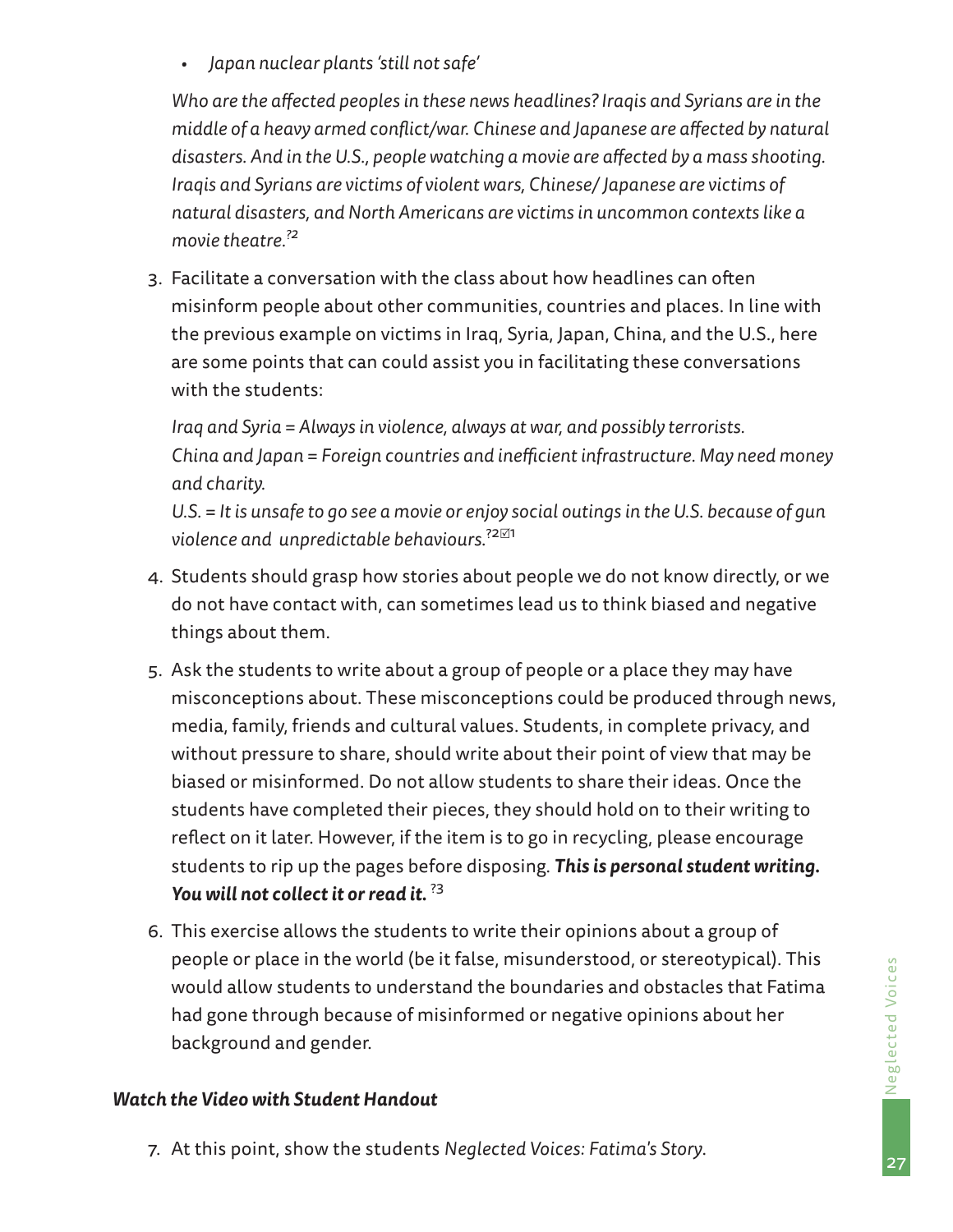#### *Post Video Viewing*

- How did world events hinder Fatima's family towards a fulfilling and successful life in Canada as newly landed immigrants?
- What did Fatima realize about some of the issues she and her family were facing? What helped her realize this? (By comparing her problems to those of others, she either felt comfort in knowing that others face similar problems as her, or that she was able to make a downward appraisal and not feel so isolated or effected by her problems, as she was aware of the problems many others were facing as well).
- In which contexts do you think Fatima feels that she is not equal to other Canadians when she talks about her rights as a Canadian? ?<sup>4</sup>
- What seems to have a stronger effect on Fatima gender or religious stereotyping?
- Often stereotypes of Muslim women, especially those who wear hijab, niqab, or burka, seem to imply that they are sheltered and lack independence. What about Fatima surprised you and questioned your previous understanding of Muslim girls? ?<sup>6</sup>
- 8. Fatima covers many areas of difficulty that she faces, like her family trials, her personal awakening (post Kids Help Phone operator job), to her termination from the development agency she worked for. Allow the students an opportunity to grasp all components.  $^{?5}$   $22$

#### *Taking on the Summative/Culminating Tasks*

- 9. Hand out the student summative/culminating task activity sheets.
- 10. Create groups of students who are working on the same task. Assist them in creating an accepting, and supportive community where each can bounce ideas off one another, help to edit/proofread, practise, or perform (in the case of musical) in one another's project.<sup>?7</sup>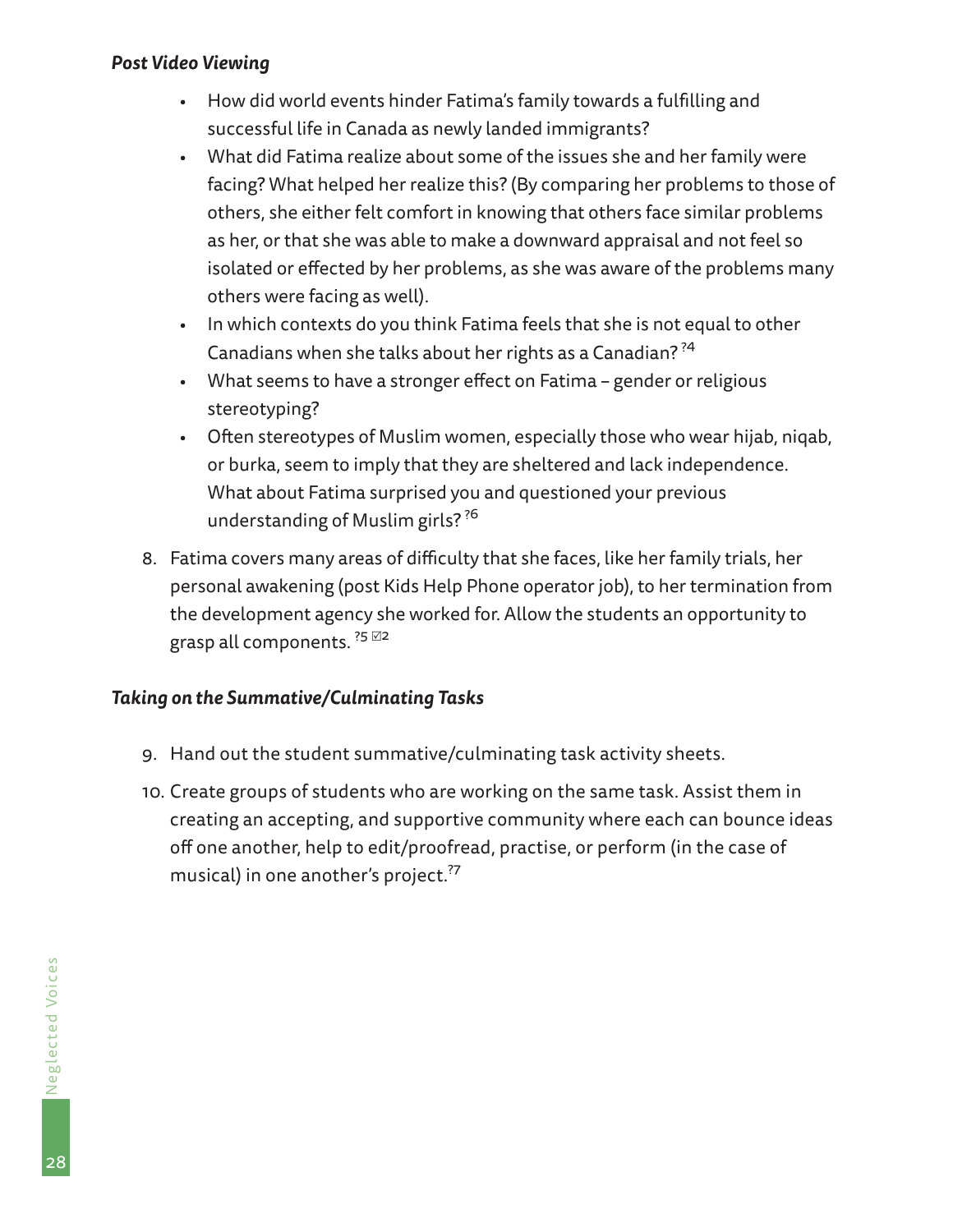## <span id="page-28-0"></span>**Endnotes**

#### **Differentiation for Diverse Learners and Learning Abilities**

<sup>?1</sup> Have pre-written websites or headlines for students that you feel will need the guidance or structure. This could be for individual students, or the entire class. Furthermore, you could have the article(s) already picked for the student(s), and have them read and briefly summarize the event.

 $^{72}$  As mentioned in the list, be prepared to create an exemplar, model the lesson, scaffold the process part-way for certain students. The use of mind-maps and visual thinking charts/graphics would be very useful in this step.

<sup>?3</sup> Create a safe environment for the students. Ensure that each student has a place to write where they are given enough space/distance from another, and have a conversation with them as to where they plan to put this writing piece when it is completed, to ensure confidentiality.

<sup>24</sup> Be prepared to create a list of look-for ideas, as indicated in the lesson.

 $^{75}$  Provide probing questions to the students to assess whether they need to view the video again, or not.

 $36$  This would be a good segue into the activities. It is not recommended to just hand out the activity sheet right after the video. The students need to see a reason as to why they should be reflective.

 $^{27}$  Hopefully the groups are heterogeneous in ability, so you can have mixedskilled grouping (this is especially important at the integrated grade seven and eight classroom situations).

#### **Evaluation**

 $^{\boxtimes 1}$  Use this conversation to inform your instruction and understand how much the students know about the world, stereotypes, and the connection between the two. Also, this is an opportunity for you to see in what ways the media skews or influences student opinions.

 $^{\boxtimes 2}$  Perhaps do this activity as a "graffiti activity" so students can put a slew of ideas on the wall, without having to identify themselves beside their written statement.

**Please see attached sample rubric and curriculum expectations list that pertains to the course you are teaching for assessment purposes.**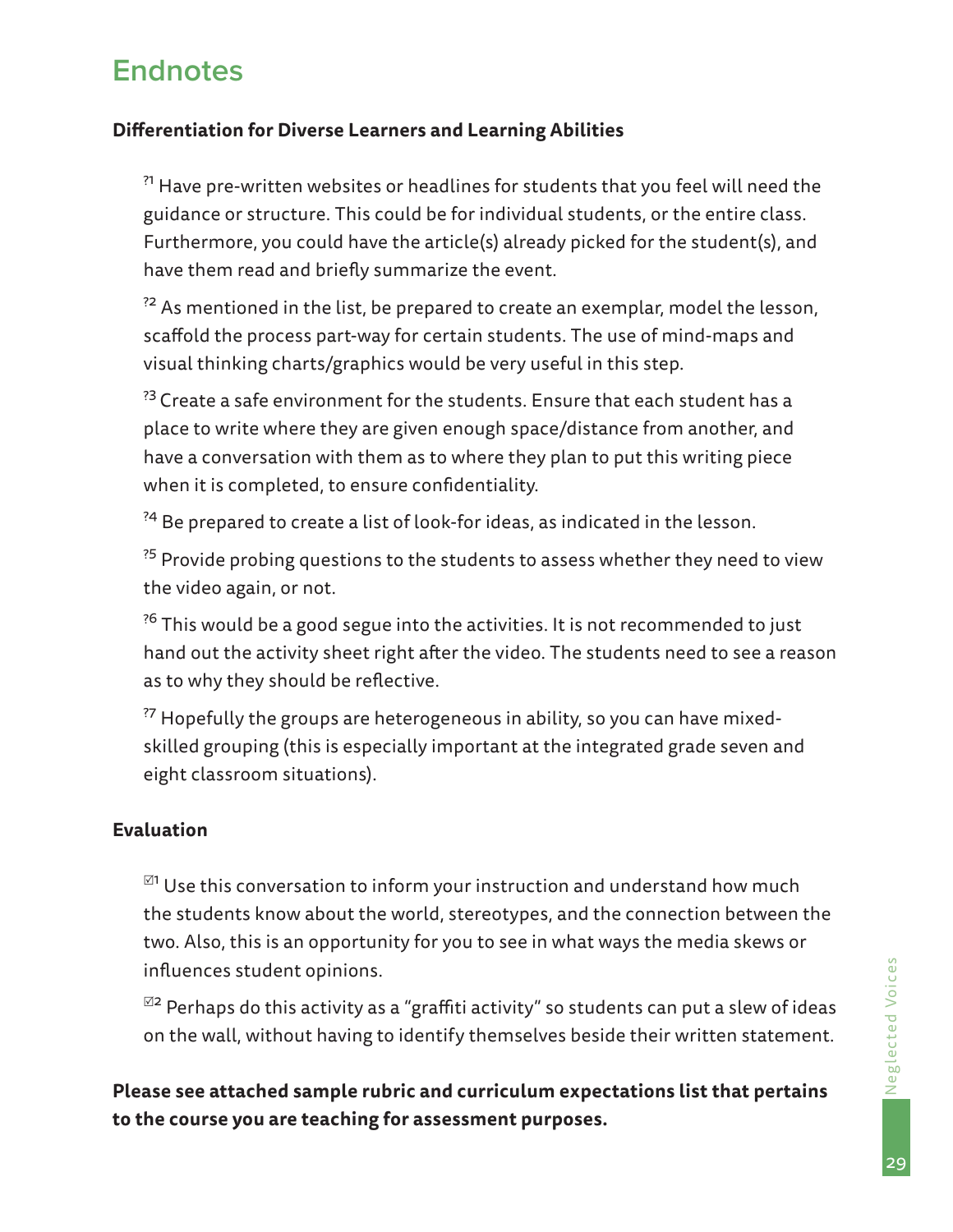Name:

Class:

Date:

#### **1. Perspective Survey**

While watching or after watching the video, *Neglected Voices- Fatima's Story*, check all that applies to you below:

### **Coping and Resiliency**

- $\Box$  Do you feel that at any point in the story Fatima gave up on life or what she wanted to achieve?
- $\Box$  Does Fatima have strategies to cope with hardship and tough times?
- $\Box$  Does Fatima demonstrate a quality that you admire? What is it?
- <span id="page-29-0"></span>Appendix 1: Student Worksheet<br>
Name:<br>
Class:<br>
Date:<br>
Designed Survey<br>
While watching or after watching the video, Negli<br>
applies to you below:<br>
Coping and Resiliency<br>  $\square$  Do you feel that at any point in the story Fatimi  $\Box$  Have you ever made yourself feel better or coped better with a situation because you heard/read/ spoke to someone who has a more difficult situation than you?
	- $\Box$  Have you ever been rejected from something for reasons you know are unfair, but you have to accept them anyways?
	- $\Box$  If so, what did you do after fight back or move on?

#### **Sexism and Racism**

- $\Box$  Do you feel that women have a tougher time being successful than men?
- $\Box$  Which of these are prevalent in our society, in your opinion:
	- [ ] Racism
	- [  $1$  Sexism
	- [ ] Homophobia
	- [ ] Islamophobia
	- [ ] Abelism (discrimination against people with disabilities)
- □ Would Fatima have better opportunities in life if she stopped wearing hijab? [ ] Yes [ ] No
- 2. What is a downward appraisal? How do they work, and why are they sometimes effective? Give examples from both the video and a real-life application.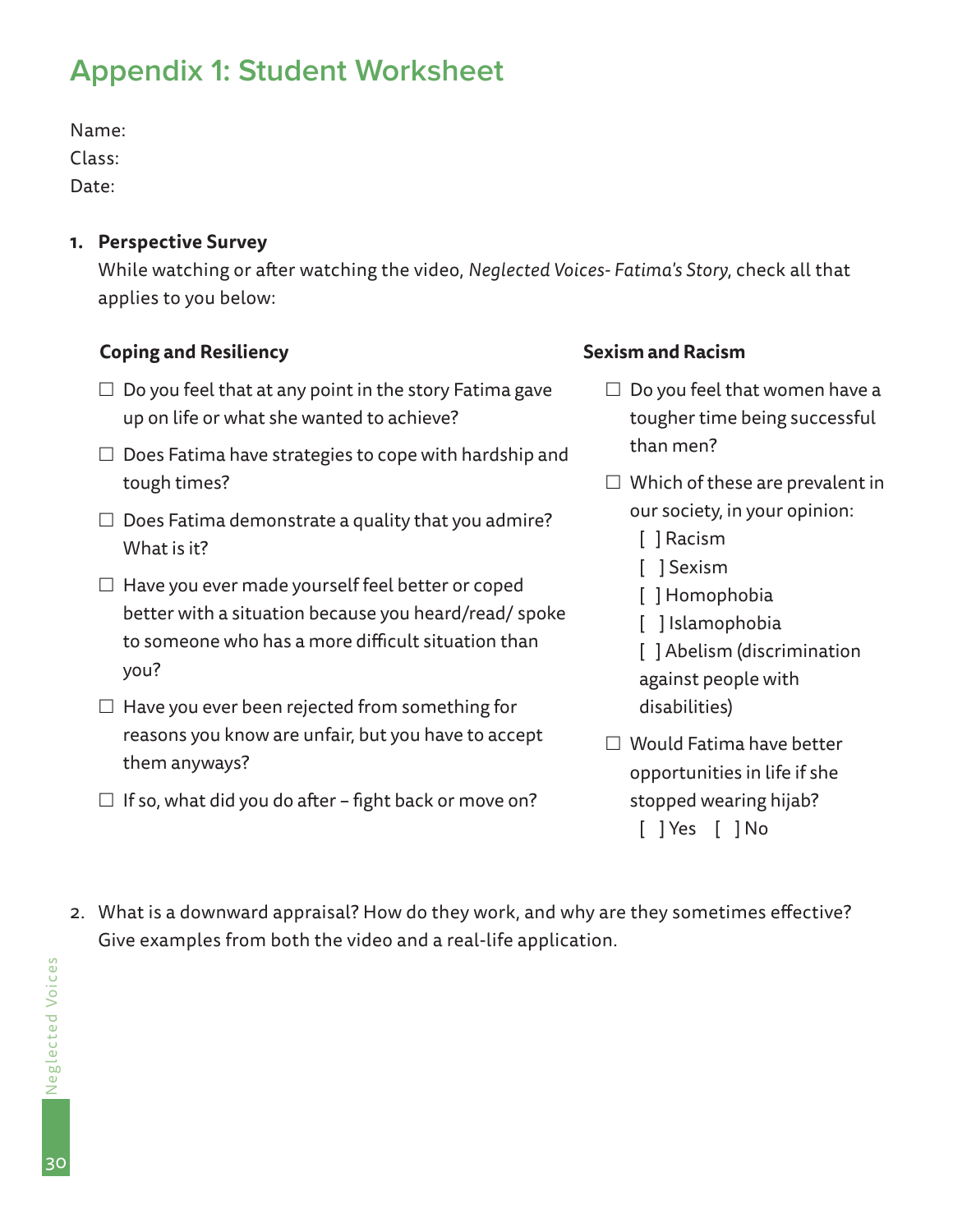3. What do you think are the benefits of travelling and working around the world, and working with a wide variety of people? If you could travel and work abroad, what work would it be and where would you go?

4. Look at yourself. Look at some of the features you bestow. Are you a person who wears a turban, a hijab, a yamaka? Do you see yourself as prep, goth, or jock? Are you Hispanic, African, Aboriginal, Chinese, Caucasian, Filipino, or any other cultural group? There are stereotypes and preconceived positions all groups of the society have, which are often seen in popular culture. For examples, often women from the Philippines are seen to be nannies, South Asian and Arab men are often known to be cab drivers, and young Caucasian women are often in the retail industry. Look at yourself – do you feel like you may have some advantages or disadvantages held against you when you go out in the real world, to find a fulfilling career? Think about it, and list off all the items that you think might be held against you, or may be in your favour?

| Held against | <b>Held in favour</b> |
|--------------|-----------------------|
|              |                       |
|              |                       |
|              |                       |
|              |                       |
|              |                       |
|              |                       |
|              |                       |
|              |                       |
|              |                       |

Neglected V Neglected Voices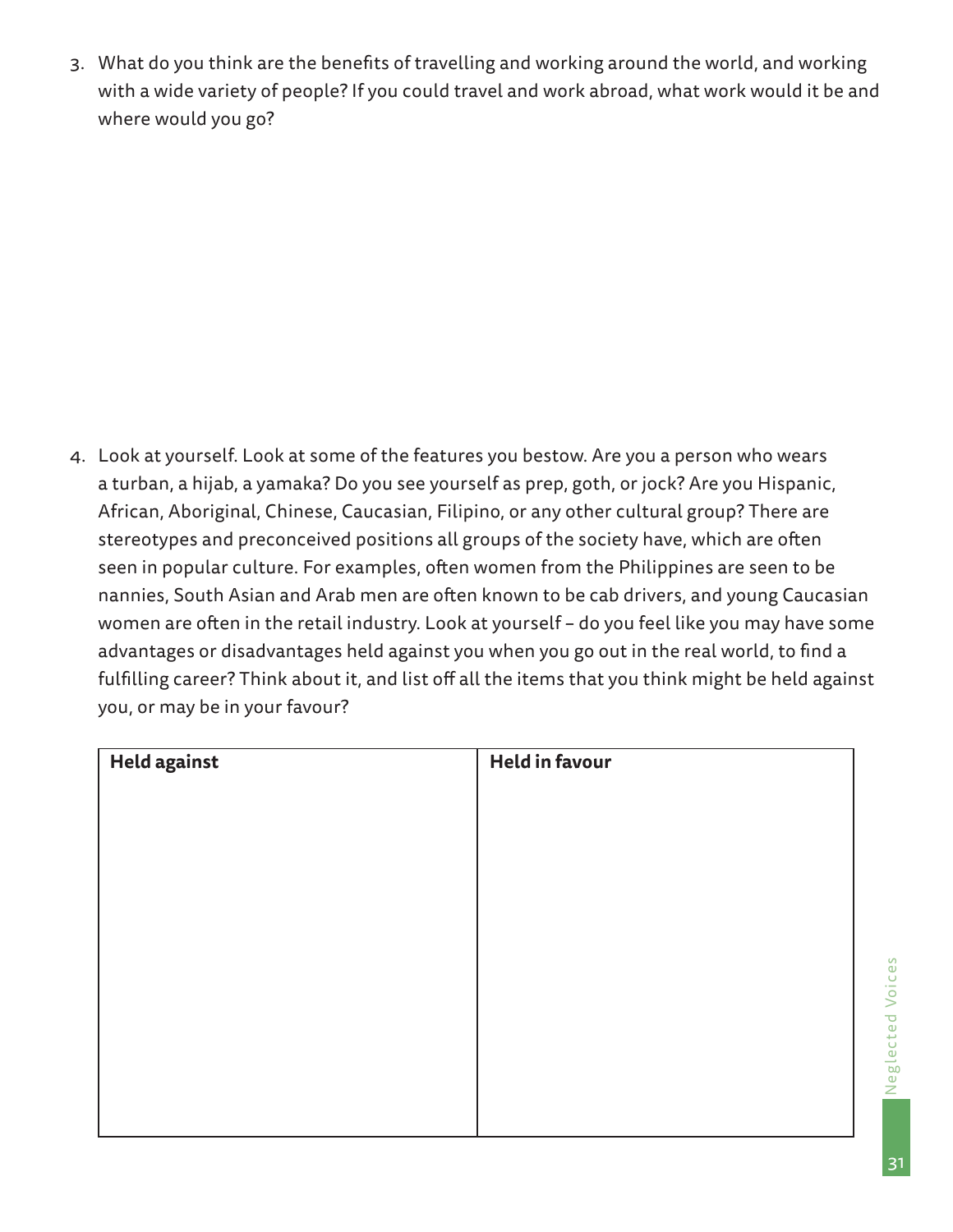Based on your interests, choose one of the following items as a final learning piece.

## **Visual/Artistic**

<span id="page-31-0"></span>Appendix 2: Summative/Culminating Activity<br>
Based on your interests, choose one of the following items as a final learni<br>
Visual/Artistic<br>
Create a visual tife map, a visual timeline that shows all you want to is<br>
your lif **Create a visual** *life map***, a visual timeline that shows all you want to achieve in your life. However, for each item that you put on the life map, you must state the possibility that you might not be successful at achieving it, and write what you will do to persevere and keep going.**

Be creative with this design. Some suggestions:

- Create pockets so you can insert a card that will describe the possibility of failing, and on the other side of it, have your alternate plan, just in case.
- Create computer-generated pictures to make the piece more visually appealing.
- Use pictures (created, mixed-media, fabricated, remixed) that support your plans for the future, and even some of the "Plan B's" you have created.
- Try to have all options, even the ones that fail, be reasonable, and realistic.
- *• Focus on the character traits this lesson focuses on as well! Stay positive, resilient, and when you need to, have some downward appraisals in there so you don't allow yourself to wallow in any misery.*

## **Kinesthetic Learners**

## **Create a fabric, pincushion, pillow, t-shirt, piece of jewelry, bracelet, framed fabric – ANYTHING, with a motivational statement on it (e.g. "Time Heals All")**

Think about:

- A one line statement that will give some relief during tough times.
- Use materials and props that will make this item visually appealing so you are motivated to use it or put it up somewhere in your home that you will see it.
- Take your time on this assignment, and ask for extensions for your due dates so you can do the best job you can.
- Use places like craft and dollar stores to get inexpensive materials.

When you are finished, create a written statement of all your ideas on the piece. Be prepared to leave this on display in class, or possibly present it to class.

If you are presenting, feel free to present either live or have it prerecorded. You have the right to pass if you would prefer to not present.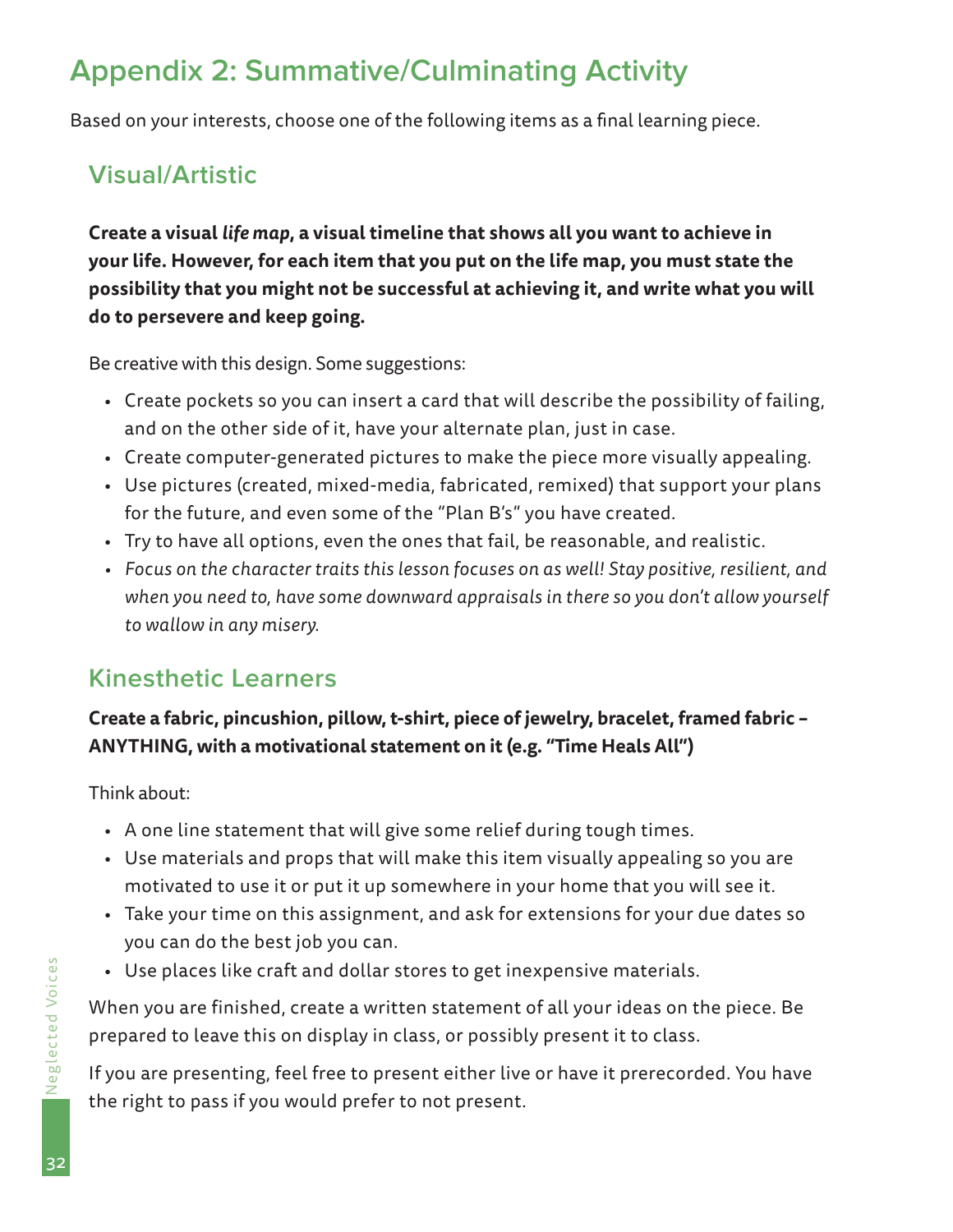# <span id="page-32-0"></span>**Activity 4 Kate's Story**

## Video Fatima's Story

## Grade

7 - 11

## Subjects

Language Arts, Drama, Social Sciences (Equity, Diversity, & Social Justice, World Cultures, and Gender Studies)

## Approximate In-Class Duration

100-130 minutes/3 class periods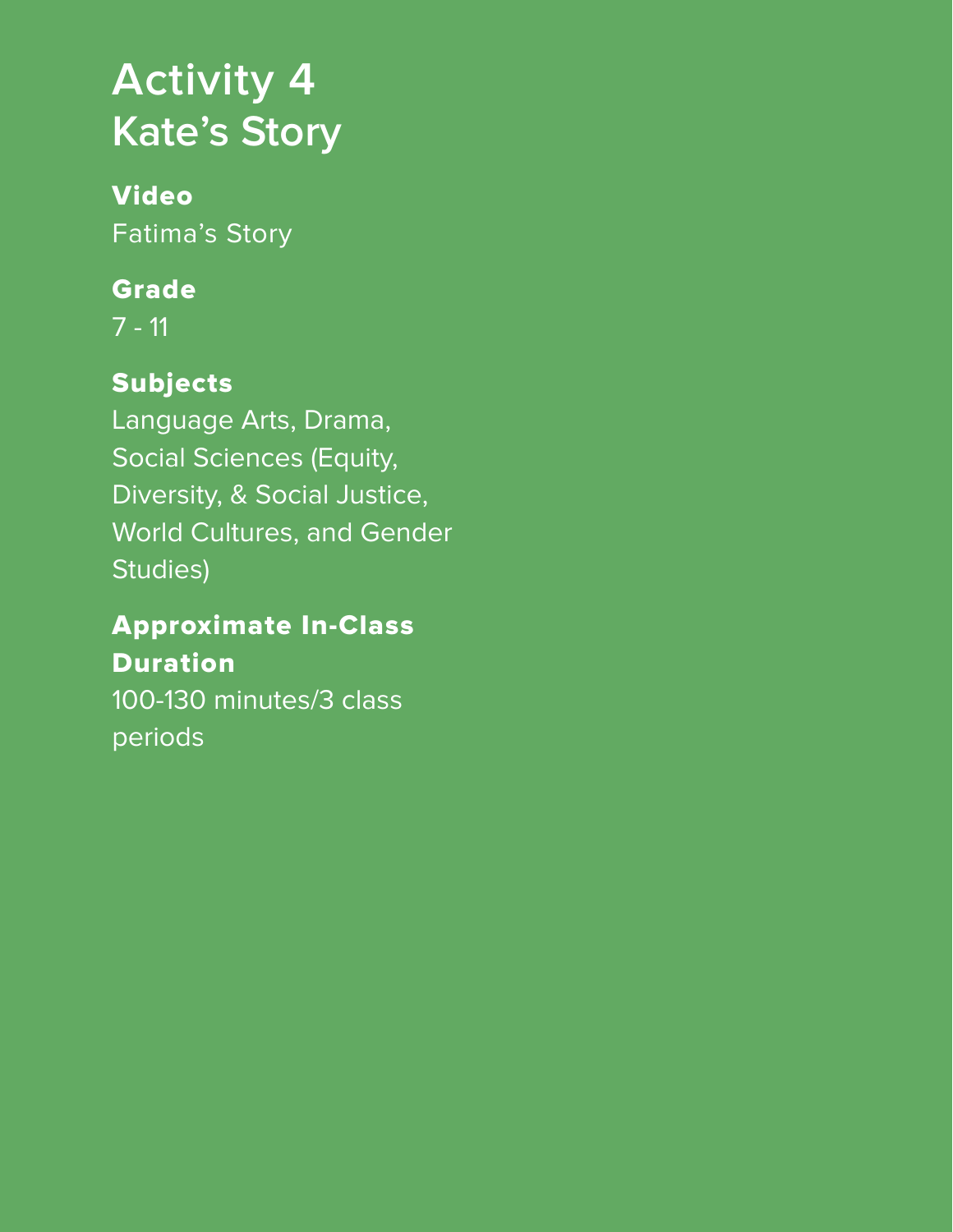## <span id="page-33-0"></span>**Description**

In *Neglected Voices: Kate's Story*, Kate speaks of how her identity is often defined *for* her by the society. Kate's story illustrates the experience of wearing a *hijab*, and dealing with other people's perceptions of the *hijab* as contrary to a "Canadian" identity.

## **Big Ideas**

- » Preconceived notions and assumptions
- » The notion of the "glass ceiling"
- » The "Canadian" Identity

| <b>Character Traits</b> | <b>Outcomes of Activity</b> | <b>Materials Needed</b>       |
|-------------------------|-----------------------------|-------------------------------|
| Individualism           | <b>Written Reflections</b>  | <b>Community Circles/Open</b> |
| Potential               | Open Discussion/            | <b>Discussion Forum</b>       |
| Independence            | Conversation                | Digital Camera and (Colour)   |
|                         |                             | Printer                       |
|                         |                             | <b>Video Projection Items</b> |

Video for *Kate's Story*

## **Instructions**

#### *Before Viewing the Video*

- 1. Using mobile devices and/or desk/laptops, go to YouTube and listen to some of the songs of Yuna (https://www.youtube.com/user/YunaMusicOfficial). This young musician hails from Malaysia, sings Indie and R&B inspired music, and wears a hijab. Have students share their opinions about her appearance and her line of career. You can also do the same for X-Factor winner, Susan Boyle. You could perhaps show students a picture of Yuna first, and see what they think she does, or who she is.<sup>?1</sup>
- 2. Facilitate a full-class conversation on how appearances and clothing are deceiving. Ask the students why do we judge people based on their appearance before we even see what they are capable of doing.<sup>?2  $\boxtimes$ 1</sup>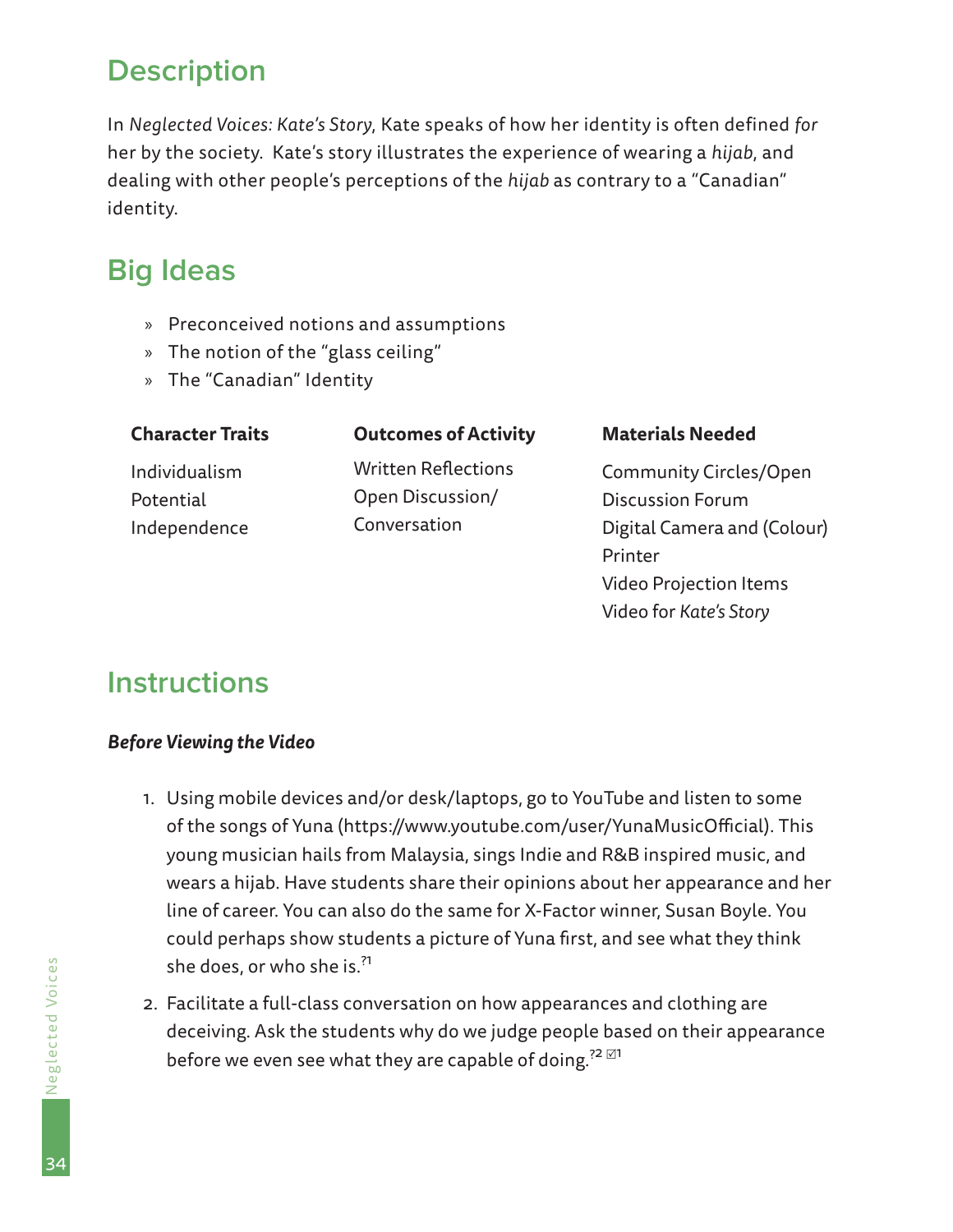- 3. Take a picture of each student, print his/her picture, and allow the student to truly analyze his or her picture. Encourage them to look at themselves and see what they think the world thinks of them, and what people think they may be incapable of doing, yet they are confident they can. Allow students to write directly on the picture in any way they would like. When they are finished, they can pass or share with a small group of peers, or perhaps, depending on the comfort level of the class, they can share with the class.<sup>73</sup>
- 4. Facilitate a classroom conversation where you have them share with each other how preconceived notions about people based on appearance are not only unjust, but also minimize the possibility of getting to know someone who is far beyond their expectations. $\mathbb{Z}^{1}\mathbb{Z}^{2}$

#### *Watch the Video with Student Handout*

5. At this point, show the students *Neglected Voices: Kate's Story*.

#### *Post Video Viewing*

- Why is Kate's identity as a Canadian, and just being a Canadian, so difficult for others to understand?
- How does Kate's appearance get in the way of her potential to do a lot, both in life and in her career(s)?
- What does Kate want?
- 6. Hand out the student activity sheets for students to take on the activity's guiding questions and creative expression project.
- 7. Create groups of students who are working on the same task. Assist them in creating an accepting and supportive community where they can bounce ideas off one another, help to research, analyze, edit/proofread, and review one another's chosen task.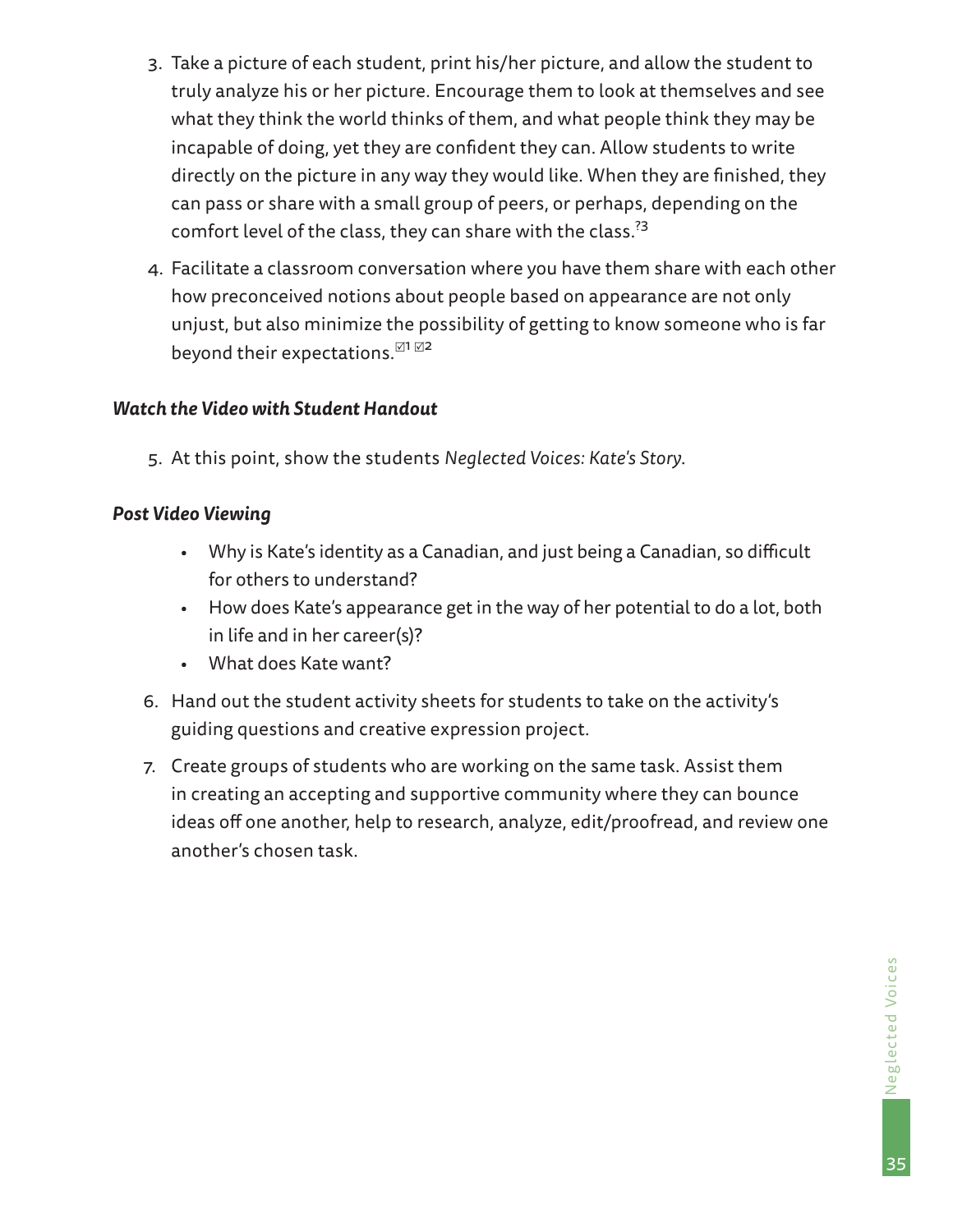## <span id="page-35-0"></span>**Endnotes**

#### **Differentiation for Diverse Learners and Learning Abilities**

?1 Depending on availability of resources, perhaps you can pre-download Yuna's music to your computer through iTunes or YouTube.

 $^{22}$  Depending on the comfort-level in the classroom, this may be best done on an anonymous chat board or protected discussion board online.

<sup>23</sup> Create a safe environment for the students. Ensure that each student has a place to write where they are given enough space/distance from another, and have a conversation with them as to where they plan to put this writing piece when it is completed, to ensure confidentiality.

#### **Evaluation**

 $^{\boxtimes 1}$  Use this conversation to inform your instruction and understand how much the students know about the world, stereotypes, and the connection between the two. Also, this is an opportunity for you to see in what ways the media skews or influences student opinions.

 $^{\boxtimes 2}$  Perhaps do this activity as a "graffiti activity" so students can put a slew of ideas on the wall, without having to identify themselves beside their written statement.

**Please see attached sample rubric and curriculum expectations list that pertains to the course you are teaching for assessment purposes.**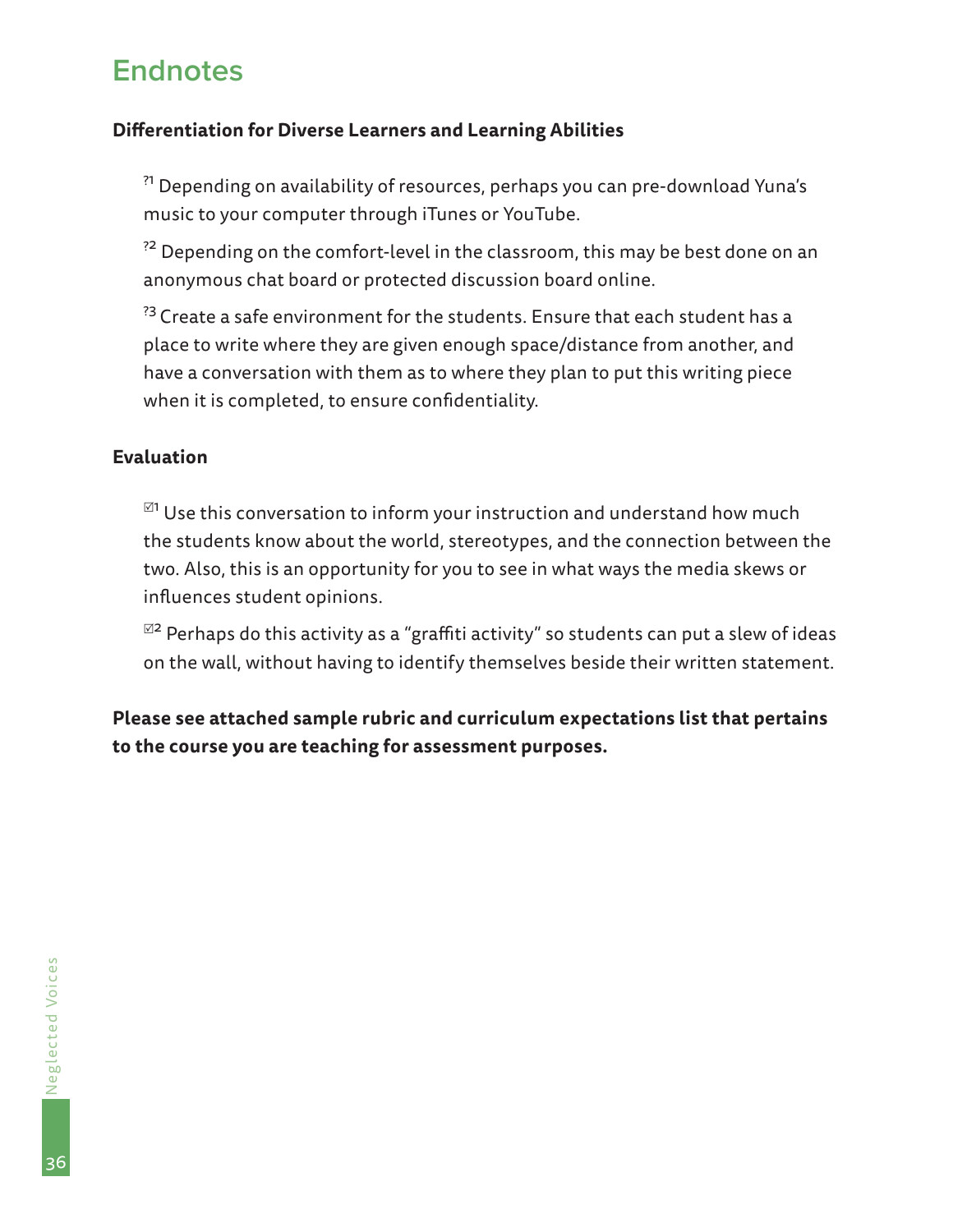## **Appendix 1: Student Worksheet**

Name:

Class:

Date:

### **1. Perspective Survey**

While watching or after watching the video, *Neglected Voices- Kate's Story*, check all that applies to you below:

### **Independence**

- $\Box$  At any point in the video, did you see Kate assert herself?
- $\Box$  Does Kate show confidence in the decisions she made in her life (i.e. wearing hijab)?

#### **Racism and Stereotyping**

- $\Box$  Do you ever feel that people prejudge your abilities or interests just by the way you look?
- $\Box$  Have you ever had people come to you and tell you that they were "surprised" or "didn't know" you were capable of doing something that you did very well?
- $\Box$  Do youhave a solid idea of what being "Canadian" really is? What would you define it as?
- $\Box$  Which of these are prevalent in our society, in your opinion:
	- [ ] Racism
	- [ ] Sexism
	- [ ] Homophobia
	- [ ] Islamophobia
	- [ ] Abelism (discrimination against people with disabilities)
- $\Box$  Can racism and stereotyping occur within your own culture, against others of the same culture? [ ] Yes [ ] No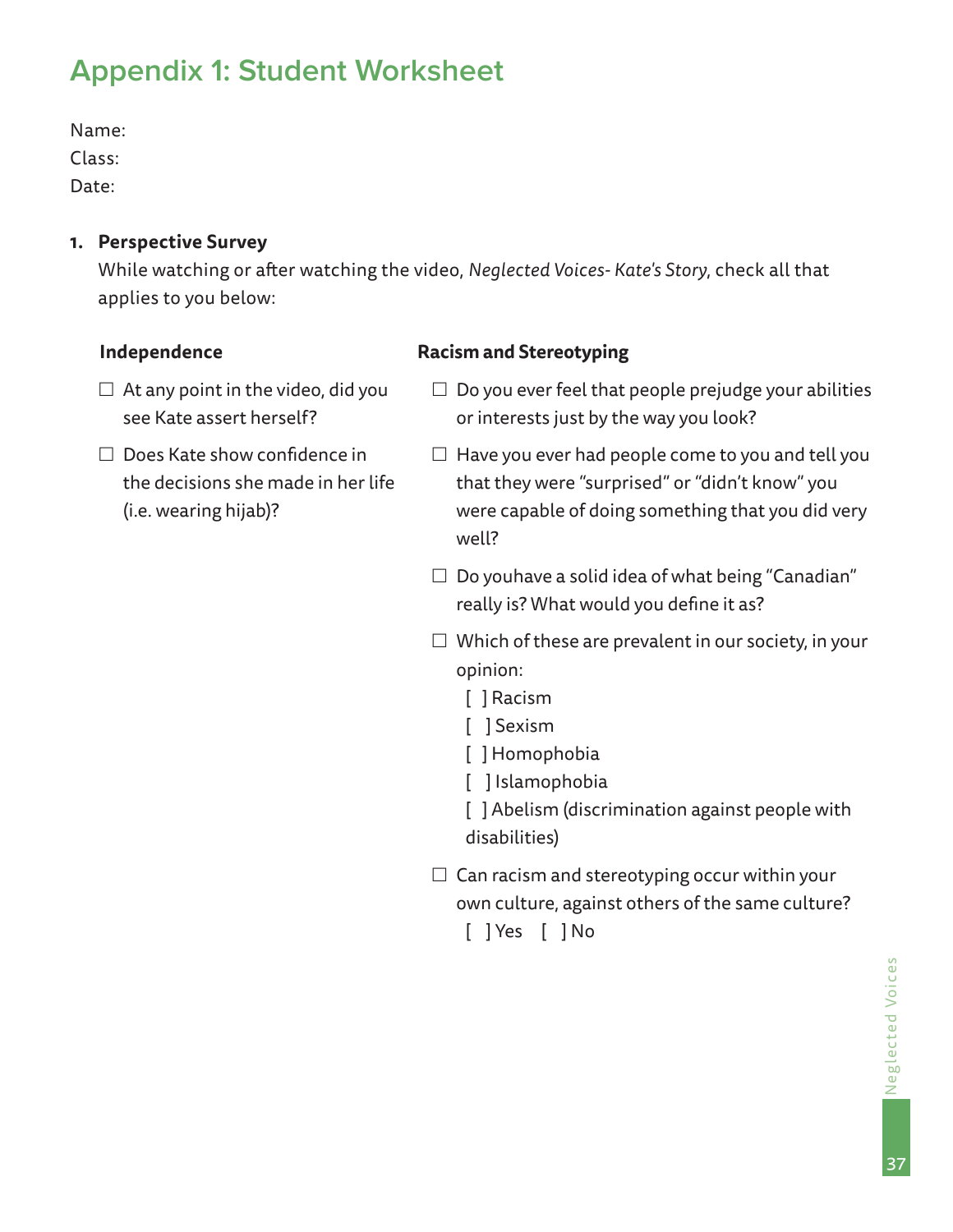2. Think back to your classroom conversation about being prejudged on your appearance, or<br>having your abilities defined to you before you even get to test them out. When has this<br>happened to you? If you don't have an examp having your abilities defined to you before you even get to test them out. When has this happened to you? If you don't have an example, write about an incident you either witnessed, read or know about where this situation seems true. How is this unjust or wrong?

38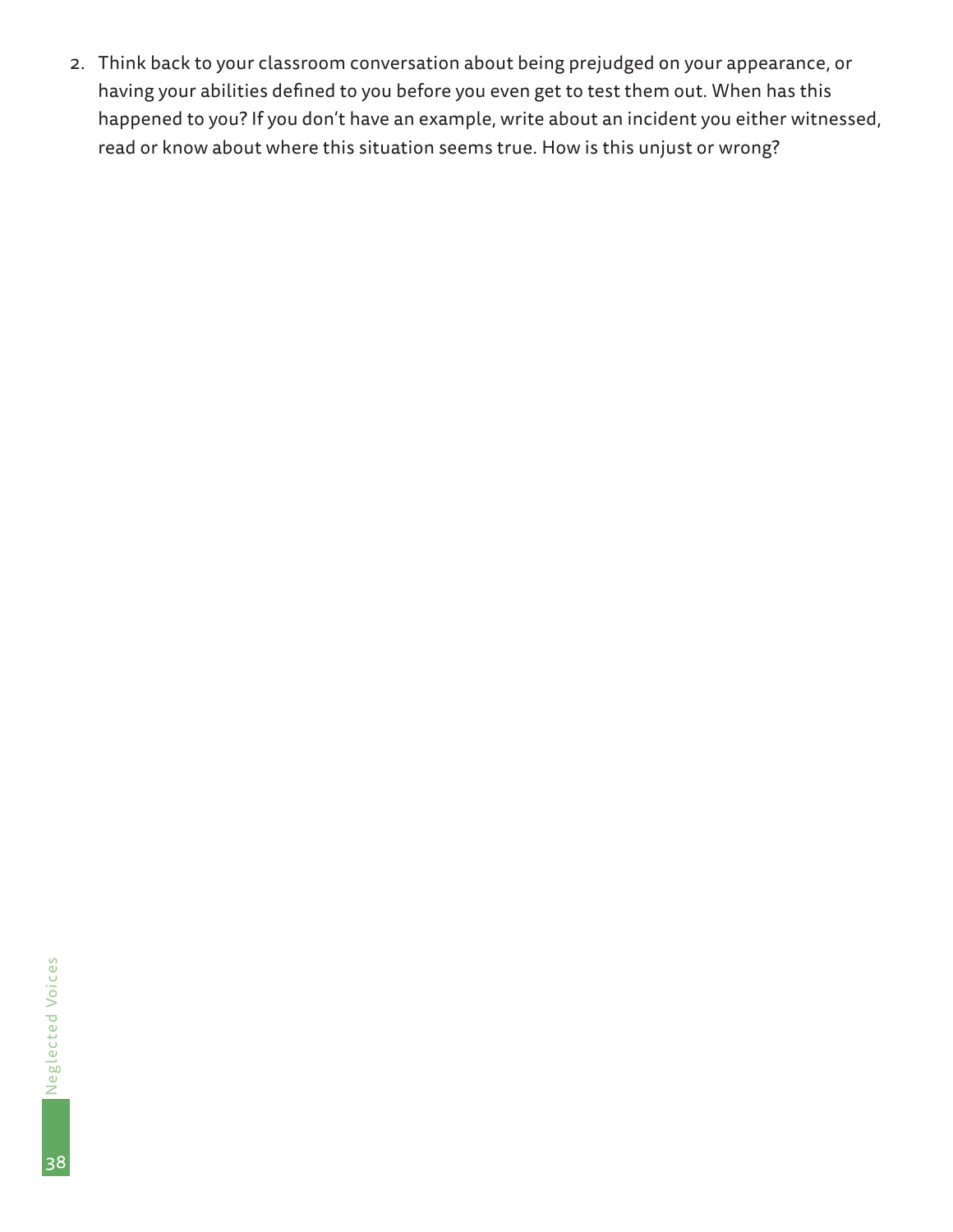## **Appendix 2: Summative/Culminating Activity**

Based on your interests, choose one of the following items as a final learning piece.

## **Research & Document**

Go to your favourite search engine and research documented and alleged difficulties facing women in North American and European society. Look through news articles, documentaries, videos, scholarly journals, and social media posts. Find **one** news article of choice, and conduct a thorough **5 W** (**Who, What, When, Where, Why**) on the article.

*Ensure another person in the class is not doing the same article as you (your teacher may have to make a list of who is doing which article).*

Create a classroom board (real or virtual) to show incidences of bias, mistreatment, and violent attacks carried out on women who wear the hijab (and others, male or female, who are mistaken for being Muslim).

## **Analyze & Reflect**

On January 7th, 2016, Dalia Mogahed, the Director of Research at the Institute for Social Policy and Understanding (ISPU) in Washington, D.C., and President Barack Obama's former advisor on Faith- Based and Neighbourhood Partnerships, spoke on Comedy Central's The Daily Show. Below is a partial transcript of what was discussed on the show pertaining to her hijab and how people often see girls who wear the hijab as "oppressed".

*"When we talk about oppression, I think that concept is really important and interesting, because oppression means the taking away of someone's power, and what hijab does is that it basically privatizes women's sexuality; that's essentially what it does. So what are we saying when we say that by taking away or privatizing a woman's sexuality we are oppressing her. What does that mean and what is that saying about the source of a woman's power?"*<sup>1</sup>

How do you feel about her discussion on oppression, and the source of women's power? Furthermore, do you feel that women generally claim, seize, or gain power (in media, or otherwise) through overt sexuality, or simply by sex in general? Find examples in popular culture, and through diligent research support your thoughts and findings.

<sup>1</sup> Parang, Z. (Head Writer), & O'Neil, C. (Director), (January 7, 2016), Dalia Mogahed [Episode 2 720]. In T. Noah (Producer), The Daily Show. New York City, New York: Comedy Central.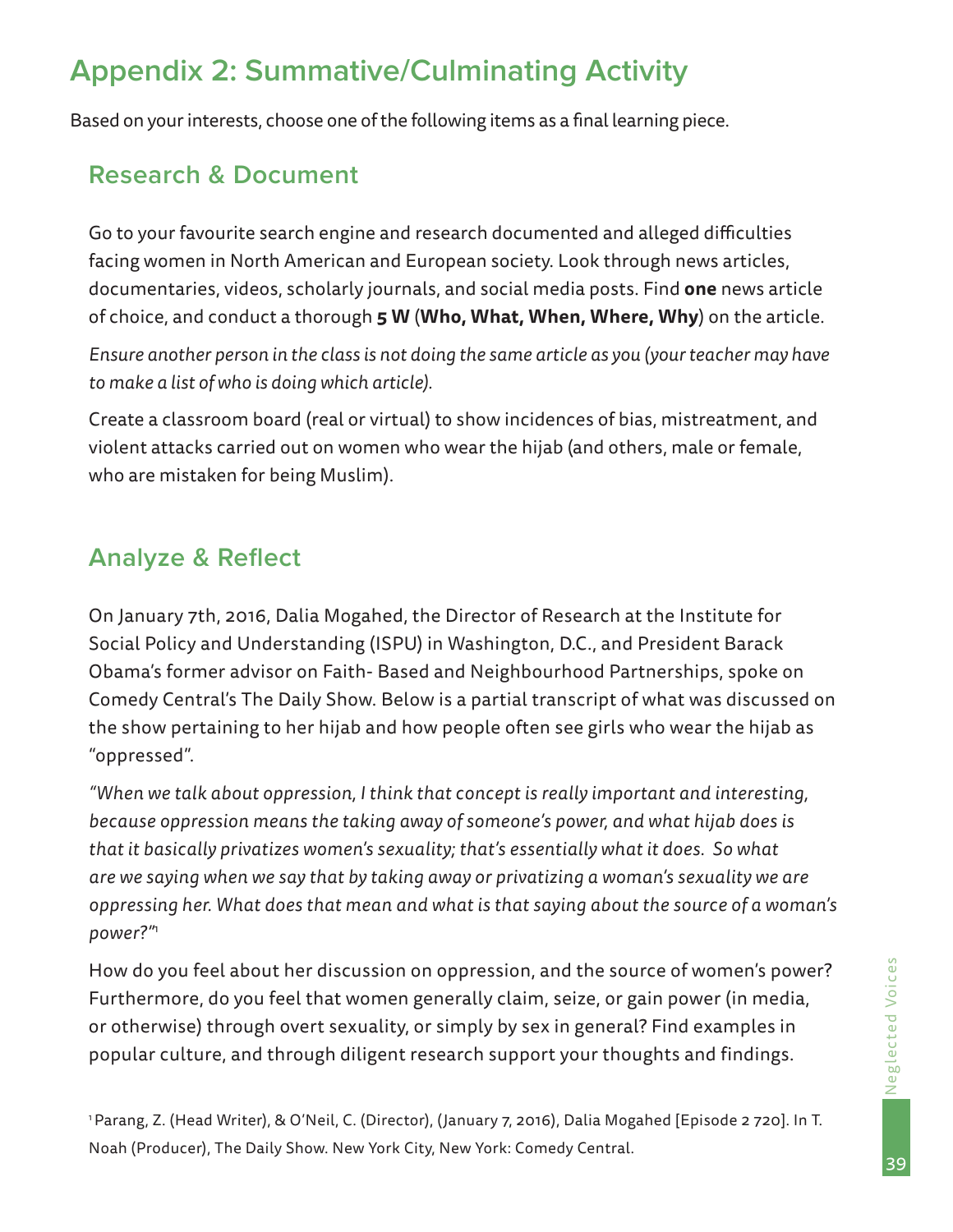# **Rubrics**

Curricular Connections with Activity and Summative Task Ideas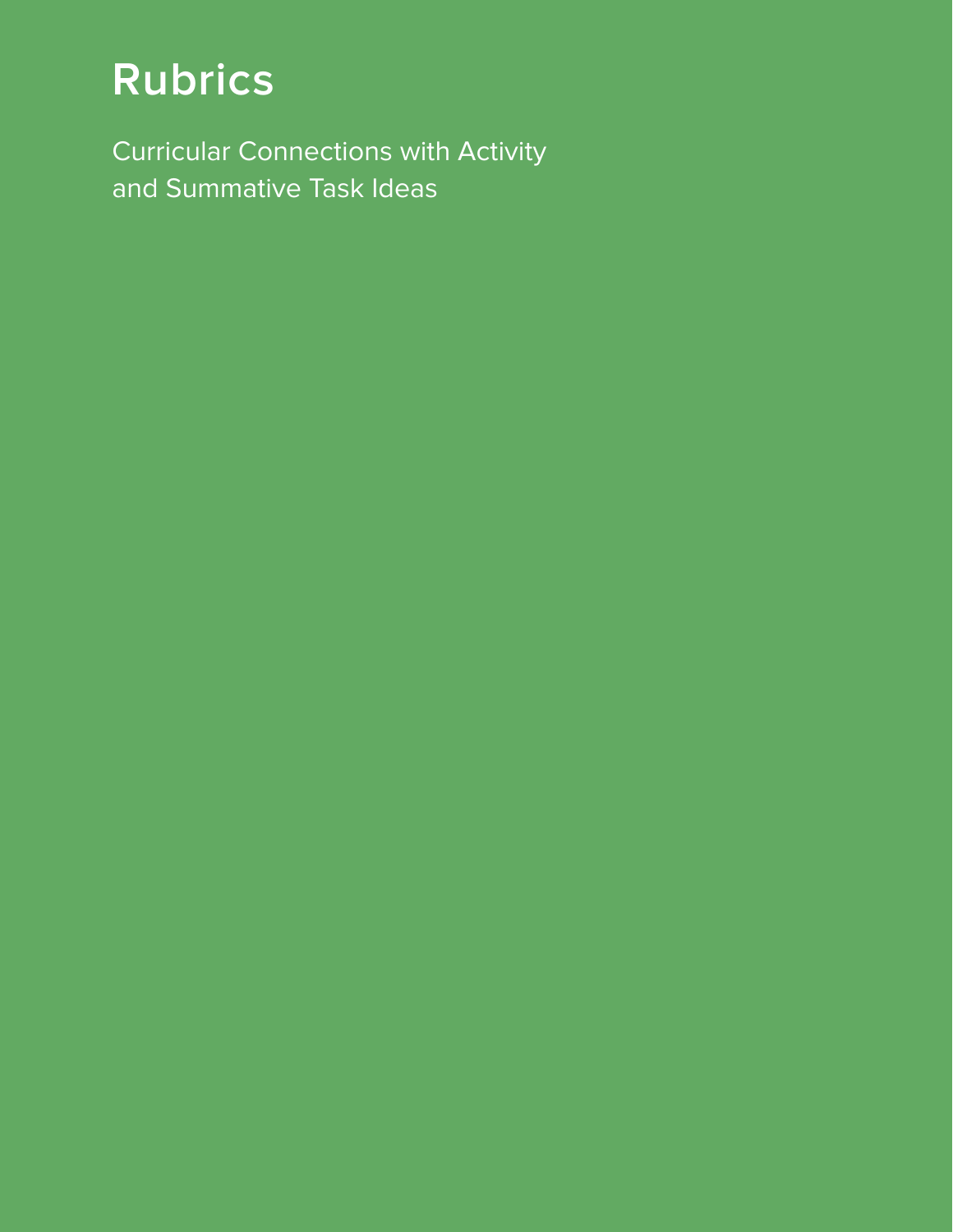|                       | <b>English</b>                                                                          | <b>Family Studies</b>                                                                                                                                 | <b>Drama</b>                                 |
|-----------------------|-----------------------------------------------------------------------------------------|-------------------------------------------------------------------------------------------------------------------------------------------------------|----------------------------------------------|
| <b>Grade 7</b><br>& 8 | Oral/Visual<br>Writing<br>Media<br>Assessment OF<br>Learning                            |                                                                                                                                                       |                                              |
| <b>Grade 9</b>        | Oral/Visual<br>Writing<br>Media<br>(Applied &<br>Advanced)<br>Assessment OF<br>Learning |                                                                                                                                                       | Drama<br>(Open)<br>Assessment OF<br>Learning |
| <b>Grade 10</b>       |                                                                                         |                                                                                                                                                       | Drama<br>(Open)<br>Assessment OF<br>Learning |
| <b>Grade 11</b>       |                                                                                         | Gender Studies<br>(U/C Prep)<br>Assessment FOR/AS<br>Learning<br>Equity, Diversity,<br>and Social Justice<br>(Workplace)<br>Assessment OF<br>Learning |                                              |
| <b>Grade 12</b>       |                                                                                         | Gender Studies<br>(U/C Prep)<br>Assessment FOR/AS<br>Learning<br>Equity, Diversity,<br>and Social Justice<br>(Workplace)<br>Assessment OF<br>Learning | <b>Neglected Voices</b>                      |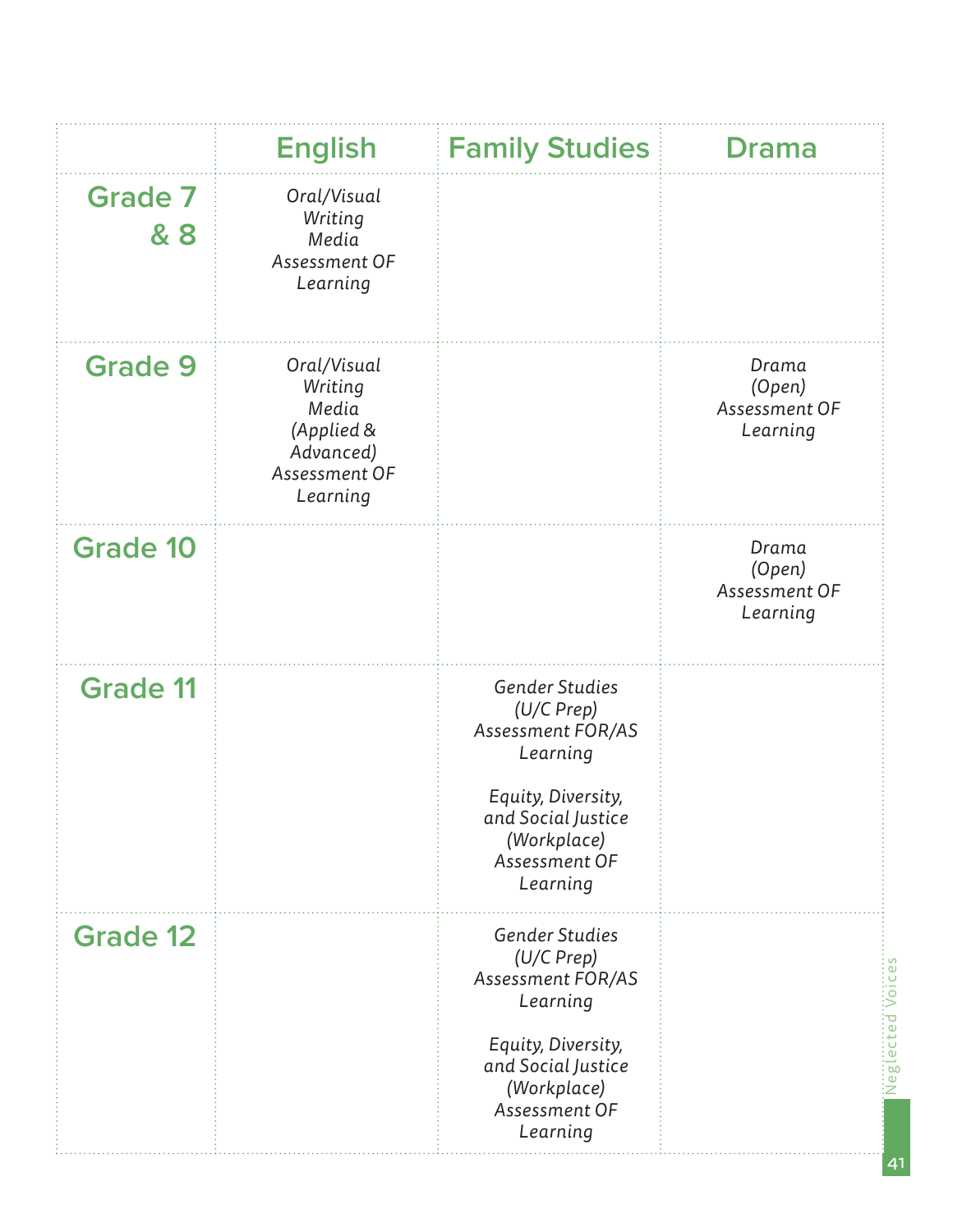# **Grade 7/8 Languge Arts/Oral-Visual-Writing-Media**

| Applies to the stories of: |  |  |  |  |
|----------------------------|--|--|--|--|
| Boonaa                     |  |  |  |  |
| Ahmed                      |  |  |  |  |
| Fatima                     |  |  |  |  |
| Kate                       |  |  |  |  |

Curriculum expectations are taken from the *Ontario Curriculum Expectations for Language Arts* (2006).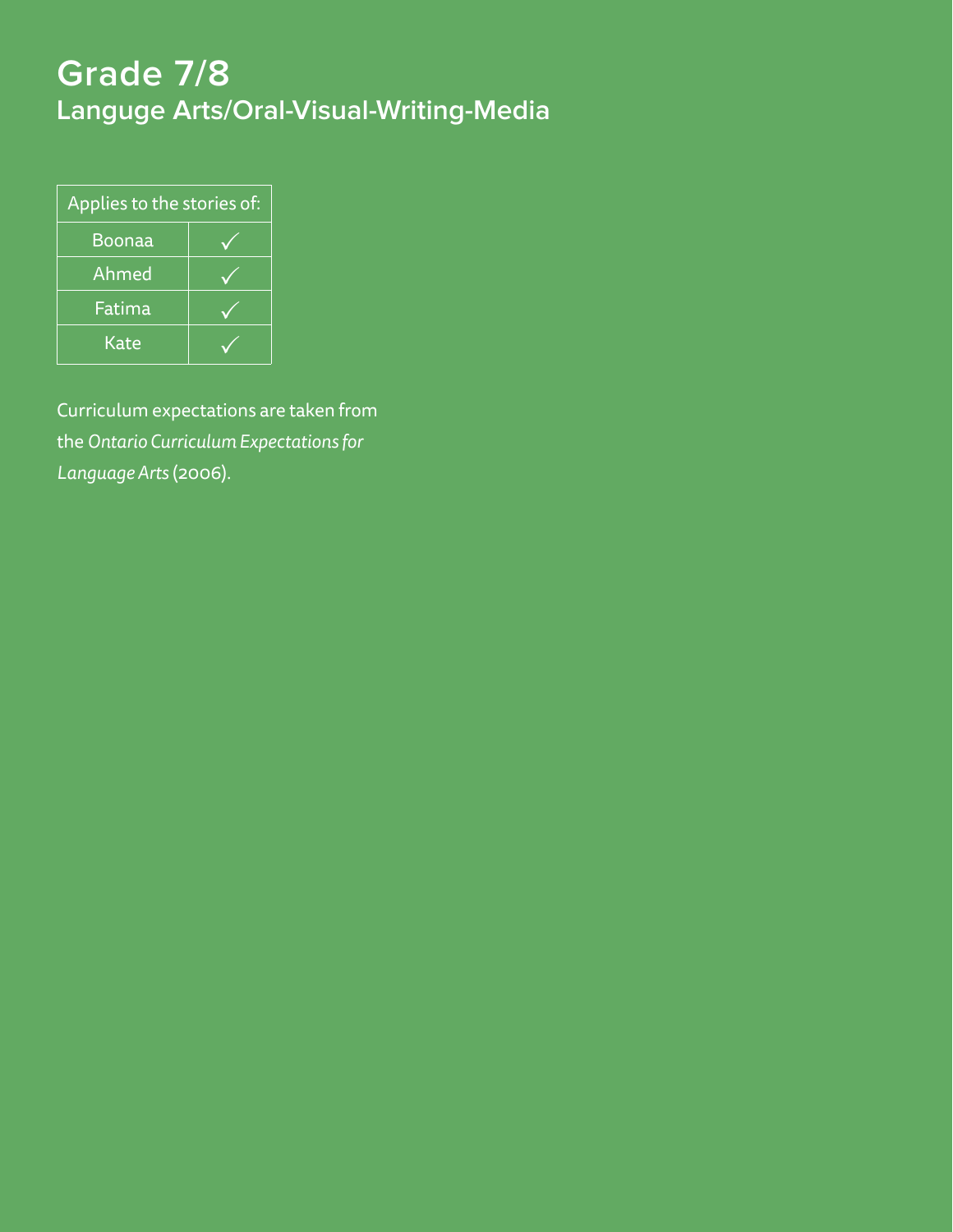| <b>Oral communication</b>                                                                                            | Writing                                     | <b>Media Studies</b>                    |
|----------------------------------------------------------------------------------------------------------------------|---------------------------------------------|-----------------------------------------|
| <b>Listen to understand</b>                                                                                          | Developing and<br><b>Organizing Content</b> | D1. Understanding<br><b>Media Texts</b> |
| 1.1 Identify a range of purposes for listening to a variety of                                                       |                                             |                                         |
| situations, formal and informal, and set goals appropriate for<br>specific listening tasks.                          | 1.1 Identify the topic,<br>purpose, and     | 1.2 Interpret<br>increasingly           |
|                                                                                                                      | audience for more                           | complex or                              |
| 1.2 Demonstrate an understanding of appropriate listening                                                            | complex writing                             | difficult media                         |
| behaviour by adapting active listening strategies to suit a wide<br>variety of situations, including work in groups. | forms.                                      | texts, using overt                      |
|                                                                                                                      | 1.3 Gather information                      | and implied                             |
| 1.3 Identify a variety of listening comprehension strategies and use                                                 | to support ideas                            | messages as                             |
| them appropriately before, during, and after listening in order                                                      | for writing, using a                        | evidence for their                      |
| to understand and clarify the meaning of increasingly complex                                                        | variety of strategies                       | interpretations.                        |
| or challenging oral texts.                                                                                           | and a wide range of                         | 1.4 Gr. 7- identify                     |
|                                                                                                                      | print and electronic                        |                                         |
| 1.4 Demonstrate an understanding of the information and ideas in                                                     |                                             | how different                           |
| increasingly complex oral texts in a variety of ways.                                                                | resources.                                  | audiences might                         |
|                                                                                                                      | 1.5 Identify and order                      | respond to                              |
| 1.5 Develop and explain interpretations of oral texts using                                                          | main ideas and                              | selected media                          |
| stated and implied ideas from the texts to support their                                                             | supporting details                          | texts.                                  |
| interpretation.                                                                                                      | and group them into                         |                                         |
| 1.6 Extend understanding of oral texts, including increasingly                                                       | units that could be                         | Gr. 8 - explain                         |
|                                                                                                                      | used to develop                             | why different                           |
| complex texts, by connecting, comparing, and contrasting                                                             |                                             | audiences (e.g.,                        |
| the ideas and information in them to their own knowledge,                                                            | Gr. $7 - $ a multi-                         | with respect                            |
| experience, and insights; to other texts, including print and                                                        | paragraph piece                             | to gender,                              |
| visual texts; and to the world around them.                                                                          | of writing, using a                         | age, culture,                           |
| 1.7 Gr.7- analyse oral texts in order to evaluate how effectively they                                               | variety of strategies.                      | race, income                            |
| communicate ideas, opinions, themes, or experiences, and                                                             |                                             | level) might                            |
| suggest possible improvements.                                                                                       | Gr. 8 -  summary, a                         | have different                          |
|                                                                                                                      | debate, or a report of                      | responses to a                          |
| Gr. 8 - analyse a variety of complex or challenging oral texts in                                                    | several paragraphs,                         | variety of media                        |
| order to identify the strategies that have been used to inform,                                                      | using a variety of                          | texts.                                  |
| persuade, or entertain, and evaluate the effectiveness of those<br>strategies.                                       | strategies.                                 |                                         |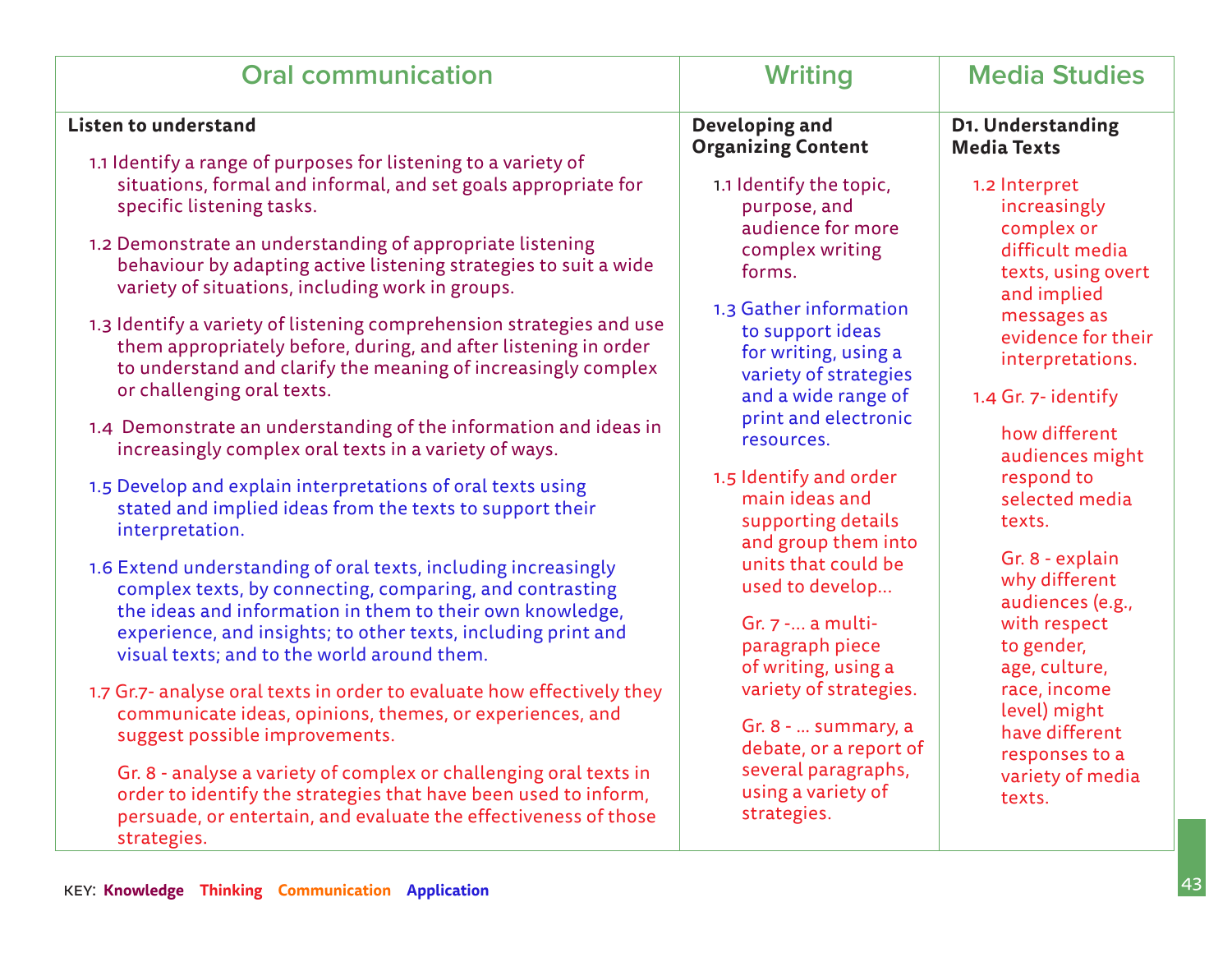| <b>Oral communication</b>                                                                  | <b>Writing</b>                                                                                                                                                                          | <b>Media Studies</b>                                             |
|--------------------------------------------------------------------------------------------|-----------------------------------------------------------------------------------------------------------------------------------------------------------------------------------------|------------------------------------------------------------------|
| <b>Speaking to Communicate</b>                                                             | <b>Using Knowledge of Form and Style</b>                                                                                                                                                | <b>C2. Understanding</b>                                         |
| 2.1 Identify a range of<br>purposes for speaking                                           | 2.1 Write complex texts of different lengths using a wide range of<br>forms.                                                                                                            | <b>Media Forms and</b><br><b>Techniques</b>                      |
| and explain how the<br>purpose and intended<br>audience might                              | 2.2 Establish a distinctive voice in writing appropriate to the<br>subject and audience.                                                                                                | 2.2 Identify the<br>conventions<br>and techniques                |
| influence the choice<br>of speaking strategies.                                            | 2.3 Regularly use vivid and/or figurative language and innovative<br>expressions in the writing.                                                                                        | used in a variety<br>of media forms<br>and explain               |
| 2.2 Demonstrate an<br>understanding of<br>appropriate speaking                             | 2.5 Identify the point of view and other possible points of view,<br>evaluate other points of view, and find ways to acknowledge<br>other points of view, if appropriate.               | how they help<br>convey meaning<br>and influence                 |
| behaviour in most<br>situations                                                            | Using Knowledge of Form and Style                                                                                                                                                       | or engage the<br>audience.                                       |
| Gr. 7 - adapting<br>contributions and                                                      | 3.1 Spelling - spell familiar words correctly.                                                                                                                                          | C3. Reflecting on                                                |
| responses to suit the<br>purpose and audience.                                             | 3.2 Spell unfamiliar words using a variety of strategies that involve<br>understanding sound-symbol relationships, word structures,                                                     | <b>Skills and Strategies</b><br>4.1 Identify what                |
| Gr. 8 -  using a variety<br>of speaking strategies                                         | word meanings, and generalizations about spelling.                                                                                                                                      | strategies<br>were found                                         |
| and adapting them to<br>suit the purpose and                                               | 3.3 Vocabulary - confirm spellings and word meanings or word<br>choice using a variety of resources appropriate for the purpose.                                                        | most helpful in<br>making sense                                  |
| audience.<br>2.7 Use audio-visual<br>aids to support<br>and enhance oral<br>presentations. | 3.4 Grammar - use parts of speech correctly to communicate their<br>meaning clearly, with a focus on the use of                                                                         | of and creating<br>media texts,<br>and explain                   |
|                                                                                            | Gr. 7 -  relative pronouns prepositions, including prepositional<br>phrases; adjectives; conjunctions; adverbs; present, past, and<br>future verb tenses; present and past participles. | how these and<br>other strategies<br>can help them<br>improve as |
|                                                                                            | Gr. 8 - subject/verb agreement and the use of nouns,<br>pronouns, adjectives, adverbs, and prepositions                                                                                 | media viewers/<br>listeners/<br>producers.                       |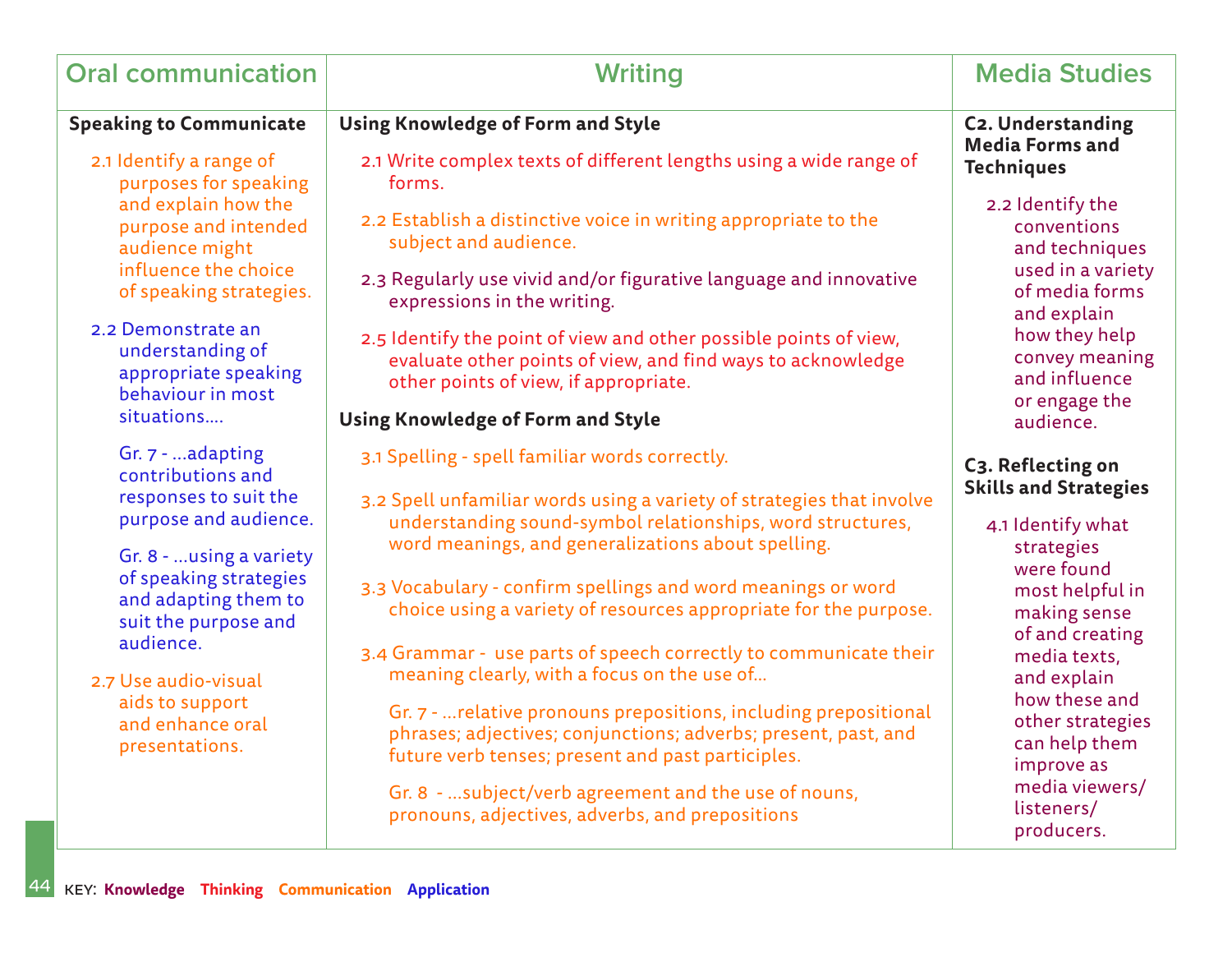| <b>Criteria</b>                                                                                                                                                                                                                                                                                                                                                                                                                                                                                                                                                                                                          | Level 1                                                                                                                                                                                                                                                                                                                                                                                                             | <b>Level 2</b>                                                                                                                                                                                                                                                                                                                                                                               | <b>Level 3</b>                                                                                                                                                                                                                                                                                                                                                                                                                                   | Level 4                                                                                                                                                                                                                                                                                                                                                                                                                                                             |
|--------------------------------------------------------------------------------------------------------------------------------------------------------------------------------------------------------------------------------------------------------------------------------------------------------------------------------------------------------------------------------------------------------------------------------------------------------------------------------------------------------------------------------------------------------------------------------------------------------------------------|---------------------------------------------------------------------------------------------------------------------------------------------------------------------------------------------------------------------------------------------------------------------------------------------------------------------------------------------------------------------------------------------------------------------|----------------------------------------------------------------------------------------------------------------------------------------------------------------------------------------------------------------------------------------------------------------------------------------------------------------------------------------------------------------------------------------------|--------------------------------------------------------------------------------------------------------------------------------------------------------------------------------------------------------------------------------------------------------------------------------------------------------------------------------------------------------------------------------------------------------------------------------------------------|---------------------------------------------------------------------------------------------------------------------------------------------------------------------------------------------------------------------------------------------------------------------------------------------------------------------------------------------------------------------------------------------------------------------------------------------------------------------|
| <b>Knowledge</b>                                                                                                                                                                                                                                                                                                                                                                                                                                                                                                                                                                                                         |                                                                                                                                                                                                                                                                                                                                                                                                                     |                                                                                                                                                                                                                                                                                                                                                                                              |                                                                                                                                                                                                                                                                                                                                                                                                                                                  |                                                                                                                                                                                                                                                                                                                                                                                                                                                                     |
| While listening/<br>viewing the Neglected<br>Voices stories, the<br>student uses listening<br>strategies to attain the<br>important information<br>and ideas shared by<br>$(1, 2, 3, 0r 4 of)$ the<br>individuals in the<br>series.<br>When viewing these<br>videos as a media<br>form, the student<br>is able to identify,<br>interpret, and explain<br>the messages being<br>conveyed.<br>Furthermore, s/he can<br>identify the audience<br>experience/responses<br>to the video(s) viewed.<br>In their writing for<br>the various activities,<br>the student is able<br>to identify a topic,<br>purpose, and targeted | The student selects<br>and uses a limited set<br>of listening strategies,<br>and in doing so gains a<br>limited understanding<br>of the important ideas<br>shared in the video(s).<br>The student interprets<br>and identifies the<br>messages being<br>conveyed with limited<br>effectiveness.<br>In writing, the student<br>identifies a topic,<br>purpose, and target<br>audience with limited<br>effectiveness. | The student selects<br>and uses some<br>listening strategies,<br>and in doing so gains<br>some understanding<br>of the important ideas<br>shared in the video(s).<br>The student interprets<br>and identifies the<br>messages being<br>conveyed with some<br>effectiveness.<br>In writing, the student<br>identifies a topic,<br>purpose, and target<br>audience with some<br>effectiveness. | The student selects<br>and uses an adequate<br>set of listening<br>strategies, and<br>in doing so gains<br>a considerable<br>understanding of<br>the important ideas<br>shared in the video(s).<br>The student interprets<br>and identifies the<br>messages being<br>conveyed with<br>considerable<br>effectiveness.<br>In writing, the<br>student identifies<br>a topic, purpose,<br>and target audience<br>with considerable<br>effectiveness. | The student selects<br>and uses quite a few<br>listening strategies,<br>and in doing so<br>gains a thorough,<br>abstract, or impactful<br>understanding of the<br>important ideas shared<br>in the video(s).<br>The student interprets<br>and identifies, the<br>messages being<br>conveyed with<br>great detail and<br>effectiveness.<br>In writing, the student<br>identifies a topic,<br>purpose, and target<br>audience with a high<br>degree of effectiveness. |
| audience for his/her<br>piece.                                                                                                                                                                                                                                                                                                                                                                                                                                                                                                                                                                                           |                                                                                                                                                                                                                                                                                                                                                                                                                     |                                                                                                                                                                                                                                                                                                                                                                                              |                                                                                                                                                                                                                                                                                                                                                                                                                                                  |                                                                                                                                                                                                                                                                                                                                                                                                                                                                     |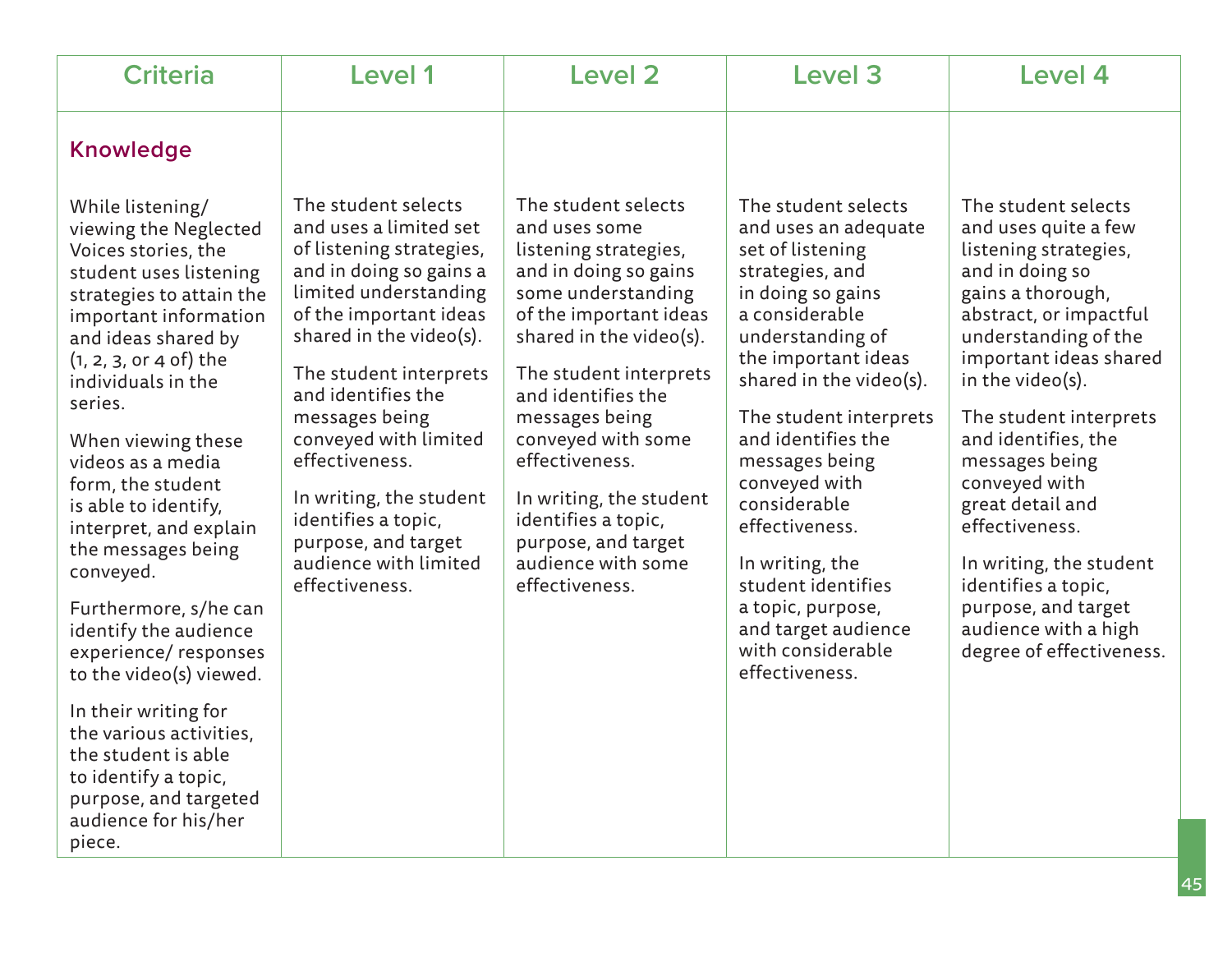| <b>Criteria</b>                                                                                                                                                                                                                                           | Level 1                                                                                                                                                                                                                                                                                                                                                                                                                                                                                                                 | Level 2                                                                                                                                                                                                                                                                                                                                                                                                                                                                                                    | Level 3                                                                                                                                                                                                                                                                                                                                                                                                                                                                    | Level 4                                                                                                                                                                                                                                                                                                                                                                                                                                                                                                    |
|-----------------------------------------------------------------------------------------------------------------------------------------------------------------------------------------------------------------------------------------------------------|-------------------------------------------------------------------------------------------------------------------------------------------------------------------------------------------------------------------------------------------------------------------------------------------------------------------------------------------------------------------------------------------------------------------------------------------------------------------------------------------------------------------------|------------------------------------------------------------------------------------------------------------------------------------------------------------------------------------------------------------------------------------------------------------------------------------------------------------------------------------------------------------------------------------------------------------------------------------------------------------------------------------------------------------|----------------------------------------------------------------------------------------------------------------------------------------------------------------------------------------------------------------------------------------------------------------------------------------------------------------------------------------------------------------------------------------------------------------------------------------------------------------------------|------------------------------------------------------------------------------------------------------------------------------------------------------------------------------------------------------------------------------------------------------------------------------------------------------------------------------------------------------------------------------------------------------------------------------------------------------------------------------------------------------------|
| <b>Thinking</b>                                                                                                                                                                                                                                           |                                                                                                                                                                                                                                                                                                                                                                                                                                                                                                                         |                                                                                                                                                                                                                                                                                                                                                                                                                                                                                                            |                                                                                                                                                                                                                                                                                                                                                                                                                                                                            |                                                                                                                                                                                                                                                                                                                                                                                                                                                                                                            |
| In listening, writing<br>and viewing the<br>videos through a<br>specific point of view,<br>the student meets<br>the requirements of<br>all tasks and writes<br>about his/her feelings<br>and ideas that are<br>sufficient to the<br>purpose of the piece. | The student does not<br>meet expectations<br>in viewing these<br>videos and writing<br>about them through<br>a particular point<br>of view. In doing so,<br>she/he is unable to<br>comment, question,<br>or critique their own<br>beliefs, values, and/<br>or perception on the<br>matters being spoken<br>of in the video.<br>In writing, the student<br>is unable to plan<br>efficiently, and explain<br>their own beliefs<br>and perceptions to<br>matters related to the<br>activity with limited<br>effectiveness. | The student is starting<br>to meet expectations<br>in viewing these<br>videos through a<br>particular point of<br>view. In doing so, she/<br>he is somewhat able<br>to comment, question,<br>or critique their own<br>beliefs, values, and/<br>or perception on the<br>matters being spoken<br>of in the video.<br>In writing, the student<br>is starting to plan<br>efficiently, and explain<br>their own beliefs<br>and perceptions to<br>matters related to the<br>activity with some<br>effectiveness. | The student meets<br>expectations in<br>viewing these videos<br>through a particular<br>point of view. In doing<br>so, she/he is able to<br>comment, question,<br>or critique their own<br>beliefs, values, and/<br>or perception on the<br>matters being spoken<br>of in the video.<br>In writing, the student<br>plans efficiently,<br>and explains their<br>own beliefs and<br>perceptions to matters<br>related to the activity<br>with considerable<br>effectiveness. | The student exceeds<br>expectations in<br>viewing these videos<br>through a point of<br>view. She/he is able to<br>comment, question,<br>or critique their own<br>beliefs, values, and/<br>or perception on the<br>matters being spoken<br>of in the video with<br>thorough insight, and<br>a mature perspective.<br>In writing, the student<br>plans thoroughly,<br>and explains their<br>own beliefs and<br>perceptions to matters<br>related to the activity<br>with a high degree of<br>effectiveness. |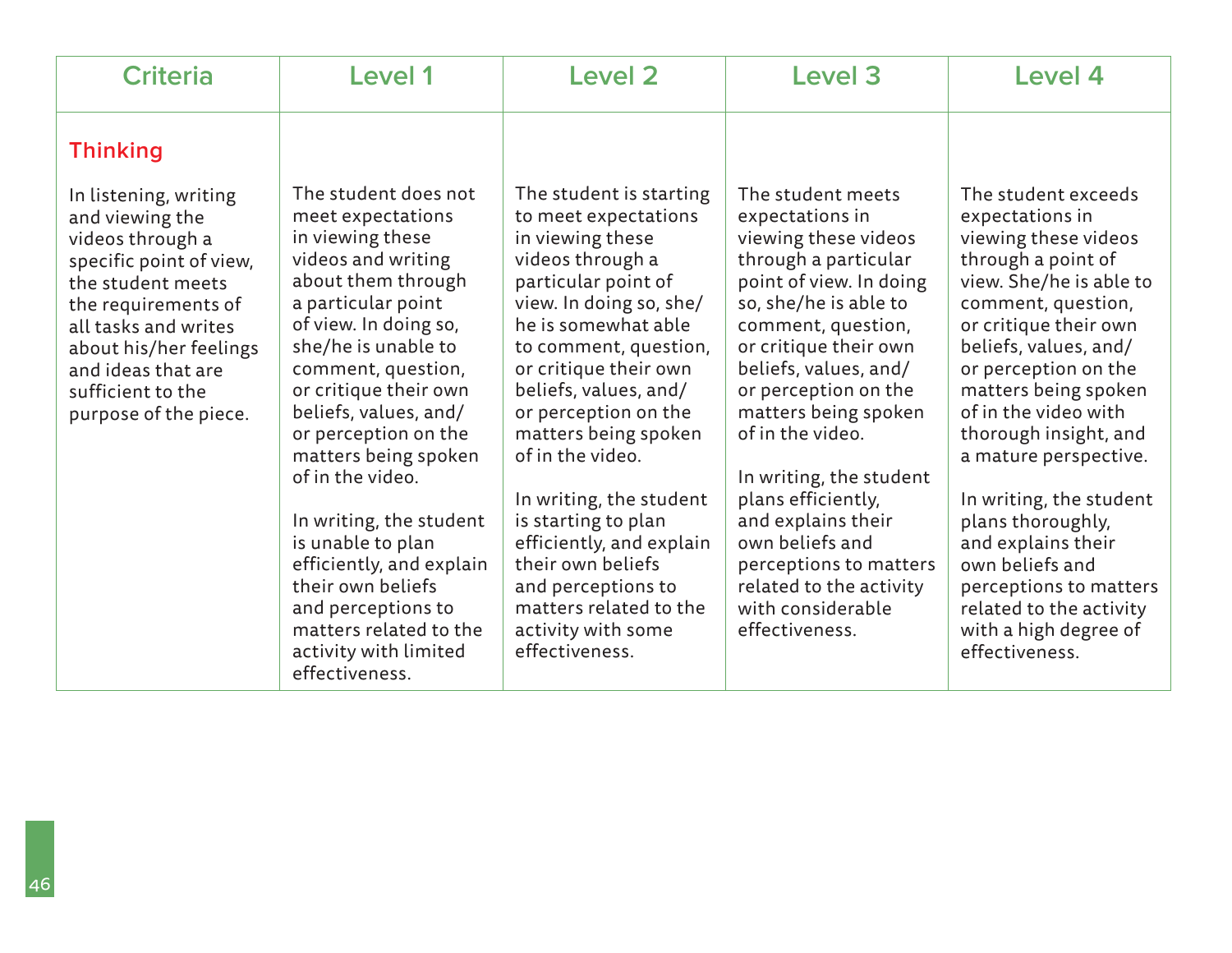| <b>Communication</b><br>The language selected<br>The language selected<br>The language selected<br>The student<br>and style of writing/<br>and style of writing/<br>and style of writing/<br>and style of writing/<br>communicates (be it<br>demonstration shared<br>demonstration<br>demonstration shared<br>written and/or orally)<br>shared is not meeting<br>is starting to meet<br>meets expectations<br>using language that<br>when it comes to<br>expectations when<br>expectations when it<br>when it comes to<br>is suitable for the<br>it comes to creating<br>comes to creating a<br>creating a piece that<br>creating a piece<br>intended audience,<br>piece that has voice,<br>a piece that has<br>has voice, and an<br>that has voice, and<br>and is in-line with a                                                                                                                                                                                                                                                             | <b>Criteria</b>        | Level 1             | Level 2         | Level 3            | <b>Level 4</b>                                                                                                              |
|-----------------------------------------------------------------------------------------------------------------------------------------------------------------------------------------------------------------------------------------------------------------------------------------------------------------------------------------------------------------------------------------------------------------------------------------------------------------------------------------------------------------------------------------------------------------------------------------------------------------------------------------------------------------------------------------------------------------------------------------------------------------------------------------------------------------------------------------------------------------------------------------------------------------------------------------------------------------------------------------------------------------------------------------------|------------------------|---------------------|-----------------|--------------------|-----------------------------------------------------------------------------------------------------------------------------|
| audience.<br>audience.<br>audience.<br>can be read/heard in<br>The student<br>the piece.<br>The student is not<br>effectively uses audio-<br>The student<br>The student is starting<br>effectively using<br>to use audio-visual<br>visual aids.<br>If the student<br>audio-visual aids.<br>aids.<br>visual aids beyond<br>performs or presents<br>Her/his abilities in<br>expectations.<br>in her/his chosen<br>Her/his abilities in<br>Her/his abilities in<br>the use of English<br>activity, they utilizes<br>conventions meet<br>the use of English<br>the use of English<br>Her/his abilities in<br>tools (ie audio-visual<br>conventions are below<br>conventions are<br>the use of English<br>expectations.<br>aids).<br>slightly below<br>conventions exceeds<br>expectations.<br>In her/his chosen<br>expectations.<br>expectations.<br>method to<br>communicate their<br>understanding,<br>she/he does so<br>using language,<br>uninterrupted<br>by the misuse of<br>grade appropriate<br>conventions (spelling,<br>grammar, and/or | distinctive voice that | voice, and intended | and an intended | intended audience. | The language selected<br>demonstration shared<br>exceeds expectations<br>establishing a targeted<br>effectively uses audio- |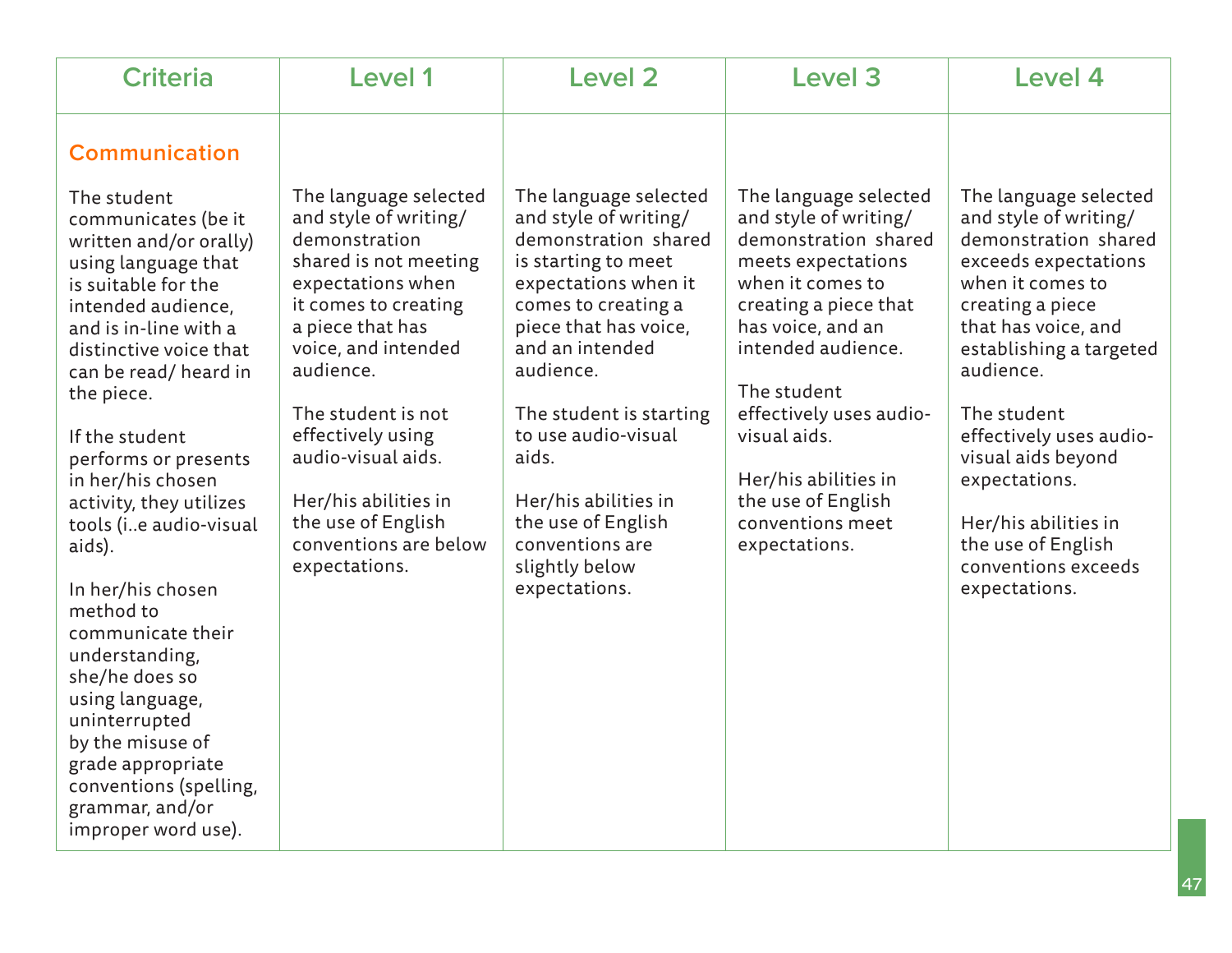| <b>Criteria</b>                                                                                                                                                                                                                                                                                                                                                                                                                                                      | Level 1                                                                                                                                                                                                                                                                                                                                                                                                                            | <b>Level 2</b>                                                                                                                                                                                                                                                                                                                                                                                                     | Level 3                                                                                                                                                                                                                                                                                                                                                                                                                                                                                                                                 | Level 4                                                                                                                                                                                                                                                                                                                                                                                                                                                                                                                                                                   |
|----------------------------------------------------------------------------------------------------------------------------------------------------------------------------------------------------------------------------------------------------------------------------------------------------------------------------------------------------------------------------------------------------------------------------------------------------------------------|------------------------------------------------------------------------------------------------------------------------------------------------------------------------------------------------------------------------------------------------------------------------------------------------------------------------------------------------------------------------------------------------------------------------------------|--------------------------------------------------------------------------------------------------------------------------------------------------------------------------------------------------------------------------------------------------------------------------------------------------------------------------------------------------------------------------------------------------------------------|-----------------------------------------------------------------------------------------------------------------------------------------------------------------------------------------------------------------------------------------------------------------------------------------------------------------------------------------------------------------------------------------------------------------------------------------------------------------------------------------------------------------------------------------|---------------------------------------------------------------------------------------------------------------------------------------------------------------------------------------------------------------------------------------------------------------------------------------------------------------------------------------------------------------------------------------------------------------------------------------------------------------------------------------------------------------------------------------------------------------------------|
| <b>Application</b>                                                                                                                                                                                                                                                                                                                                                                                                                                                   |                                                                                                                                                                                                                                                                                                                                                                                                                                    |                                                                                                                                                                                                                                                                                                                                                                                                                    |                                                                                                                                                                                                                                                                                                                                                                                                                                                                                                                                         |                                                                                                                                                                                                                                                                                                                                                                                                                                                                                                                                                                           |
| When listening and<br>speaking, the student<br>uses comprehension<br>strategies to<br>understand/interpret<br>messages.<br>She/he makes<br>connections between<br>ideas in the videos to<br>those from their own<br>schema, insights, or<br>knowledge learned<br>through experience,<br>other texts, the world<br>around them, and/or<br>the media.<br>The student engages in<br>gathering information<br>to select information<br>that supports his/her<br>writing. | The student<br>uses hardly any<br>comprehension<br>strategies to<br>understand/interpret<br>the messages he/<br>she attained from the<br>videos.<br>The student makes<br>limited connections<br>between ideas in the<br>videos, and those<br>from her/his own<br>schema, insight, and<br>knowledge.<br>The student engaged<br>in collecting sufficient<br>information to support<br>her/his writing with<br>limited effectiveness. | The student<br>uses a couple of<br>comprehension<br>strategies to<br>understand/interpret<br>the messages he/<br>she attained from the<br>videos.<br>The student makes<br>some connections<br>between ideas in the<br>videos, and those<br>from her/his own<br>schema, insight, and<br>knowledge.<br>The student is starting<br>to gather information<br>to support her/his<br>writing with some<br>effectiveness. | The student uses a<br>few comprehension<br>strategies to<br>understand/interpret<br>the messages he/<br>she attained from<br>the videos, with<br>considerable<br>effectiveness.<br>The student makes<br>good connections<br>between ideas in the<br>videos, and those<br>from her/his own<br>schema, insight, and<br>knowledge learned<br>through experience,<br>other texts, the world<br>around them, and/or<br>the media.<br>The student gathers<br>information to support<br>her/his writing<br>with considerable<br>effectiveness. | The student uses<br>many comprehension<br>strategies to<br>understand interpret<br>the messages he/<br>she attained from<br>the videos, with<br>a high degree of<br>effectiveness.<br>The student makes<br>thorough and well-<br>supported connections<br>between ideas in the<br>videos, and those<br>from her/his own<br>schema, insight, and<br>knowledge learned<br>through experience,<br>other texts, the world<br>around them, and/or<br>the media.<br>The student gathers<br>information to support<br>her/his writing with<br>a high degree of<br>effectiveness. |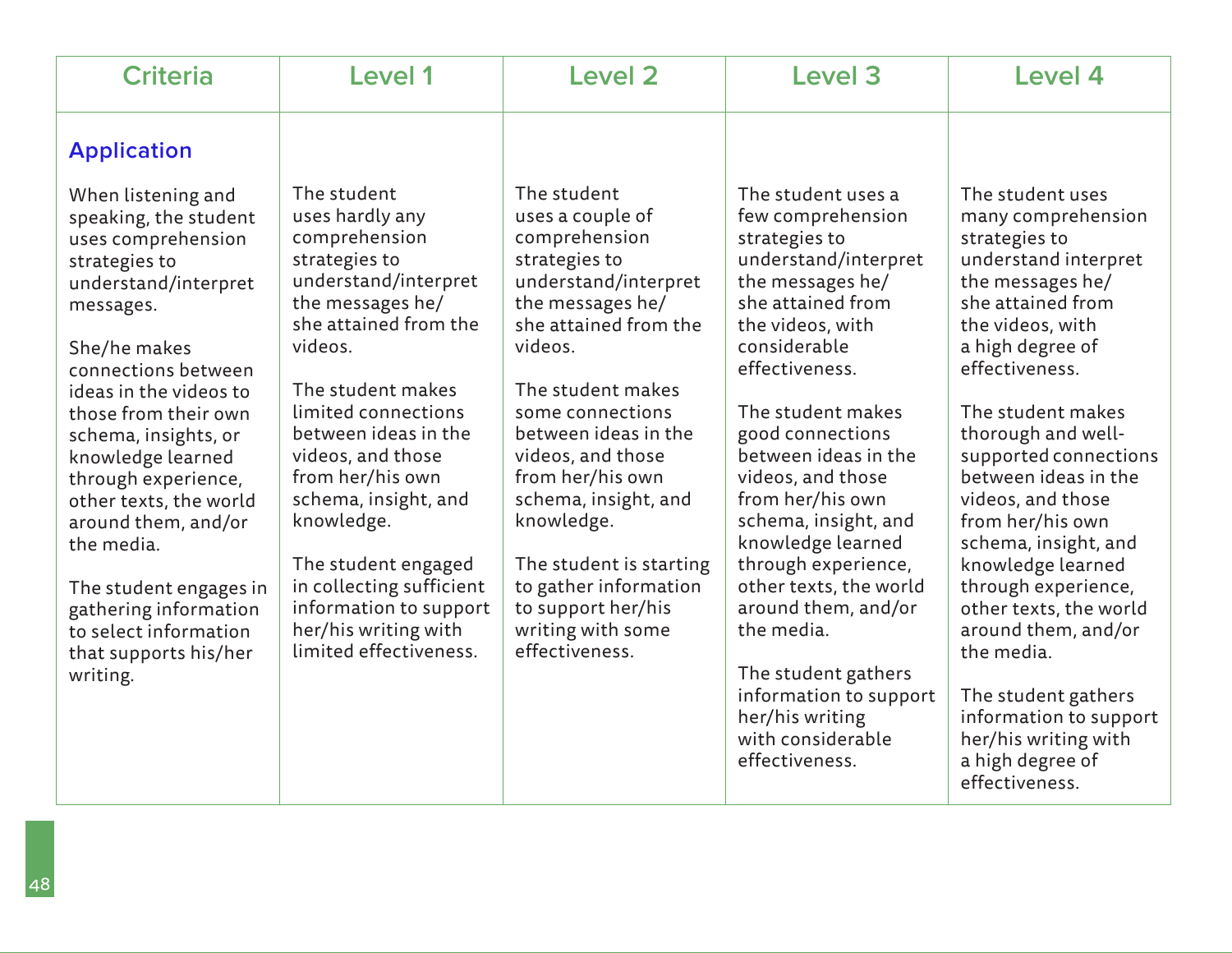# **Grade 9 The Arts: Drama (Open)**

Best applied to the musical and kinesthetic tasks of Ahmed and Boonaa's Stories.

| Applies to the stories of: |  |  |  |
|----------------------------|--|--|--|
| Boonaa                     |  |  |  |
| Ahmed                      |  |  |  |
| Fatima                     |  |  |  |
| Kate                       |  |  |  |

Curriculum expectations are taken from the *Ontario Curriculum Expectations for The Arts* (2010).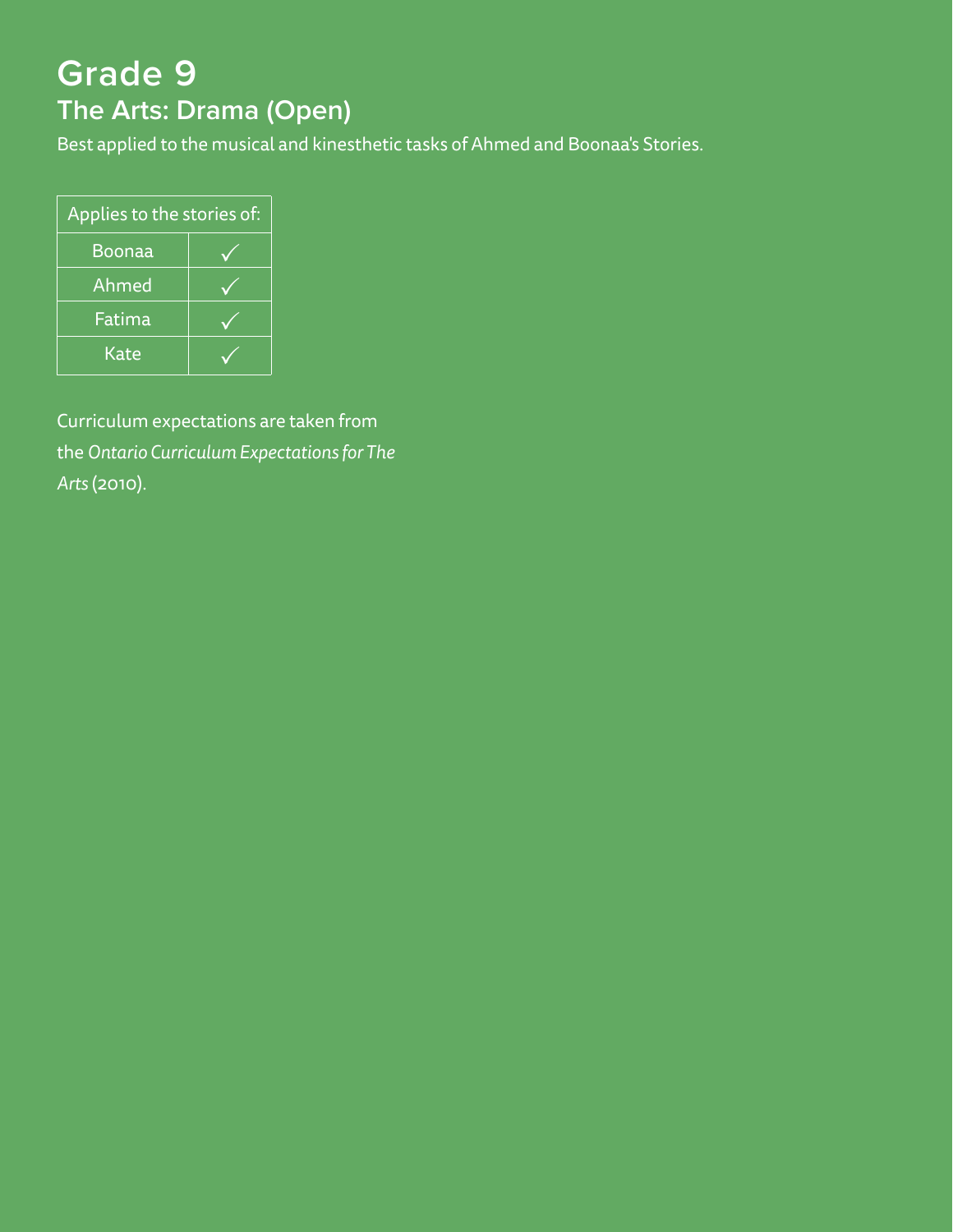| <b>Creating and Presenting</b>                                                                                                                                                                                                                                                                                                                                                                                                                                                                                                                                                                                                                                                                                                                                         | <b>Reflecting, Responding</b><br>and Analysing                                                                                                                                                                                                                                                                                                                                                                                                                                                                              | <b>Foundations</b>                                                                                                                                                                                                                                                                                                                                                                                                                                                                                                                                                                                                                                                                                                                                                                                                             |
|------------------------------------------------------------------------------------------------------------------------------------------------------------------------------------------------------------------------------------------------------------------------------------------------------------------------------------------------------------------------------------------------------------------------------------------------------------------------------------------------------------------------------------------------------------------------------------------------------------------------------------------------------------------------------------------------------------------------------------------------------------------------|-----------------------------------------------------------------------------------------------------------------------------------------------------------------------------------------------------------------------------------------------------------------------------------------------------------------------------------------------------------------------------------------------------------------------------------------------------------------------------------------------------------------------------|--------------------------------------------------------------------------------------------------------------------------------------------------------------------------------------------------------------------------------------------------------------------------------------------------------------------------------------------------------------------------------------------------------------------------------------------------------------------------------------------------------------------------------------------------------------------------------------------------------------------------------------------------------------------------------------------------------------------------------------------------------------------------------------------------------------------------------|
| <b>A1. The Creative Process</b><br>1.1 Use a variety of print and non-print<br>sources.<br>1.2 Select and use appropriate forms to<br>suit specific purposes in drama<br>1.3 Use role play to explore, develop, and<br>represent themes, ideas, characters,<br>feelings, and beliefs in producing<br>drama works.<br>A2. Elements and Conventions<br>2.1 Use the elements of drama to suit an<br>identified purpose and form in drama<br>presentations.<br>A3. Presentation Techniques and<br><b>Technologies</b><br>3.1 Identify and use a variety of<br>techniques or methods for<br>establishing a rapport between the<br>performer and the audience.<br>3.2 Use a variety of expressive voice and<br>movement techniques to support the<br>depiction of character. | <b>B1. The Critical Analysis</b><br><b>Process</b><br>1.3 Identify aesthetic and<br>technical aspects of drama<br>works and explain how<br>they help achieve specific<br>dramatic purposes.<br><b>B2. Drama and Society</b><br>2.2 Explain how dramatic<br>exploration can contribute<br>to personal growth and self<br>understanding.<br>2.4 Identify ways in which<br>dramatic exploration<br>promotes an appreciation<br>of diverse cultures and<br>traditions.<br><b>B3. Connections Beyond the</b><br><b>Classroom</b> | <b>C1. Concepts and Terminology</b><br>1.1 Identify the drama forms, elements,<br>conventions, and techniques used<br>in their own and others' drama<br>works, and explain how the various<br>components are used or can be<br>used to achieve specific purposes or<br>effects.<br>1.2 Use correct terminology to refer to<br>the forms, elements, conventions,<br>and techniques of drama.<br>1.3 Demonstrate an understanding of<br>production roles, practices, and<br>terminology when planning and<br>presenting drama works.<br><b>C2. Contexts and Influences</b><br>C3. Responsible Practices<br>3.1 Identify and follow safe and ethical<br>practices in drama activities.<br>3.2 Identify and apply the skills and<br>attitudes needed to perform<br>various tasks and responsibilities in<br>producing drama works. |
|                                                                                                                                                                                                                                                                                                                                                                                                                                                                                                                                                                                                                                                                                                                                                                        |                                                                                                                                                                                                                                                                                                                                                                                                                                                                                                                             |                                                                                                                                                                                                                                                                                                                                                                                                                                                                                                                                                                                                                                                                                                                                                                                                                                |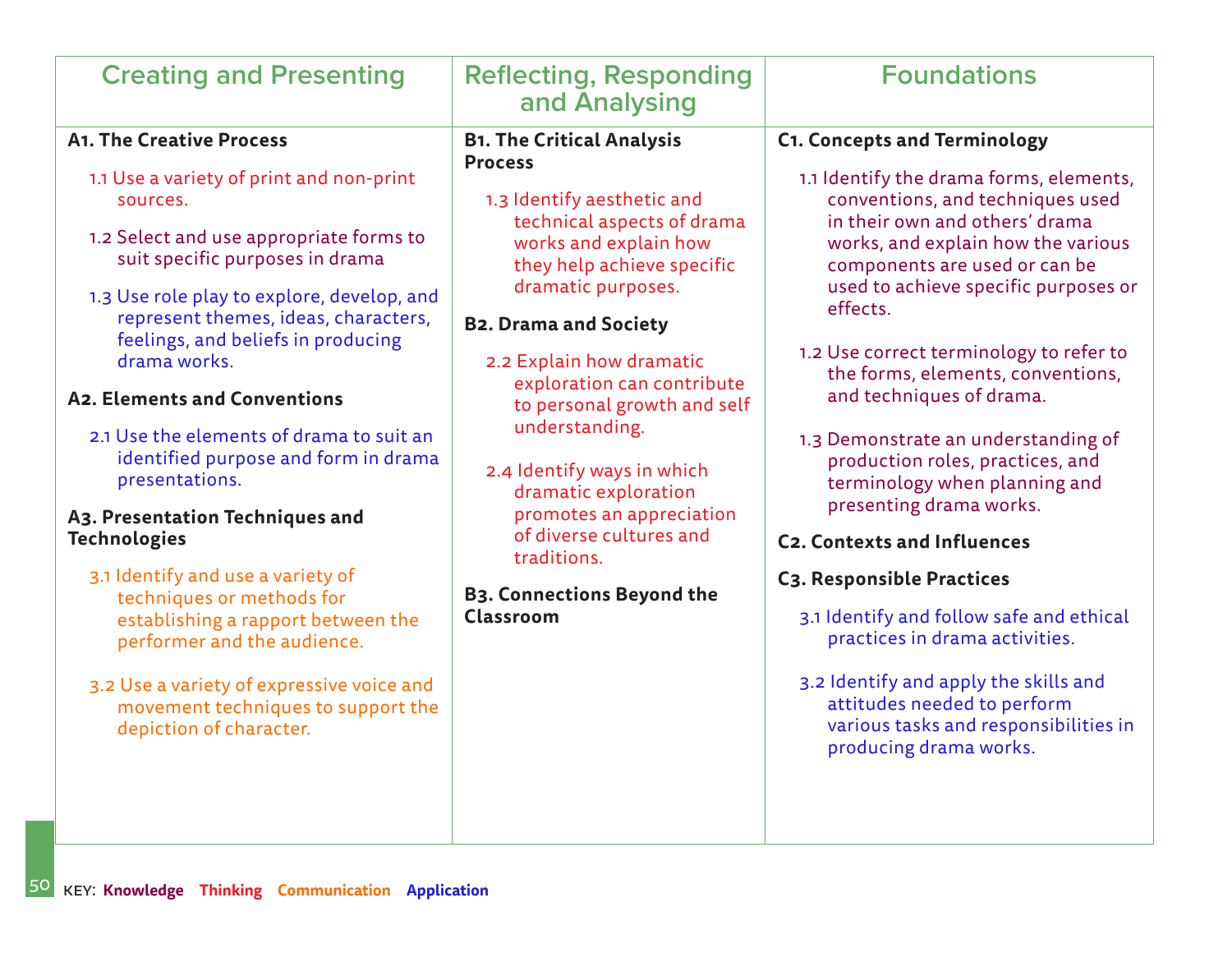| <b>Criteria</b>                                                                                                                                                                                                                                                                                                                                                                 | Level 1                                                                                                                                                                                                                                                                                                               | <b>Level 2</b>                                                                                                                                                                                                                                                      | Level 3                                                                                                                                                                                                                                                                                                                                         | <b>Level 4</b>                                                                                                                                                                                                                                                                                                                                                               |
|---------------------------------------------------------------------------------------------------------------------------------------------------------------------------------------------------------------------------------------------------------------------------------------------------------------------------------------------------------------------------------|-----------------------------------------------------------------------------------------------------------------------------------------------------------------------------------------------------------------------------------------------------------------------------------------------------------------------|---------------------------------------------------------------------------------------------------------------------------------------------------------------------------------------------------------------------------------------------------------------------|-------------------------------------------------------------------------------------------------------------------------------------------------------------------------------------------------------------------------------------------------------------------------------------------------------------------------------------------------|------------------------------------------------------------------------------------------------------------------------------------------------------------------------------------------------------------------------------------------------------------------------------------------------------------------------------------------------------------------------------|
| <b>Knowledge</b><br>Student can list,<br>identify, and explain<br>how s/he used<br>various forms,<br>elements, and/<br>or technologies to<br>achieve or suit his/<br>her purpose for<br>their dramatic act<br>or spoken word<br>performance.<br><b>Thinking</b>                                                                                                                 | The student lists a<br>limited number of<br>forms, elements, or<br>technologies that s/he<br>used in order to create<br>his/her dramatic<br>act or spoken word<br>performance                                                                                                                                         | The student<br>can identify and<br>explain with some<br>effectiveness the<br>forms, elements, or<br>technologies that s/he<br>used in order to create<br>his/her dramatic<br>act or spoken word<br>performance.                                                     | The student can list,<br>identify, and explain<br>how s/he used various<br>forms, elements, and/<br>or technologies to<br>achieve or suit his/<br>her purpose for their<br>dramatic act or spoken<br>word performance.                                                                                                                          | The student has an<br>exceptionally detailed<br>list of various forms,<br>elements, and/or<br>technologies to achieve<br>or suit his/her purpose<br>for their dramatic<br>act or spoken word<br>performance. Her/his<br>explanation of why s/<br>he used those items was<br>very meaningful.                                                                                 |
| Student has taken<br>the time to get a<br>deep understanding<br>of the deeper issues<br><b>Neglected Voices</b><br>is tapping into. The<br>student then uses<br>enticing aspects of<br>spoken word/drama<br>to create a piece<br>that shows (in the<br>end) deep personal<br>growth and self-<br>understanding.<br>A1.1, B1.3, B2.2, &<br>B <sub>2</sub> .4, C <sub>1</sub> .3. | The student has a<br>limited amount of<br>understanding as to<br>what Neglected Voices<br>is attempting to bring<br>to people's attention.<br>The student used<br>hardly any aspects of<br>spoken word/drama to<br>create a performable<br>piece.<br>Probably an outcome<br>of limited or (virtually)<br>no planning. | The student has a<br>some understanding<br>of what Neglected<br>Voices is attempting<br>to bring to people's<br>attention.<br>The student used few<br>aspects of spoken<br>word/drama to create<br>a performable piece.<br>An outcome of some<br>level of planning. | The student has an<br>understanding of what<br><b>Neglected Voices is</b><br>attempting to bring to<br>people's attention, and<br>demonstrated that<br>understanding in her/<br>his performance.<br>The student used<br>aspects of spoken<br>word/drama to create<br>a performable piece.<br>An outcome of an<br>expected level of<br>planning. | The student has a deep<br>understanding of what<br><b>Neglected Voices is</b><br>attempting to bring<br>to people's attention,<br>and demonstrated that<br>understanding in her/his<br>performance.<br>The student used a most<br>powerful selection of<br>qualities from spoken<br>word/drama to create a<br>performable piece.<br>An outcome of very<br>thorough planning. |

51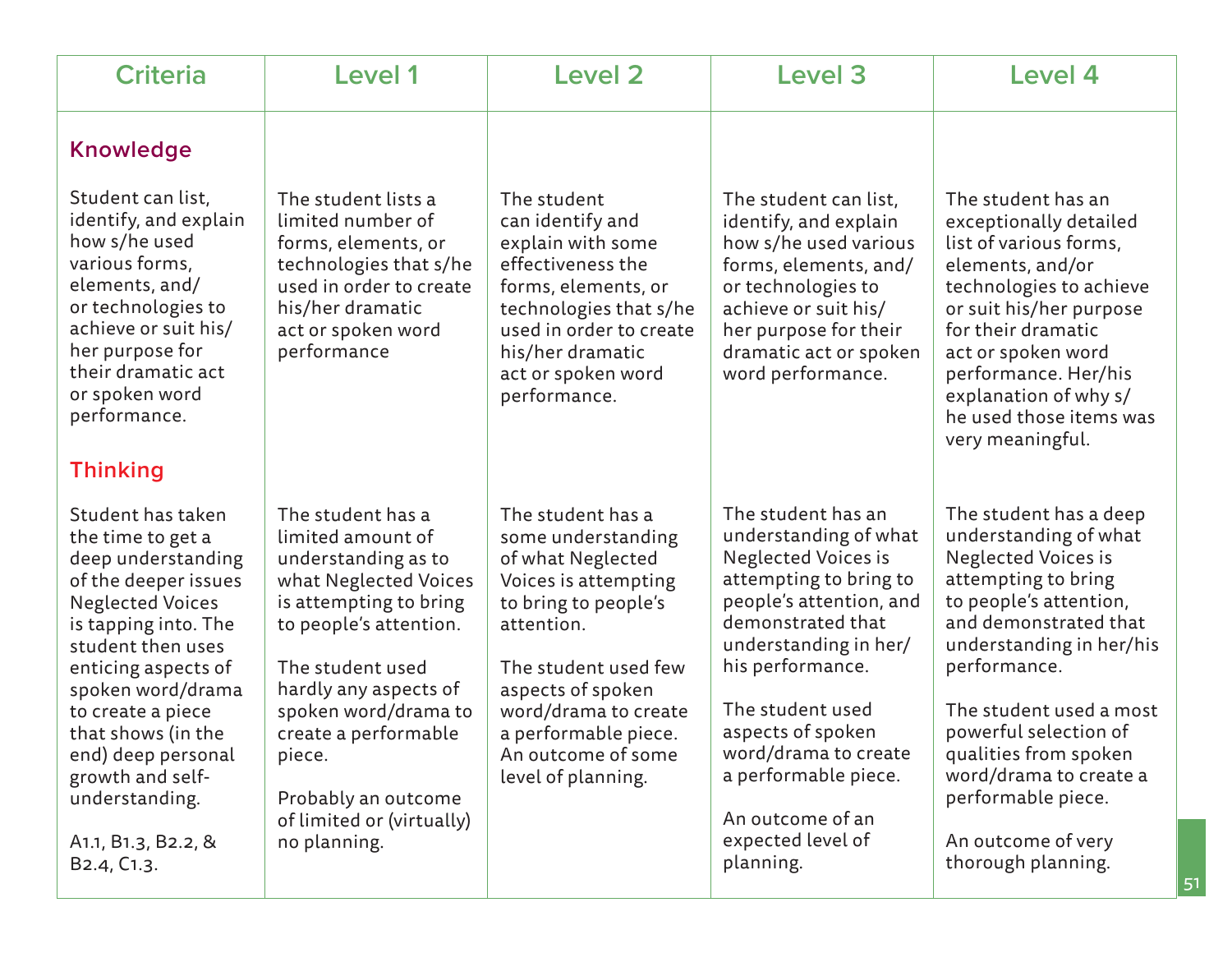| <b>Criteria</b>                                                                                                                                                                                                                                                       | Level 1                                                                                                                                                                                                                                                       | Level 2                                                                                                                                                                                                                                                                                                          | Level 3                                                                                                                                                                                                                                                       | Level 4                                                                                                                                                                                                                                                                         |
|-----------------------------------------------------------------------------------------------------------------------------------------------------------------------------------------------------------------------------------------------------------------------|---------------------------------------------------------------------------------------------------------------------------------------------------------------------------------------------------------------------------------------------------------------|------------------------------------------------------------------------------------------------------------------------------------------------------------------------------------------------------------------------------------------------------------------------------------------------------------------|---------------------------------------------------------------------------------------------------------------------------------------------------------------------------------------------------------------------------------------------------------------|---------------------------------------------------------------------------------------------------------------------------------------------------------------------------------------------------------------------------------------------------------------------------------|
| <b>Communication</b><br>The student has<br>utilized methods and<br>techniques to establish<br>a rapport with the<br>audience. S/he uses<br>expressive voice and<br>movement to support<br>the depiction of the<br>"character" and its<br>experience.<br>A3.1 and A3.2 | Student has utilized<br>limited/hardly<br>any methods and<br>techniques to<br>establish a rapport<br>with the audience.<br>The use of expressive<br>voice and movement<br>is limited to support<br>the depiction of the<br>"character" and its<br>experience. | Student has utilized<br>the most expected,<br>or miniscule set<br>of methods and<br>techniques to<br>establish a rapport<br>with the audience.<br>The use of expressive<br>voice and movement<br>is below an expected<br>level in order to<br>support the depiction<br>of the "character" and<br>its experience. | Student has utilized<br>an adequate set<br>of methods and<br>techniques to<br>establish a rapport<br>with the audience.<br>The use of expressive<br>voice was reasonable<br>in order to support<br>the depiction of the<br>"character" and its<br>experience. | Student has utilized<br>a well-selected<br>set of methods<br>and techniques to<br>establish a rapport<br>with the audience.<br>The use of expressive<br>voice was very<br>engaging, and<br>successfully supported<br>the depiction of the<br>"character" and its<br>experience. |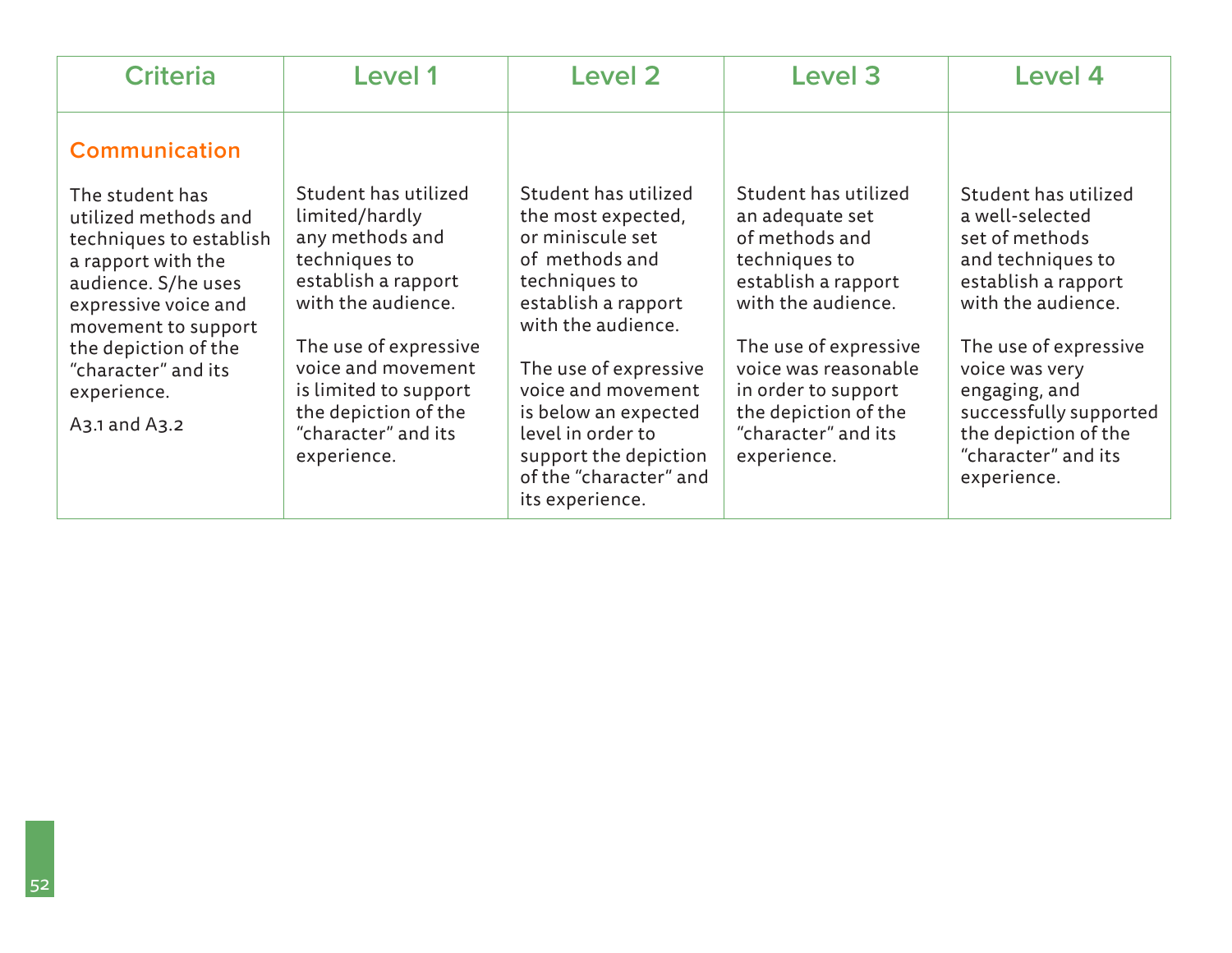| <b>Criteria</b>                                                                                                                                           | Level 1                                                                                                                                                     | <b>Level 2</b>                                                                                                                                     | Level 3                                                                                                                                               | Level 4                                                                                                                                                       |
|-----------------------------------------------------------------------------------------------------------------------------------------------------------|-------------------------------------------------------------------------------------------------------------------------------------------------------------|----------------------------------------------------------------------------------------------------------------------------------------------------|-------------------------------------------------------------------------------------------------------------------------------------------------------|---------------------------------------------------------------------------------------------------------------------------------------------------------------|
| <b>Application</b><br>Student engages in<br>a "role play" (be it                                                                                          | Student is beginning<br>to depict a "role play"<br>(be it in spoken word                                                                                    | Student depicts a<br>"role play" (be it<br>in spoken word or                                                                                       | Student depicts a<br>"role play" (be it                                                                                                               | Student depicts a<br>"role play" (be it                                                                                                                       |
| in spoken word or<br>dramatic act) and<br>has explored deeper<br>themes, ideas,<br>feelings, and beliefs.                                                 | or dramatic act) and<br>has yet to explore any<br>deeper ideas/issues.<br>In dealing with a                                                                 | dramatic act) and is<br>beginning to explore<br>deeper ideas/issues.<br>In dealing with a                                                          | in spoken word or<br>dramatic act) and<br>explores deeper ideas/<br>issues.<br>In dealing with                                                        | in spoken word or<br>dramatic act) and<br>explores deeper<br>ideas/issues, and left<br>the audience with a<br>powerful message.                               |
| In dealing with<br>contentious topics<br>(i.e. Islamophobia<br>and other ostracizing<br>societal ills), the<br>student has engaged<br>in safe and ethical | contentious topic(s),<br>the student is starting<br>to, or has a great deal<br>of work to put in to<br>engage in safe and<br>ethical practices in<br>drama. | contentious topic,<br>the student is<br>starting to engage<br>in safe and ethical<br>practices in drama,<br>and demonstrated<br>some understanding | contentious topic(s),<br>the student engages<br>in safe and ethical<br>practices in drama.<br>S/he demonstrated<br>a considerable<br>understanding of | In dealing with a few<br>contentious topics,<br>the student engages<br>in safe and ethical<br>practices in drama.                                             |
| practices, and<br>thoughtfully navigated<br>the appropriate<br>skills and attitudes<br>necessary (i.e.<br>understands dramatic/<br>artistic license) in   |                                                                                                                                                             | that certain skills<br>and attitudes had to<br>be established when<br>creating this skit/<br>spoken word piece.                                    | skills and attitudes<br>that needed to be<br>established when<br>creating this skit/<br>spoken word piece.                                            | S/he demonstrated<br>a deep-level of<br>understanding of the<br>skills and attitudes<br>necessary to establish<br>when doing a spoken<br>word/dramatics skit. |
| order to perform this<br>dramatic production.                                                                                                             |                                                                                                                                                             |                                                                                                                                                    |                                                                                                                                                       | The student's piece<br>has left an effect on<br>the audience.                                                                                                 |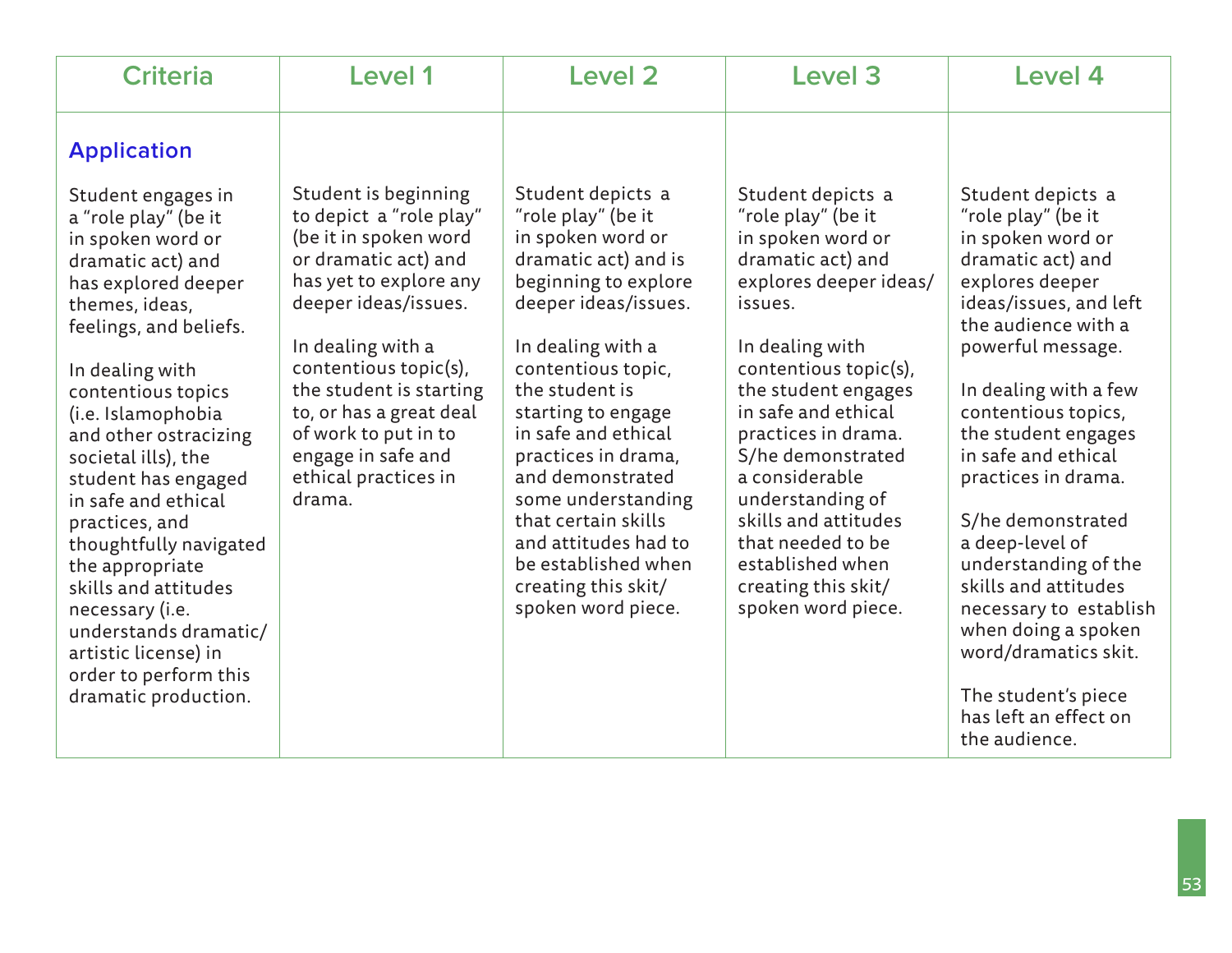# **Grade 9 Language Arts: English (Academic)**

| Applies to the stories of: |  |  |  |
|----------------------------|--|--|--|
| Boonaa                     |  |  |  |
| Ahmed                      |  |  |  |
| Fatima                     |  |  |  |
| Kate                       |  |  |  |

Curriculum expectations are taken from the *Ontario Curriculum Expectations for Language Arts* (2010).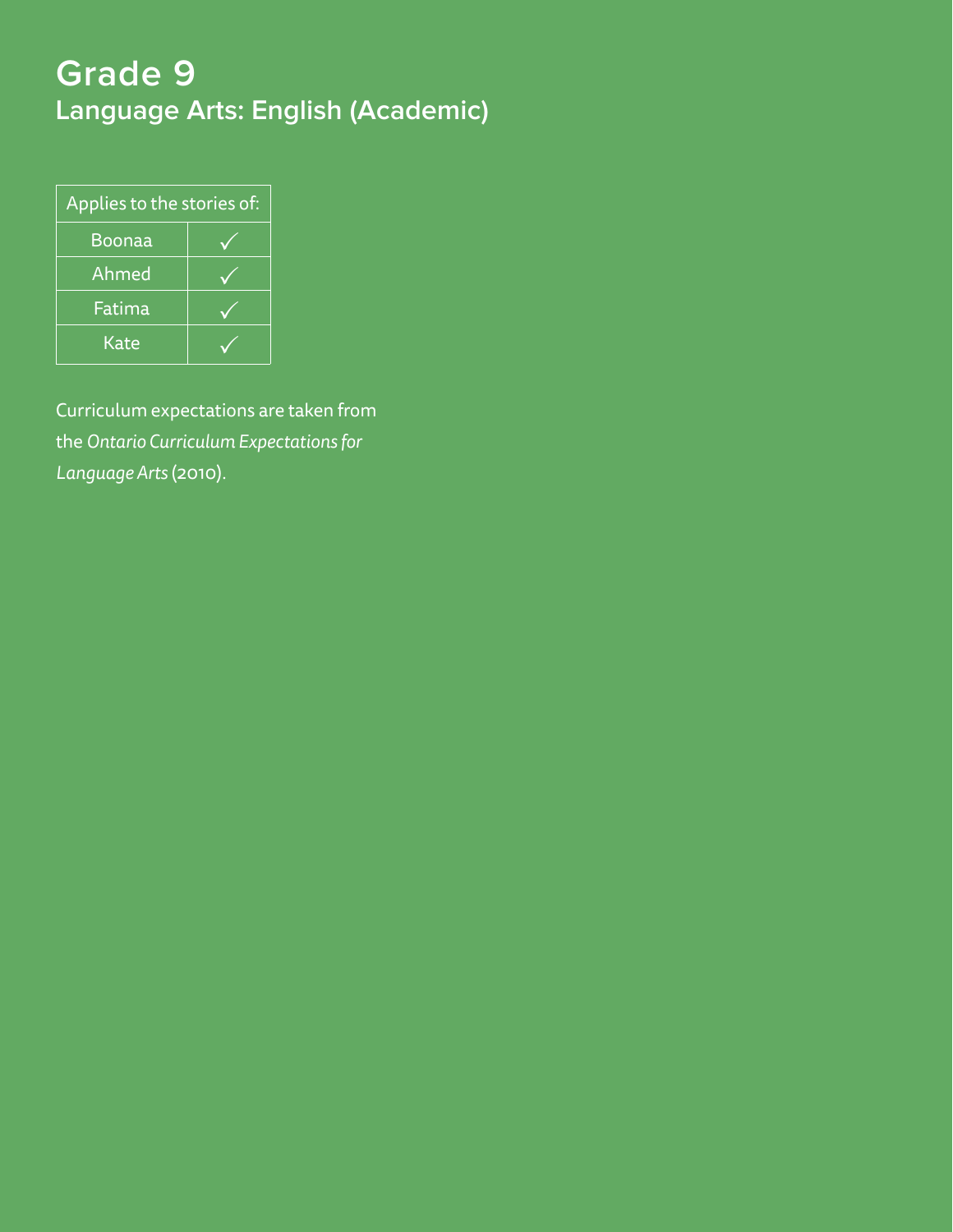| <b>Oral communication</b>                                                                                                                                                                                         | <b>Writing</b>                                                                                         | <b>Media Studies</b>                                                                        |
|-------------------------------------------------------------------------------------------------------------------------------------------------------------------------------------------------------------------|--------------------------------------------------------------------------------------------------------|---------------------------------------------------------------------------------------------|
| <b>Listen to understand</b>                                                                                                                                                                                       | Developing and<br><b>Organizing Content</b>                                                            | D1. Understanding<br><b>Media Texts</b>                                                     |
| 1.1 Identify the purpose of different listening tasks and set goals<br>for specific tasks.                                                                                                                        | 1.1 Identify the topic,<br>purpose, and                                                                | 1.2 Interpret simple<br>and complex media                                                   |
| 1.2 Identify and use different active listening strategies when<br>participating in a variety of classroom interactions.                                                                                          | audience for several<br>different types of<br>writing tasks.                                           | texts, identifying<br>and explaining the<br>overt and implied                               |
| 1.3 Identify and use different listening comprehension strategies<br>before, during, and after listening to understand both simple<br>and complex oral texts.                                                     | 1.3 Research - locate and<br>select information                                                        | messages they<br>convey.                                                                    |
| 1.4 Identify the important information and ideas in both simple<br>and complex oral texts.                                                                                                                        | to support ideas<br>for writing, using<br>different strategies<br>and print, electronic,               | 1.4 Identify and<br>explain different<br>audience responses<br>to selected media            |
| 1.5 Develop and explain interpretations of both simple and<br>complex oral texts, using evidence from the text, and the                                                                                           | and other resources,<br>as appropriate.                                                                | texts.                                                                                      |
| oral and visual cues used in the texts.                                                                                                                                                                           | 1.5 Reviewing -                                                                                        | 1.5 Critical Lit - identify<br>the perspectives                                             |
| 1.6 Extend understanding of both simple and complex oral<br>texts by making connections between the ideas in them and<br>personal knowledge, experience, and insights; other texts;<br>and the world around them. | determine whether<br>the ideas and<br>information gathered<br>are relevant to the<br>topic, sufficient | and/or biases<br>evident in both<br>simple and complex<br>media texts and<br>comment on any |
| 1.7 Identify the perspectives and/or biases evident in both<br>simple and complex oral texts and comment on any<br>questions they may raise about beliefs, values, and identity.                                  | for the purpose,<br>and meet the<br>requirements of the<br>writing task.                               | questions that may<br>raise about beliefs,<br>values, and identity.                         |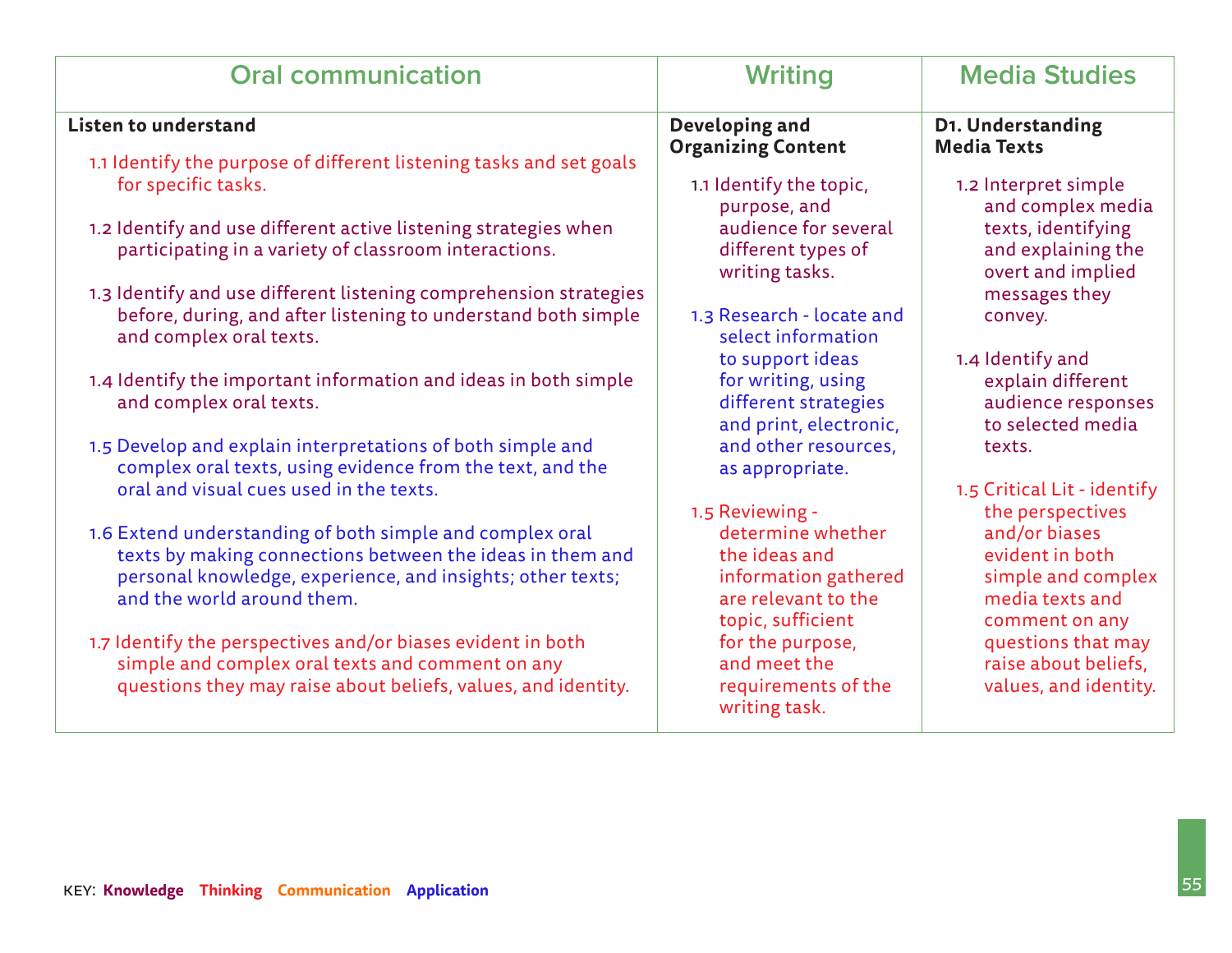| <b>Oral communication</b>                                                                               | Writing                                                                                                                                            | <b>Media Studies</b>                                                                            |
|---------------------------------------------------------------------------------------------------------|----------------------------------------------------------------------------------------------------------------------------------------------------|-------------------------------------------------------------------------------------------------|
| <b>Speaking to Communicate</b>                                                                          | <b>Using Knowledge of Form and Style</b>                                                                                                           | <b>C2. Understanding Media</b><br><b>Forms and Techniques</b>                                   |
| 2.1 Communicate orally<br>for different purposes,<br>using language suitable<br>for the intended        | 2.1 Write for different purposes and audiences using<br>several different literary, informational, and graphic<br>forms.                           | 2.2 Identify different<br>conventions and/or<br>techniques used in                              |
| audience.<br>2.2 Demonstrate an<br>understanding of                                                     | 2.2 Establish an identifiable voice in the writing,<br>modifying language and tone to suit the form,<br>audience, and purpose for writing.         | familiar media forms and<br>explain how they convey<br>meaning and influence<br>their audience. |
| different interpersonal<br>speaking strategies and<br>adapt them to suit the<br>purpose, situation, and | 2.3 Use appropriate descriptive and evocative words,<br>phrases, and expressions to make the writing clear<br>and vivid for the intended audience. | C3. Reflecting on Skills and<br><b>Strategies</b>                                               |
| audience, exhibiting<br>sensitivity to cultural<br>differences.                                         | 2.5 Explain how own beliefs, values, and experiences<br>are revealed in the writing                                                                | 4.1 Describe different<br>strategies used in<br>interpreting and creating                       |
|                                                                                                         | <b>Applying Knowledge of Conventions</b>                                                                                                           | media texts, explain which                                                                      |
| 2.7 Use different audio-<br>visual aids to support                                                      | 3.1 Spelling - spell familiar words correctly.                                                                                                     | ones are most helpful, and<br>identify several specific                                         |
| and enhance oral<br>presentations.                                                                      | 3.2 Spell unfamiliar words using a variety of strategies<br>that involve.                                                                          | steps taken to improve as<br>media interpreters and<br>producers.                               |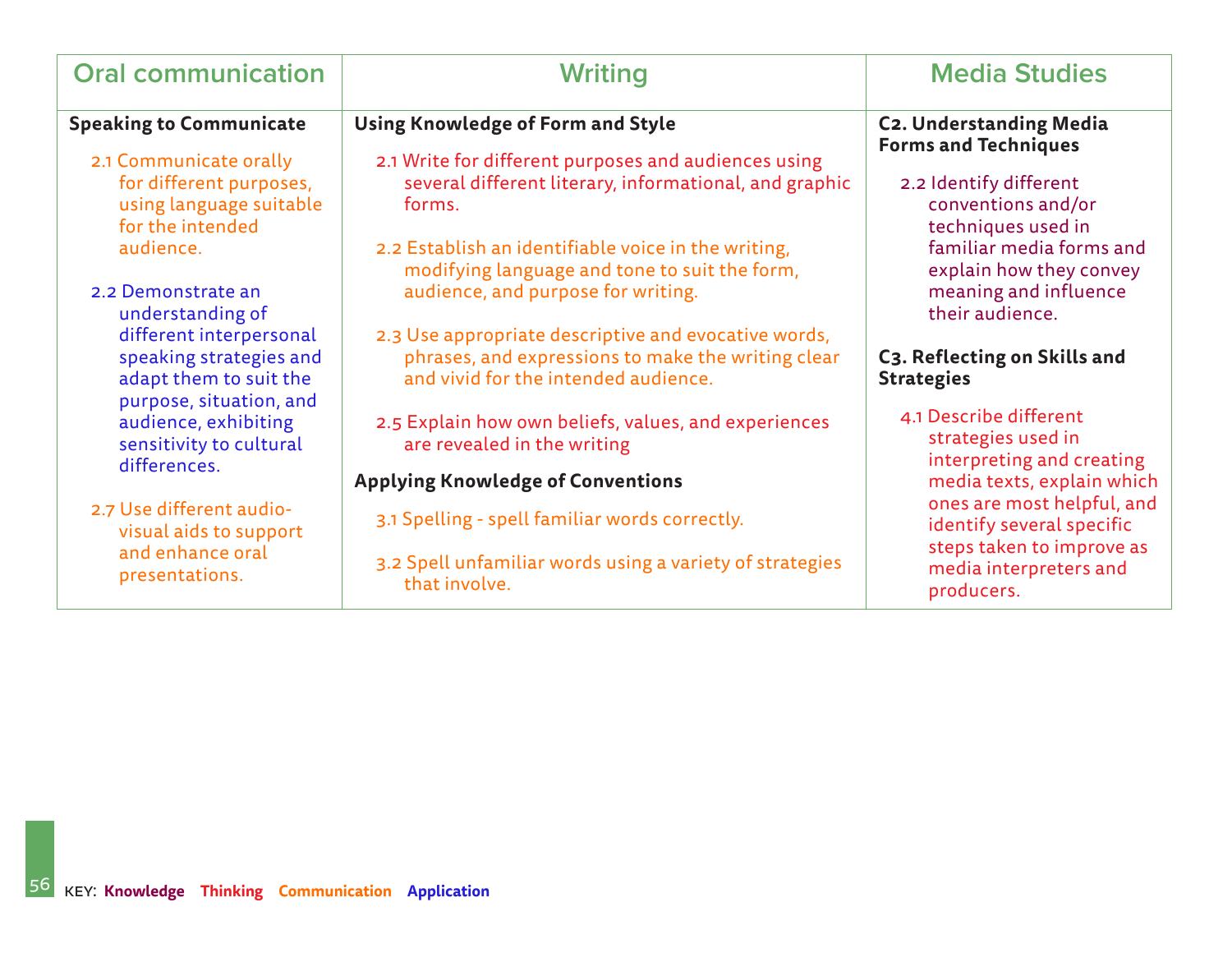| <b>Knowledge</b>                                                                                                                                                                                                                                                                                                                                                                                                                                                                                                                                                                                                                                                                                                                                                                                                                                                                                                                                                                                                                                                                                                                                                                                                                                                                                                                                                                                                                                                                                                                                                                                                                                                                                                                                                                                                                                                                                                                                                                                                                                                                                                                                                                                                                                                                                                                                                                                                                                                                                                                                                                                                                                                                                                         |  |
|--------------------------------------------------------------------------------------------------------------------------------------------------------------------------------------------------------------------------------------------------------------------------------------------------------------------------------------------------------------------------------------------------------------------------------------------------------------------------------------------------------------------------------------------------------------------------------------------------------------------------------------------------------------------------------------------------------------------------------------------------------------------------------------------------------------------------------------------------------------------------------------------------------------------------------------------------------------------------------------------------------------------------------------------------------------------------------------------------------------------------------------------------------------------------------------------------------------------------------------------------------------------------------------------------------------------------------------------------------------------------------------------------------------------------------------------------------------------------------------------------------------------------------------------------------------------------------------------------------------------------------------------------------------------------------------------------------------------------------------------------------------------------------------------------------------------------------------------------------------------------------------------------------------------------------------------------------------------------------------------------------------------------------------------------------------------------------------------------------------------------------------------------------------------------------------------------------------------------------------------------------------------------------------------------------------------------------------------------------------------------------------------------------------------------------------------------------------------------------------------------------------------------------------------------------------------------------------------------------------------------------------------------------------------------------------------------------------------------|--|
| The student selects<br>The student selects<br>The student selects<br>The student selects<br>While listening/viewing<br>and uses a limited set<br>and uses some<br>and uses an adequate<br>and uses a complex<br>the Neglected Voices<br>of listening strategies,<br>listening strategies,<br>set of listening<br>set of listening<br>stories, the student<br>and in doing so gains a<br>and in doing so gains<br>strategies, and<br>strategies, and in<br>uses active listening<br>limited understanding<br>some understanding<br>in doing so gains<br>doing so gains a<br>strategies to attain the<br>of the important ideas<br>of the important ideas<br>a considerable<br>thorough, abstract,<br>important information<br>shared in the video(s).<br>shared in the video(s).<br>understanding of<br>or impactful<br>and ideas shared by<br>the important ideas<br>understanding of<br>$(1, 2, 3, 0r 4 of)$ the<br>shared in the video(s).<br>the important ideas<br>The student interprets<br>The student interprets<br>individuals in the series.<br>and identifies the<br>and identifies the<br>shared in the video(s).<br>messages being<br>messages being<br>The student interprets<br>When viewing these<br>and identifies<br>conveyed, and<br>The student<br>conveyed, and<br>videos as a media form,<br>explains the audience<br>explains the audience<br>the student is able to<br>the messages<br>interprets and<br>experience (her/ his<br>identifies, the<br>experience (her/<br>being conveyed,<br>identify, interpret, and<br>own) with limited<br>his own) with some<br>and explains the<br>messages being<br>explain the messages<br>effectiveness.<br>effectiveness.<br>conveyed, and<br>audience experience<br>being conveyed.<br>explains the audience<br>(her/ his own)<br>with considerable<br>experience (her/<br>In writing, the student<br>In writing, the student<br>Furthermore, s/he<br>identifies a topic,<br>identifies a topic,<br>effectiveness.<br>his own) with great<br>can identify, with<br>purpose, and target<br>purpose, and target<br>detail, evidence, and<br>an explanation, the<br>audience with limited<br>audience with some<br>effectiveness.<br>In writing, the<br>audience experience/<br>student identifies<br>effectiveness.<br>effectiveness.<br>responses to the<br>a topic, purpose,<br>In writing, the<br>video(s) viewed.<br>student identifies<br>and target audience<br>In their writing for<br>with considerable<br>a topic, purpose,<br>the various activities,<br>effectiveness.<br>and target audience<br>the student is able<br>with a high degree of<br>to identify a topic,<br>effectiveness.<br>purpose, and target<br>audience for his/her<br>piece. |  |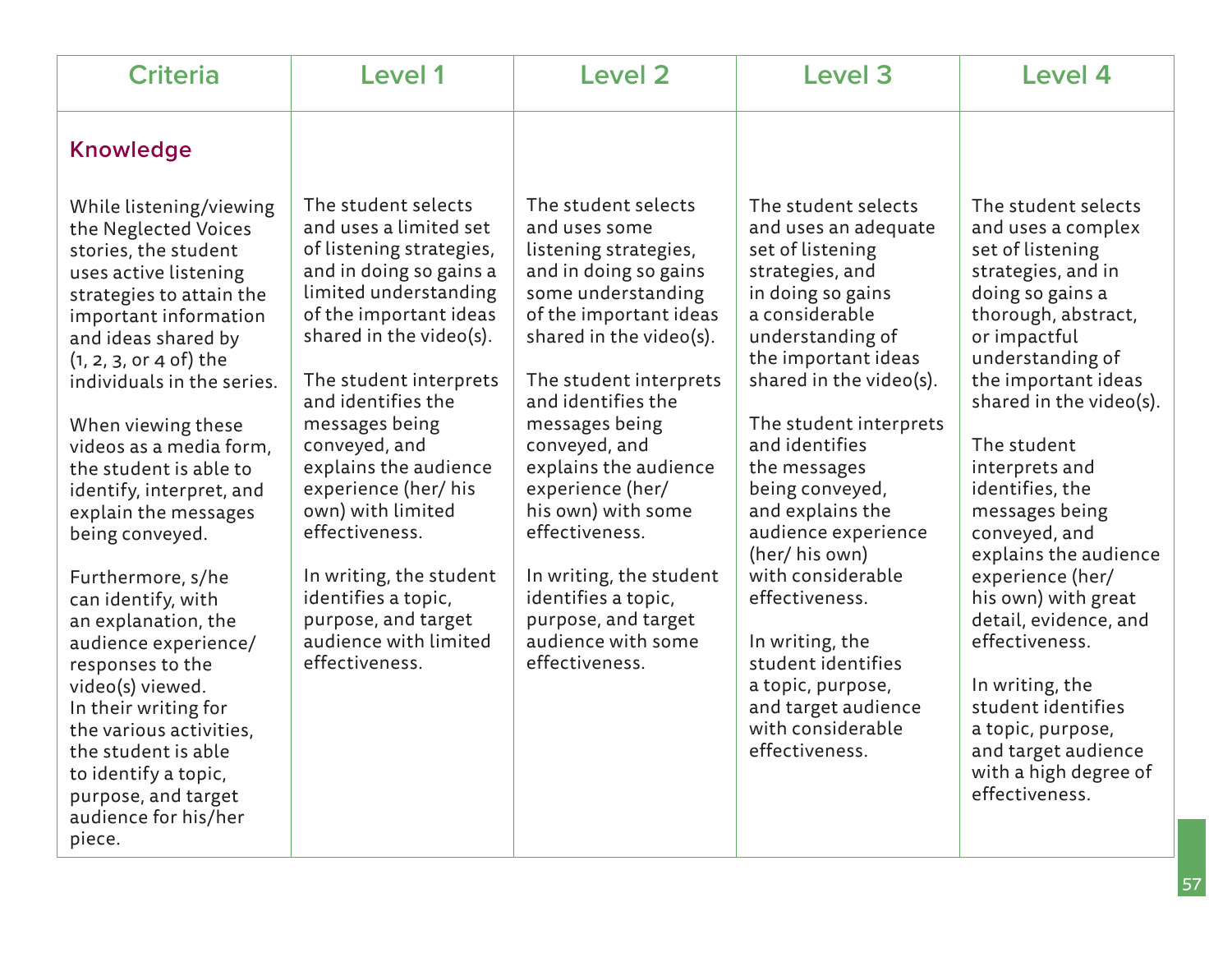| <b>Criteria</b>                                                                                                                                                                                                                                                                                                         | <b>Level 1</b>                                                                                                                                                                                                                                                                                                                                                                                                                                                | <b>Level 2</b>                                                                                                                                                                                                                                                                                                                                                                                                                                                                            | Level 3                                                                                                                                                                                                                                                                                                                                                                                                                                                       | Level 4                                                                                                                                                                                                                                                                                                                                                                                                                                                                                                  |
|-------------------------------------------------------------------------------------------------------------------------------------------------------------------------------------------------------------------------------------------------------------------------------------------------------------------------|---------------------------------------------------------------------------------------------------------------------------------------------------------------------------------------------------------------------------------------------------------------------------------------------------------------------------------------------------------------------------------------------------------------------------------------------------------------|-------------------------------------------------------------------------------------------------------------------------------------------------------------------------------------------------------------------------------------------------------------------------------------------------------------------------------------------------------------------------------------------------------------------------------------------------------------------------------------------|---------------------------------------------------------------------------------------------------------------------------------------------------------------------------------------------------------------------------------------------------------------------------------------------------------------------------------------------------------------------------------------------------------------------------------------------------------------|----------------------------------------------------------------------------------------------------------------------------------------------------------------------------------------------------------------------------------------------------------------------------------------------------------------------------------------------------------------------------------------------------------------------------------------------------------------------------------------------------------|
| <b>Thinking</b>                                                                                                                                                                                                                                                                                                         |                                                                                                                                                                                                                                                                                                                                                                                                                                                               |                                                                                                                                                                                                                                                                                                                                                                                                                                                                                           |                                                                                                                                                                                                                                                                                                                                                                                                                                                               |                                                                                                                                                                                                                                                                                                                                                                                                                                                                                                          |
| In listening, writing<br>and viewing the videos<br>through a critical lens,<br>the student identifies<br>the perspectives<br>and/or biases shared<br>in the stories, and<br>comments on the<br>questions about their<br>views of own beliefs,<br>identify, values, and/<br>or perception of the<br>surrounding society. | The student does not<br>meet expectations in<br>viewing these videos<br>through a critical<br>lens. In doing so,<br>she/he is unable to<br>comment, question,<br>or critique their own<br>beliefs, values, and/<br>or perception on the<br>matters being spoken<br>of in the video.<br>In writing, the<br>student is unable to<br>plan efficiently, and<br>effectively explain<br>their own beliefs and<br>perceptions to matters<br>related to the activity. | The student is starting<br>to meet expectations<br>in viewing these videos<br>through a critical lens.<br>In doing so, she/he<br>is somewhat able to<br>comment, question,<br>or critique their own<br>beliefs, values, and/<br>or perception on the<br>matters being spoken<br>of in the video.<br>In writing, the<br>student is starting to<br>plan efficiently, and<br>explain his own beliefs<br>and perceptions to<br>matters related to the<br>activity with some<br>effectiveness. | The student meets<br>expectations in<br>viewing these videos<br>through a critical<br>lens. In doing so,<br>she/he is able to<br>comment, question,<br>or critique their own<br>beliefs, values, and/<br>or perception on the<br>matters being spoken<br>of in the video.<br>In writing, the student<br>plans efficiently,<br>and explains his<br>own beliefs and<br>perceptions to matters<br>related to the activity<br>with considerable<br>effectiveness. | The student exceeds<br>expectations in<br>viewing these videos<br>through a critical<br>lens. She/he is able to<br>comment, question,<br>or critique their own<br>beliefs, values, and/<br>or perception on the<br>matters being spoken<br>of in the video with<br>thorough insight, and<br>a mature perspective.<br>In writing, the student<br>plans thoroughly,<br>and explains his<br>own beliefs and<br>perceptions to matters<br>related to the activity<br>with a high degree of<br>effectiveness. |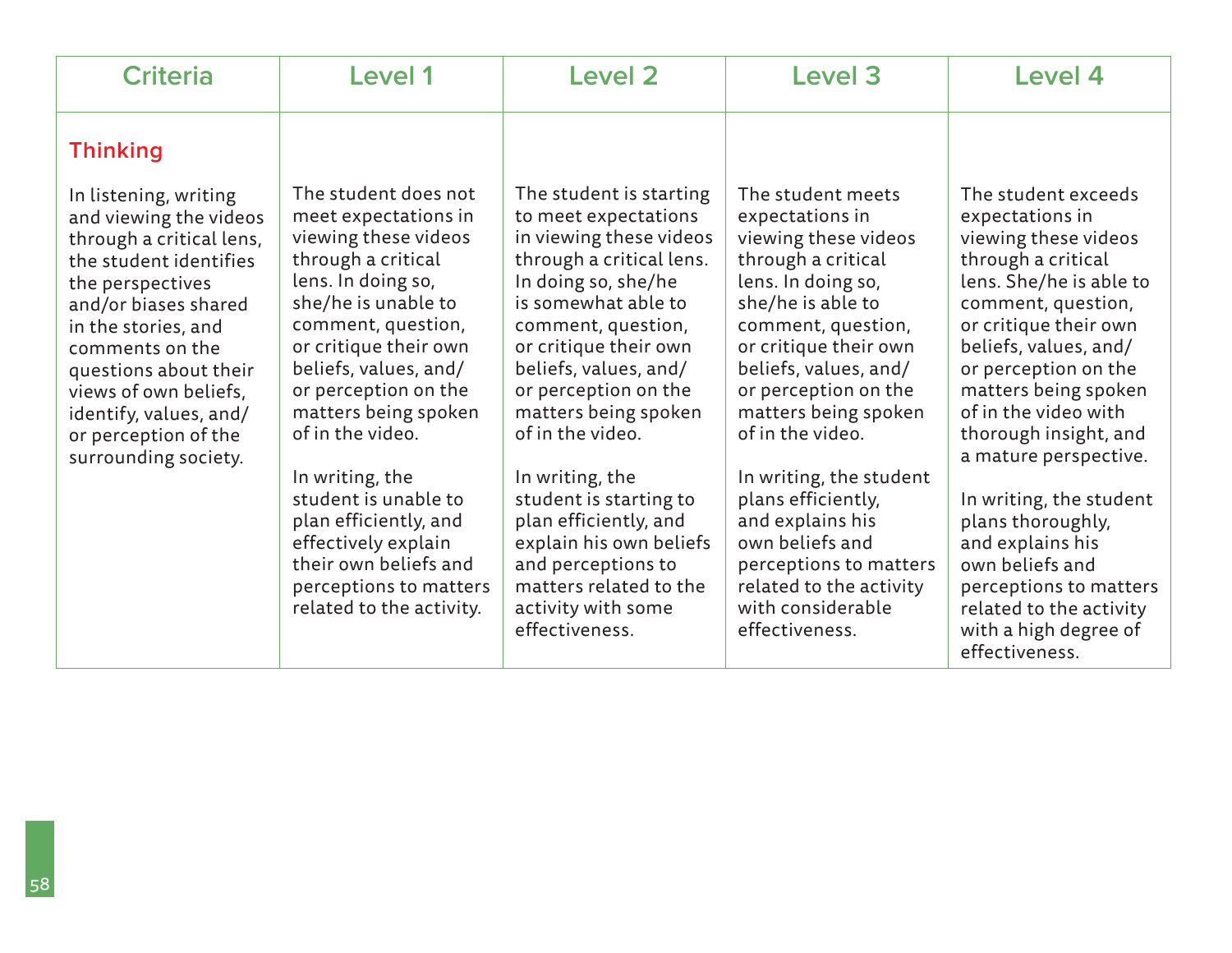| <b>Criteria</b>                                                                                                                                                                                                                                                                             | Level 1                                                                                                                                                        | <b>Level 2</b>                                                                                                                                               | Level 3                                                                                                                                                                                                          | Level 4                                                                                                                                                                                                                                             |
|---------------------------------------------------------------------------------------------------------------------------------------------------------------------------------------------------------------------------------------------------------------------------------------------|----------------------------------------------------------------------------------------------------------------------------------------------------------------|--------------------------------------------------------------------------------------------------------------------------------------------------------------|------------------------------------------------------------------------------------------------------------------------------------------------------------------------------------------------------------------|-----------------------------------------------------------------------------------------------------------------------------------------------------------------------------------------------------------------------------------------------------|
| <b>Communication</b><br>The student                                                                                                                                                                                                                                                         | The student uses very                                                                                                                                          | The student uses                                                                                                                                             | The student uses                                                                                                                                                                                                 | The student uses                                                                                                                                                                                                                                    |
| communicates (be it<br>written and/or orally)<br>using language that<br>is suitable for the<br>intended audience,<br>and is in-line with an<br>identifiable voice read/<br>heard in the piece.                                                                                              | few comprehension<br>strategies to<br>understand/interpret<br>the messages he/<br>she attained from the<br>videos.<br>The student makes<br>limited connections | some comprehension<br>strategies to<br>understand/interpret<br>the messages he/<br>she attained from the<br>videos.<br>The student makes<br>some connections | comprehension<br>strategies to<br>understand/interpret<br>the messages he/<br>she attained from<br>the videos, with<br>considerable<br>effectiveness.                                                            | comprehension<br>strategies to<br>understand/interpret<br>the messages he/<br>she attained from<br>the videos, with<br>a high degree of<br>effectiveness.                                                                                           |
| If the student performs<br>or presents in her/his<br>chosen activity, she/he<br>utilizes tools (ie audio-<br>visual aids) to support<br>and bring deeper                                                                                                                                    | between ideas in the<br>videos, and those<br>from her/his own<br>schema, insight, and<br>knowledge.                                                            | between ideas in the<br>videos, and those<br>from her/his own<br>schema, insight, and<br>knowledge.                                                          | The student makes<br>good connections<br>between ideas in the<br>videos, and those<br>from her/his own<br>schema, insight, and                                                                                   | The student makes<br>thorough and well-<br>supported connections<br>between ideas in the<br>videos, and those<br>from her/his own                                                                                                                   |
| meaning to their piece.<br>In their chosen method<br>to communicate<br>her/his deeper<br>understanding, she/<br>he does so using<br>descriptive, evocative,<br>and vivid language,<br>uninterrupted by the<br>misuse of conventions<br>(spelling, grammar,<br>and/or improper word<br>use). | The student engaged<br>in collecting sufficient<br>research to support<br>her/his writing with<br>limited effectiveness.                                       | The student is starting<br>to conduct research<br>to support her/his<br>writing with some<br>effectiveness.                                                  | knowledge learned<br>through experience,<br>other texts, the world<br>around them, and/or<br>the media.<br>The student conducts<br>research to support<br>her/his writing<br>with considerable<br>effectiveness. | schema, insight, and<br>knowledge learned<br>through experience,<br>other texts, the world<br>around them, and/or<br>the media.<br>The student is<br>conducts research<br>to support her/<br>his writing with<br>a high degree of<br>effectiveness. |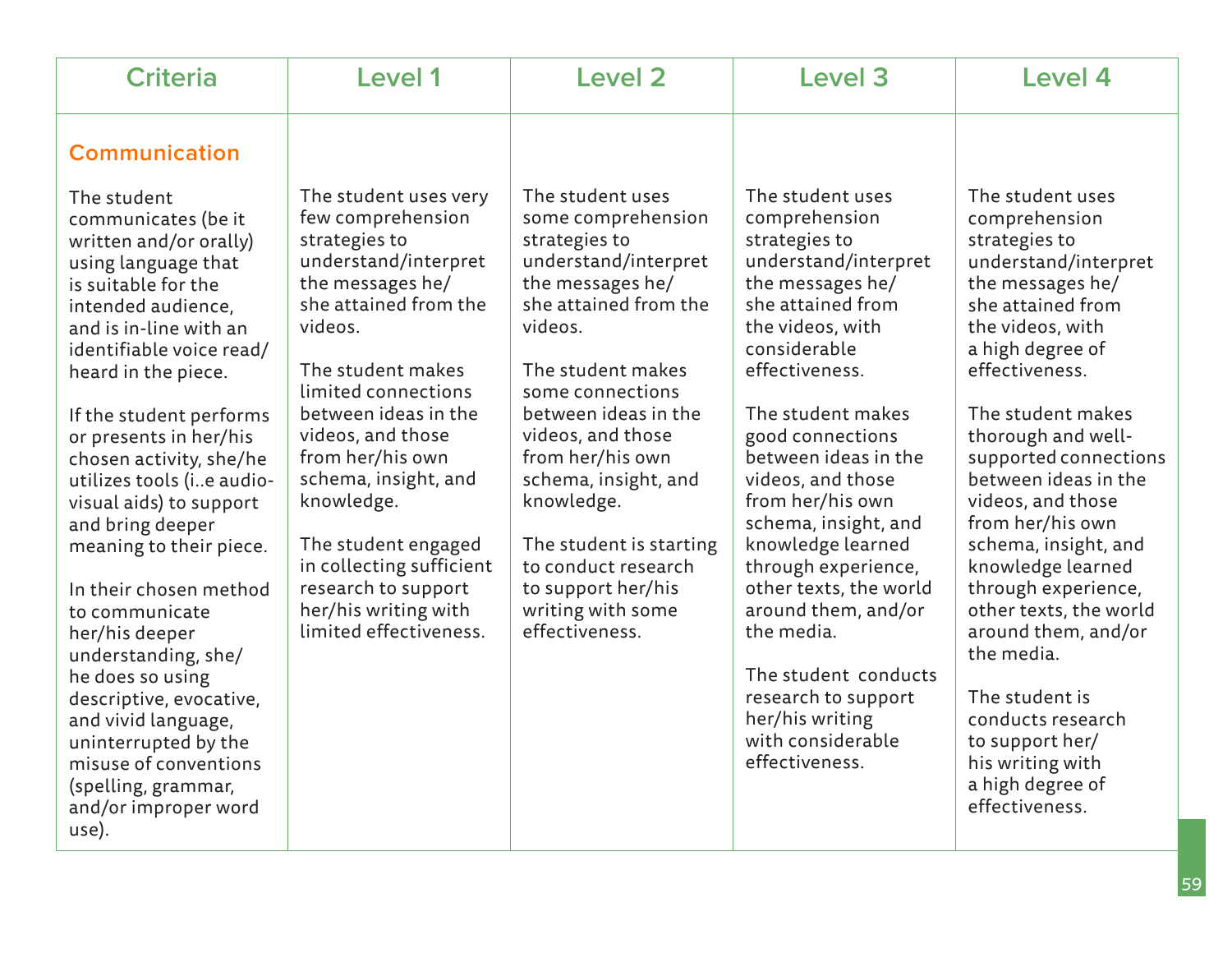| <b>Criteria</b>                                                                                                                                                                                                                                                                                                                                                                                                                                                                                                                                      | Level 1                                                                                                                                                                                                                                                                                                                                                                                                                            | <b>Level 2</b>                                                                                                                                                                                                                                                                                                                                                                                                     | Level 3                                                                                                                                                                                                                                                                                                                                                                                                                                                                                                               | Level 4                                                                                                                                                                                                                                                                                                                                                                                                                                                                                                                             |
|------------------------------------------------------------------------------------------------------------------------------------------------------------------------------------------------------------------------------------------------------------------------------------------------------------------------------------------------------------------------------------------------------------------------------------------------------------------------------------------------------------------------------------------------------|------------------------------------------------------------------------------------------------------------------------------------------------------------------------------------------------------------------------------------------------------------------------------------------------------------------------------------------------------------------------------------------------------------------------------------|--------------------------------------------------------------------------------------------------------------------------------------------------------------------------------------------------------------------------------------------------------------------------------------------------------------------------------------------------------------------------------------------------------------------|-----------------------------------------------------------------------------------------------------------------------------------------------------------------------------------------------------------------------------------------------------------------------------------------------------------------------------------------------------------------------------------------------------------------------------------------------------------------------------------------------------------------------|-------------------------------------------------------------------------------------------------------------------------------------------------------------------------------------------------------------------------------------------------------------------------------------------------------------------------------------------------------------------------------------------------------------------------------------------------------------------------------------------------------------------------------------|
| <b>Application</b>                                                                                                                                                                                                                                                                                                                                                                                                                                                                                                                                   |                                                                                                                                                                                                                                                                                                                                                                                                                                    |                                                                                                                                                                                                                                                                                                                                                                                                                    |                                                                                                                                                                                                                                                                                                                                                                                                                                                                                                                       |                                                                                                                                                                                                                                                                                                                                                                                                                                                                                                                                     |
| When listening<br>and speaking, the<br>student uses different<br>comprehension<br>strategies to<br>understand/interpret<br>complex messages,<br>and supports her/his<br>ideas with evidence.<br>She/he makes<br>connections between<br>ideas in the videos to<br>those from their own<br>schema, insights, or<br>knowledge learned<br>through experience,<br>other texts, the world<br>around them, and/or<br>the media.<br>In order to gain deeper<br>insight, the student<br>engages in research<br>to select information<br>that supports his/her | The student<br>uses hardly any<br>comprehension<br>strategies to<br>understand/interpret<br>the messages he/<br>she attained from the<br>videos.<br>The student makes<br>limited connections<br>between ideas in the<br>videos, and those<br>from her/his own<br>schema, insight, and<br>knowledge.<br>The student engaged<br>in collecting sufficient<br>information to support<br>her/his writing with<br>limited effectiveness. | The student<br>uses a couple of<br>comprehension<br>strategies to<br>understand/interpret<br>the messages he/<br>she attained from the<br>videos.<br>The student makes<br>some connections<br>between ideas in the<br>videos, and those<br>from her/his own<br>schema, insight, and<br>knowledge.<br>The student is starting<br>to gather information<br>to support her/his<br>writing with some<br>effectiveness. | The student uses a<br>few comprehension<br>strategies to<br>understand/interpret<br>the messages he/<br>she attained from<br>the videos, with<br>considerable<br>effectiveness.<br>The student makes<br>good connections<br>between ideas in the<br>videos, and those<br>from her/his own<br>schema, insight, and<br>knowledge learned<br>through experience,<br>other texts, the world<br>around them, and/or<br>the media.<br>The student gathers<br>information to support<br>her/his writing<br>with considerable | The student uses<br>many comprehension<br>strategies to<br>understand interpret<br>the messages he/<br>she attained from<br>the videos, with<br>a high degree of<br>effectiveness.<br>The student makes<br>thorough and well-<br>supported connections<br>between ideas in the<br>videos, and those<br>from her/his own<br>schema, insight, and<br>knowledge learned<br>through experience,<br>other texts, the world<br>around them, and/or<br>the media.<br>The student gathers<br>information to support<br>her/his writing with |
| writing.                                                                                                                                                                                                                                                                                                                                                                                                                                                                                                                                             |                                                                                                                                                                                                                                                                                                                                                                                                                                    |                                                                                                                                                                                                                                                                                                                                                                                                                    | effectiveness.                                                                                                                                                                                                                                                                                                                                                                                                                                                                                                        | a high degree of<br>effectiveness.                                                                                                                                                                                                                                                                                                                                                                                                                                                                                                  |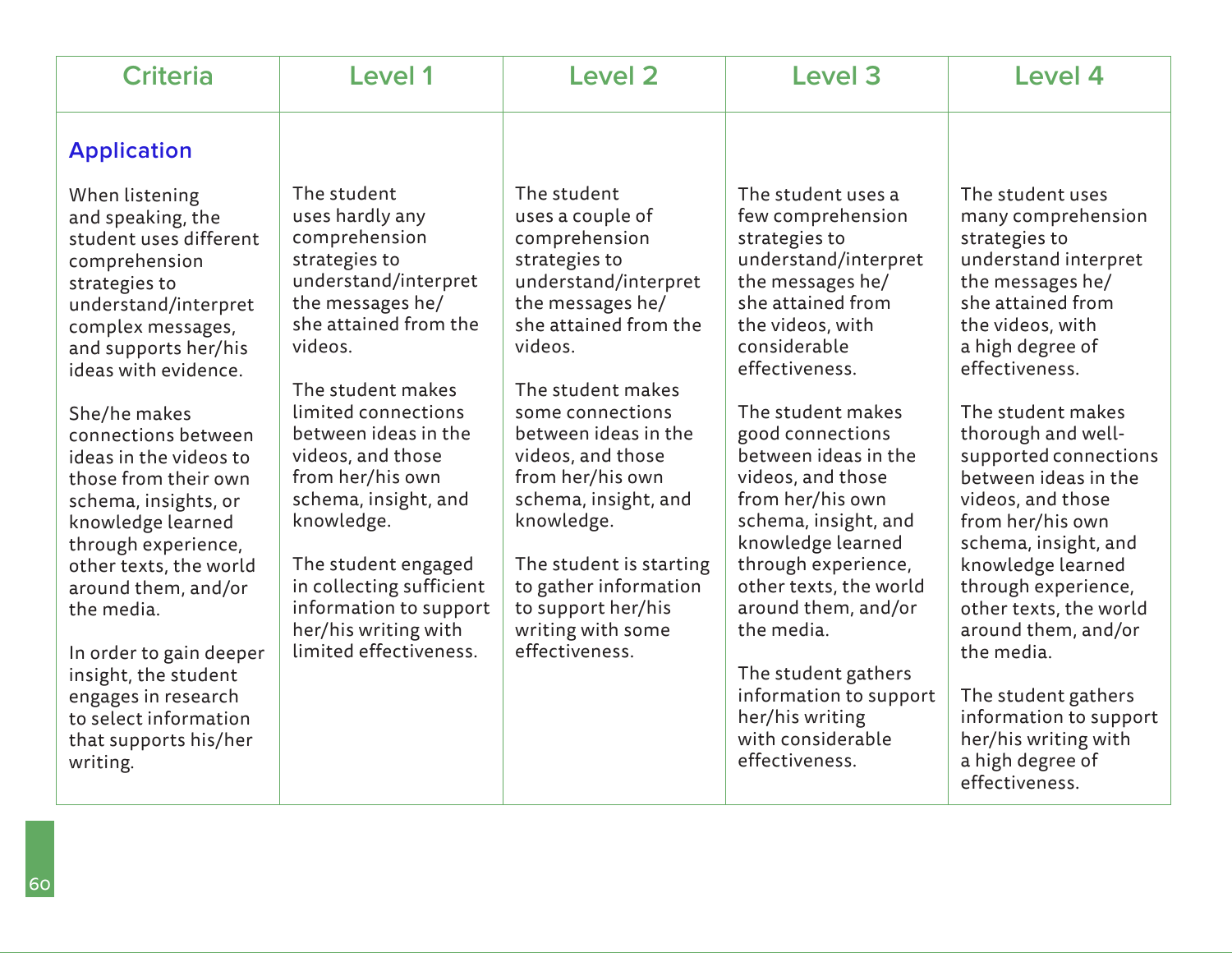# **Grade 9 Language Arts: English (Applied)**

| Applies to the stories of: |  |  |  |
|----------------------------|--|--|--|
| Boonaa                     |  |  |  |
| Ahmed                      |  |  |  |
| Fatima                     |  |  |  |
| Kate                       |  |  |  |

Curriculum expectations are taken from the *Ontario Curriculum Expectations for Language Arts* (2010).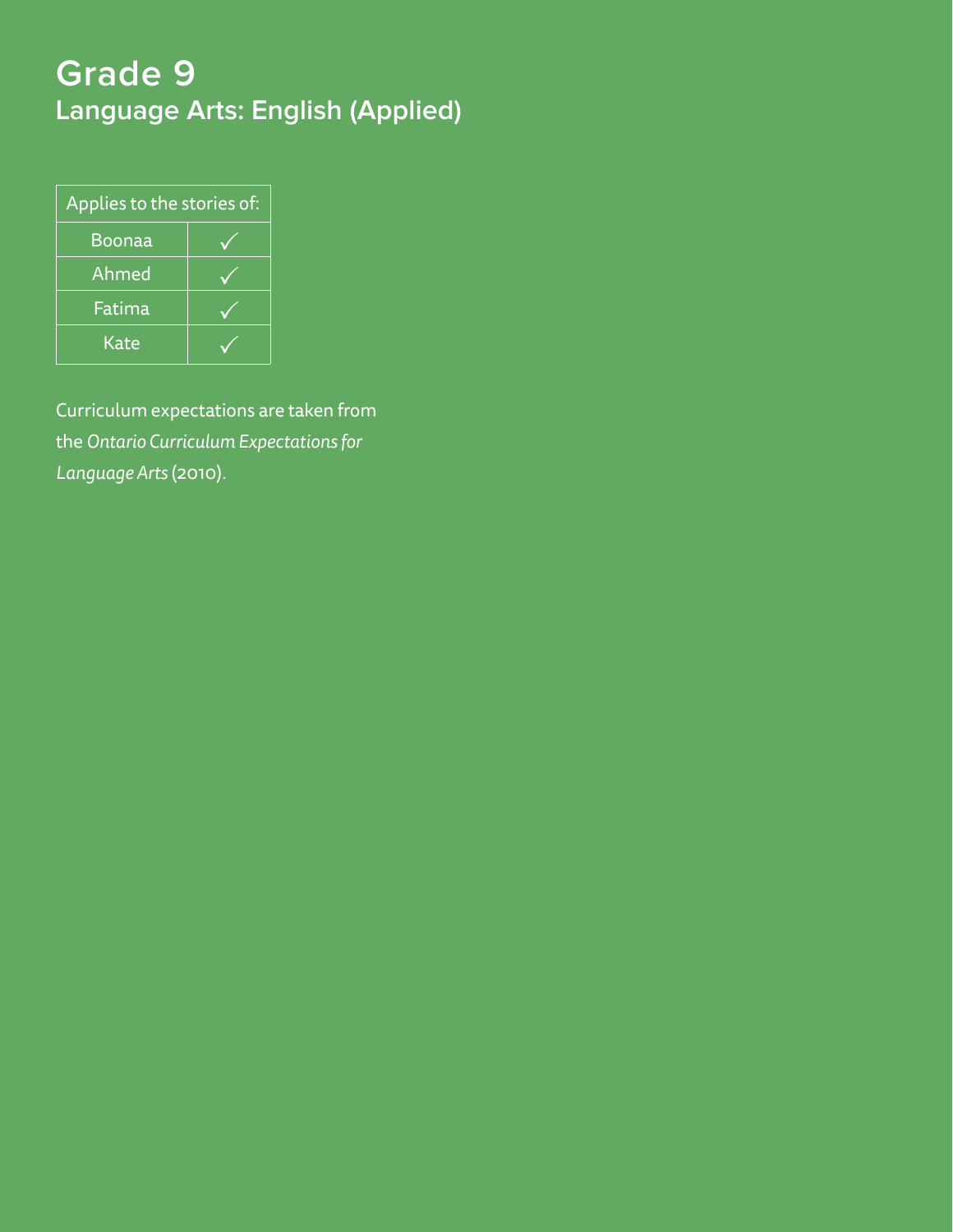| <b>Oral communication</b>                                                                                                                                                                                    | <b>Writing</b>                                                                                         | <b>Media Studies</b>                                                                        |
|--------------------------------------------------------------------------------------------------------------------------------------------------------------------------------------------------------------|--------------------------------------------------------------------------------------------------------|---------------------------------------------------------------------------------------------|
| <b>Listen to understand</b>                                                                                                                                                                                  | Developing and<br><b>Organizing Content</b>                                                            | D1. Understanding<br><b>Media Texts</b>                                                     |
| 1.1 Identify the purpose of different listening tasks and set goals<br>for specific tasks.                                                                                                                   | 1.1 Identify the topic,<br>purpose, and                                                                | 1.2 Interpret simple<br>and complex media                                                   |
| 1.2 Identify and use different active listening strategies when<br>participating in a variety of classroom interactions.                                                                                     | audience for several<br>different types of<br>writing tasks.                                           | texts, identifying<br>and explaining the<br>overt and implied                               |
| 1.3 Identify and use different listening comprehension strategies<br>before, during, and after listening to understand both simple<br>and complex oral texts.                                                | 1.3 Research - locate and<br>select information                                                        | messages they<br>convey.                                                                    |
| 1.4 Identify the important information and ideas in simple oral<br>texts.                                                                                                                                    | to support ideas<br>for writing, using<br>different strategies<br>and print, electronic,               | 1.4 Identify how<br>different audiences<br>might respond to<br>selected media               |
| 1.5 Develop and explain interpretations of simple oral texts,<br>using evidence from the text, and the oral and visual cues                                                                                  | and other resources,<br>as appropriate.                                                                | texts.                                                                                      |
| used in the texts.                                                                                                                                                                                           | 1.5 Reviewing -                                                                                        | 1.5 Critical Lit - identify<br>the perspectives                                             |
| 1.6 Extend understanding of simple and complex oral texts by<br>making connections between the ideas in them and personal<br>knowledge, experience, and insights; other texts; and the<br>world around them. | determine whether<br>the ideas and<br>information gathered<br>are relevant to the<br>topic, sufficient | and/or biases<br>evident in both<br>simple and complex<br>media texts and<br>comment on any |
| 1.7 Analyse oral texts, focusing on the ways in which they<br>communicate information, ideas, issues, and themes and<br>influence the listener's/viewer's response.                                          | for the purpose,<br>and meet the<br>requirements of the<br>writing task.                               | questions that may<br>raise about beliefs,<br>values, and identity.                         |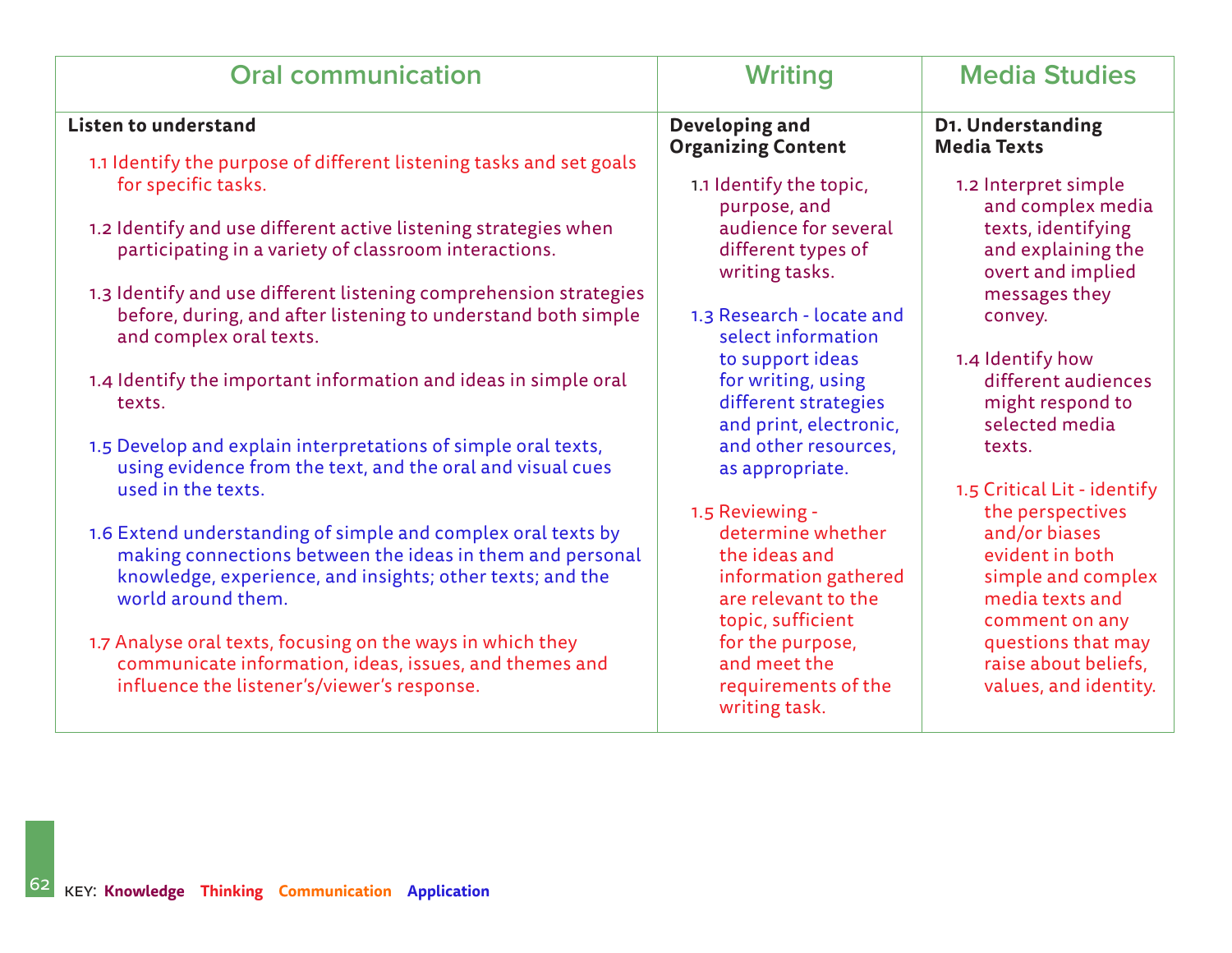| <b>Oral communication</b>                                                                            | <b>Writing</b>                                                                                                                                                                                        | <b>Media Studies</b>                                                                  |
|------------------------------------------------------------------------------------------------------|-------------------------------------------------------------------------------------------------------------------------------------------------------------------------------------------------------|---------------------------------------------------------------------------------------|
| <b>Speaking to Communicate</b>                                                                       | <b>Using Knowledge of Form and Style</b>                                                                                                                                                              | <b>C2. Understanding Media</b><br><b>Forms and Techniques</b>                         |
| 2.1 Communicate orally for<br>different purposes and<br>audiences.                                   | 2.1 Write for different purposes and audiences using a few<br>different literary, informational, and graphic forms.                                                                                   | 2.2 Identify different<br>conventions and/or                                          |
| 2.2 Demonstrate an<br>understanding of<br>different interpersonal                                    | 2.2 Establish an identifiable voice in their writing,<br>modifying language and tone to suit the form, audience,<br>and purpose for writing.                                                          | techniques used in<br>familiar media forms<br>and explain how they<br>convey meaning. |
| speaking strategies and<br>adapt them to suit the<br>purpose, situation, and<br>audience, exhibiting | 2.3 Use appropriate descriptive and evocative words,<br>phrases, and expressions to make their writing clear for<br>their intended audience.                                                          | C3. Reflecting on Skills and<br><b>Strategies</b>                                     |
| sensitivity to cultural<br>differences.                                                              | 2.5 Explain how own beliefs, values, and experiences are<br>revealed in the writing                                                                                                                   | 4.1 Describe different<br>strategies used in<br>interpreting and                      |
| 2.7 Use different audio-                                                                             | <b>Applying Knowledge of Conventions</b>                                                                                                                                                              | creating media texts<br>and explain how these                                         |
| visual aids to support<br>and enhance oral<br>presentations.                                         | 3.1 Spelling - use knowledge of basic spelling rules and<br>patterns, a few different resources, and appropriate<br>strategies to spell familiar and new words correctly.                             | and other strategies can<br>improve their role as<br>media interpreters and           |
|                                                                                                      | 3.2 Vocab - build vocabulary for writing by confirming word<br>meaning(s) and reviewing word choice, using several<br>different types of resources and<br>strategies, as appropriate for the purpose. | producers.                                                                            |
|                                                                                                      | 3.3-3.4 - Punctuation and Grammar - use grammar and<br>punctuation correctly to communicate their intended<br>meaning.                                                                                |                                                                                       |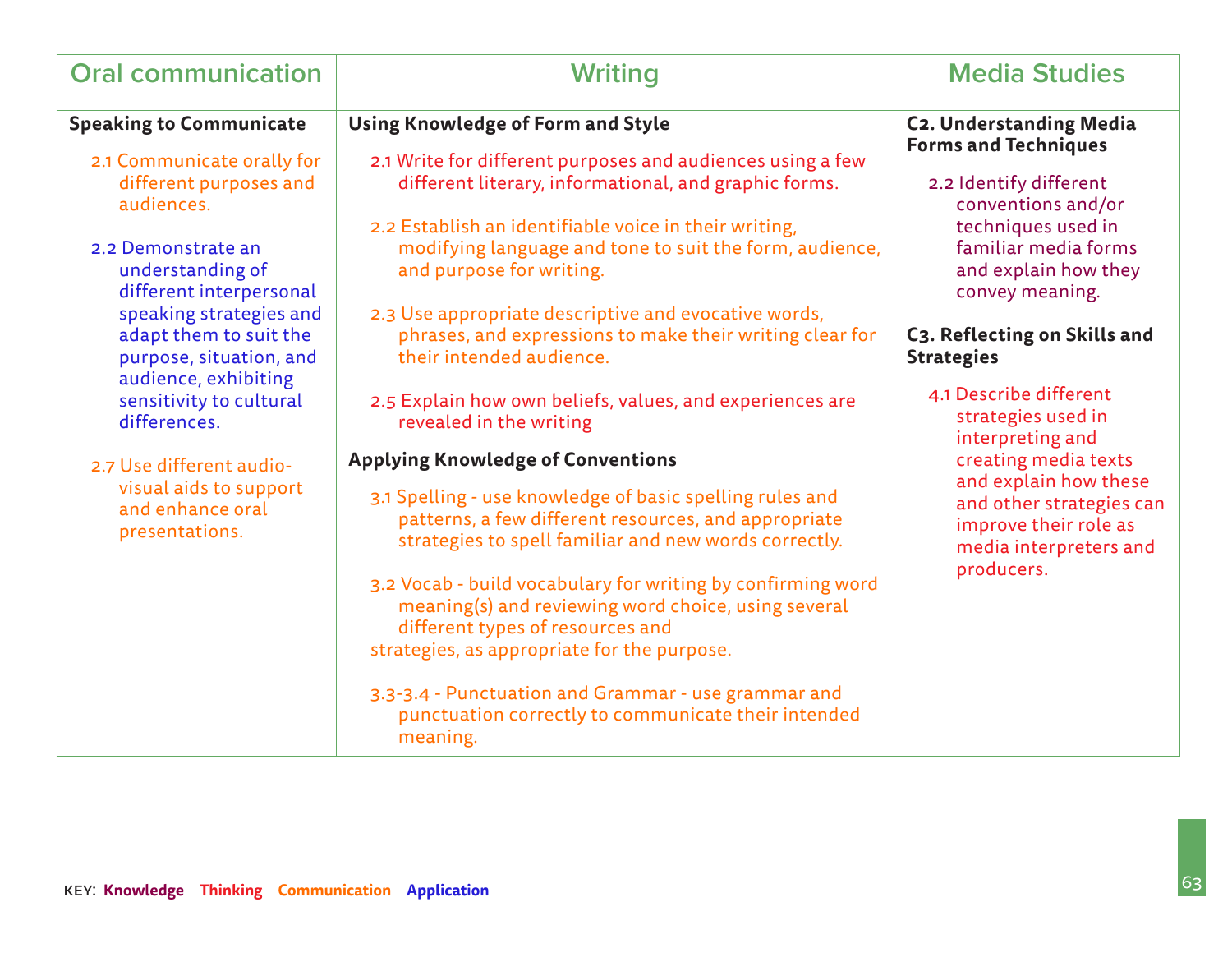| <b>Criteria</b>                                                                                                                                                                                                                                                                                                                                                                                                                                                                                                                                                                                                                                           | <b>Level 1</b>                                                                                                                                                                                                                                                                                                                                                                                                      | <b>Level 2</b>                                                                                                                                                                                                                                                                                                                                                                               | Level <sub>3</sub>                                                                                                                                                                                                                                                                                                                                                                                                                               | Level 4                                                                                                                                                                                                                                                                                                                                                                                                                                                                |
|-----------------------------------------------------------------------------------------------------------------------------------------------------------------------------------------------------------------------------------------------------------------------------------------------------------------------------------------------------------------------------------------------------------------------------------------------------------------------------------------------------------------------------------------------------------------------------------------------------------------------------------------------------------|---------------------------------------------------------------------------------------------------------------------------------------------------------------------------------------------------------------------------------------------------------------------------------------------------------------------------------------------------------------------------------------------------------------------|----------------------------------------------------------------------------------------------------------------------------------------------------------------------------------------------------------------------------------------------------------------------------------------------------------------------------------------------------------------------------------------------|--------------------------------------------------------------------------------------------------------------------------------------------------------------------------------------------------------------------------------------------------------------------------------------------------------------------------------------------------------------------------------------------------------------------------------------------------|------------------------------------------------------------------------------------------------------------------------------------------------------------------------------------------------------------------------------------------------------------------------------------------------------------------------------------------------------------------------------------------------------------------------------------------------------------------------|
| <b>Knowledge</b>                                                                                                                                                                                                                                                                                                                                                                                                                                                                                                                                                                                                                                          |                                                                                                                                                                                                                                                                                                                                                                                                                     |                                                                                                                                                                                                                                                                                                                                                                                              |                                                                                                                                                                                                                                                                                                                                                                                                                                                  |                                                                                                                                                                                                                                                                                                                                                                                                                                                                        |
| While listening/viewing<br>the Neglected Voices<br>stories, the student<br>uses a few listening<br>strategies to attain the<br>important information<br>and ideas shared by<br>$(1, 2, 3, 0r 4 of)$ the<br>individuals in the series.<br>When viewing these<br>videos as a media form,<br>the student is able to<br>identify, interpret, and<br>explain the messages<br>being conveyed.<br>Furthermore, s/he can<br>identify the audience<br>experience/responses<br>to the video(s) viewed.<br>In their writing for<br>the various activities,<br>the student is able<br>to identify a topic,<br>purpose, and targeted<br>audience for his/her<br>piece. | The student selects<br>and uses a limited set<br>of listening strategies,<br>and in doing so gains a<br>limited understanding<br>of the important ideas<br>shared in the video(s).<br>The student interprets<br>and identifies the<br>messages being<br>conveyed with limited<br>effectiveness.<br>In writing, the student<br>identifies a topic,<br>purpose, and target<br>audience with limited<br>effectiveness. | The student selects<br>and uses some<br>listening strategies,<br>and in doing so gains<br>some understanding<br>of the important ideas<br>shared in the video(s).<br>The student interprets<br>and identifies the<br>messages being<br>conveyed with some<br>effectiveness.<br>In writing, the student<br>identifies a topic,<br>purpose, and target<br>audience with some<br>effectiveness. | The student selects<br>and uses an adequate<br>set of listening<br>strategies, and<br>in doing so gains<br>a considerable<br>understanding of<br>the important ideas<br>shared in the video(s).<br>The student interprets<br>and identifies the<br>messages being<br>conveyed with<br>considerable<br>effectiveness.<br>In writing, the<br>student identifies<br>a topic, purpose,<br>and target audience<br>with considerable<br>effectiveness. | The student selects<br>and uses quite a few<br>listening strategies,<br>and in doing so<br>gains a thorough,<br>abstract, or impactful<br>understanding of<br>the important ideas<br>shared in the video(s).<br>The student interprets<br>and identifies, the<br>messages being<br>conveyed with<br>great detail and<br>effectiveness.<br>In writing, the<br>student identifies<br>a topic, purpose,<br>and target audience<br>with a high degree of<br>effectiveness. |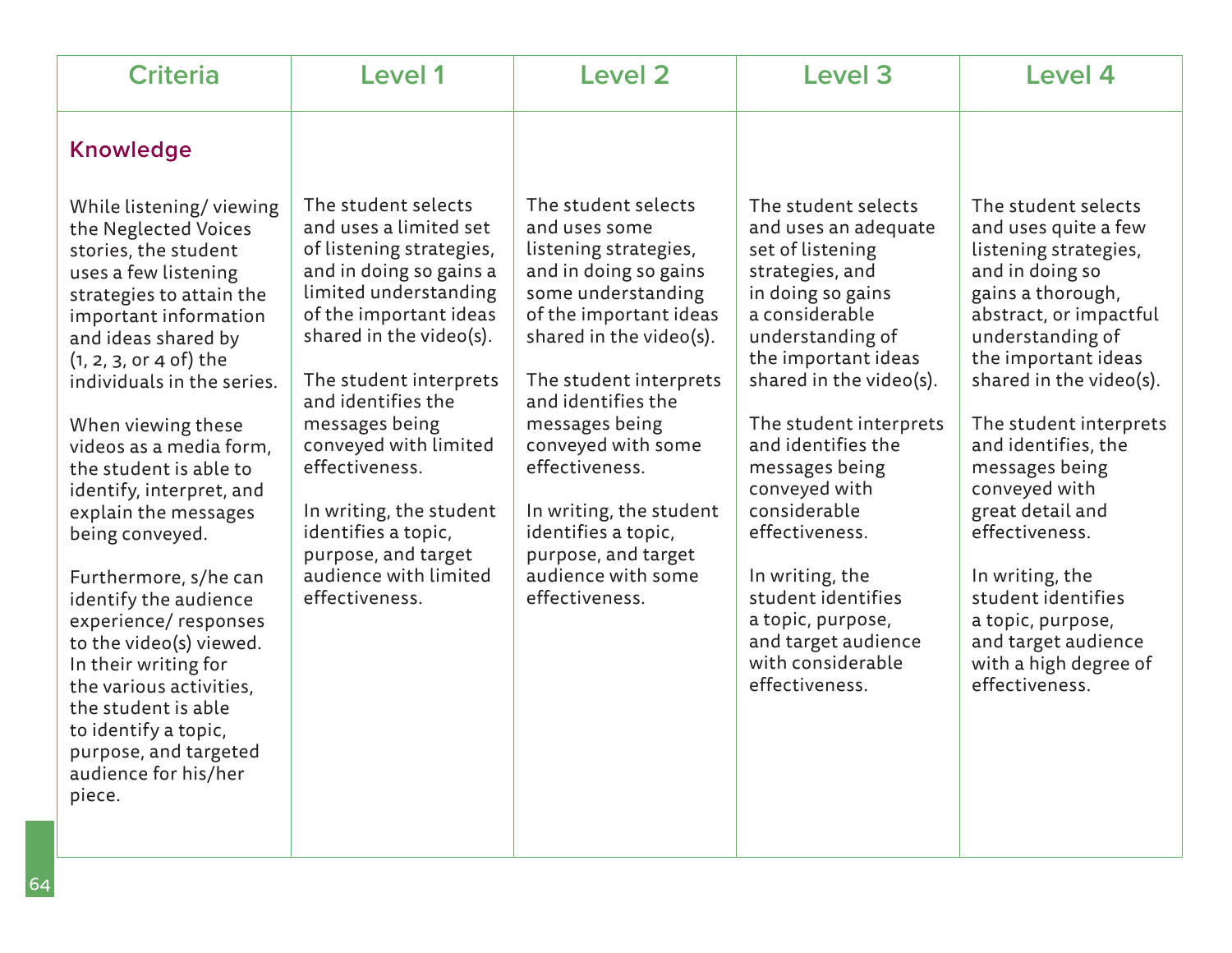| <b>Criteria</b>                                                                                                                                                                                                                               | <b>Level 1</b>                                                                                                                                                                                                                                                                                                | <b>Level 2</b>                                                                                                                                                                                                                                                                                   | <b>Level 3</b>                                                                                                                                                                                                                                                            | Level 4                                                                                                                                                                                                                                                                                                           |
|-----------------------------------------------------------------------------------------------------------------------------------------------------------------------------------------------------------------------------------------------|---------------------------------------------------------------------------------------------------------------------------------------------------------------------------------------------------------------------------------------------------------------------------------------------------------------|--------------------------------------------------------------------------------------------------------------------------------------------------------------------------------------------------------------------------------------------------------------------------------------------------|---------------------------------------------------------------------------------------------------------------------------------------------------------------------------------------------------------------------------------------------------------------------------|-------------------------------------------------------------------------------------------------------------------------------------------------------------------------------------------------------------------------------------------------------------------------------------------------------------------|
| <b>Thinking</b>                                                                                                                                                                                                                               |                                                                                                                                                                                                                                                                                                               |                                                                                                                                                                                                                                                                                                  |                                                                                                                                                                                                                                                                           |                                                                                                                                                                                                                                                                                                                   |
| In listening, writing<br>and viewing the videos<br>through a critical lens,<br>the student meets<br>the requirements of<br>all tasks and writes<br>about his/her feelings<br>and ideas that are<br>sufficient to the<br>purpose of the piece. | The student does not<br>meet expectations<br>in viewing these<br>videos and writing<br>about them through a<br>critical lens. In doing<br>so, she/he is unable to<br>comment, question,<br>or critique their own<br>beliefs, values, and/<br>or perception on the<br>matters being spoken<br>of in the video. | The student is starting<br>to meet expectations<br>in viewing these videos<br>through a critical lens.<br>In doing so, she/he<br>is somewhat able to<br>comment, question,<br>or critique their own<br>beliefs, values, and/<br>or perception on the<br>matters being spoken<br>of in the video. | The student meets<br>expectations in<br>viewing these videos<br>through a critical<br>lens. In doing so,<br>she/he is able to<br>comment, question,<br>or critique their own<br>beliefs, values, and/<br>or perception on the<br>matters being spoken<br>of in the video. | The student exceeds<br>expectations in<br>viewing these videos<br>through a critical<br>lens. She/he is able to<br>comment, question,<br>or critique their own<br>beliefs, values, and/<br>or perception on the<br>matters being spoken<br>of in the video with<br>thorough insight, and<br>a mature perspective. |
|                                                                                                                                                                                                                                               | In writing, the student<br>is unable to plan<br>efficiently, and explain<br>their own beliefs<br>and perceptions to<br>matters related to the<br>activity with limited<br>effectiveness.                                                                                                                      | In writing, the student<br>is starting to plan<br>efficiently, and explain<br>their own beliefs<br>and perceptions to<br>matters related to the<br>activity with some<br>effectiveness.                                                                                                          | In writing, the student<br>plans efficiently,<br>and explains their<br>own beliefs and<br>perceptions to matters<br>related to the activity<br>with considerable<br>effectiveness.                                                                                        | In writing, the student<br>plans thoroughly,<br>and explains their<br>own beliefs and<br>perceptions to matters<br>related to the activity<br>with a high degree of<br>effectiveness.                                                                                                                             |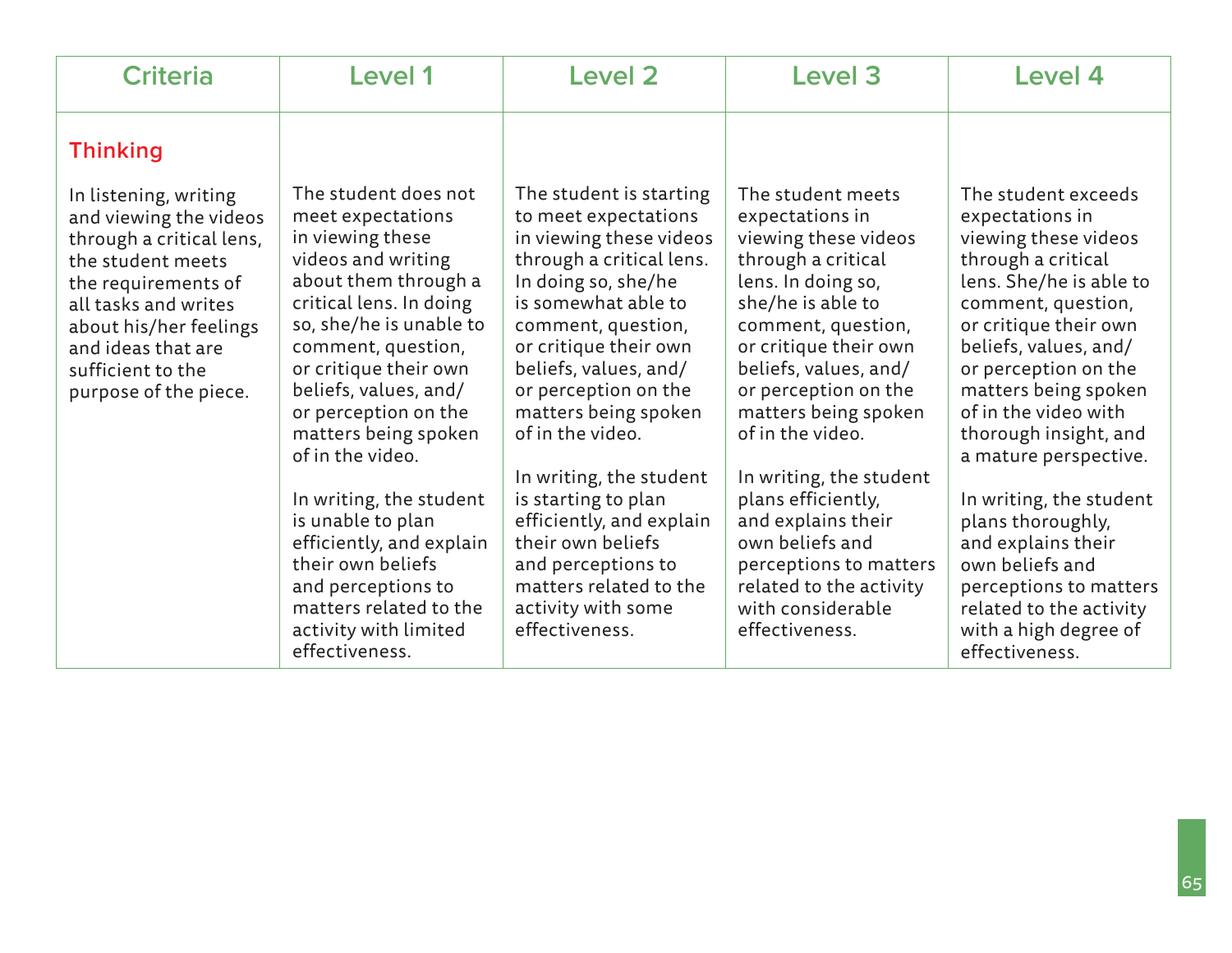| <b>Criteria</b>                                                                                                                                                                                                                               | Level 1                                                                                                                                                                                         | Level 2                                                                                                                                                                                              | Level 3                                                                                                                                                                                              | Level 4                                                                                                                                                                                               |
|-----------------------------------------------------------------------------------------------------------------------------------------------------------------------------------------------------------------------------------------------|-------------------------------------------------------------------------------------------------------------------------------------------------------------------------------------------------|------------------------------------------------------------------------------------------------------------------------------------------------------------------------------------------------------|------------------------------------------------------------------------------------------------------------------------------------------------------------------------------------------------------|-------------------------------------------------------------------------------------------------------------------------------------------------------------------------------------------------------|
| <b>Communication</b>                                                                                                                                                                                                                          |                                                                                                                                                                                                 |                                                                                                                                                                                                      |                                                                                                                                                                                                      |                                                                                                                                                                                                       |
| The student<br>communicates (be it<br>written and/or orally)<br>using language that<br>is suitable for the<br>intended audience,<br>and is in-line with an<br>identifiable voice read/<br>heard in the piece.                                 | The language selected<br>and style of writing/<br>demonstration<br>shared is not meeting<br>expectations when<br>it comes to creating<br>a piece that has<br>voice, and a targeted<br>audience. | The language selected<br>and style of writing/<br>demonstration shared<br>is starting to meet<br>expectations when<br>it comes to creating<br>a piece that has<br>voice, and a targeted<br>audience. | The language selected<br>and style of writing/<br>demonstration shared<br>meets expectations<br>when it comes to<br>creating a piece<br>that has voice, and a<br>definitive or targeted<br>audience. | The language selected<br>and style of writing/<br>demonstration shared<br>exceeds expectations<br>when it comes to<br>creating a piece<br>that has voice, and<br>establishing a targeted<br>audience. |
| If the student performs<br>or presents in her/his<br>chosen activity, she/he<br>utilizes tools (ie audio-                                                                                                                                     | The student is not<br>effectively using<br>audio-visual aids.<br>Her/his abilities in                                                                                                           | The student is starting<br>to use audio-visual<br>aids.<br>Her/his abilities in                                                                                                                      | The student<br>effectively uses audio-<br>visual aids.                                                                                                                                               | The student<br>effectively uses audio-<br>visual aids beyond<br>expectations.                                                                                                                         |
| visual aids).<br>In her/his chosen<br>method to<br>communicate their<br>understanding, she/he<br>does so using language,<br>uninterrupted by the<br>misuse of basic-level<br>conventions (spelling,<br>grammar, and/or<br>improper word use). | the use of English<br>conventions are below<br>expectations.                                                                                                                                    | the use of English<br>conventions are<br>slightly below<br>expectations.                                                                                                                             | Her/his abilities in<br>the use of English<br>conventions meet<br>expectations.                                                                                                                      | Her/his abilities in<br>the use of English<br>conventions exceeds<br>expectations.                                                                                                                    |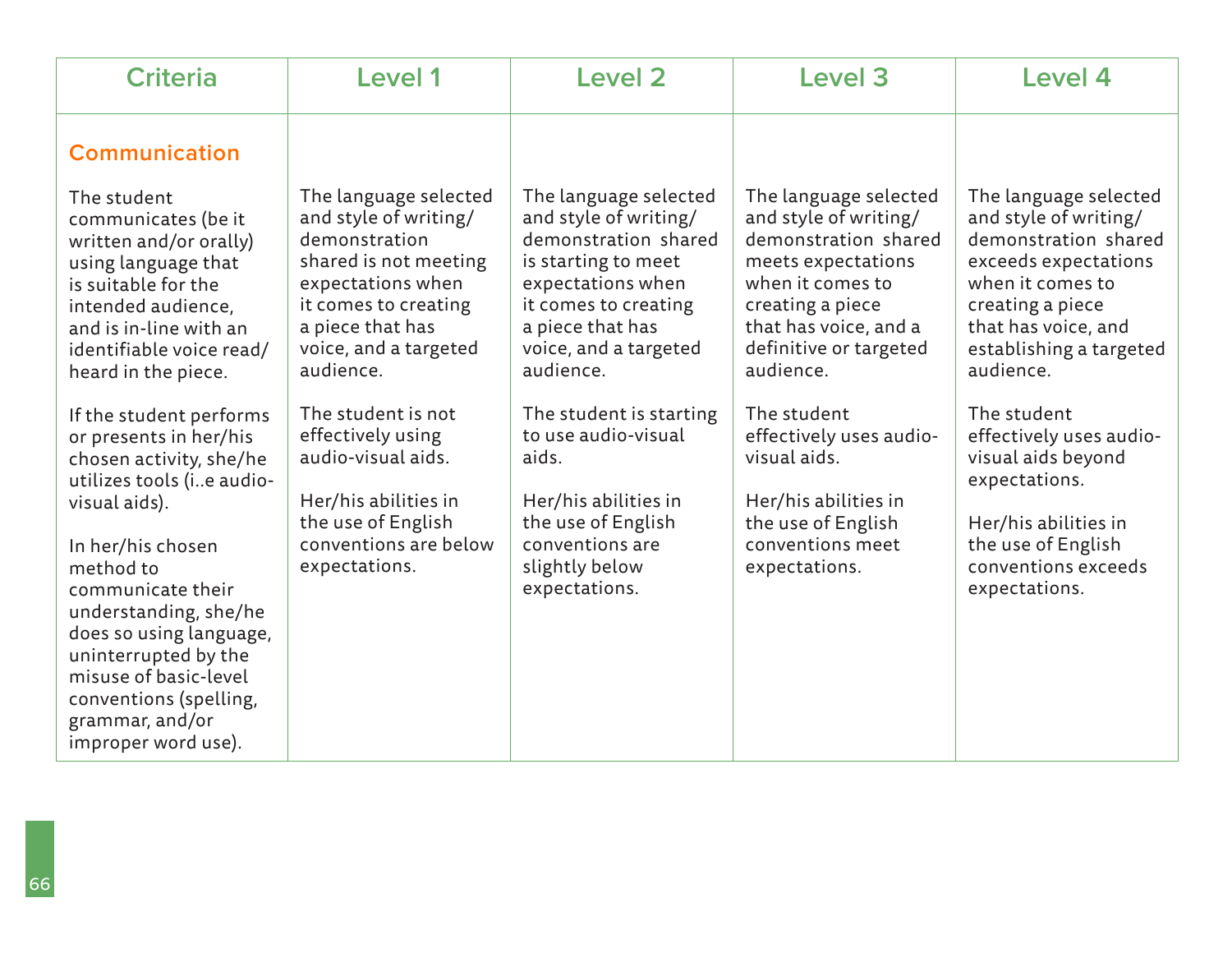| <b>Criteria</b>                                                                                                                                                                                                                                                                                                                                                                                                                                                      | <b>Level 1</b>                                                                                                                                                                                                                                                                                                                                                                                                                  | <b>Level 2</b>                                                                                                                                                                                                                                                                                                                                                                                                   | Level <sub>3</sub>                                                                                                                                                                                                                                                                                                                                                                                                                                                                                                                    | Level 4                                                                                                                                                                                                                                                                                                                                                                                                                                                                                                                                                                 |
|----------------------------------------------------------------------------------------------------------------------------------------------------------------------------------------------------------------------------------------------------------------------------------------------------------------------------------------------------------------------------------------------------------------------------------------------------------------------|---------------------------------------------------------------------------------------------------------------------------------------------------------------------------------------------------------------------------------------------------------------------------------------------------------------------------------------------------------------------------------------------------------------------------------|------------------------------------------------------------------------------------------------------------------------------------------------------------------------------------------------------------------------------------------------------------------------------------------------------------------------------------------------------------------------------------------------------------------|---------------------------------------------------------------------------------------------------------------------------------------------------------------------------------------------------------------------------------------------------------------------------------------------------------------------------------------------------------------------------------------------------------------------------------------------------------------------------------------------------------------------------------------|-------------------------------------------------------------------------------------------------------------------------------------------------------------------------------------------------------------------------------------------------------------------------------------------------------------------------------------------------------------------------------------------------------------------------------------------------------------------------------------------------------------------------------------------------------------------------|
| <b>Application</b>                                                                                                                                                                                                                                                                                                                                                                                                                                                   |                                                                                                                                                                                                                                                                                                                                                                                                                                 |                                                                                                                                                                                                                                                                                                                                                                                                                  |                                                                                                                                                                                                                                                                                                                                                                                                                                                                                                                                       |                                                                                                                                                                                                                                                                                                                                                                                                                                                                                                                                                                         |
| When listening<br>and speaking, the<br>student uses different<br>comprehension<br>strategies to<br>understand/interpret<br>messages.<br>She/he makes<br>connections between<br>ideas in the videos to<br>those from their own<br>schema, insights, or<br>knowledge learned<br>through experience,<br>other texts, the world<br>around them, and/or<br>the media.<br>The student engages<br>in research to select<br>information that<br>supports his/her<br>writing. | The student<br>uses hardly any<br>comprehension<br>strategies to<br>understand/interpret<br>the messages he/<br>she attained from the<br>videos.<br>The student makes<br>limited connections<br>between ideas in the<br>videos, and those<br>from her/his own<br>schema, insight, and<br>knowledge.<br>The student engaged<br>in collecting sufficient<br>research to support<br>her/his writing with<br>limited effectiveness. | The student<br>uses a couple of<br>comprehension<br>strategies to<br>understand/interpret<br>the messages he/<br>she attained from the<br>videos.<br>The student makes<br>some connections<br>between ideas in the<br>videos, and those<br>from her/his own<br>schema, insight, and<br>knowledge.<br>The student is starting<br>to conduct research<br>to support her/his<br>writing with some<br>effectiveness. | The student uses a<br>few comprehension<br>strategies to<br>understand/interpret<br>the messages he/<br>she attained from<br>the videos, with<br>considerable<br>effectiveness.<br>The student makes<br>good connections<br>between ideas in the<br>videos, and those<br>from her/his own<br>schema, insight, and<br>knowledge learned<br>through experience,<br>other texts, the world<br>around them, and/or<br>the media.<br>The student conducts<br>research to support<br>her/his writing<br>with considerable<br>effectiveness. | The student uses<br>many comprehension<br>strategies to<br>understand/interpret<br>the messages he/<br>she attained from<br>the videos, with<br>a high degree of<br>effectiveness.<br>The student makes<br>thorough and well-<br>supported connections<br>between ideas in the<br>videos, and those<br>from her/his own<br>schema, insight, and<br>knowledge learned<br>through experience,<br>other texts, the world<br>around them, and/or<br>the media.<br>The student conducts<br>research to support<br>her/his writing with<br>a high degree of<br>effectiveness. |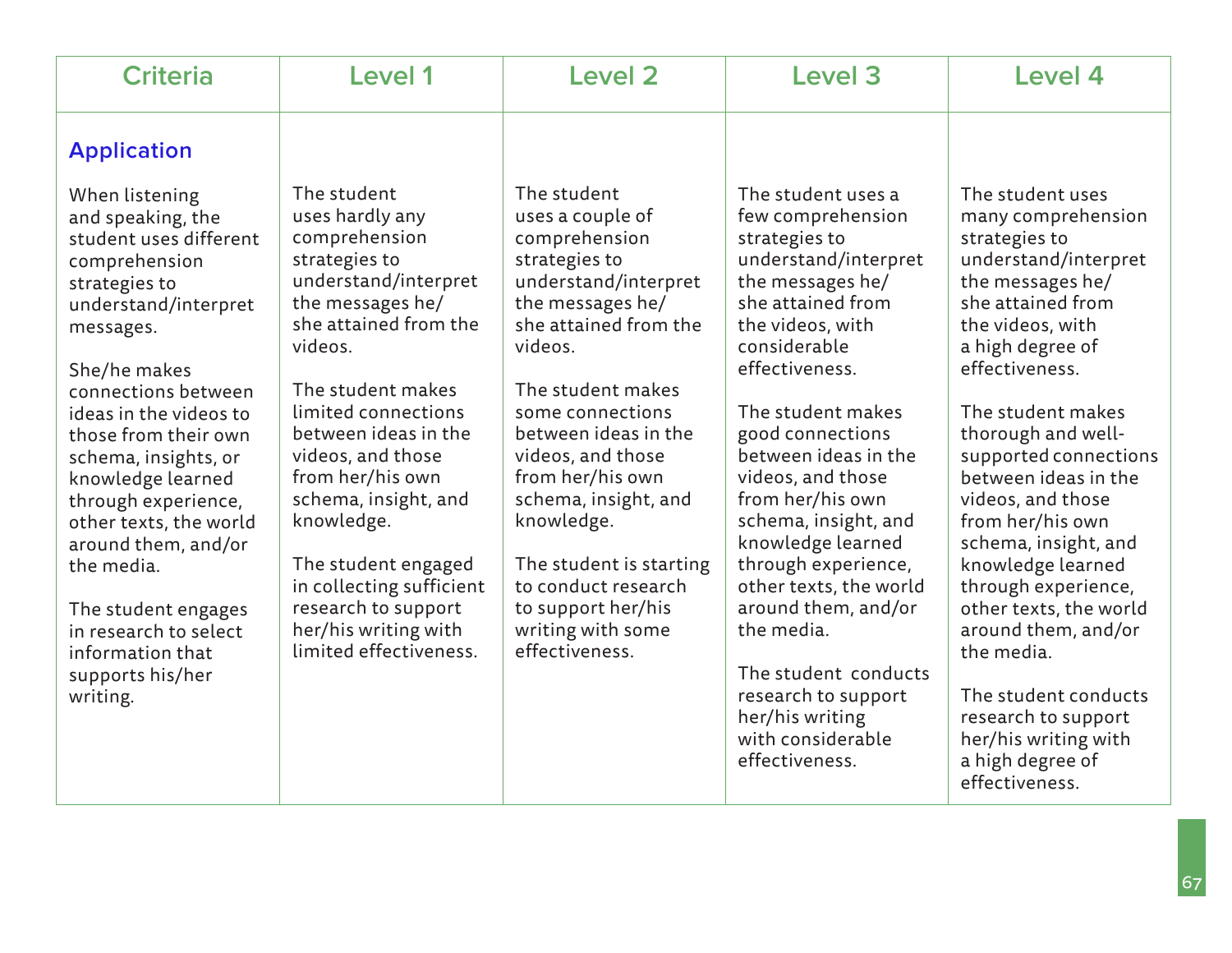# **Grade 10 The Arts: Drama (Open)**

Best applied to the musical and kinesthetic tasks of Ahmed and Boonaa's Stories.

| Applies to the stories of: |  |  |  |
|----------------------------|--|--|--|
| Boonaa                     |  |  |  |
| Ahmed                      |  |  |  |
| Fatima                     |  |  |  |
| Kate                       |  |  |  |

Curriculum expectations are taken from the *Ontario Curriculum Expectations for The Arts* (2010).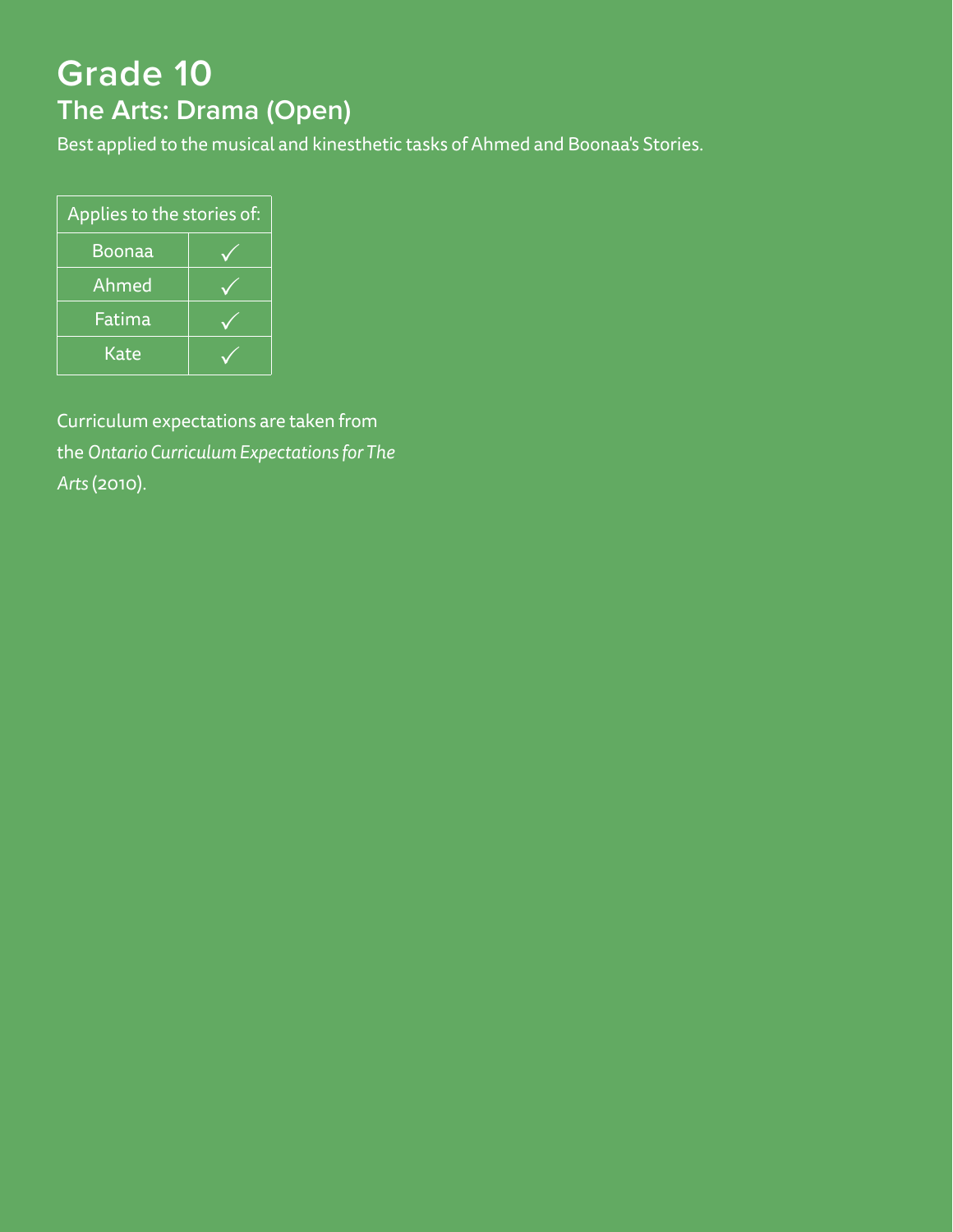| <b>Creating and Presenting</b>                                                                                                                                                                                                                                                                                                                                                                                                                                                                                                                                                                                                                                                                             | <b>Reflecting, Responding</b><br>and Analysing                                                                                                                                                                                                                                                                                                                                                                                                                                                                                                                | <b>Foundations</b>                                                                                                                                                                                                                                                                                                                                                                                                                                                                                                                                                                                                                                                                                                                                                                                                                                                                     |
|------------------------------------------------------------------------------------------------------------------------------------------------------------------------------------------------------------------------------------------------------------------------------------------------------------------------------------------------------------------------------------------------------------------------------------------------------------------------------------------------------------------------------------------------------------------------------------------------------------------------------------------------------------------------------------------------------------|---------------------------------------------------------------------------------------------------------------------------------------------------------------------------------------------------------------------------------------------------------------------------------------------------------------------------------------------------------------------------------------------------------------------------------------------------------------------------------------------------------------------------------------------------------------|----------------------------------------------------------------------------------------------------------------------------------------------------------------------------------------------------------------------------------------------------------------------------------------------------------------------------------------------------------------------------------------------------------------------------------------------------------------------------------------------------------------------------------------------------------------------------------------------------------------------------------------------------------------------------------------------------------------------------------------------------------------------------------------------------------------------------------------------------------------------------------------|
| <b>A1. The Creative Process</b><br>1.1 Develop interpretations of issues<br>from contemporary or historical<br>sources.<br>1.2 Select and use appropriate forms<br>to present identified issues from a<br>variety of perspectives.<br>1.3 Use role play and characterization<br>to explore personal and social<br>issues.<br>A2. Elements and Conventions<br>2.1 Use the elements of drama to suit<br>an identified purpose and form in<br>drama presentations.<br>2.2 Use a variety of conventions to<br>create a distinct voice that reflects<br>a particular global, social, or<br>personal perspective.<br>A3. Presentation Techniques and<br><b>Technologies</b><br>3.1 Identify and use a variety of | <b>B1. The Critical Analysis</b><br><b>Process</b><br>1.2 Analyse a variety of drama<br>works to compare and<br>assess how they explore<br>universal themes and<br>issues.<br><b>B2. Drama and Society</b><br>2.4 Identify ways in which<br>dramatic exploration<br>contributes to the<br>understanding of diverse<br>cultures and traditions.<br><b>B3. Connections Beyond the</b><br><b>Classroom</b><br>3.2 Identify skills they have<br>developed through drama<br>activities and explain how<br>they can be useful in work<br>and other social contexts. | <b>C1. Concepts and Terminology</b><br>1.1 Identify the drama forms, elements,<br>conventions, and techniques used in their<br>own and others' drama works, and explain<br>how the various components are used or<br>can be used.<br>1.3 Demonstrate an understanding of<br>production roles, practices, and<br>terminology when planning and presenting<br>drama works.<br><b>C2. Contexts and Influences</b><br>2.1 Identify ways in which dramatic expression<br>and performance reflect communities and<br>cultures, past and present.<br>2.2 Describe how drama is used for various<br>purposes in a range of social contexts.<br>C3. Responsible Practices<br>3.1 Identify and follow safe and ethical<br>practices in drama activities.<br>3.2 Identify and apply the skills and attitudes<br>needed to perform various tasks and<br>responsibilities in producing drama works. |
| techniques to influence the<br>audience in specific ways.<br>3.3 Use a variety of technological<br>tools.                                                                                                                                                                                                                                                                                                                                                                                                                                                                                                                                                                                                  |                                                                                                                                                                                                                                                                                                                                                                                                                                                                                                                                                               | 3.3 Demonstrate an understanding of theatre<br>and audience etiquette, in both classroom<br>and formal performance contexts.                                                                                                                                                                                                                                                                                                                                                                                                                                                                                                                                                                                                                                                                                                                                                           |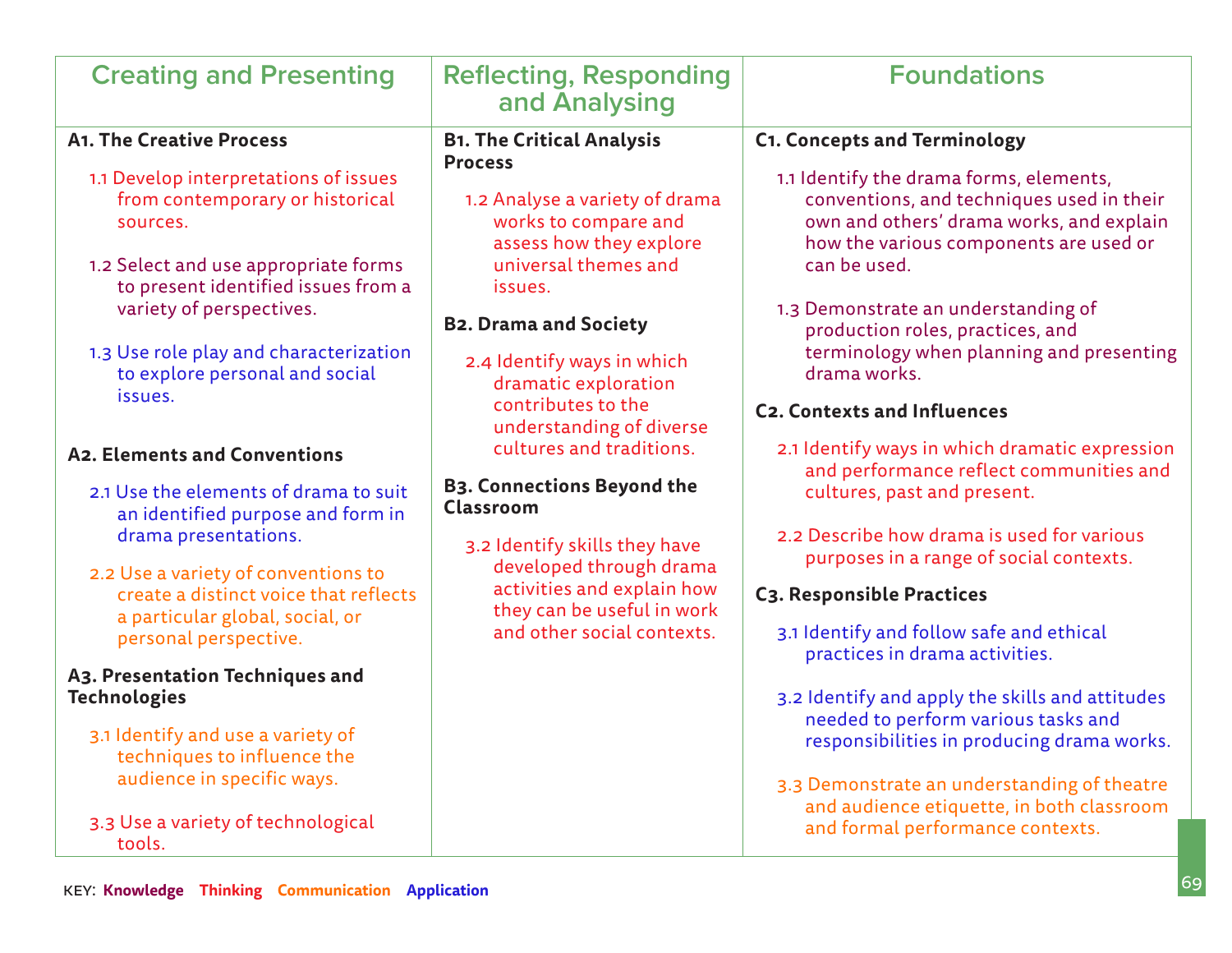| <b>Criteria</b>                                                                                                                                                                                                                                                                                                                                                                                                                                                                 | <b>Level 1</b>                                                                                                                                                                                                                                                                                                                                                                                                                                                                                                                                    | Level 2                                                                                                                                                                                                                                                                                                                                                                                                                                                                      | Level 3                                                                                                                                                                                                                                                                                                                                                                                                                                                                                                                           | Level 4                                                                                                                                                                                                                                                                                                                                                                                                                                                                                                                                                                           |
|---------------------------------------------------------------------------------------------------------------------------------------------------------------------------------------------------------------------------------------------------------------------------------------------------------------------------------------------------------------------------------------------------------------------------------------------------------------------------------|---------------------------------------------------------------------------------------------------------------------------------------------------------------------------------------------------------------------------------------------------------------------------------------------------------------------------------------------------------------------------------------------------------------------------------------------------------------------------------------------------------------------------------------------------|------------------------------------------------------------------------------------------------------------------------------------------------------------------------------------------------------------------------------------------------------------------------------------------------------------------------------------------------------------------------------------------------------------------------------------------------------------------------------|-----------------------------------------------------------------------------------------------------------------------------------------------------------------------------------------------------------------------------------------------------------------------------------------------------------------------------------------------------------------------------------------------------------------------------------------------------------------------------------------------------------------------------------|-----------------------------------------------------------------------------------------------------------------------------------------------------------------------------------------------------------------------------------------------------------------------------------------------------------------------------------------------------------------------------------------------------------------------------------------------------------------------------------------------------------------------------------------------------------------------------------|
| <b>Knowledge</b>                                                                                                                                                                                                                                                                                                                                                                                                                                                                |                                                                                                                                                                                                                                                                                                                                                                                                                                                                                                                                                   |                                                                                                                                                                                                                                                                                                                                                                                                                                                                              |                                                                                                                                                                                                                                                                                                                                                                                                                                                                                                                                   |                                                                                                                                                                                                                                                                                                                                                                                                                                                                                                                                                                                   |
| Student selects<br>and uses a<br>variety of forms,<br>elements, and/<br>or technologies to<br>present an identified<br>issue(s), and did so<br>from a variety of<br>perspectives.<br>In the process of this<br>performance, the<br>student planned the<br>roles, practices, and<br>used terminology<br>appropriately.<br>In a post-<br>performance<br>reflection, student<br>has explained<br>how the drama<br>forms, elements,<br>conventions, and<br>techniques were<br>used. | The student selects<br>and uses a limited set<br>of forms, elements, or<br>technologies to<br>present an identified<br>issue(s), and seemingly<br>not from any varying<br>perspectives.<br>In the preparation<br>of this performance,<br>the student seems<br>to not have much<br>understanding around<br>the roles and intended<br>outcome of the<br>performance.<br>In a post-performance<br>reflection, the student<br>has limited ideas on<br>the forms, elements,<br>conventions, and<br>techniques that<br>were used in the<br>performance. | The student selects<br>and uses some<br>forms, elements, or<br>technologies to<br>present identified<br>issues, from some<br>perspectives.<br>In the preparation<br>of this performance,<br>the student has<br>understanding around<br>the roles and intended<br>outcome for the<br>performance.<br>In a post-performance<br>reflection, the student<br>has some ideas on<br>the forms, elements,<br>conventions, and<br>techniques that<br>were used in the<br>performance. | The student<br>selects and uses<br>forms, elements, or<br>technologies to<br>present identified<br>issues, from a set of<br>relevant perspectives.<br>In the preparation of<br>this performance, the<br>student understands<br>the necessary roles<br>and intended outcome<br>for the performance,<br>and did reasonably<br>well in achieving that.<br>In a post-performance<br>reflection, the student<br>clearly understands<br>the forms, elements,<br>conventions, and<br>techniques that<br>were used in the<br>performance. | The student selects<br>and uses well-planned<br>forms, elements, or<br>technologies to present<br>identified issues, from<br>a set of varying, but<br>related, perspectives.<br>In the preparation of<br>this performance, the<br>student thoroughly<br>understands the<br>necessary roles and<br>intended outcome for<br>the performance, and<br>did reasonably well in<br>achieving that.<br>In a post-performance<br>reflection, the<br>student has a deep<br>understanding of<br>the forms, elements,<br>conventions, and<br>techniques that were<br>used in the performance. |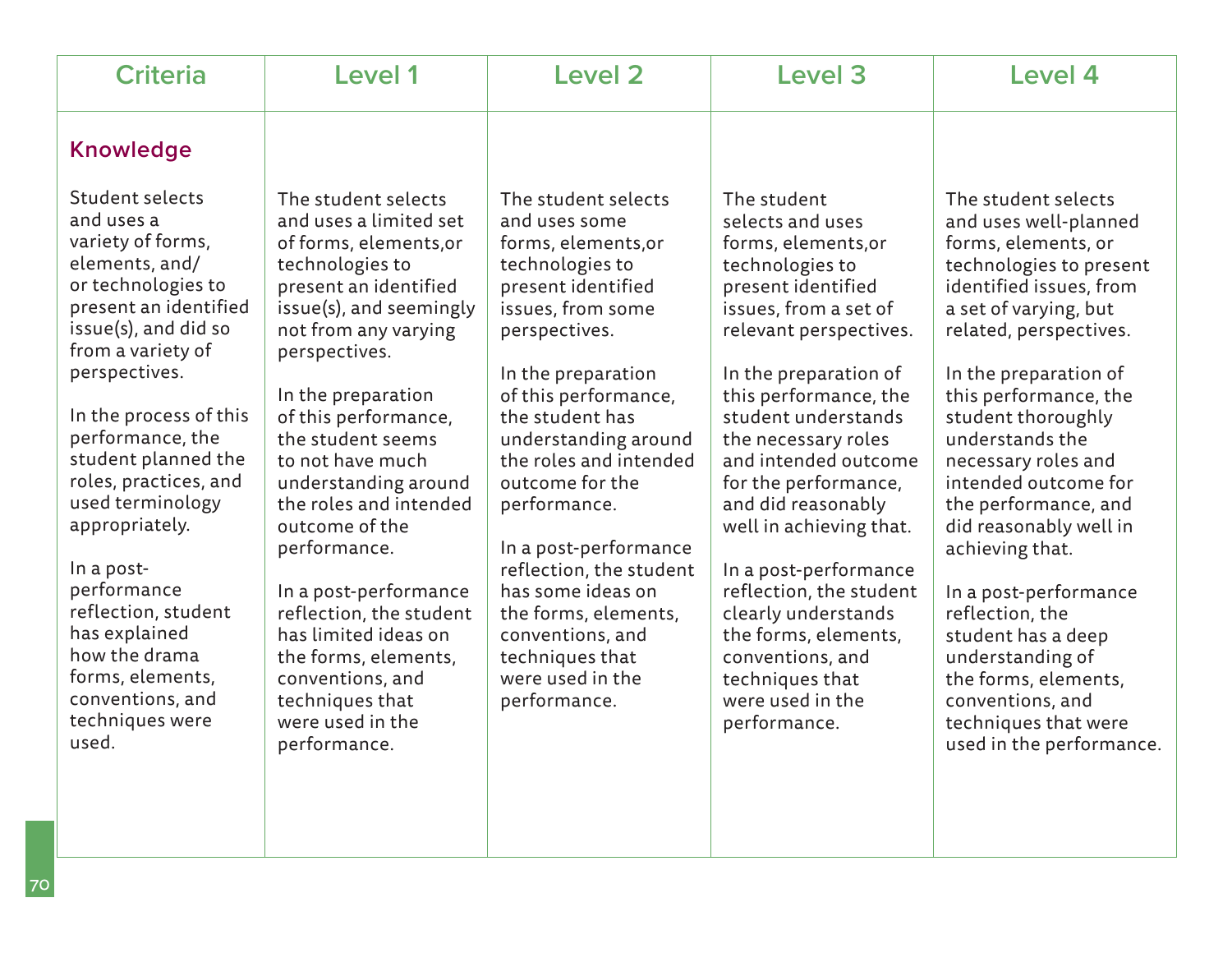| <b>Criteria</b>                                                                                                                                                                                                                                                                                                                                                                                                      | Level 1                                                                                                                                                                                                                                                                                                | <b>Level 2</b>                                                                                                                                                                                                                                                                     | <b>Level 3</b>                                                                                                                                                                                                                                                                                               | Level 4                                                                                                                                                                                                                                                                                                             |
|----------------------------------------------------------------------------------------------------------------------------------------------------------------------------------------------------------------------------------------------------------------------------------------------------------------------------------------------------------------------------------------------------------------------|--------------------------------------------------------------------------------------------------------------------------------------------------------------------------------------------------------------------------------------------------------------------------------------------------------|------------------------------------------------------------------------------------------------------------------------------------------------------------------------------------------------------------------------------------------------------------------------------------|--------------------------------------------------------------------------------------------------------------------------------------------------------------------------------------------------------------------------------------------------------------------------------------------------------------|---------------------------------------------------------------------------------------------------------------------------------------------------------------------------------------------------------------------------------------------------------------------------------------------------------------------|
| <b>Thinking</b><br>In the planning for<br>this performance, the<br>student formulated<br>an understanding<br>of her/his chosen<br>contemporary issue,<br>assessed what forms<br>s/he will be using<br>to create this piece,<br>and what her/his<br>selected purpose was<br>for this performance.<br>It is evident the<br>student has a deep<br>understanding of the<br>contemporary issue<br>that s/he is taking on. | While planning, the<br>student had a limited<br>understanding of the<br>contemporary issue<br>s/he studied, and had<br>difficulty with how s/<br>he could create this<br>piece.<br>It is evident the<br>student has a limited<br>understanding of the<br>contemporary issue<br>that s/he is taking on. | While planning, the<br>student had some<br>understanding of the<br>contemporary issue<br>s/he studied, and was<br>moderately creative<br>in creating this piece.<br>It is evident the<br>student has some<br>understanding of the<br>contemporary issue<br>that s/he is taking on. | While planning, the<br>student had a good<br>understanding of the<br>contemporary issue<br>s/he studied, and had<br>ample creativity and<br>motivation to create<br>this piece.<br>It is evident the<br>student has<br>a reasonable<br>understanding of the<br>contemporary issue<br>that s/he is taking on. | While planning,<br>the student had<br>an exceptional<br>understanding of the<br>contemporary issue<br>s/he studied, and<br>created a piece that<br>truly embodies the<br>issue.<br>It is evident the<br>student has a deep<br>and thorough<br>understanding of the<br>contemporary issue<br>that s/he is taking on. |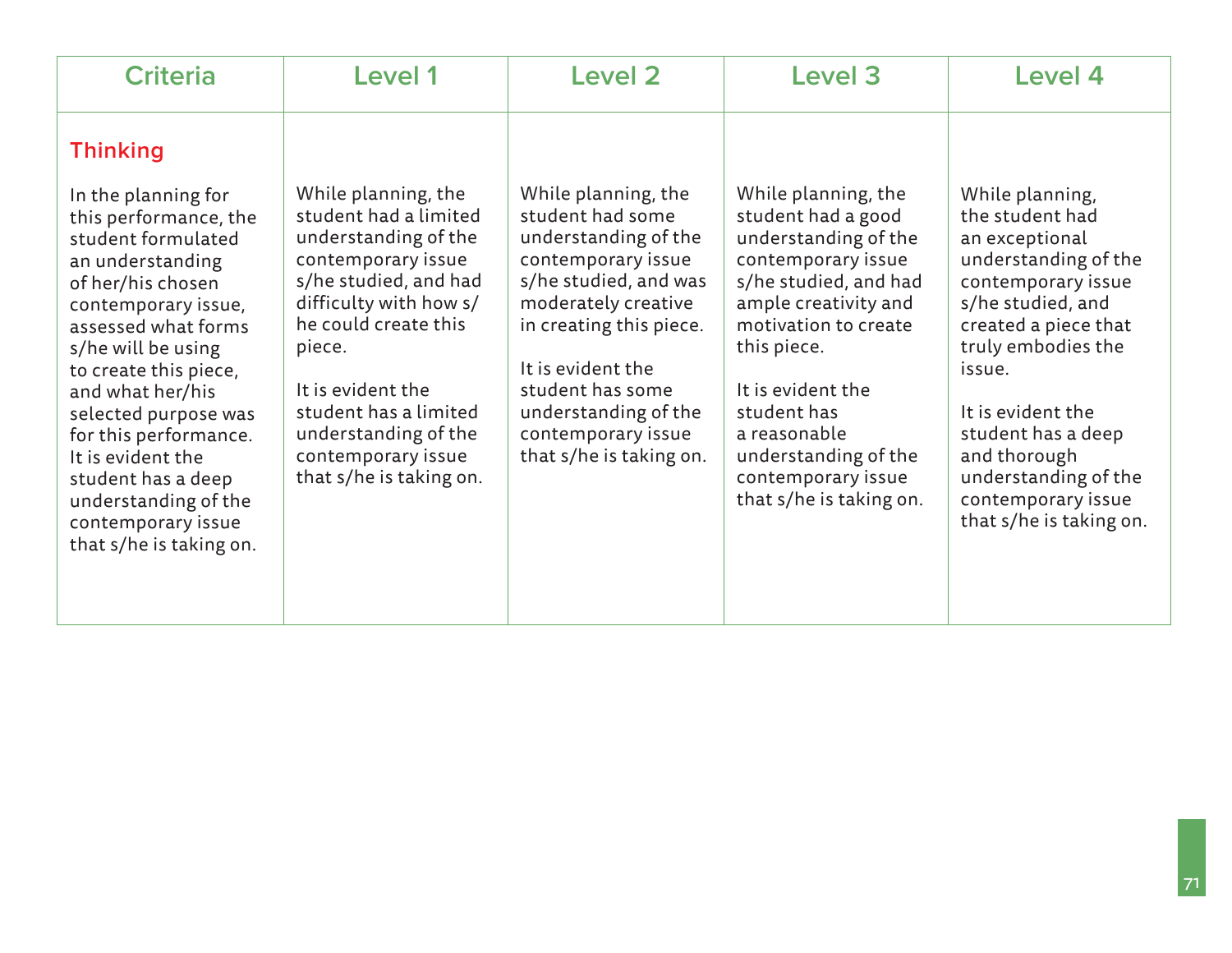| <b>Criteria</b>                                                                                                                                                                                                                                                                                                                                                                                                       | <b>Level 1</b>                                                                                                                                                                                                                                                                                                                                                       | <b>Level 2</b>                                                                                                                                                                                                                                                                                                                       | Level <sub>3</sub>                                                                                                                                                                                                                                                                                                              | Level 4                                                                                                                                                                                                                                                                                                                                                                                                                                           |
|-----------------------------------------------------------------------------------------------------------------------------------------------------------------------------------------------------------------------------------------------------------------------------------------------------------------------------------------------------------------------------------------------------------------------|----------------------------------------------------------------------------------------------------------------------------------------------------------------------------------------------------------------------------------------------------------------------------------------------------------------------------------------------------------------------|--------------------------------------------------------------------------------------------------------------------------------------------------------------------------------------------------------------------------------------------------------------------------------------------------------------------------------------|---------------------------------------------------------------------------------------------------------------------------------------------------------------------------------------------------------------------------------------------------------------------------------------------------------------------------------|---------------------------------------------------------------------------------------------------------------------------------------------------------------------------------------------------------------------------------------------------------------------------------------------------------------------------------------------------------------------------------------------------------------------------------------------------|
| <b>Communication</b><br>In the performance,<br>the student used<br>techniques to<br>influence the audience<br>in specific ways. The<br>writing/script and<br>ideas shared created<br>a distinct voice that<br>brought forth the issue<br>s/he was attempting<br>to bring attention to.<br>In the performance,<br>the student<br>demonstrates<br>understanding of<br>appropriate theatre/<br>performance<br>etiquette. | In the performance,<br>the student used<br>a limited number<br>of techniques<br>to influence the<br>audience. The writing/<br>script and ideas shared<br>were just beginning to<br>bring attention to the<br>issue of focus.<br>In the performance,<br>the student<br>demonstrates a<br>limited understanding<br>of appropriate<br>theatre/performance<br>etiquette. | In the performance,<br>the student used<br>some techniques<br>to influence the<br>audience. The writing/<br>script and ideas<br>shared attempted to<br>bring attention to the<br>issue of focus.<br>In the performance,<br>the student<br>demonstrates some<br>understanding of<br>appropriate theatre/<br>performance<br>etiquette. | In the performance,<br>the student used<br>techniques to<br>influence the<br>audience, effectively.<br>The writing/script and<br>ideas shared bring<br>attention to the issue<br>of focus.<br>In the performance,<br>the student<br>demonstrates a<br>good understanding<br>of appropriate<br>theatre/performance<br>etiquette. | In the performance,<br>the student very<br>effectively used<br>techniques to<br>influence the<br>audience, and did so<br>in an engaging way.<br>The writing/script<br>and ideas shared<br>were deep, thought-<br>provoking, and<br>intense, while still<br>being related to the<br>issue of focus.<br>In the performance,<br>the student<br>demonstrates<br>an excellent<br>understanding of<br>appropriate theatre/<br>performance<br>etiquette. |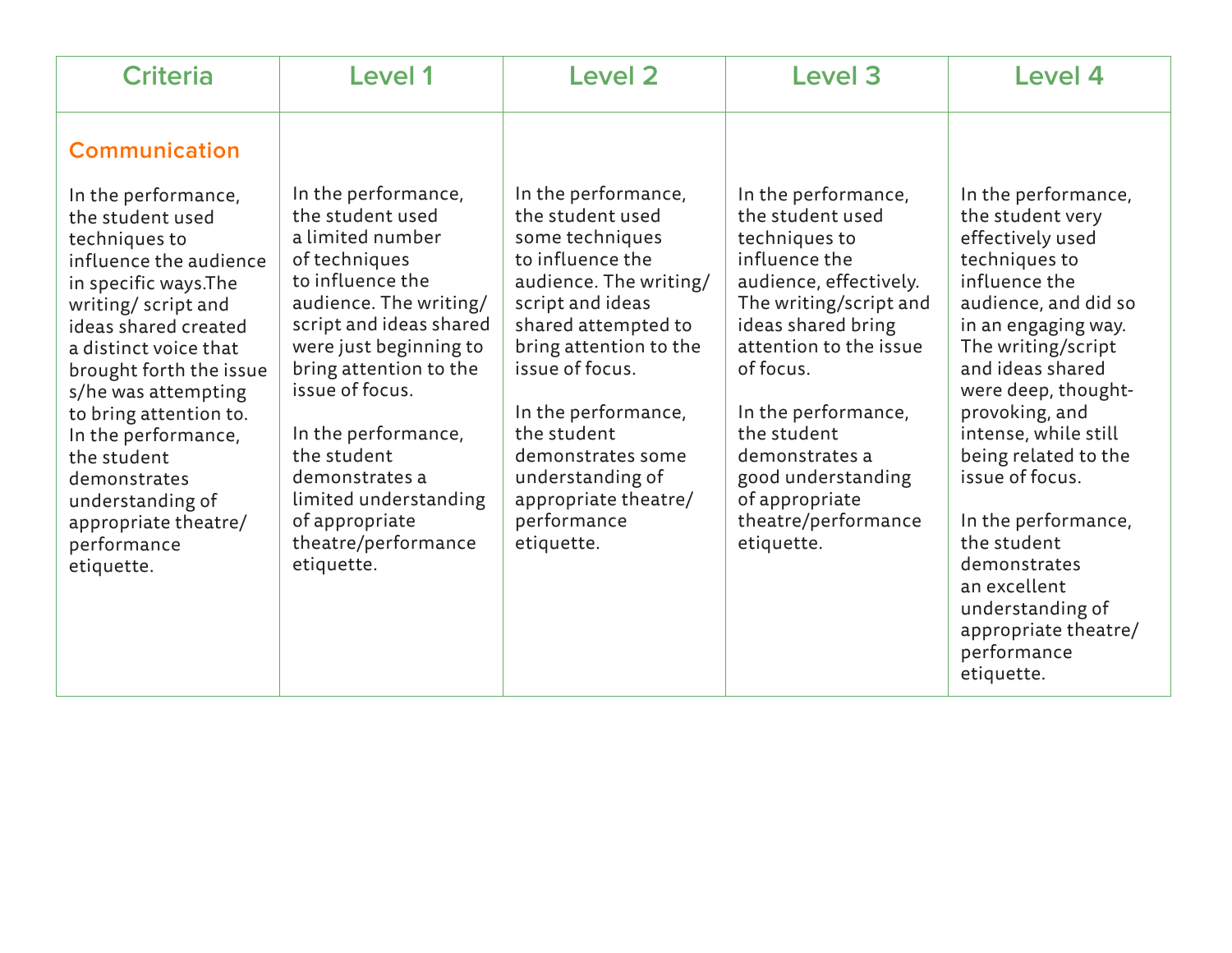| <b>Criteria</b>                                                                                                                                                                                                                                                                                                                                                                                                                                                                                                                                        | Level 1                                                                                                                                                                                                                                                                                                                                | Level 2                                                                                                                                                                                                                                                                                                                                                                                                                             | Level 3                                                                                                                                                                                                                                                                                                                                                                                                          | Level 4                                                                                                                                                                                                                                                                                                                                                                                                                                                 |
|--------------------------------------------------------------------------------------------------------------------------------------------------------------------------------------------------------------------------------------------------------------------------------------------------------------------------------------------------------------------------------------------------------------------------------------------------------------------------------------------------------------------------------------------------------|----------------------------------------------------------------------------------------------------------------------------------------------------------------------------------------------------------------------------------------------------------------------------------------------------------------------------------------|-------------------------------------------------------------------------------------------------------------------------------------------------------------------------------------------------------------------------------------------------------------------------------------------------------------------------------------------------------------------------------------------------------------------------------------|------------------------------------------------------------------------------------------------------------------------------------------------------------------------------------------------------------------------------------------------------------------------------------------------------------------------------------------------------------------------------------------------------------------|---------------------------------------------------------------------------------------------------------------------------------------------------------------------------------------------------------------------------------------------------------------------------------------------------------------------------------------------------------------------------------------------------------------------------------------------------------|
| <b>Application</b><br>Student engages in<br>a "role play" (be it<br>in spoken word or<br>dramatic act) and<br>has explored deeper<br>themes, ideas,<br>feelings, and beliefs.<br>In dealing with<br>contentious topics<br>(i.e. Islamophobia<br>and other ostracizing<br>societal ills), the<br>student has engaged<br>in safe and ethical<br>practices, and<br>thoughtfully navigated<br>the appropriate<br>skills and attitudes<br>necessary (i.e.<br>understands dramatic/<br>artistic license) in<br>order to perform this<br>dramatic production. | Student is beginning<br>to depict a "role play"<br>(be it in spoken word<br>or dramatic act) and<br>has yet to explore any<br>deeper ideas/issues.<br>In dealing with a<br>contentious topic(s),<br>the student is starting<br>to, or has a great deal<br>of work to put in to<br>engage in safe and<br>ethical practices in<br>drama. | Student depicts a "role<br>play" (be it in spoken<br>word or dramatic act)<br>and is beginning to<br>explore deeper ideas/<br>issues.<br>In dealing with a<br>contentious topic,<br>the student is<br>starting to engage<br>in safe and ethical<br>practices in drama,<br>and demonstrated<br>some understanding<br>that certain skills<br>and attitudes had to<br>be established when<br>creating this skit/<br>spoken word piece. | Student depicts a<br>"role play" (be it<br>in spoken word or<br>dramatic act) and<br>explores deeper ideas/<br>issues.<br>In dealing with<br>contentious topic(s),<br>the student engages<br>in safe and ethical<br>practices in drama.<br>S/he demonstrated<br>a considerable<br>understanding of<br>skills and attitudes<br>that needed to be<br>established when<br>creating this skit/<br>spoken word piece. | Student depicts a<br>"role play" (be it<br>in spoken word or<br>dramatic act) and<br>explores deeper<br>ideas/issues, and left<br>the audience with a<br>powerful message.<br>In dealing with a few<br>contentious topics,<br>the student engages<br>in safe and ethical<br>practices in drama.<br>S/he demonstrated<br>a deep-level of<br>understanding of the<br>skills and attitudes<br>necessary to establish<br>when doing a spoken<br>words/skit. |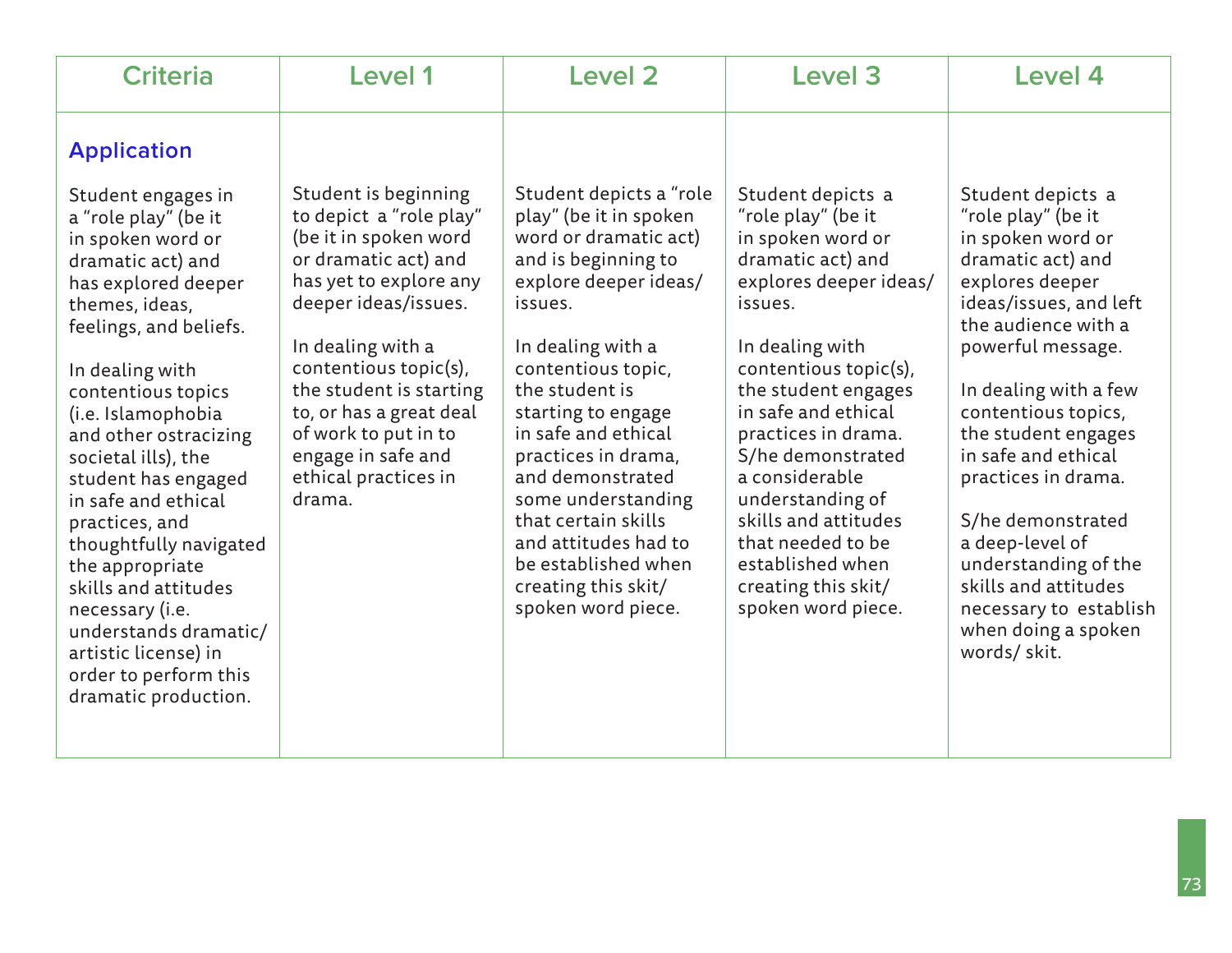# **Grade 11**

Social Sciences: Equity, Diversity, and Social Justice (Workplace Preparation)

| Applies to the stories of: |  |  |
|----------------------------|--|--|
| Boonaa                     |  |  |
| Ahmed                      |  |  |
| Fatima                     |  |  |
| Kate                       |  |  |

Curriculum expectations are taken from the *Ontario Curriculum Expectations for Social Sciences* (2013).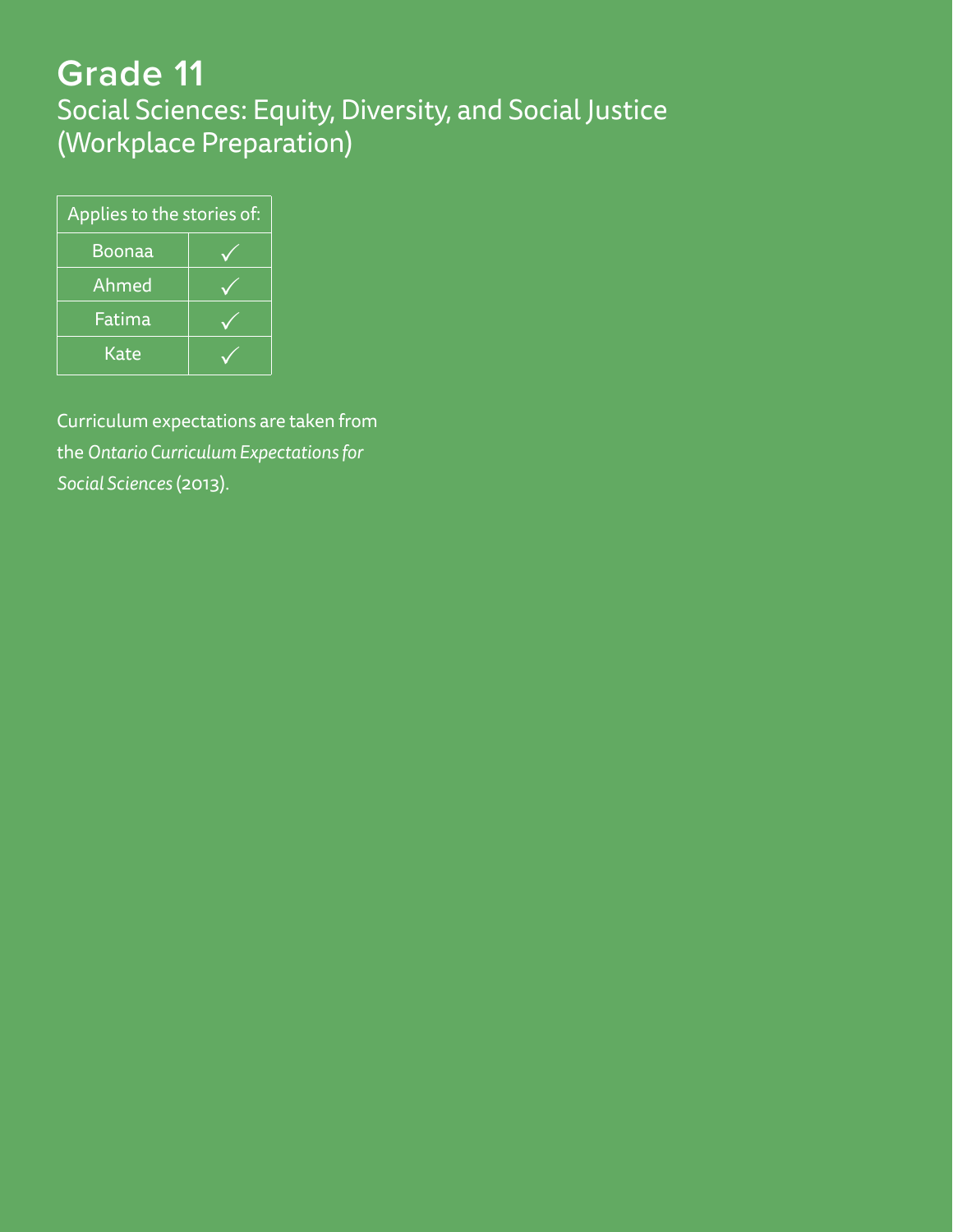|                                                                                                                                                                                                                                                                                                                                                                                                                                                                                                                                                                                                                                                                                                                                                                                                                                                                                                                                                                                                                                                                                                                                                                                                                                                                                                                                                                                                                                                                                                                                                                                                                                                                                                                                                                                                                                                                                                                                                                                                                                                                                                                                     | and Social Justice                                                                                                                                                                                                                                                                                                                                                                                                                                                                                                                                                                                           |
|-------------------------------------------------------------------------------------------------------------------------------------------------------------------------------------------------------------------------------------------------------------------------------------------------------------------------------------------------------------------------------------------------------------------------------------------------------------------------------------------------------------------------------------------------------------------------------------------------------------------------------------------------------------------------------------------------------------------------------------------------------------------------------------------------------------------------------------------------------------------------------------------------------------------------------------------------------------------------------------------------------------------------------------------------------------------------------------------------------------------------------------------------------------------------------------------------------------------------------------------------------------------------------------------------------------------------------------------------------------------------------------------------------------------------------------------------------------------------------------------------------------------------------------------------------------------------------------------------------------------------------------------------------------------------------------------------------------------------------------------------------------------------------------------------------------------------------------------------------------------------------------------------------------------------------------------------------------------------------------------------------------------------------------------------------------------------------------------------------------------------------------|--------------------------------------------------------------------------------------------------------------------------------------------------------------------------------------------------------------------------------------------------------------------------------------------------------------------------------------------------------------------------------------------------------------------------------------------------------------------------------------------------------------------------------------------------------------------------------------------------------------|
| C1. Ethnocultural<br><b>B1. The Social Construction of Identity</b><br>A1. Exploring<br>Diversity in<br>1.1 Explore a variety of<br>1.2 Demonstrate an understanding of<br>discrimination<br>Canada<br>topics related to E, D,<br>how a variety of factors intersect<br>in individuals to create diverse<br>1.1 Describe<br>and SJ.<br>experiences of identity and social roles.<br>the ongoing<br>1.2 Identify key concepts.<br>challenges<br>1.3 Explain the negative ways in which<br>and struggles<br>A2. Processing<br>social norms can affect individuals.<br>facing various<br><b>Information</b><br>racial,<br>1.4 Explain how biases and stereotypes<br>cultural,<br>policies.<br>3.1 - 3.3, & 3.5 Assess<br>(related to race) are transmitted<br>or national<br>primary and<br>through media and pop culture,<br>minority<br>secondary info<br>and describe impact of biases and<br>groups in<br>gathered after<br>stereotypes on individual.<br>Canada.<br>recording and<br>analysing it in an<br><b>B2. Power Relations</b><br>C2. Equity and<br>array of formats,<br>Social Justice in<br>2.1 Explain how power and privilege<br>and synthesize<br>Canada<br>and formulate<br>operate in various Canadian contexts.<br>conclusions after<br>2.4 Describe<br>thorough analysis.<br>2.3 Demonstrate an understanding of the<br>a range of<br>differences between individual and<br>perspectives<br>A3. Communication and<br>systemic forms of discrimination and<br>on specific<br><b>Reflecting</b><br>oppression.<br>contemporary<br>equity or<br>4.1 Use an appropriate<br>2.4 Describe effects of discrimination and<br>social justice<br>format (the doll<br>oppressions on individuals and groups.<br>issues in<br>+ presentation)<br>Canada.<br>to communicate<br><b>B3. Social Awareness and Individual Action</b><br>the results of your<br>3.1 Describe ways in which one's personal<br>research.<br>choices or behaviour can help empower<br>individuals and reduce the impact<br>4.2 Use correct<br>bullying.<br>of inequity or social injustice locally,<br>terminology.<br>nationally, or internationally. | D2. Human Rights,<br>Equity, and anti-<br>2.1 Describe the<br>protections outlined<br>in the Ontario<br>Human Rights Code<br>and other human<br>rights legislation and<br>2.2 Demonstrate an<br>understanding of how<br>to apply strategies to<br>effectively and safely<br>address personal<br>experiences of bias,<br>stereotypes, prejudice,<br>discrimination, and/or<br>oppression.<br>2.3 Demonstrate an<br>understanding of<br>how to respond safely<br>and effectively when<br>witnessing a situation<br>or behaviour that<br>reflects prejudice,<br>discrimination,<br>oppression,<br>harassment or |

75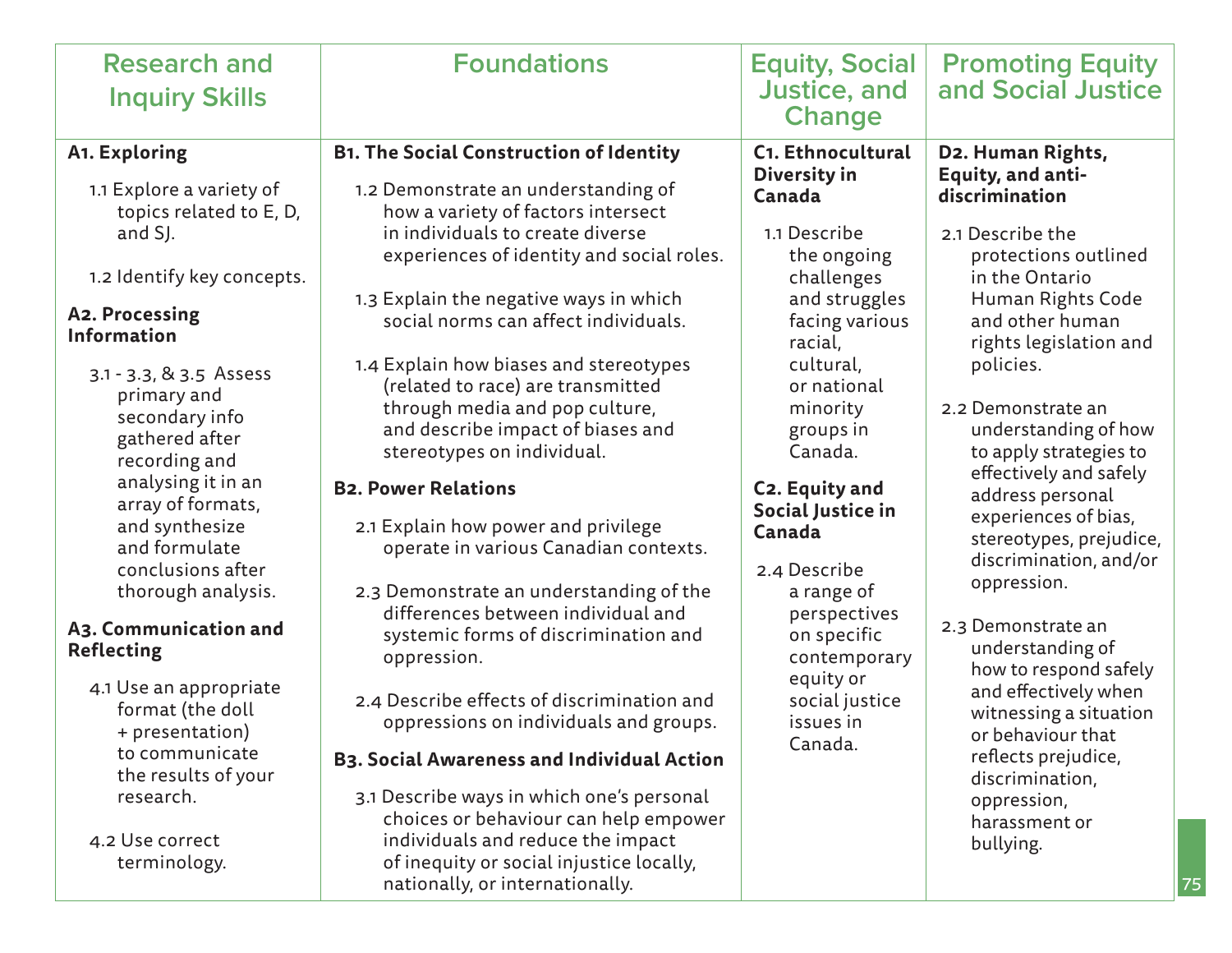| <b>Criteria</b>                                                                                                                                 | Level 1                                                                                                                           | <b>Level 2</b>                                                                                                               | Level 3                                                                                                                          | Level 4                                                                                                                                              |
|-------------------------------------------------------------------------------------------------------------------------------------------------|-----------------------------------------------------------------------------------------------------------------------------------|------------------------------------------------------------------------------------------------------------------------------|----------------------------------------------------------------------------------------------------------------------------------|------------------------------------------------------------------------------------------------------------------------------------------------------|
| Knowledge<br>Student is able to<br>list, describe, and<br>explain the biases,<br>mistreatments, and<br>stereotypes using<br>correct terminology | Student demonstrates<br>limited knowledge<br>when it comes to<br>listing, describing<br>and explaining most<br>terms and concepts | Student demonstrates<br>some knowledge<br>within his/her chosen<br>task based on the<br>terms, concepts,<br>and descriptions | Student demonstrates<br>a veritable amount<br>of knowledge within<br>his/her chosen<br>task based on the<br>terms, concepts, and | Student demonstrates<br>a well-researched,<br>factual, and beyond<br>obvious amount of<br>knowledge within his/<br>her chosen task based             |
| and terms that are<br>related to his/her<br>selected FOCUS that<br>is represented by<br>selected activity.                                      | he/she attempts to<br>demonstrate in their<br>chosen task.                                                                        | he/she uses in the<br>creation and follow-<br>up presentation/<br>reflection of the<br>project.                              | descriptions he/she<br>uses. There is evidence<br>also in the follow-<br>up presentation/<br>reflection of the<br>project.       | on the terms, concepts,<br>and descriptions he/she<br>uses. There is evidence<br>also in the follow-up<br>presentation/reflection<br>of the project. |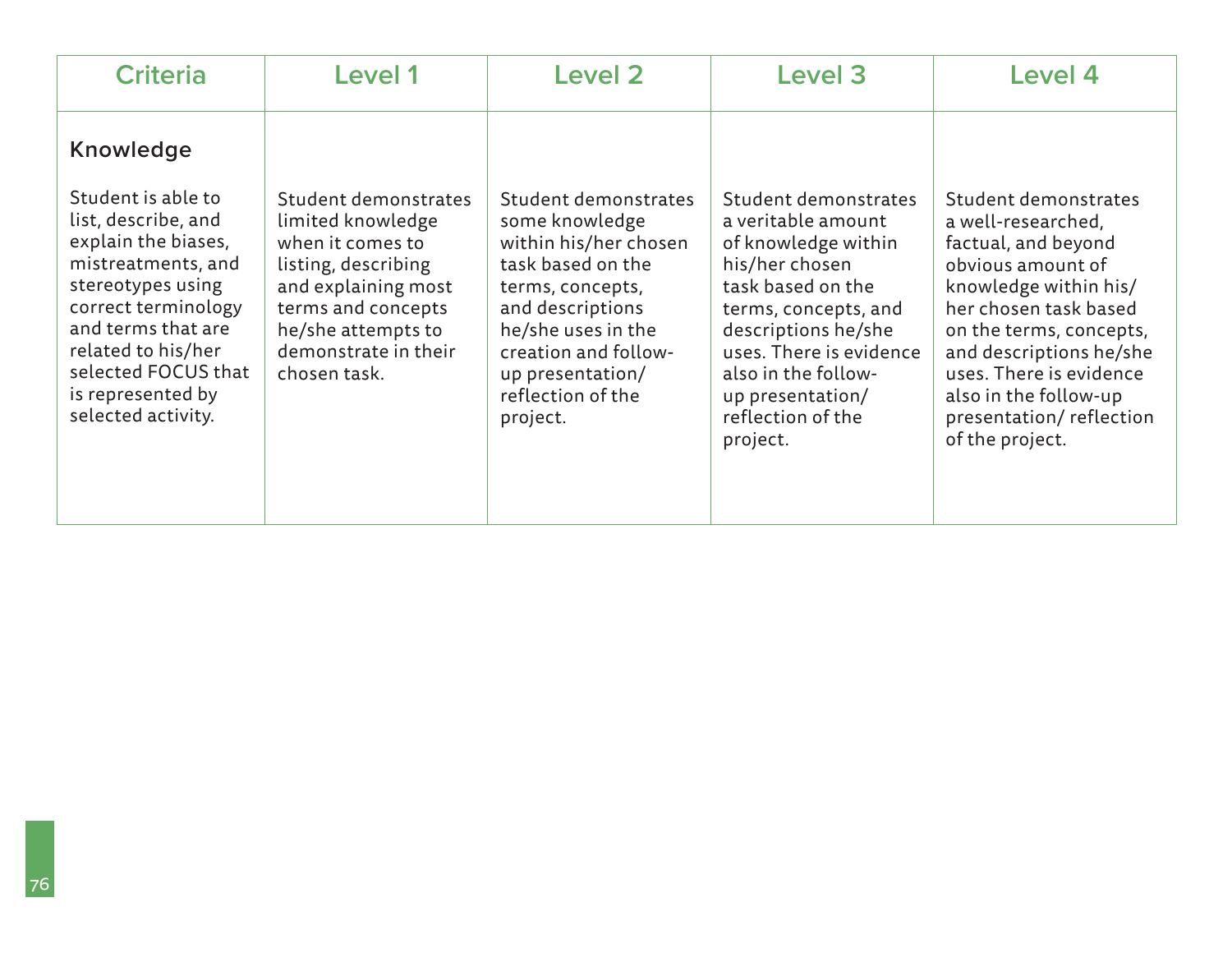| <b>Criteria</b>                                                                                                                                                                                                                                                                                                                                                                       | <b>Level 1</b>                                                                                                                                                                                                                                                                                                            | <b>Level 2</b>                                                                                                                                                                                                                                                                                   | Level 3                                                                                                                                                                                                                                                                                                | Level 4                                                                                                                                                                                                                                                                                                                                                   |
|---------------------------------------------------------------------------------------------------------------------------------------------------------------------------------------------------------------------------------------------------------------------------------------------------------------------------------------------------------------------------------------|---------------------------------------------------------------------------------------------------------------------------------------------------------------------------------------------------------------------------------------------------------------------------------------------------------------------------|--------------------------------------------------------------------------------------------------------------------------------------------------------------------------------------------------------------------------------------------------------------------------------------------------|--------------------------------------------------------------------------------------------------------------------------------------------------------------------------------------------------------------------------------------------------------------------------------------------------------|-----------------------------------------------------------------------------------------------------------------------------------------------------------------------------------------------------------------------------------------------------------------------------------------------------------------------------------------------------------|
| <b>Thinking</b><br>Student effectively<br>analyses and shares<br>the experience<br>of profiling/bias/<br>discrimination and<br>explains insightfully<br>how this mistreatment<br>has both negative<br>(short or long-term)<br>effects on an individual<br>and systemic level. The<br>student also gathered<br>this info by reviewing<br>pertinent primary and<br>secondary resources. | Student has<br>demonstrated a<br>limited amount of<br>thought and insight<br>in his/her thinking<br>regarding profiling/<br>bias/discrimination<br>and it's far-reaching<br>impact on the<br>individual and society.<br>He/she has not<br>reviewed very<br>pertinent and effective<br>primary and secondary<br>resources. | Student has<br>demonstrated some<br>thought and insight<br>in his/her thinking<br>regarding profiling/<br>bias/discrimination<br>and it's far-reaching<br>impact on the<br>individual and society.<br>He/she has reviewed<br>some pertinent and<br>effective primary and<br>secondary resources. | Student has<br>demonstrated<br>considerable thought<br>and insight in his/her<br>thinking regarding<br>profiling/bias/<br>discrimination and it's<br>far-reaching impact<br>on the individual and<br>society.<br>He/she has reviewed<br>pertinent and effective<br>primary and secondary<br>resources. | Student has<br>demonstrated a high<br>degree of thought<br>and insight in his/her<br>thinking regarding<br>profiling/bias/<br>discrimination and it's<br>far-reaching impact<br>on the individual<br>and society. He/she<br>has contemplated<br>and worked out<br>non-obvious and<br>complicated<br>understandings from<br>the work done on this<br>task. |
|                                                                                                                                                                                                                                                                                                                                                                                       |                                                                                                                                                                                                                                                                                                                           |                                                                                                                                                                                                                                                                                                  |                                                                                                                                                                                                                                                                                                        | He/she has reviewed<br>effective and<br>insightful primary and<br>secondary resources.                                                                                                                                                                                                                                                                    |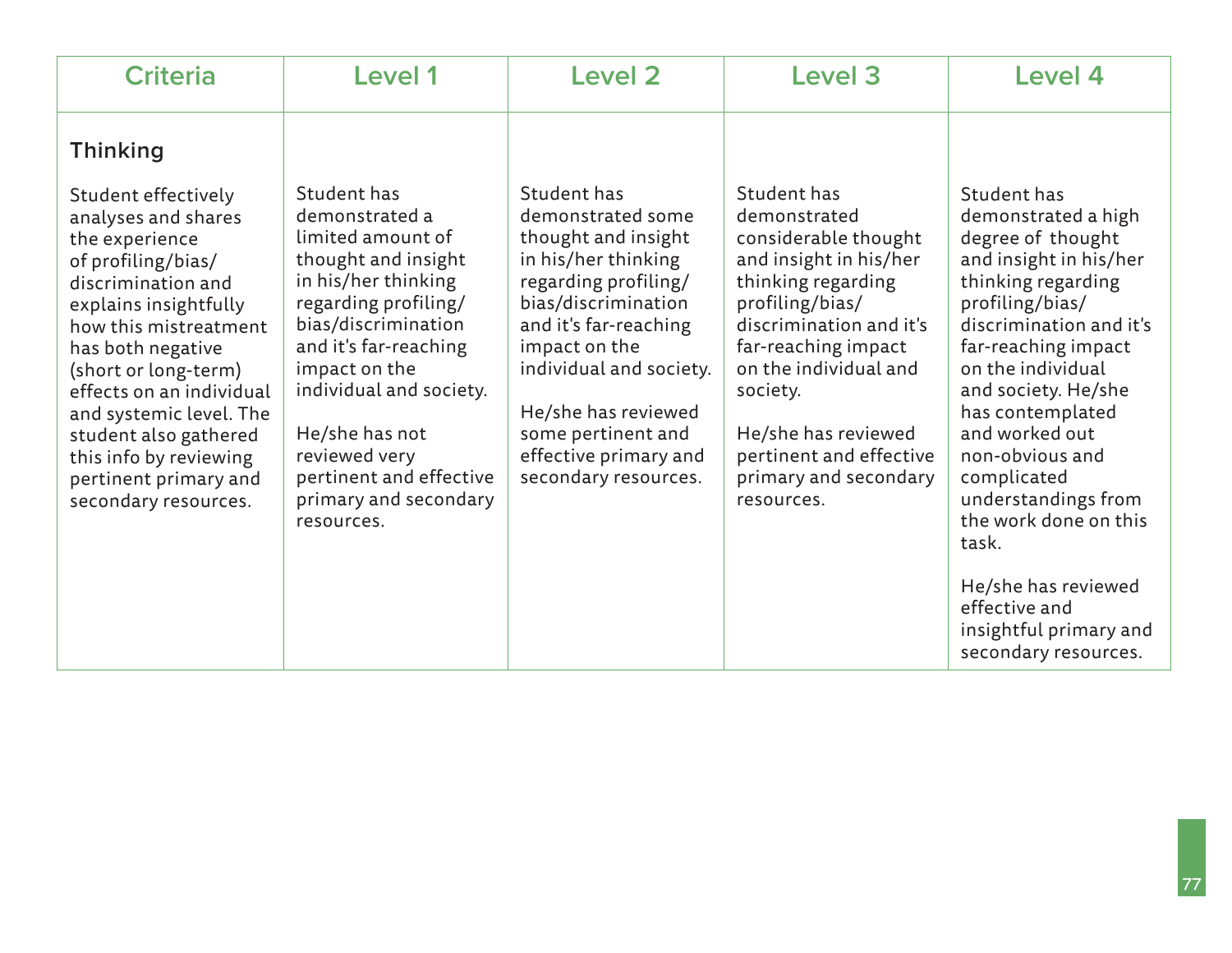| <b>Criteria</b>                                                                                                                                                                                                                                                                                                   | Level 1                                                                                                                                                                                                                                                                                                                                                                                                                                                                                                                  | Level 2                                                                                                                                                                                                                                                                                                                                                                                                                                                                                                                                           | <b>Level 3</b>                                                                                                                                                                                                                                                                                                                                                                                                         | <b>Level 4</b>                                                                                                                                                                                                                                                                                                                             |
|-------------------------------------------------------------------------------------------------------------------------------------------------------------------------------------------------------------------------------------------------------------------------------------------------------------------|--------------------------------------------------------------------------------------------------------------------------------------------------------------------------------------------------------------------------------------------------------------------------------------------------------------------------------------------------------------------------------------------------------------------------------------------------------------------------------------------------------------------------|---------------------------------------------------------------------------------------------------------------------------------------------------------------------------------------------------------------------------------------------------------------------------------------------------------------------------------------------------------------------------------------------------------------------------------------------------------------------------------------------------------------------------------------------------|------------------------------------------------------------------------------------------------------------------------------------------------------------------------------------------------------------------------------------------------------------------------------------------------------------------------------------------------------------------------------------------------------------------------|--------------------------------------------------------------------------------------------------------------------------------------------------------------------------------------------------------------------------------------------------------------------------------------------------------------------------------------------|
| Communication<br>The effort and process<br>placed in constructing<br>the concepts of racial<br>profiling, stereotyping,<br>and mistreatment<br>were done with<br>consideration and<br>sensitivity. This was<br>demonstrated both<br>in their selected<br>assessment piece<br>and the presentation/<br>reflection. | Student has created<br>an artifact that has<br>one or more of the<br>following:<br>Overgeneralizations,<br>misunderstandings<br>and stereotypes,<br>information that<br>lacks research and<br>sensitivity, simplistic<br>thoughts, just to<br>name a few. The care,<br>consideration and<br>effort put into the task<br>could also deter from<br>the communication of<br>the student's intended<br>message.<br>Student shared a<br>limited amount<br>of knowledge and<br>information in his/her<br>post-assignment task. | Student has made<br>the attempt to<br>share something<br>meaningful, and has<br>done so by:<br>- Stating obvious<br>stereotypes and issues<br>related to the group of<br>focus.<br>- Beginning to<br>introduce deeper<br>concepts that lack<br>proper research or<br>insight.<br>The care,<br>consideration and<br>effort put into the task<br>could also deter from<br>the communication of<br>the student's intended<br>message.<br>Student was beginning<br>to share some deep<br>thoughts and insight<br>in his/her post-<br>assignment task. | Student shares a<br>list of well thought-<br>out, interesting, and<br>relevant pieces of<br>information, and has<br>done so in a way that is<br>clear, clean, and easy<br>to comprehend.<br>The care,<br>consideration and<br>effort put into the task<br>was considerably well<br>done granted it was<br>to the student's full<br>potential.<br>Student shared a clear<br>and comprehensible<br>post-assignment task. | Student shares a<br>list of well thought-<br>out, introspective,<br>reflective, and<br>insightful pieces of<br>information, and has<br>done so in a way that<br>is clear, and easy to<br>comprehend.<br>The care,<br>consideration and<br>effort put into the task<br>was beyond average,<br>and demonstrates<br>student's full abilities. |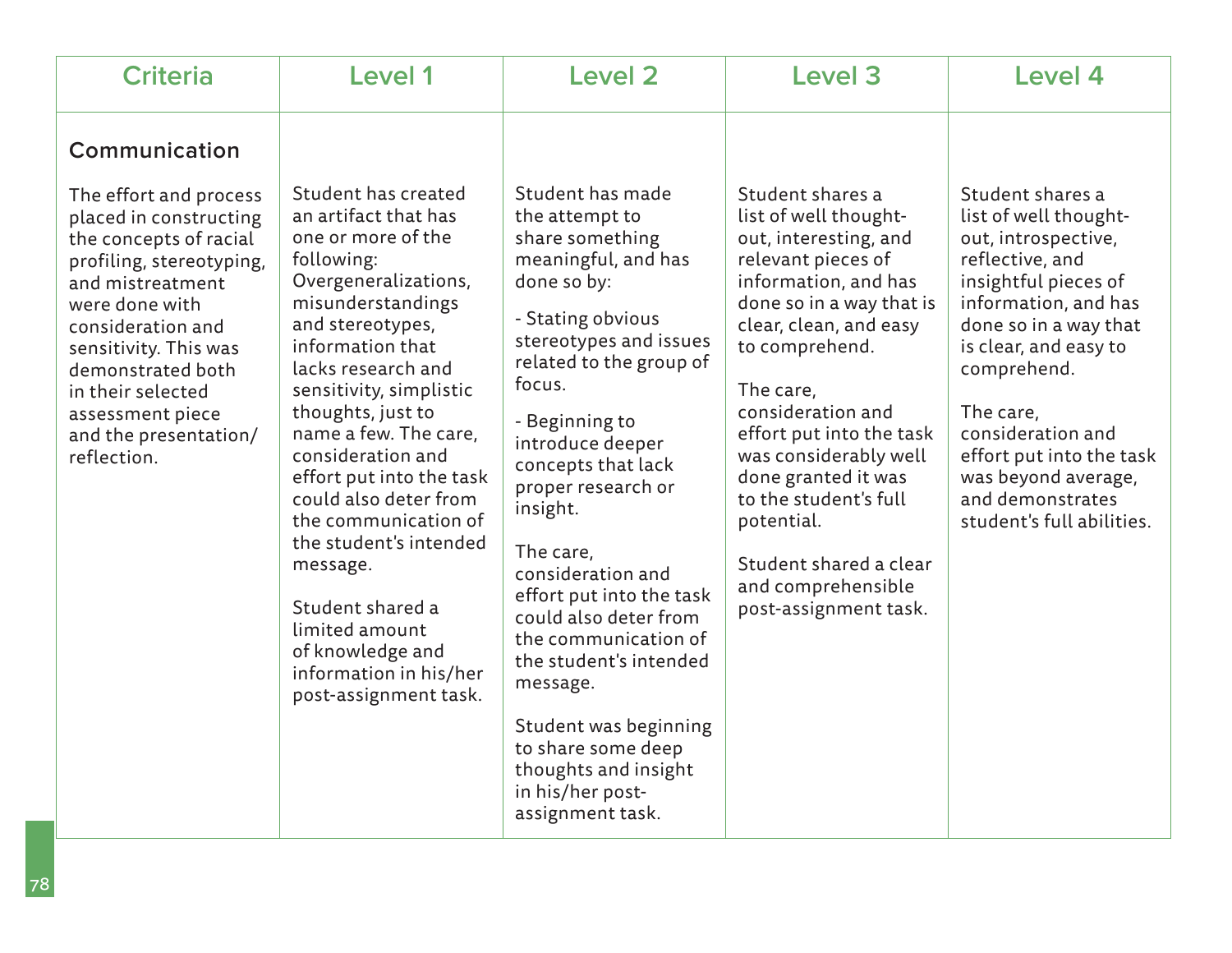| <b>Criteria</b>                                                                                                                                                                                                                                                                                                                                                                                                                                                                                                      | Level 1                                                                                                                                                                                                                          | <b>Level 2</b>                                                                                                                                                                                                                                                                                                                                     | Level <sub>3</sub>                                                                                                                                                                                                                                                                                                  | Level 4                                                                                                                                                                                                                                                                                                                                                                                                                                                                                                                                                     |
|----------------------------------------------------------------------------------------------------------------------------------------------------------------------------------------------------------------------------------------------------------------------------------------------------------------------------------------------------------------------------------------------------------------------------------------------------------------------------------------------------------------------|----------------------------------------------------------------------------------------------------------------------------------------------------------------------------------------------------------------------------------|----------------------------------------------------------------------------------------------------------------------------------------------------------------------------------------------------------------------------------------------------------------------------------------------------------------------------------------------------|---------------------------------------------------------------------------------------------------------------------------------------------------------------------------------------------------------------------------------------------------------------------------------------------------------------------|-------------------------------------------------------------------------------------------------------------------------------------------------------------------------------------------------------------------------------------------------------------------------------------------------------------------------------------------------------------------------------------------------------------------------------------------------------------------------------------------------------------------------------------------------------------|
| <b>Application</b><br>It is evident in the<br>student's learning task<br>and presentation that<br>she/he understands<br>the detrimental<br>effects of racism/<br>profiling/bias/<br>discrimination has<br>on an individual's<br>daily experience.<br>In addition, using<br>the Ontario Human<br>Rights Code (OHRC)<br>document, s/he was<br>able to demonstrate<br>a person's rights<br>contrary to their<br>mistreatment, and<br>has a plan to empower<br>both themselves and<br>others in the Canadian<br>context. | Student has made<br>limited connections<br>between the Ontario<br>Human Rights Code<br>(OHRC) document.<br>Student has made<br>limited connections<br>between racial<br>profiling and the<br>effects it has on an<br>individual. | Student has made<br>some connection<br>between the Ontario<br>Human Rights Code<br>(OHRC) document.<br>Student has made<br>some link and<br>put forth some<br>repercussions that<br>racial profiling has on<br>an individual.<br>Student has put<br>forth some plans to<br>empower themselves<br>or other Canadians<br>using the OHRC<br>document. | Student has made<br>connections between<br>the Ontario Human<br>Rights Code (OHRC)<br>document.<br>Student has listed a<br>few repercussions that<br>racial profiling has on<br>an individual.<br>Student has listed<br>ideas that will<br>empower themselves<br>and other Canadians<br>using the OHRC<br>document. | Student has a deep<br>understanding of<br>the Ontario Human<br>Rights Code (OHRC)<br>document, and has<br>proven to do so by<br>integrating it in his/<br>her learning task,<br>or speaking about it<br>in depth in his/her<br>presentation.<br>Student has made<br>arguments about the<br>repercussions of racial<br>profiling that relate to<br>the social, emotional,<br>and/or economic well-<br>being of a person.<br>By engaging in<br>these high-level<br>connections,<br>the student has<br>clearly empowered<br>themselves and other<br>Canadians. |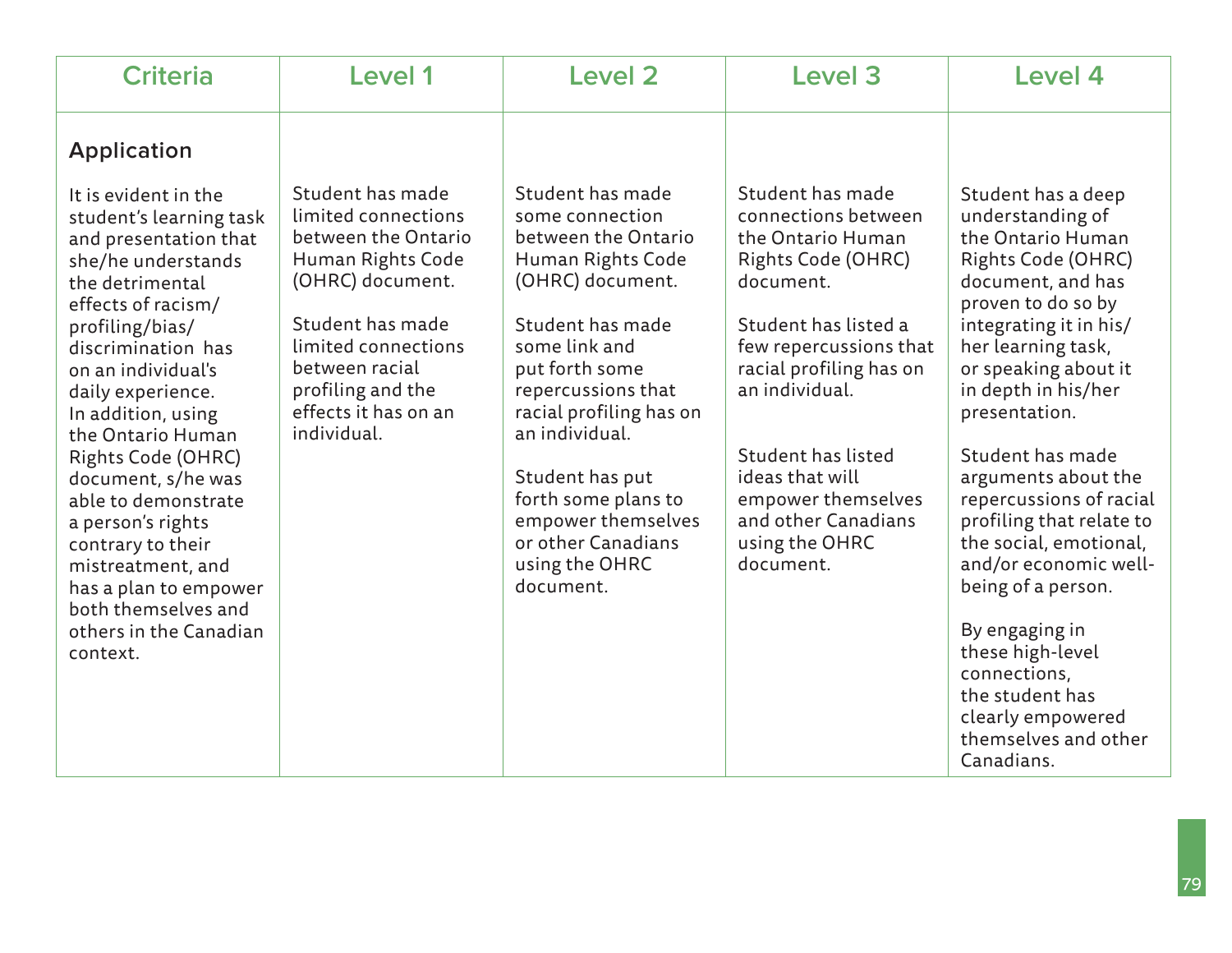# **Grade 11** Social Sciences: Gender Studies (University/College Preparation)

| Applies to the stories of: |  |  |
|----------------------------|--|--|
| <b>Boonaa</b>              |  |  |
| Ahmed                      |  |  |
| Fatima                     |  |  |
| Kate                       |  |  |

Curriculum expectations are taken from the *Ontario Curriculum Expectations for Social Sciences* (2013).

As this activity is recommended for Assessment FOR and AS learning, the facilitator and educator should creatively draw connections in order for the following expectations to be satisfied. Viewing of Fatima and Kate's stories could result in stories and (potential) activities that may spark student's interest or inquiry into the subject of Islamophobia, specific to the hardships of Muslim women in North American and European contexts.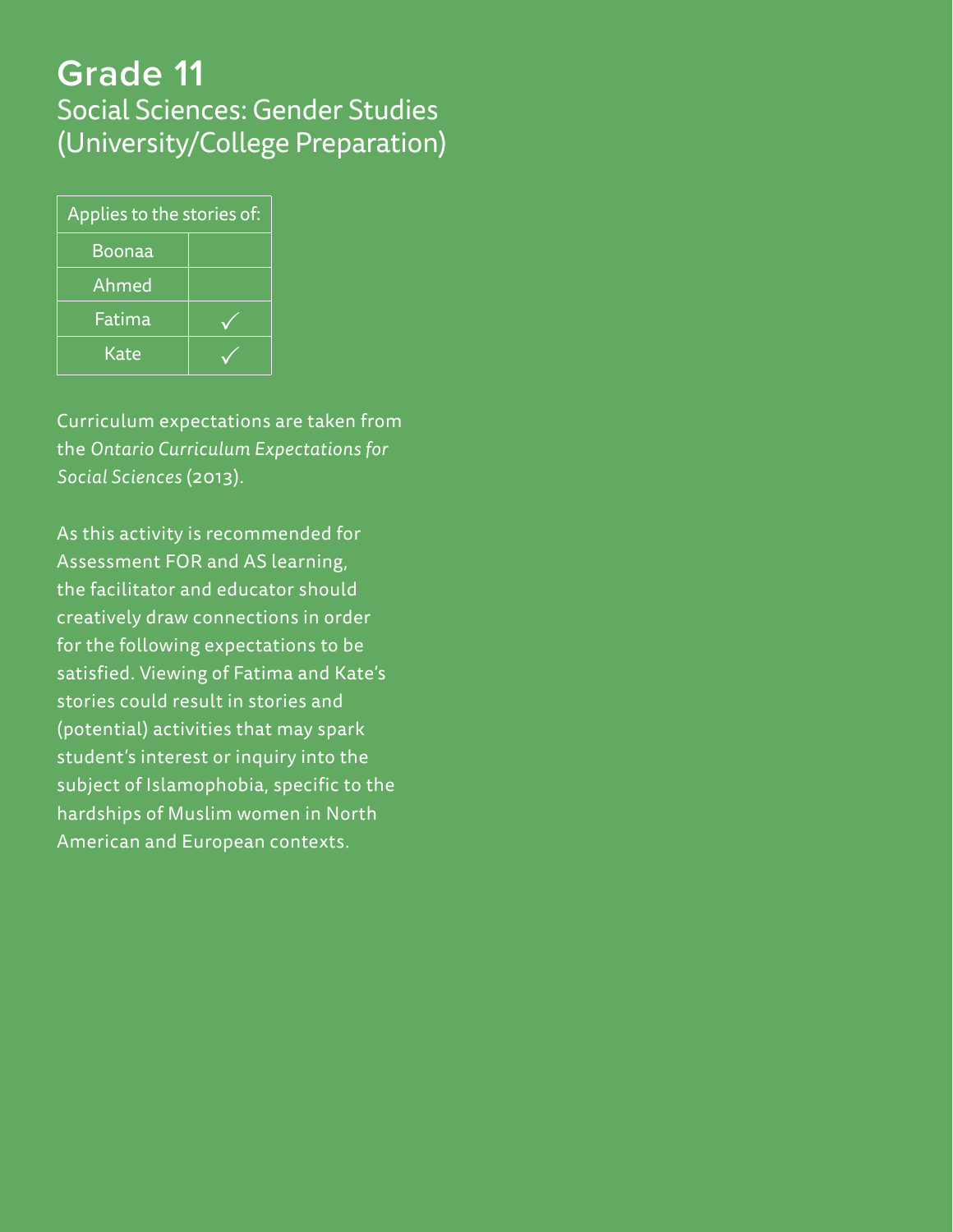| <b>Research and</b>      | <b>Foundations</b>                           | <b>Gender Issues and</b>                          | <b>Implementing</b>                        |
|--------------------------|----------------------------------------------|---------------------------------------------------|--------------------------------------------|
| <b>Inquiry Skills</b>    |                                              | <b>Gender-Related</b>                             | <b>Change</b>                              |
|                          |                                              | <b>Policy in Context</b>                          |                                            |
| A1. Exploring            | <b>B1. The Social Construction of Gender</b> | <b>C1. Securing Rights and Social</b>             | D1. Changes in the                         |
| 1.1 Explore a variety of | 1.1 Explain key terms and concepts           | <b>Supports</b>                                   | Workplace                                  |
| topics related to        | relating to gender studies.                  |                                                   | 1.1 Describe, with reference               |
| gender studies.          |                                              | <b>C2. Local and Global</b>                       | to both Canadian                           |
|                          | 1.2 Explain how gender norms are socially    | <b>Challenges</b>                                 | and global contexts,                       |
| 1.2 Identify key         | constructed and may be culturally            |                                                   | accomplishments of                         |
| concepts related         | specific.                                    | C3. Gender- Based Violence                        | and barriers faced                         |
| to their selected        |                                              | and Its Prevention                                | by women and men                           |
| topics.                  | 1.3 Analyse ways in which gender             | 3.1 Analyse the impact of                         | in areas in which                          |
|                          | intersects with other aspects of             | gender-based violence.                            | females or males have                      |
| 1.3 Formulate effective  | identity.                                    |                                                   | been traditionally                         |
| questions to guide       |                                              | 3.2 Analyse how the media                         | underrepresented.                          |
| their research and       | 1.5 Assess ways in which socially            | and popular culture                               |                                            |
| inquiry.                 | constructed gender roles and norms           | portray gender-based                              | D2. Agents of Change                       |
|                          | reflect the realities of women's and         | violence and aggression.                          | 2.1 Describe the                           |
| A2. Investigating        | men's lived experiences locally and          |                                                   | accomplishments of<br>Canadian individuals |
| A3. Processing           | globally.                                    | 3.3 Explain how social<br>institutions or systems | and organizations in                       |
| <b>Information</b>       | <b>B2. Power Relations, Sex and Gender</b>   | (e.g., Harper Canadian                            | promoting gender                           |
|                          | 2.1 Analyse the ways in which power and      | Government vs. Veil                               | equity and changing                        |
| A4. Communicating and    | privilege are unequally distributed          | Issue) can perpetuate or                          | gender expectations.                       |
| <b>Reflecting</b>        | between and among males                      | decrease homophobic and                           |                                            |
| 4.1 Use an appropriate   | and females in homes, schools,               | gender-based violence                             | 2.2 Describe a range                       |
| format to                | workplaces, and community settings.          | and harassment in both                            | of organizations                           |
| communicate              |                                              | Canadian and global                               | outside Canada,                            |
| the results of           | 2.3 Analyse ways in which sexism can         | contexts.                                         | including international                    |
| the research and         | manifest itself in contemporary              |                                                   | organizations and                          |
| inquiry effectively      | Canadian society.                            | 3.4 Demonstrate an                                | initiatives.                               |
| for a specific           |                                              | understanding of a                                |                                            |
| purpose and              | <b>B3. Representations of Gender</b>         | range of awareness and                            | D3. Social Action and                      |
| audience.                | 3.1 Analyse representations of gender in     | prevention strategies                             | <b>Personal Engagement</b>                 |
|                          | media and popular culture.                   | relating to forms of                              |                                            |
| 4.2 Correctly use        |                                              | gender-based violence,                            |                                            |
| terms relating to        | 3.2 Analyse the impact on individuals        | including sexual assault                          |                                            |
| sex and gender           | of stereotypical representations of          | and gender-based bullying                         |                                            |
| equity.                  | gender in media and popular culture.         | and harassment.                                   | 8                                          |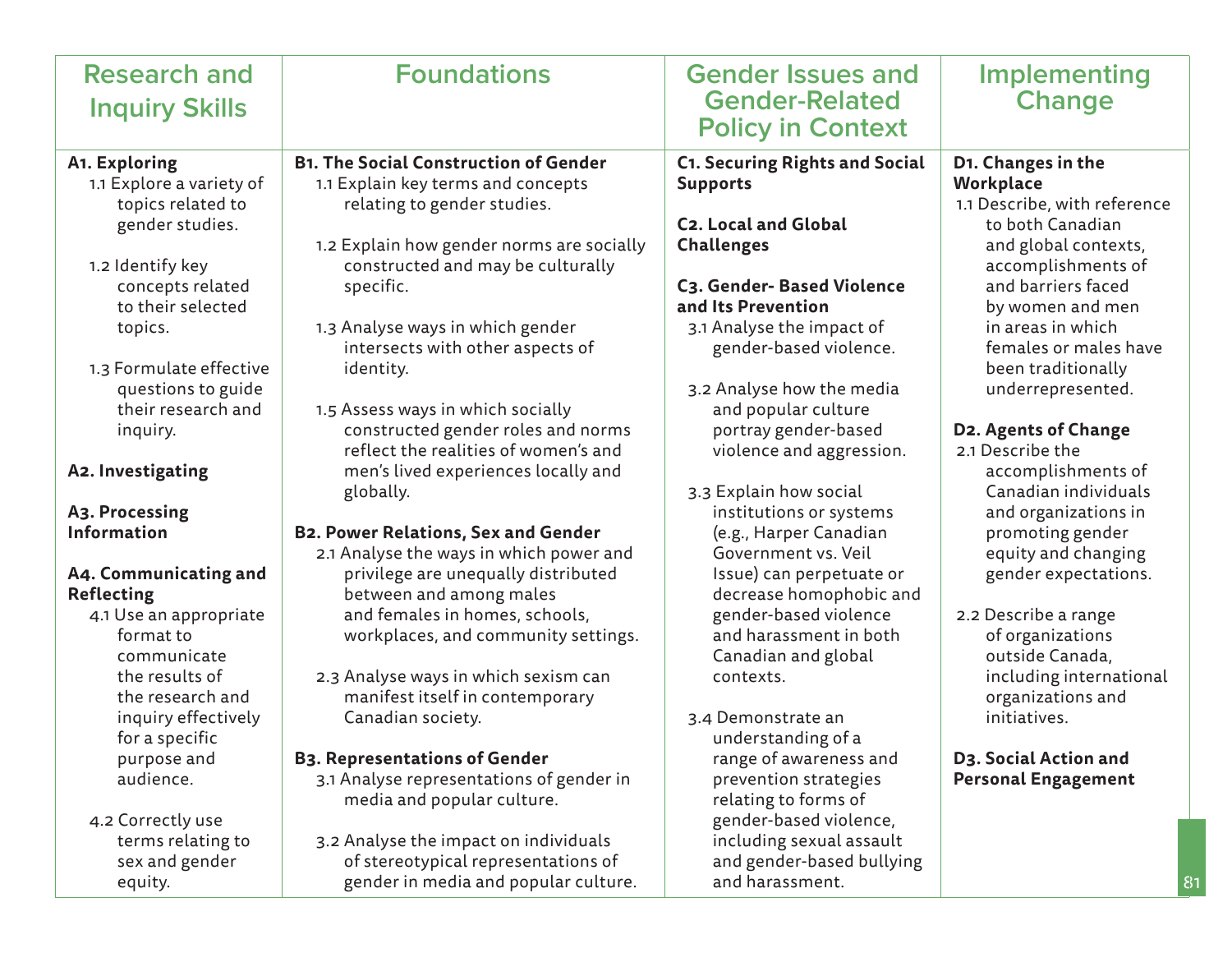# **Grade 12** Social Sciences: Equity, Diversity, and Social Justice (University/College Preparation)

| Applies to the stories of: |  |  |
|----------------------------|--|--|
| <b>Boonaa</b>              |  |  |
| Ahmed                      |  |  |
| Fatima                     |  |  |
| Kate                       |  |  |

Curriculum expectations are taken from the *Ontario Curriculum Expectations for Social Sciences* (2013).

As this activity is recommended for Assessment FOR and AS learning, a structured classroom conversation or a debate would be best for this age level. This activity could be a starting/ launchoff point for further study into topics around: *stereotyping, Islamophobia, bias*, and *marginalization.*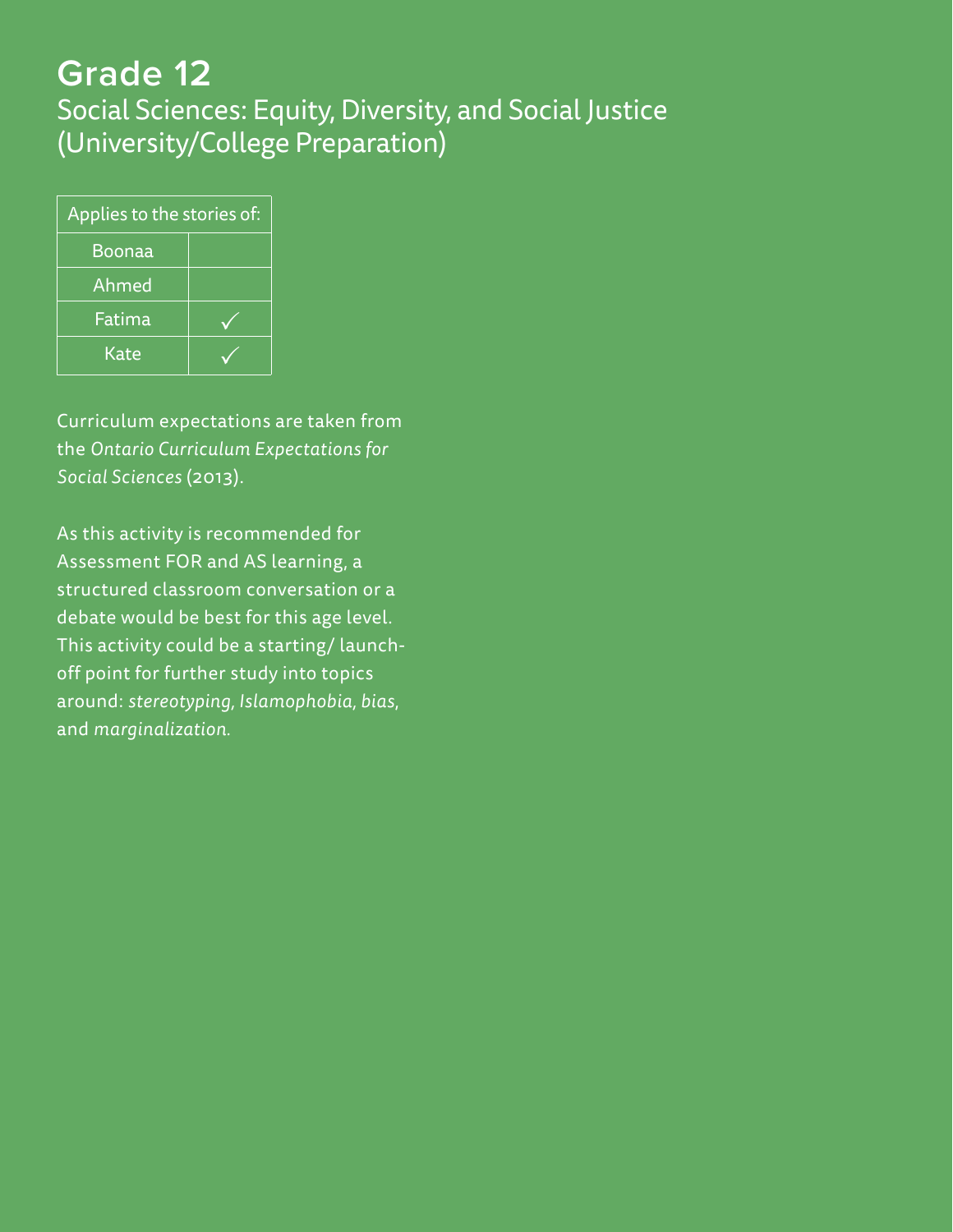| <b>Research and Inquiry Skills</b>                                                                                                                                                                                                                                                                                                                                                                                                                                                                                                                                                                                                                                                                                                                                                                                                                                                                                                                                                                                                                                                                                                                                                                                                                                                                    | <b>Understanding Social</b><br><b>Construction</b>                                                                                                                                                                                                                                                                                                                                                                                                                                                                                                                                                                                                                                                                                                                                                                                                                                                                                                                                                                                                                                                                                             | <b>Addressing</b><br><b>Equity and Social</b><br><b>Justice Issues</b>                                                                                                                                                                                                                                                                                                                                                                                                                                                                                                                                                                                                                                                                                                                 | <b>Personal and</b><br><b>Social Action</b>                                                                                                                                                           |
|-------------------------------------------------------------------------------------------------------------------------------------------------------------------------------------------------------------------------------------------------------------------------------------------------------------------------------------------------------------------------------------------------------------------------------------------------------------------------------------------------------------------------------------------------------------------------------------------------------------------------------------------------------------------------------------------------------------------------------------------------------------------------------------------------------------------------------------------------------------------------------------------------------------------------------------------------------------------------------------------------------------------------------------------------------------------------------------------------------------------------------------------------------------------------------------------------------------------------------------------------------------------------------------------------------|------------------------------------------------------------------------------------------------------------------------------------------------------------------------------------------------------------------------------------------------------------------------------------------------------------------------------------------------------------------------------------------------------------------------------------------------------------------------------------------------------------------------------------------------------------------------------------------------------------------------------------------------------------------------------------------------------------------------------------------------------------------------------------------------------------------------------------------------------------------------------------------------------------------------------------------------------------------------------------------------------------------------------------------------------------------------------------------------------------------------------------------------|----------------------------------------------------------------------------------------------------------------------------------------------------------------------------------------------------------------------------------------------------------------------------------------------------------------------------------------------------------------------------------------------------------------------------------------------------------------------------------------------------------------------------------------------------------------------------------------------------------------------------------------------------------------------------------------------------------------------------------------------------------------------------------------|-------------------------------------------------------------------------------------------------------------------------------------------------------------------------------------------------------|
| A1. Exploring<br>1.1 Explore a variety of topics related to<br>equity and social justice to identify<br>topics for research and inquiry.<br>1.2 Identify key concepts related to their<br>selected topics.<br>1.3 Formulate effective questions to guide<br>their research and inquiry.<br>This portion of Neglected Voices would be<br>optimal for researching (but not limited to)<br>the following topics:<br>1. Racial profiling<br>2. Islamophobia<br>3. The immigrant experience<br>4. Second generation Canadian experience<br>5. Cultural stereotyping and bias<br>6. What may traditionally be known as the<br>"ghetto effect", in-group bias/ racism<br>A3. Processing Information<br>3.1 - 3.3, & 3.5 Assess primary and<br>secondary info gathered after<br>recording and analysing it in an<br>array of formats, and synthesize and<br>formulate conclusions after thorough<br>analysis.<br>A4. Communicating & Reflecting<br>4.1 Use an appropriate format (discussion/<br>debate) to communicate the results of<br>your research and inquiry.<br>4.2 Use correct terminology relating to<br>equity and social justice correctly.<br>This activity, at this level, would be best<br>used as a start-off point for many students.<br>A good beginning point for inquiry and<br>research. | <b>B1.Approaches and Perspectives</b><br>1.3 Explain how individual and<br>systemic factors (e.g., fear,<br>greed, isolation, pressure to<br>conform, poverty, individual and<br>systemic discrimination) can<br>cause or perpetuate inequity<br>and social injustice.<br>1.4 Analyse ways in which social<br>and cultural belief systems<br>can affect perspectives on and<br>decisions relating to equity and<br>social justice issues.<br>1.5 Analyse how legislation, law,<br>and public policy approach<br>equity and social justice issues,<br>and how they can affect people's<br>perceptions of these issues<br><b>B2. Power Relations</b><br>2.2 Analyse the effects of bias,<br>stereotypes, prejudice,<br>discrimination, and oppression<br>on individuals and groups.<br>2.4 Demonstrate an understanding<br>of how the use of language<br>can empower or marginalize<br>individuals and groups.<br><b>B3. Media and Popular Culture</b><br>3.1Analyse stereotypes found in the<br>media and popular culture, and<br>assess their impact.<br>3.2 Analyse the viewpoints in news<br>reports on equity and social<br>justice issues. | C1. Historical and<br><b>Contemporary Issues</b><br>1.1 Analyse the rationale<br>for specific instances<br>of social injustices<br>in Canadian history,<br>and demonstrate<br>an understanding of<br>how perspectives on<br>the issues related<br>to these historical<br>injustices have<br>changed.<br>1.2 Analyse a broad<br>range of current<br>equity and social<br>justice issues<br>in Canada with<br>reference to the<br>underlying social<br>circumstances and<br>potential strategies<br>for addressing the<br>issues.<br>C3. Policies, Strategies,<br>and Initiatives<br>3.1 Compare challenges<br>facing various equity-<br>seeking groups and<br>describe some of the<br>policies, strategies,<br>and initiatives used<br>by these groups<br>to address their<br>concerns. | D1. Promoting<br><b>Equity and Social</b><br>Justice<br>1.1 Describe how<br>fundamental<br>values,<br>attitudes, and<br>day-to-day<br>behaviour can<br>contribute<br>to equity and<br>social justice. |

83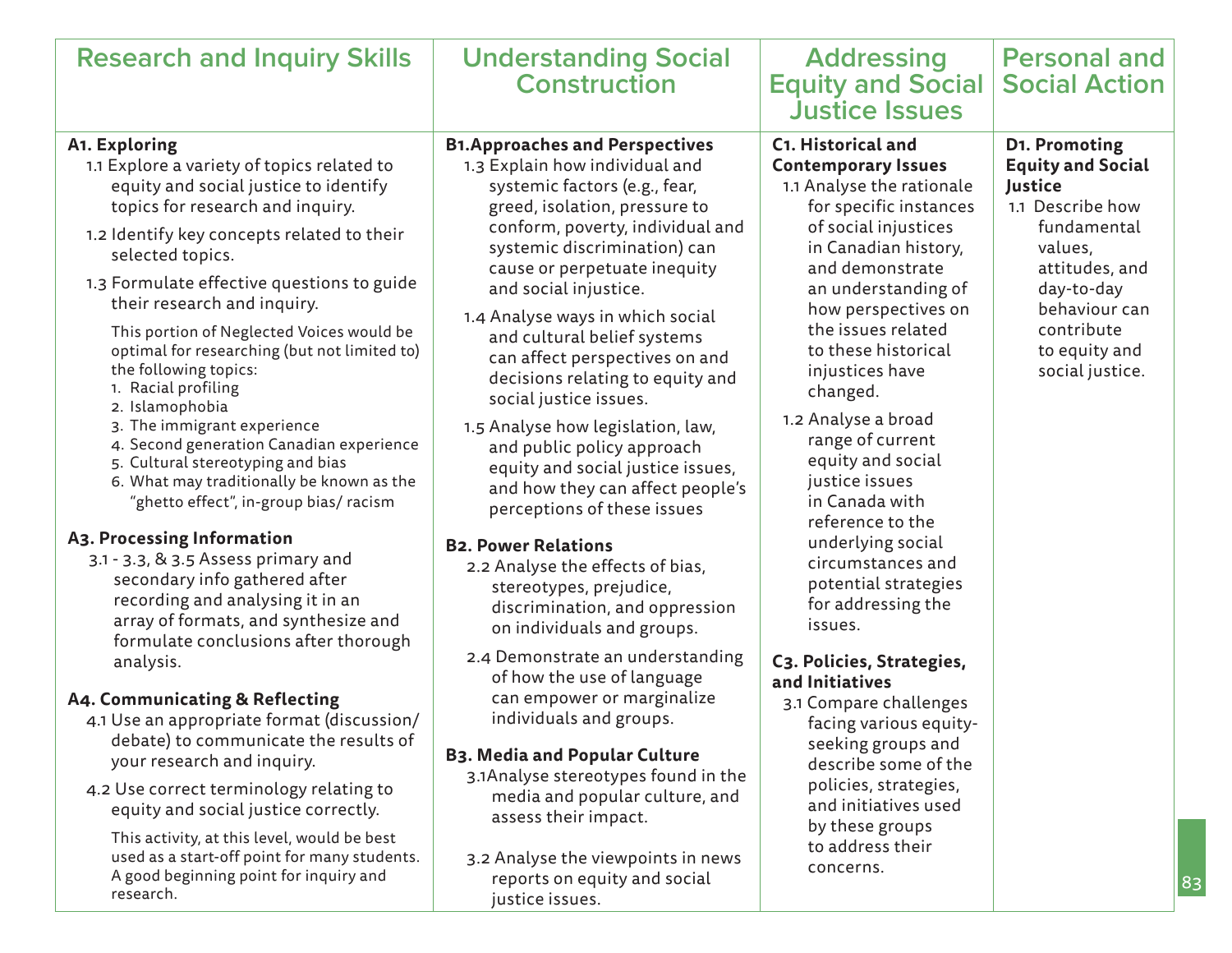# **Grade 12** Social Sciences: World Cultures (University/College Preparation)

Curriculum expectations are taken from the *Ontario Curriculum Expectations for Social Sciences* (2013).

As this activity is recommended for Assessment FOR and AS learning, a structured classroom conversation or a debate would be best for this age level. This activity could be a starting/ launch-off point for further study into topics around: *the effects of labelling, stereotyping, and misrepresentations of Muslim youth in Canada.*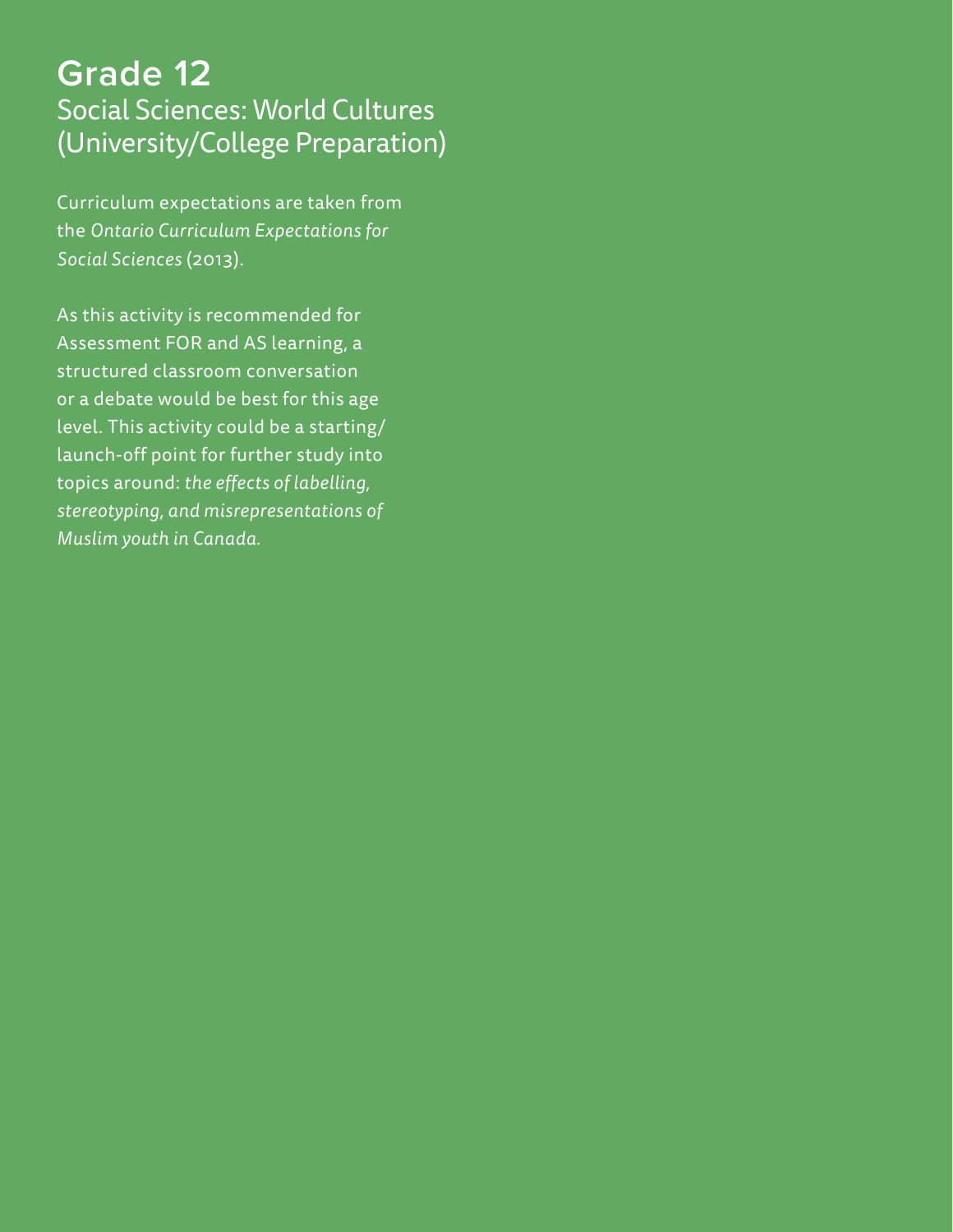| <b>Research and</b>   | <b>The Concept of</b> | <b>Cultural</b>   | <b>Critical Cultural Issues</b>                                                                                                                                                                                                                                                                                                                                                           |
|-----------------------|-----------------------|-------------------|-------------------------------------------------------------------------------------------------------------------------------------------------------------------------------------------------------------------------------------------------------------------------------------------------------------------------------------------------------------------------------------------|
| <b>Inquiry Skills</b> | <b>Culture</b>        | <b>Expression</b> |                                                                                                                                                                                                                                                                                                                                                                                           |
|                       |                       |                   | <b>D2. Power Relations</b><br>1.2 Analyse the potential impact<br>on cultural identity and the<br>relations between cultural groups<br>of stereotypes, labelling, and<br>misrepresentations found in<br>mainstream media and popular<br>culture.<br>D1.4 Describe various ways in which<br>cultural minority groups address<br>challenges to their identity from more<br>powerful groups. |